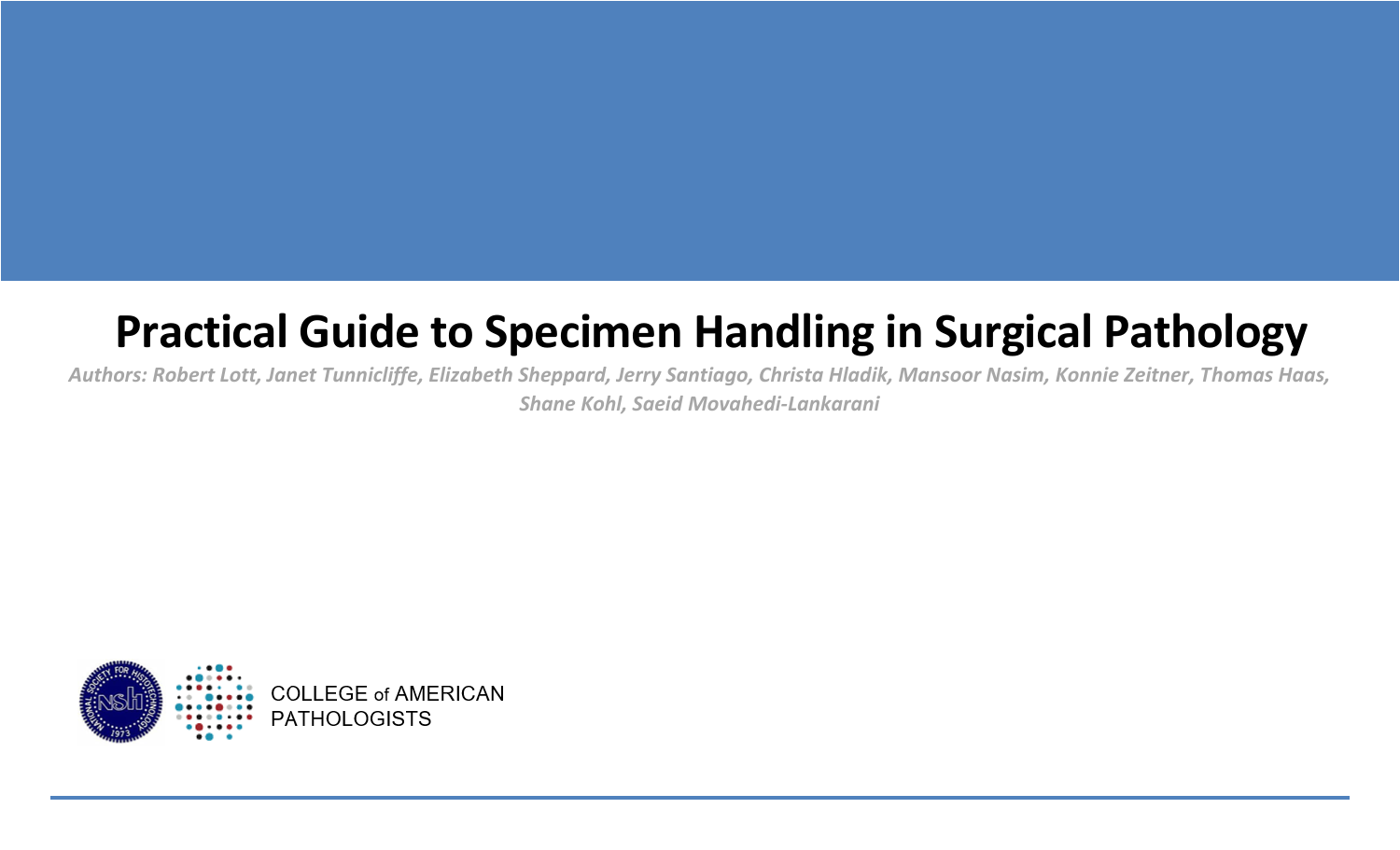## **Practical Guide to Specimen Handling in Surgical Pathology**

#### **AUTHORS:**

Robert Lott, Janet Tunnicliffe, Elizabeth Sheppard, Jerry Santiago, Christa Hladik, Mansoor Nasim, Konnie Zeitner, Thomas Haas, Shane Kohl, Saeid Movahedi-Lankarani

#### **INTRODUCTION**

In spite of the abundant guidelines and recommendations published for specimen handling and testing in a clinical pathology laboratory, relatively little literature is available for guidance of specimen handling in a surgical pathology laboratory. This document does not relate to cytologic or clinical pathology samples.

The following comprehensive table is intended to serve as a general guideline for proper specimen handling from the time it is taken from the patient to the time a completed slide of the specimen is given to a pathologist for interpretation.

#### DISCLAIMER:

This document was created by members of the CAP/NSH Histotechnology Committee and is intended to serve as a guideline ONLY and NOT AN absolute recommendation for specimen handling. Each laboratory is advised to use these guidelines as a starting point and modify certain parameters to fit state and local institutional requirements, as appropriate. Regulatory references, standards, and CAP checklist items cited in the guideline are current at the time of publication of this version of the guideline. It is recommended that the user confirm all references used are the latest version available. The use of the information contained in this guideline does not guarantee compliance with the CAP accreditation requirements or regulations from other accrediting organizations. Some information may be different or more stringent than the published CAP Checklists.

It is the intent of the CAP/NSH Histotechnology Committee to update this document every 2 years or when required and have the updated version of the document available to members on the College of American Pathologists (CAP) and National Society for Histotechnology (NSH) websites.



Version: 9.0 Revised: April 2020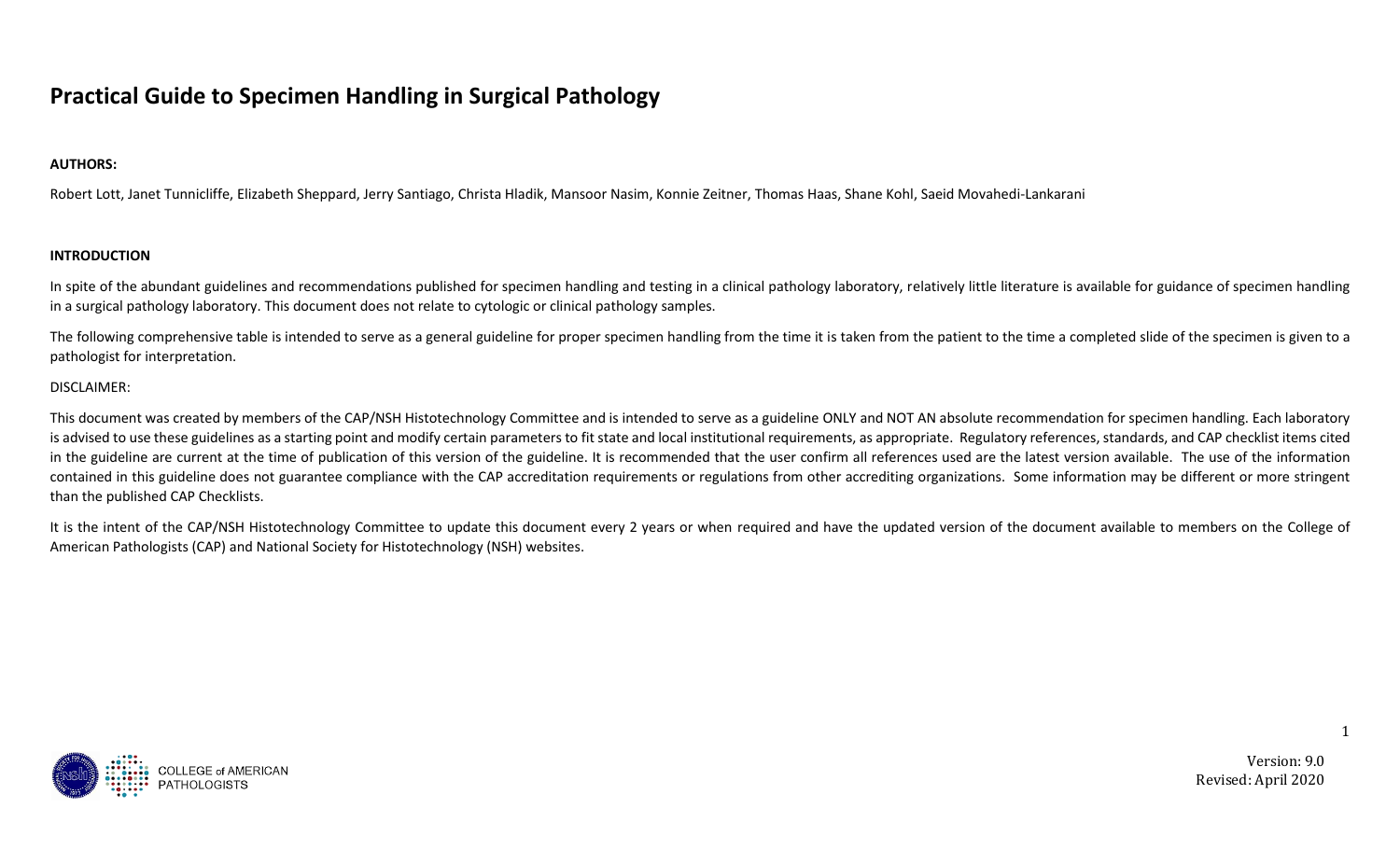### **Table of Contents:**

Part I – Specimen Collection and Handling

|                                                       | pg. 4  |
|-------------------------------------------------------|--------|
|                                                       | pg. 5  |
|                                                       | pg. 7  |
|                                                       | pg. 10 |
| E. Recommendations for Tissue Collection and Handling | pg. 17 |
|                                                       | pg. 26 |
|                                                       | pg. 27 |
|                                                       | pg. 29 |

## Part II – Laboratory Processes

|  | pg. 32 |
|--|--------|
|  | pg. 38 |
|  | pg. 39 |
|  | pg. 46 |
|  | pg. 52 |
|  | pg. 53 |
|  | pg. 58 |
|  |        |



Version: 9.0 Revised: April 2020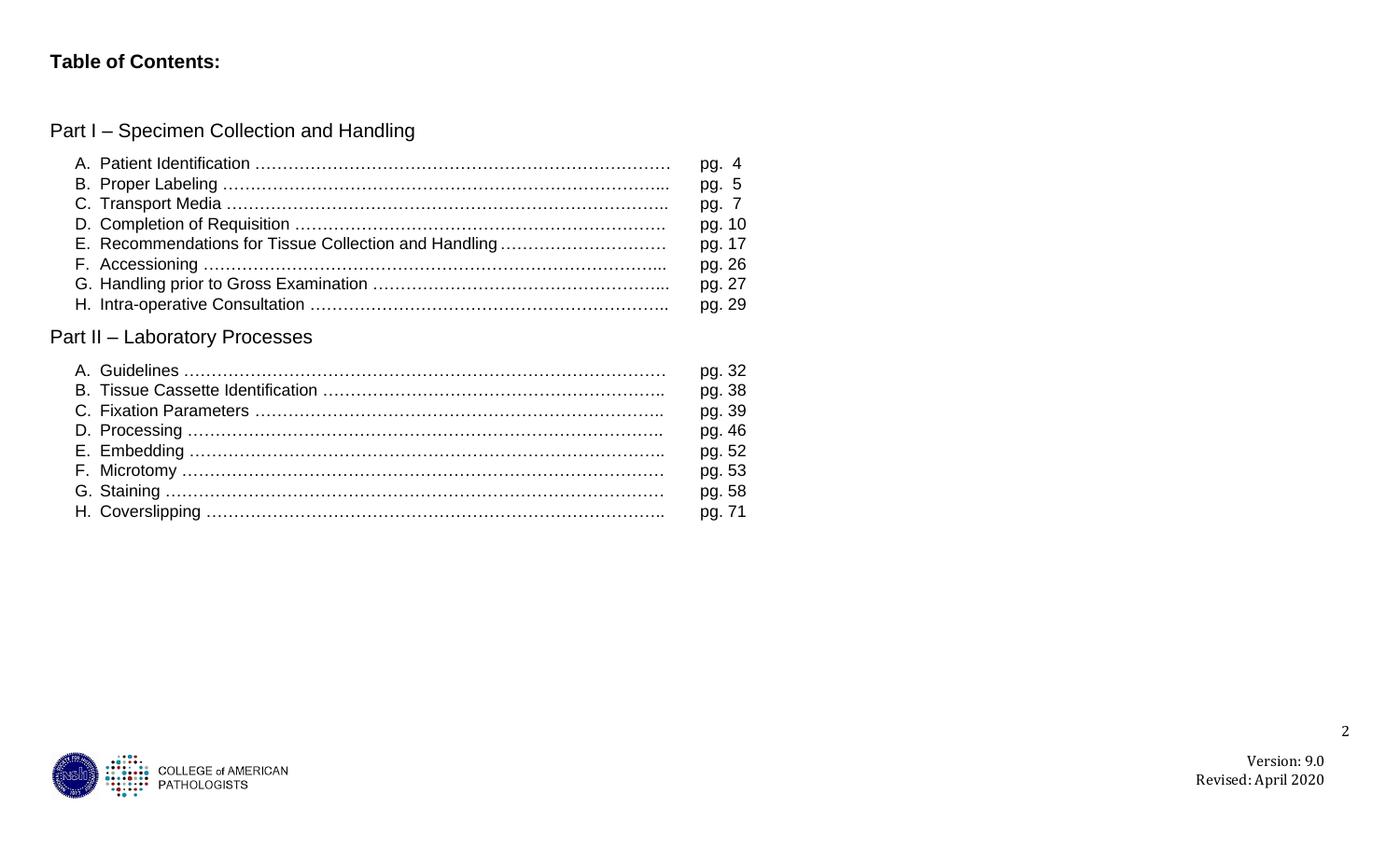| <b>VERSION</b> | <b>REVISION DATE</b> | <b>REVISION</b>                                                                                                                                                                                      |
|----------------|----------------------|------------------------------------------------------------------------------------------------------------------------------------------------------------------------------------------------------|
| 2.0            | November, 2013       | 1. Addition of disclaimer on cover page<br>2. Addition of version control                                                                                                                            |
| 3.0            | November, 2014       | 1. Revised per comments received from CAP Chair review                                                                                                                                               |
| 4.0            | January, 2015        | 1. Updated references - CAP Checklists: ANP, COM, GEN, 4-21-2014<br>2. All references reviewed<br>3. Table of contents added                                                                         |
| 5.0            | September, 2015      | 1. Updated to reflect LAP Committee 2015 Checklist changes                                                                                                                                           |
| 6.0            | November, 2015       | 1. Updated to reflect corrected formalin solution to tissue ratio with references                                                                                                                    |
| 7.0            | September, 2017      | 1. Updated to reflect August 21, 2017 CAP Checklist edition changes                                                                                                                                  |
| 8.0            | September, 2018      | 1. Updated to reflect August 22, 2018 CAP Checklist edition changes<br>2. Updated to reflect review of all references                                                                                |
| 9.0            | April, 2020          | 1. Updated to reflect June 4, 2020 CAP Checklist edition Changes<br>2. Updated to reflect review of all references<br>3. Updated Table of Contents<br>4. Updated Title Page and organizational logos |
|                |                      |                                                                                                                                                                                                      |
|                |                      |                                                                                                                                                                                                      |
|                |                      |                                                                                                                                                                                                      |

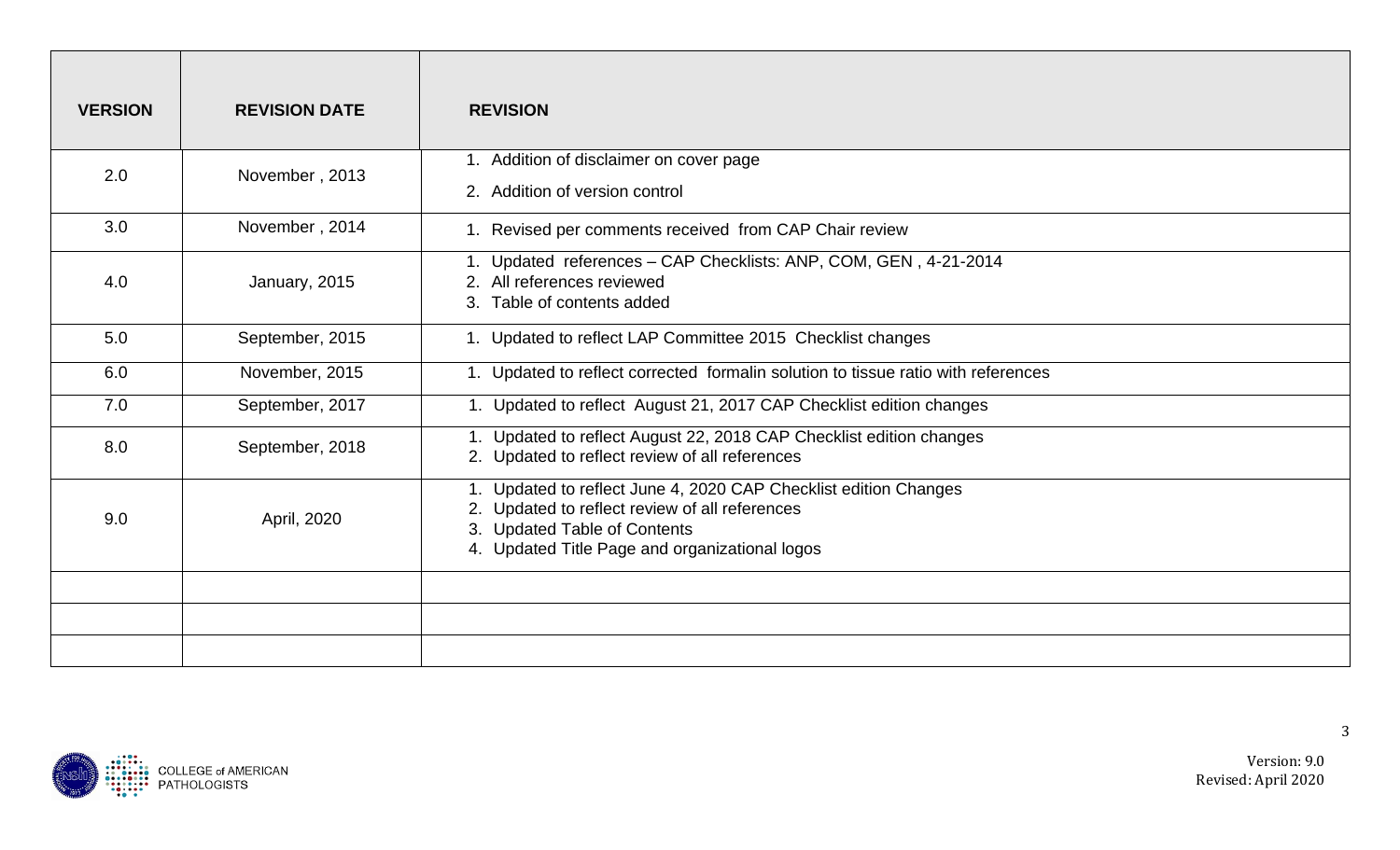| <b>PART I</b>                                        | <b>I. SPECIMEN COLLECTION and HANDLING</b>                                                                                                                                                                                                                                                                                                                                             |                                                                                |                                                                                                                                                                                                                                                                                                                                      |
|------------------------------------------------------|----------------------------------------------------------------------------------------------------------------------------------------------------------------------------------------------------------------------------------------------------------------------------------------------------------------------------------------------------------------------------------------|--------------------------------------------------------------------------------|--------------------------------------------------------------------------------------------------------------------------------------------------------------------------------------------------------------------------------------------------------------------------------------------------------------------------------------|
| <b>Guideline Section</b>                             | Statement                                                                                                                                                                                                                                                                                                                                                                              | <b>Related CAP Checklist Requirements</b><br>2018 Edition                      | <b>Additional References</b>                                                                                                                                                                                                                                                                                                         |
| Collection and Handling<br>A. Patient Identification | • Patient is to be identified in a manner that respects patient privacy with respect to<br>their medical records and medical data.                                                                                                                                                                                                                                                     | Laboratory General Checklist, GEN.41303 -<br><b>Patient Confidentiality</b>    |                                                                                                                                                                                                                                                                                                                                      |
|                                                      | Patient's identity must be verified at the time of specimen collection.<br>$\bullet$                                                                                                                                                                                                                                                                                                   | Laboratory General Checklist, GEN.40490 -<br>Patient Identification            |                                                                                                                                                                                                                                                                                                                                      |
|                                                      | At least two acceptable patient-specific identifiers are required for patient<br>identification:<br>Full name<br>$\circ$<br>Assigned identification number e.g. health record / master index number<br>$\circ$<br>Date of birth<br>$\circ$<br>Photo on government issued or other photo ID card, such as driver's license<br>$\circ$<br>Other specific personal identifiers<br>$\circ$ | Laboratory General Checklist, GEN.40491<br>Primary Specimen Container Labeling | Health Insurance and Portability and<br>Accountability Act (HIPAA).<br><b>Clinical Laboratory Standards Institute</b><br>CLSI - GP33A, Accuracy in Patient and<br>Sample Identification; 2011: Vol. 30<br>No7.<br>International Standard ISO 15189:2012<br>- Medical Laboratories; section 5.4 -<br><b>Pre-examination Processes</b> |

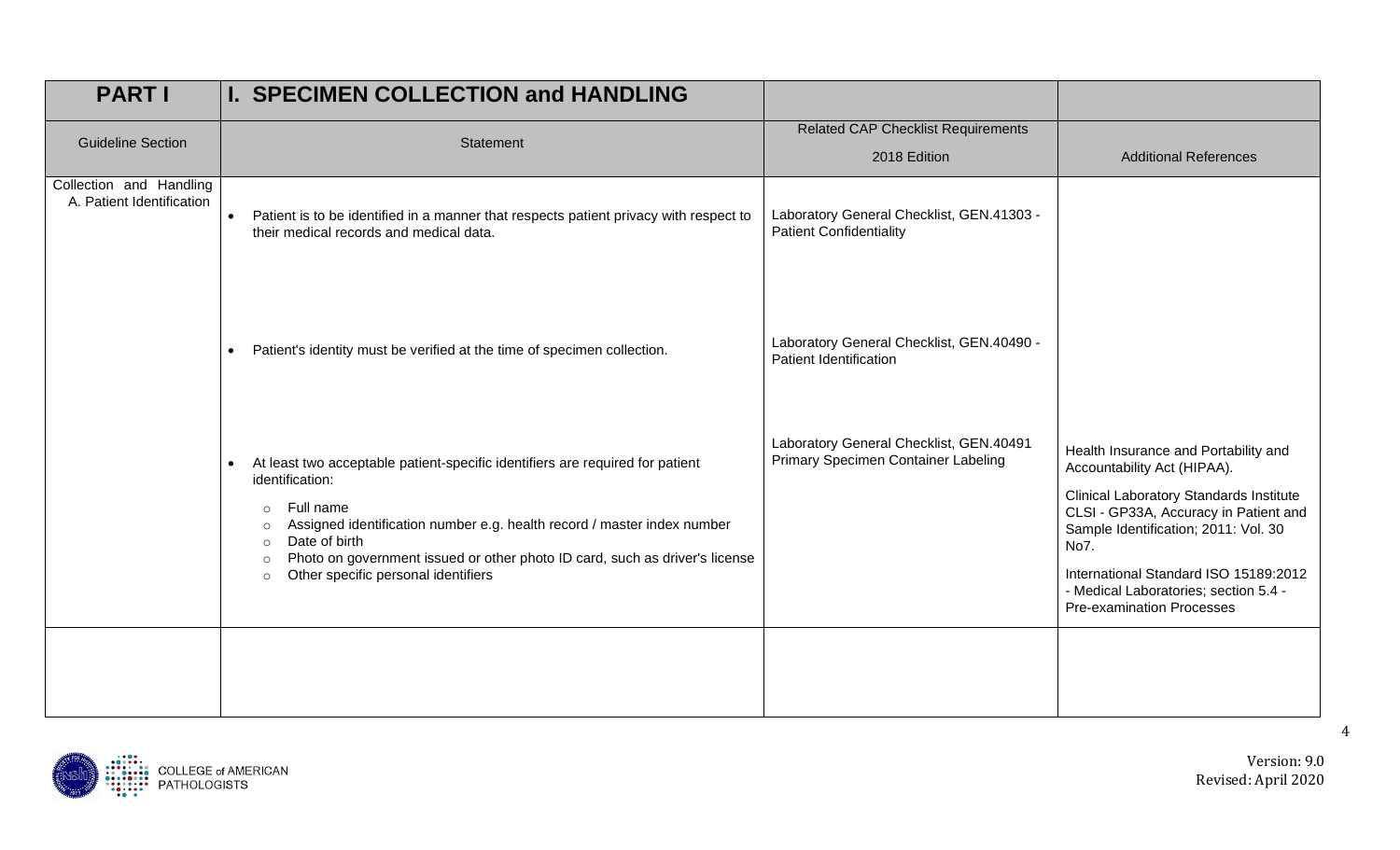| <b>Collection and Handling</b> |           |                                                                                                                                                                                                                                                                                                                                                                                               |                                                                                                                                                        |                                                                                                                                                                                                                                                                                                                       |
|--------------------------------|-----------|-----------------------------------------------------------------------------------------------------------------------------------------------------------------------------------------------------------------------------------------------------------------------------------------------------------------------------------------------------------------------------------------------|--------------------------------------------------------------------------------------------------------------------------------------------------------|-----------------------------------------------------------------------------------------------------------------------------------------------------------------------------------------------------------------------------------------------------------------------------------------------------------------------|
| <b>B. Proper Labelling</b>     | $\bullet$ | Specimen is labeled in the presence of the patient                                                                                                                                                                                                                                                                                                                                            | Laboratory General Checklist, GEN.40490 -<br>Patient Identification                                                                                    |                                                                                                                                                                                                                                                                                                                       |
|                                |           | Specimen label must contain at least two patient-specific identifiers:<br>Full patient name<br>$\circ$<br>Assigned identification number e.g. health record / master index number<br>Date of Birth<br>$\circ$                                                                                                                                                                                 | Laboratory General Checklist, GEN. 40100 -<br><b>Specimen Collection Manual Elements</b>                                                               |                                                                                                                                                                                                                                                                                                                       |
|                                |           | Customizable label elements - additional identifiers that are acceptable:<br>Patient gender<br>$\circ$<br>Accession or requisition number<br>Ordering physician<br>$\circ$<br>Source of specimen (e.g. skin)<br>$\circ$<br>Site of specimen (e.g. left side of chest)                                                                                                                         | Laboratory General Checklist, GEN. 40491 -<br>Primary Specimen Container Labeling                                                                      | <b>Clinical Laboratory Standards Institute</b><br>CLSI - Auto12-A Specimen Labels:<br>Content and Location, Fonts and Label<br>Orientation: 2011: Vol. 31 No7.                                                                                                                                                        |
|                                |           | Standardized format for label information should be implemented.<br>Last name, first name<br>$\circ$<br>Date of Birth - DD -MMM-YYYY i.e. 12 MAR 1968<br>Gender M, F, U ( unknown), T ( Transgender), I (Intersex)<br>Written documentation developed for the correct positioning of the label on the<br>collection container.<br>Do not attach label to the container lid (in whole or part) | All Common Checklist, COM.06100 -<br>Primary Specimen Container Labeling<br>All Common Checklist, COM.06200 -<br>Secondary Specimen Container Labeling | Brown RW, Della Speranza V, Alvarez<br>JO, et al. Uniform labeling of blocks and<br>slides in surgical pathology: Guideline<br>from the College of American<br>Pathologists Pathology and Laboratory<br>Quality Center and the National Society<br>for Histotechnology. Arch Pathol Lab<br>Med. 2015;139(12):1515-24. |

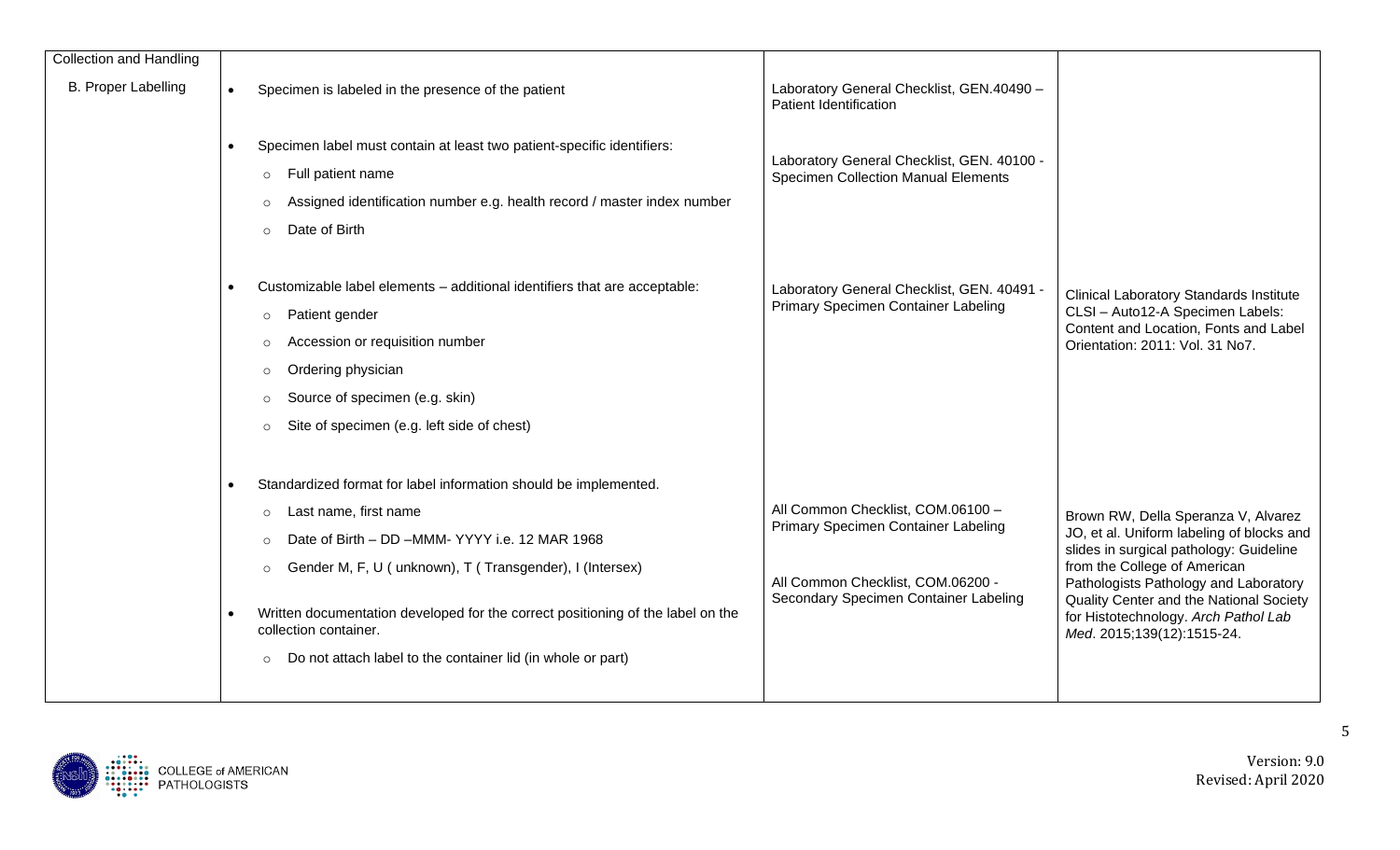|                                | Do not overlap label resulting in patient data being covered<br>$\circ$                                                                |                                                                                                                                    |                                                                                                                                     |
|--------------------------------|----------------------------------------------------------------------------------------------------------------------------------------|------------------------------------------------------------------------------------------------------------------------------------|-------------------------------------------------------------------------------------------------------------------------------------|
|                                | Written documentation for the correction of labelling errors - to be followed when<br>$\bullet$<br>specimens cannot be replaced        | Laboratory General Checklist, GEN.40492 -<br>Specimen Label Correction<br>Laboratory General Checklist, GEN.40825 -<br>Specimen ID |                                                                                                                                     |
|                                | All subsequent labelling of patient samples (blocks and slides) must follow same<br>$\bullet$<br>patient-specific identifying process. |                                                                                                                                    |                                                                                                                                     |
|                                |                                                                                                                                        | Laboratory General Checklist, GEN.40491 -<br>Primary Specimen Container Labeling                                                   |                                                                                                                                     |
|                                | Submitted slides may be labeled with a single patient-specific identifier but two<br>$\bullet$<br>are preferred.                       |                                                                                                                                    |                                                                                                                                     |
| <b>Collection and Handling</b> |                                                                                                                                        |                                                                                                                                    |                                                                                                                                     |
| <b>B. Proper Labelling</b>     | All parameters used for standard specimen labelling are to be followed.<br>$\bullet$                                                   | Laboratory General Checklist, GEN.40825 -                                                                                          | Zarbo RJ, Tuthill JM, D'Angelo R, et al.                                                                                            |
| i. Barcoding and/or            |                                                                                                                                        | Specimen ID                                                                                                                        | The Henry Ford Production System:<br>reduction of surgical pathology in-                                                            |
| Radio Frequency                | The unique specimen bar code or RFID label must be consistent across all<br>$\bullet$                                                  |                                                                                                                                    | process misidentification defects by bar<br>code-specified work process                                                             |
| Identification                 | applications: specimen container, requisition label, cassette and slide labels.                                                        |                                                                                                                                    | standardization. Am J Clin Pathol. 2009;                                                                                            |
| (RFID)                         | Barcode and RIFD specifications within a failure rate established by your facility<br>for patient care.                                |                                                                                                                                    | 131:469-477.<br><b>Clinical Laboratory Standards Institute</b><br>CSLI - Auto02-A2 Laboratory<br>Automation: Bar Codes for Specimen |
|                                | Barcode label stock or RFID chip validated to withstand chemicals and<br>processing used for anatomic pathology specimens.             |                                                                                                                                    | Container Identification: 2006: Vol. 25<br>No 29.                                                                                   |

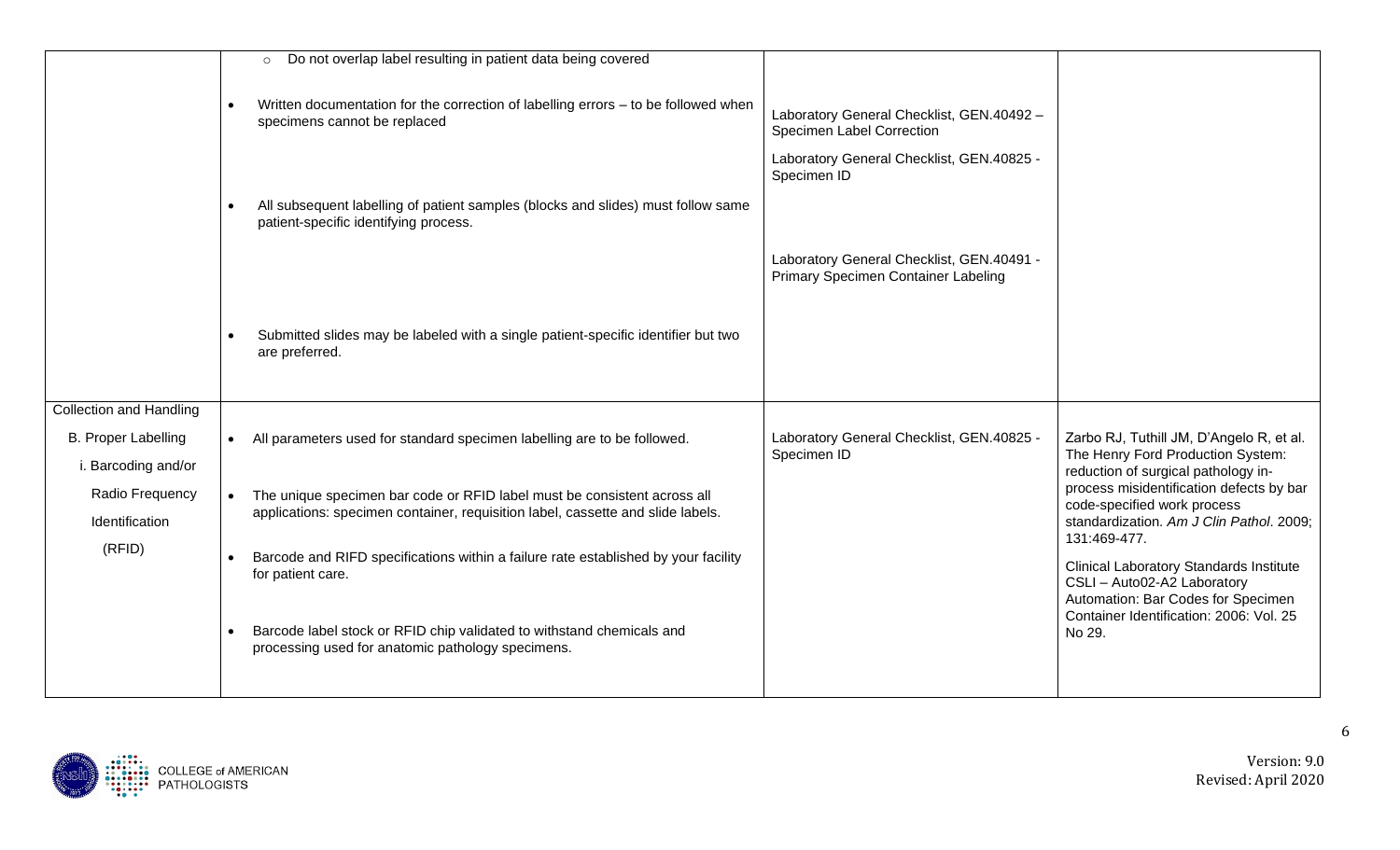|                                | Bar coding and/or RFID documentation must be validated and maintained.                                                                                           |                                                                                 |                                                                                                  |
|--------------------------------|------------------------------------------------------------------------------------------------------------------------------------------------------------------|---------------------------------------------------------------------------------|--------------------------------------------------------------------------------------------------|
|                                | Automatic identification scanning equipment is validated for accuracy and<br>resistant to chemicals used for anatomic pathology handing.                         |                                                                                 |                                                                                                  |
|                                | If used for specimen chain of custody tracking, the barcode or RFID tracking<br>system must have intelligent location capabilities.                              |                                                                                 |                                                                                                  |
| <b>Collection and Handling</b> |                                                                                                                                                                  |                                                                                 |                                                                                                  |
| C. Transport Media             | Collection, handling and submission procedures must be made available to all                                                                                     | Laboratory General Checklist, GEN.40100 -                                       | <b>Clinical Laboratory Standards Institute</b>                                                   |
| i. No media / saline           | health care workers involved in the collection, labeling, submission and transport<br>of specimens to the pathology laboratory.                                  | <b>Specimen Collection Manual Elements</b>                                      | CLSI - GP33A, Accuracy in Patient and<br>Sample Identification; 2011: Vol 30<br>No7.             |
|                                | All specimens must be placed in leak proof container.                                                                                                            | All Common Checklist, COM.06000,<br><b>Specimen Collection Manual</b>           |                                                                                                  |
|                                | Specimens should be transported to the laboratory immediately after collection.                                                                                  | Laboratory General Checklist, GEN.74500<br><b>Specimen Transport Procedures</b> | International Standard ISO 15189:2012<br>- Medical Laboratories; section 16 Pre-<br>examination. |
|                                | Specimens that cannot be immediately transferred must be refrigerated until                                                                                      | Laboratory General Checklist, GEN.40125 -                                       |                                                                                                  |
|                                | transferred to the Pathology laboratory.                                                                                                                         | Handling of Referred Specimens                                                  |                                                                                                  |
|                                | For specimens submitted to the laboratory from remote sites, there is a<br>documented tracking system to ensure that all specimens are actually<br>received.     | Laboratory General Checklist, GEN.40511 -<br>Specimen Tracking/Labeling         |                                                                                                  |
|                                | Specimens transferred from distant referral site to pathology lab should be<br>shipped under temperature-controlled conditions to avoid over heating or freezing | Laboratory General Checklist, GEN.40535 -<br>Specimen Transport QM              |                                                                                                  |

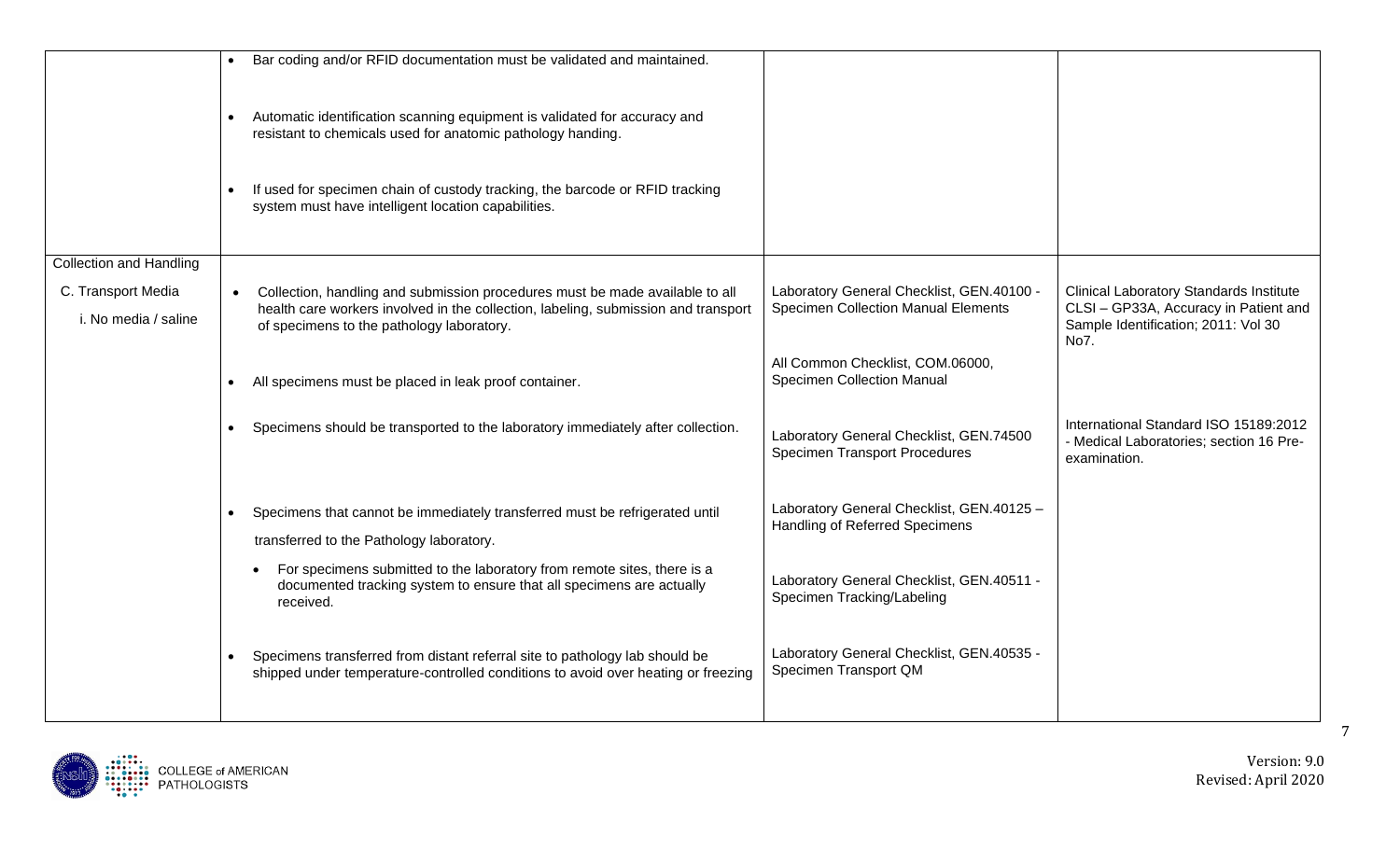| Policies regarding courier service should be established<br>$\bullet$                                                                                                                                                                                                                                                                                                                                                                                      |                                                                    |                                                                                                                                 |
|------------------------------------------------------------------------------------------------------------------------------------------------------------------------------------------------------------------------------------------------------------------------------------------------------------------------------------------------------------------------------------------------------------------------------------------------------------|--------------------------------------------------------------------|---------------------------------------------------------------------------------------------------------------------------------|
| All specimens must be properly packaged and labelled, indicating materials to be<br>transported prior to shipping to a centralized or referral laboratory.                                                                                                                                                                                                                                                                                                 | Laboratory General Checklist, GEN.40530 -<br>Specimen Tracking     | Bancroft J, Gamble M. Theory and<br>Practice of Histological Techniques, 6th<br>ed. New York, NY: Churchill Livingston;<br>2008 |
| To avoid drying of tissues that are not immediately placed into formalin at time of<br>procurement:<br>wrap solid tissue masses (i.e. lymph node or breast lump) in saline<br>$\circ$<br>dampened gauze prior to placement in labelled container (certain biopsies<br>may need special handling)<br>add a small volume of saline to tissue with insufficient naturally occurring<br>$\circ$<br>fluids (i.e. conceptus for embryopathology/genetic studies) | Laboratory General Checklist, GEN.40535 -<br>Specimen Transport QM | Carson F, Hladik C. Histotechnology A<br>Self- Instructional Text, 3rd ed. Chicago,<br>IL: ASCP Press; 2009                     |

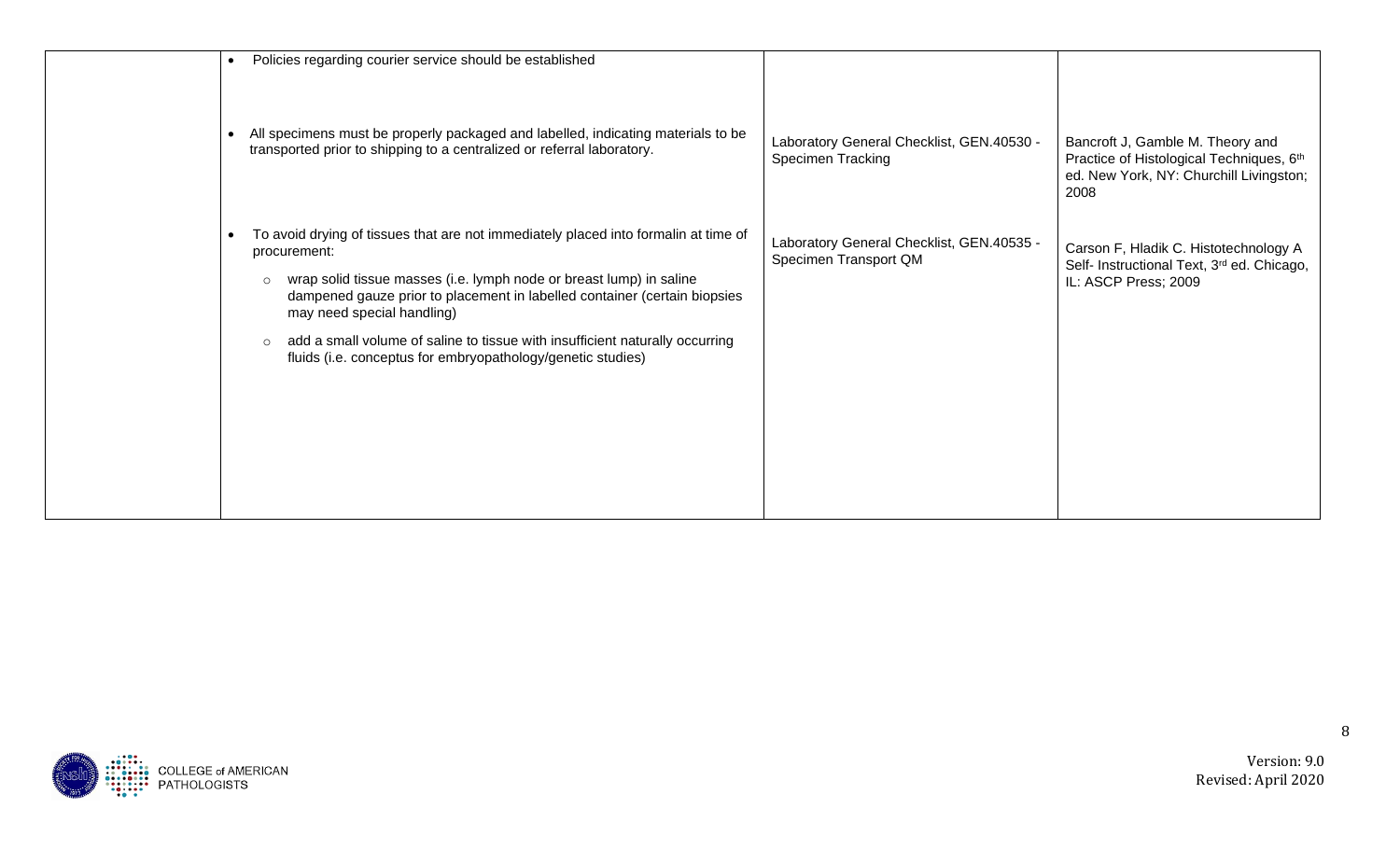| <b>Collection and Handling</b>                |           |                                                                                                                                                                                                                  |                                                                                         |                                                                                                                                                                            |
|-----------------------------------------------|-----------|------------------------------------------------------------------------------------------------------------------------------------------------------------------------------------------------------------------|-----------------------------------------------------------------------------------------|----------------------------------------------------------------------------------------------------------------------------------------------------------------------------|
| C. Transport Media<br>ii. Different fixatives |           | Collection, handling and submission procedures must be made available to all<br>health care workers involved in the collection, labelling, submission and transport<br>of Specimens to the pathology laboratory. | Laboratory General Checklist, GEN.40100 -<br><b>Specimen Collection Manual Elements</b> | <b>Clinical Laboratory Standards Institute</b><br>CLSI - LIS09A, Standard guideline for<br>coordination of clinical laboratory<br>services within electronic health record |
|                                               |           |                                                                                                                                                                                                                  | All Common Checklist, COM.06000,<br><b>Specimen Collection Manual</b>                   | environment and networked<br>architectures; 2003: Vol. 23 No 15.                                                                                                           |
|                                               | $\bullet$ | All specimens must be placed in leak proof container.                                                                                                                                                            | Laboratory General Checklist, GEN.74500<br><b>Specimen Transport Procedures</b>         | International Standard ISO 15189:2012<br>- Medical Laboratories; section 5.4 -<br>Pre-examination Processes.                                                               |
|                                               |           |                                                                                                                                                                                                                  |                                                                                         |                                                                                                                                                                            |
|                                               |           | Specimens must be placed in appropriate fixative as specified in<br>collection/handling and submission procedure.                                                                                                |                                                                                         | Bancroft J, Gamble M. Theory and<br>Practice of Histological Techniques, 6th<br>ed. New York, NY: Churchill Livingston;<br>2008                                            |
|                                               |           | Volume of fixative to tissue ratio must be included in the collection/handling and<br>submission procedures. i.e. 10% neutral buffered formalin volume should be 15-<br>20 times the volume of the specimen.     |                                                                                         | Carson F, Hladik-Cappellano C.<br>Histotechnology A Self- Instructional<br>Text, 4th ed. Chicago, IL: ASCP Press;<br>2014                                                  |
|                                               |           | Safety Data Sheets (SDS) must be made available to all staff handling fixatives.                                                                                                                                 | Laboratory General Checklist, GEN.76100<br><b>Chemical Safety Document Access</b>       | Brown RW. et. al., Histologic<br>Preparations Common Problems and<br>Their Solutions. College of American<br>Pathologists, 2009                                            |
|                                               |           |                                                                                                                                                                                                                  |                                                                                         |                                                                                                                                                                            |

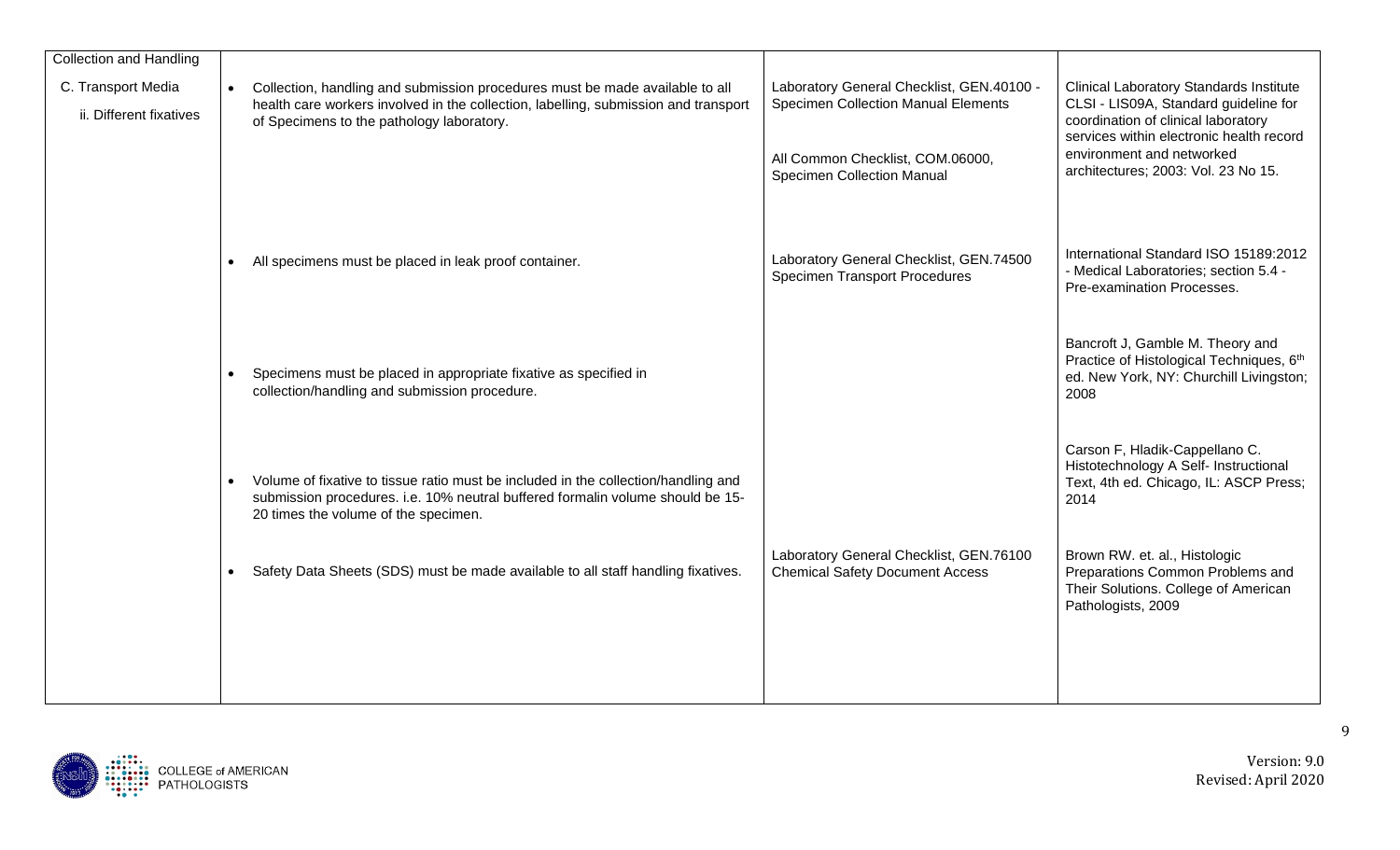|                                 | All specimen containers containing fixatives must have appropriate OSHA<br>$\bullet$<br>Chemical labels attached.                                                                                                                                     | Laboratory General Checklist, GEN.40125 -<br>Handling of Referred Specimens | <b>Clinical Laboratory Standards Institute</b><br>CLSI - GP 17-A3, Clinical Laboratory<br>Safety, 3rd edition; 2012: Vol 32 No 9.        |
|---------------------------------|-------------------------------------------------------------------------------------------------------------------------------------------------------------------------------------------------------------------------------------------------------|-----------------------------------------------------------------------------|------------------------------------------------------------------------------------------------------------------------------------------|
|                                 | Specimens transferred from distant referral site to Pathology lab should be<br>$\bullet$<br>shipped under temperature-controlled conditions to avoid over heating or<br>freezing.                                                                     | Laboratory General Checklist, GEN.40511 -<br>Specimen Tracking/Labeling     | Occupational Health and Safety<br>Administration. Occupational Safety &<br>Health Standards 1910.1200 toxic and<br>Hazardous Substances. |
|                                 | Specimens containers should be shipped following appropriate regulations for the<br>shipping and handling of formalin i.e. hard sided container with absorbent packing<br>material.                                                                   | Laboratory General Checklist, GEN.40535 -<br>Specimen Transport QM          | http://www.osha.gov/dsg/hazcom/index.<br>html                                                                                            |
|                                 |                                                                                                                                                                                                                                                       |                                                                             |                                                                                                                                          |
|                                 |                                                                                                                                                                                                                                                       |                                                                             |                                                                                                                                          |
|                                 |                                                                                                                                                                                                                                                       |                                                                             |                                                                                                                                          |
| <b>Collection and Handling</b>  |                                                                                                                                                                                                                                                       |                                                                             |                                                                                                                                          |
| D. Completion of<br>requisition | Written procedures on how to properly complete a pathology requisition must be<br>$\bullet$<br>made available to all health care workers involved in the collection, labelling,<br>submission and transport of specimens to the pathology laboratory. | Laboratory General Checklist, GEN.40700 -<br>Requisitions                   |                                                                                                                                          |
| i. Patient identifiers          | Written or electronic request for patient testing from authorized person.<br>$\bullet$                                                                                                                                                                | Laboratory General Checklist, GEN.40930 -<br><b>Authorized Requestor</b>    |                                                                                                                                          |

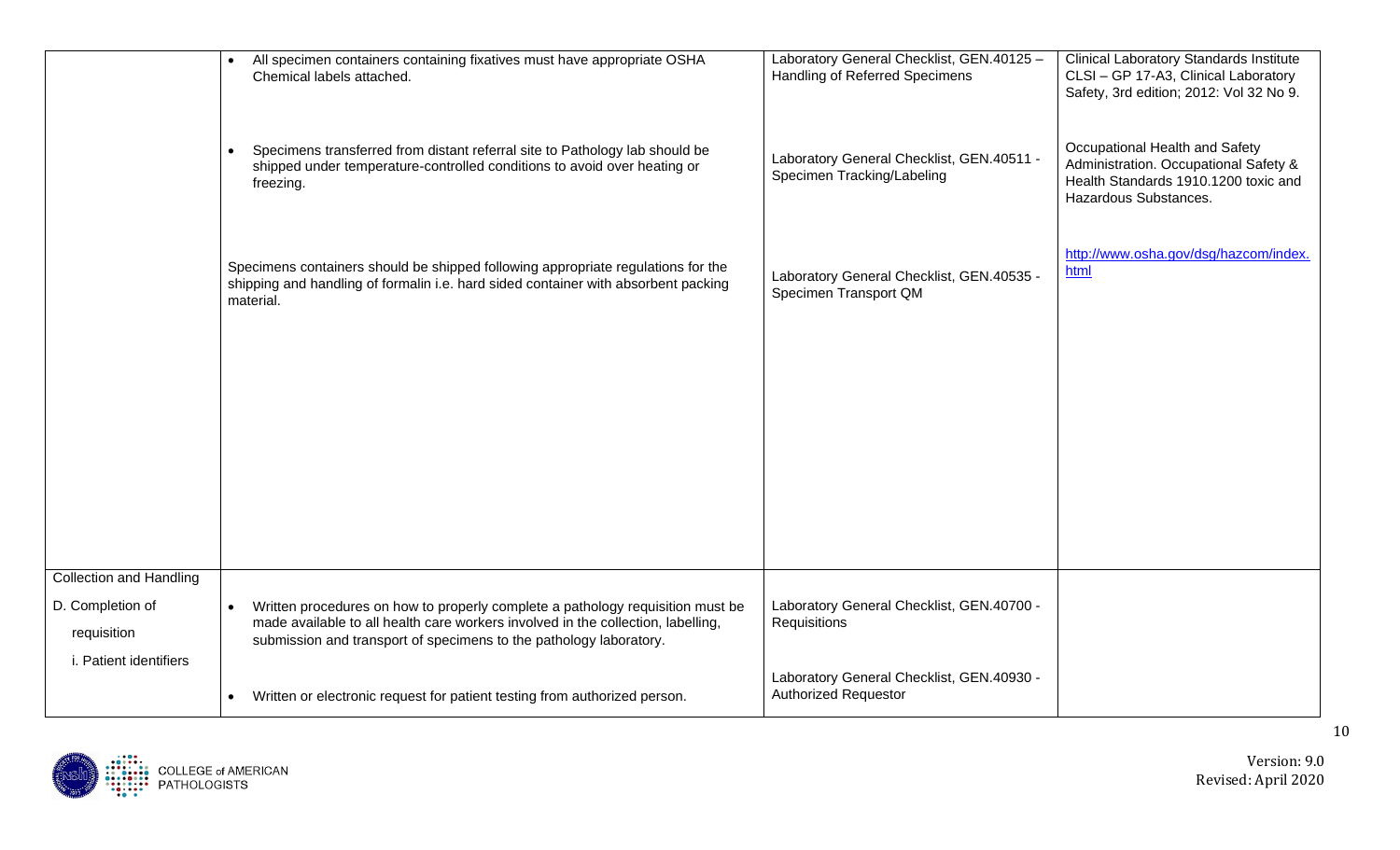|                                | Required patient identifiers to be included on the requisition / test order:<br>$\circ$ Patient's name<br>o Unique identifier i.e. health record or master index number<br>o Date of Birth<br>o Sex                                                                                                                                                                                                                                                                                                                                                          | Laboratory General Checklist, GEN.40750 -<br><b>Requisition Elements</b> | <b>Clinical Laboratory Standards Institute</b><br>CLSI - GP33A, Accuracy in Patient and<br>Sample Identification; 2011: Vol 30<br>No7.<br>International Standard ISO 15189:2012<br>- Medical Laboratories; section 5.4- Pre-<br>examination Processes. |
|--------------------------------|--------------------------------------------------------------------------------------------------------------------------------------------------------------------------------------------------------------------------------------------------------------------------------------------------------------------------------------------------------------------------------------------------------------------------------------------------------------------------------------------------------------------------------------------------------------|--------------------------------------------------------------------------|--------------------------------------------------------------------------------------------------------------------------------------------------------------------------------------------------------------------------------------------------------|
| <b>Collection and Handling</b> |                                                                                                                                                                                                                                                                                                                                                                                                                                                                                                                                                              |                                                                          |                                                                                                                                                                                                                                                        |
| D. Completion of               | Written or electronic request for patient testing to include:<br>$\bullet$                                                                                                                                                                                                                                                                                                                                                                                                                                                                                   |                                                                          |                                                                                                                                                                                                                                                        |
| requisition                    |                                                                                                                                                                                                                                                                                                                                                                                                                                                                                                                                                              | Laboratory General Checklist, GEN.40930 -                                | <b>Clinical Laboratory Standards Institute</b>                                                                                                                                                                                                         |
| ii. Specimen                   | Patient identifiers as listed above<br>$\circ$                                                                                                                                                                                                                                                                                                                                                                                                                                                                                                               | <b>Authorized Requestor</b>                                              | CLSI - GP33A, Accuracy in Patient and<br>Sample Identification; 2011: Vol 30                                                                                                                                                                           |
| name/type/site                 | Name and address or other suitable identifiers of the authorized person<br>$\circ$                                                                                                                                                                                                                                                                                                                                                                                                                                                                           |                                                                          | No7.                                                                                                                                                                                                                                                   |
|                                | requesting the test<br>Name and address or other suitable identifier for the individual responsible<br>$\circ$<br>for receiving the test results<br>Name and address of the laboratory submitting the specimen<br>$\circ$<br>Test and or tests to be performed<br>$\circ$<br>Procedure performed<br>$\circ$<br>Specimen site – if more than one specimen is collected during a single<br>$\circ$<br>procedure; each specimen should be individually identified by anatomic site<br>and or specimen type<br>Date and time of procedure or specimen collection | Laboratory General Checklist, GEN.40750 -<br><b>Requisition Elements</b> | International Standard ISO 15189:2012<br>- Medical Laboratories; section 5.4 -<br><b>Pre-examination Processes</b>                                                                                                                                     |
|                                | $\circ$<br>Date specimen received<br>$\circ$                                                                                                                                                                                                                                                                                                                                                                                                                                                                                                                 | Laboratory General Checklist, GEN.40900 -<br>Specimen Date Received      |                                                                                                                                                                                                                                                        |

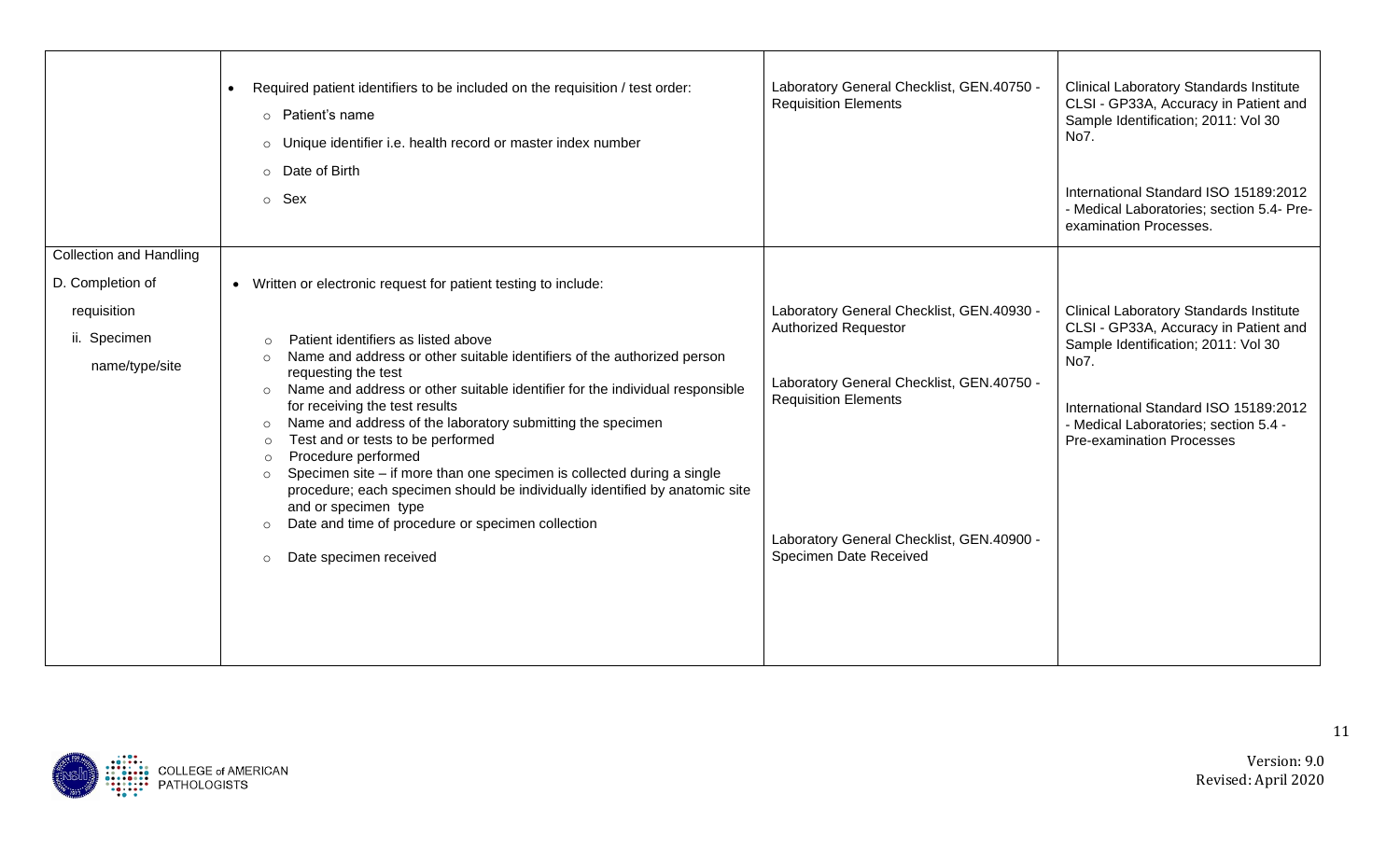| D. Completion of<br>requisition<br>iii. Pertinent clinical<br>history                                                                                      | Written or electronic request for patient testing to include:<br>$\bullet$<br>Clinical history - any additional information relevant or necessary for a<br>$\circ$<br>specific test to ensure accurate and timely testing and reporting of results,<br>including interpretation if required.                                                                                                                                                                                                                                                                                                                        | Laboratory General Checklist, GEN.40750 -<br><b>Requisition Elements</b> | Health Insurance and Portability and<br>Accountability Act (HIPAA).<br><b>Clinical Laboratory Standards Institute</b><br>CLSI - GP33A, Accuracy in Patient and<br>Sample Identification; 2011: Vol 30<br>No7.<br>International Standard ISO 15189:2012<br>- Medical Laboratories; section 5.4- Pre-<br>examination Processes                                                                                                                                                                                                                                                                                 |
|------------------------------------------------------------------------------------------------------------------------------------------------------------|---------------------------------------------------------------------------------------------------------------------------------------------------------------------------------------------------------------------------------------------------------------------------------------------------------------------------------------------------------------------------------------------------------------------------------------------------------------------------------------------------------------------------------------------------------------------------------------------------------------------|--------------------------------------------------------------------------|--------------------------------------------------------------------------------------------------------------------------------------------------------------------------------------------------------------------------------------------------------------------------------------------------------------------------------------------------------------------------------------------------------------------------------------------------------------------------------------------------------------------------------------------------------------------------------------------------------------|
| <b>Collection and Handling</b><br>D. Completion of<br>requisition<br>iv. Procedure<br>time/date<br>a. Time removed<br>from patient<br>(Warm ischemic time) | The procedure date should be indicated on the requisition following standardized<br>$\bullet$<br>format DD - MM - YYYY (i.e. 04 JAN 2012).<br>The requisition must have a space for the documentation of the warm ischemic<br>$\bullet$<br>time by the physician obtaining the specimen or designate.<br>Warm ischemic time:<br>$\bullet$<br>The time measured from the interruption of the blood supply to the tissue/tumor<br>by the surgeon to the excision time of the tissue specimen.<br>Information should be available in the laboratory for review and/or appear on the<br>$\bullet$<br>patient accession. | Laboratory General Checklist, GEN.40750 -<br><b>Requisition Elements</b> | Allison KH, Hammond EH, Dowsett M,<br>McKernin SE et al. Estrogen and<br>Progesterone Receptor Testing in<br>Breast Cancer American Society of<br>Clinical Oncology/College of American<br>Pathologists Guideline Update. Arch<br>Path Lab Med. Early Online Release.<br>doi: 10.5858/arpa.2019-0904-SA<br>International Standard ISO 20166-<br>4:2020 - Molecular in vitro diagnostic<br>examinations - Specifications for pre-<br>examination processes for formalin-<br>fixed and paraffin-embedded (FFPE)<br>tissue for - Part 4: In situ detection<br>techniques: section 6 - Inside the<br>laboratory. |

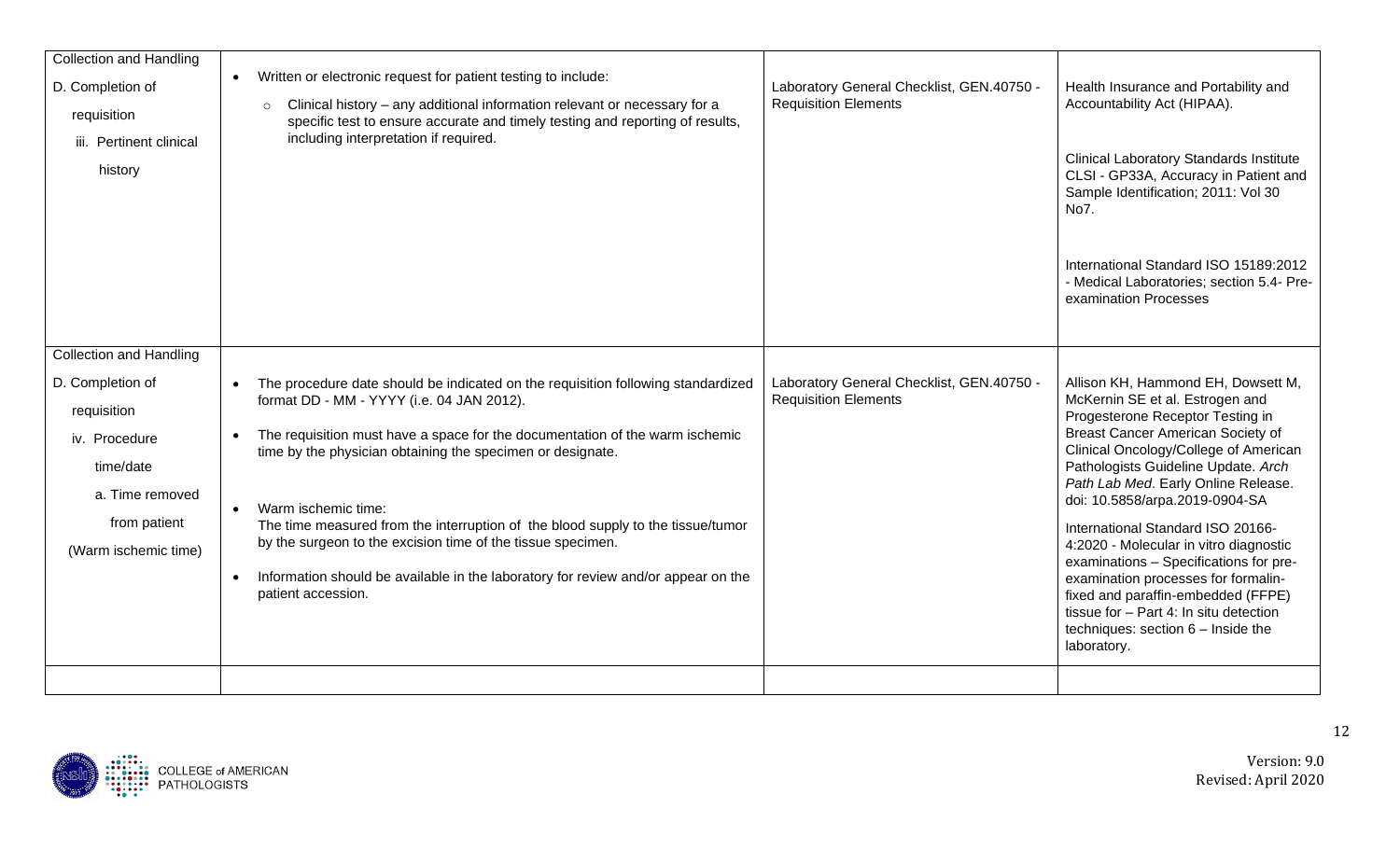| <b>Collection and Handling</b>                                                                                                      |                                                                                                                                                                                                                                                                                                                                                                                                                                                                                                                                                                                                                                        |                                                                                                                                                                                        | Allison KH, Hammond EH, Dowsett M,                                                                                                                                                                                                                                                                                                                                                                                                                                                                                                                                                                                                                                                                                                                                                                                                                                                                                                                                                         |
|-------------------------------------------------------------------------------------------------------------------------------------|----------------------------------------------------------------------------------------------------------------------------------------------------------------------------------------------------------------------------------------------------------------------------------------------------------------------------------------------------------------------------------------------------------------------------------------------------------------------------------------------------------------------------------------------------------------------------------------------------------------------------------------|----------------------------------------------------------------------------------------------------------------------------------------------------------------------------------------|--------------------------------------------------------------------------------------------------------------------------------------------------------------------------------------------------------------------------------------------------------------------------------------------------------------------------------------------------------------------------------------------------------------------------------------------------------------------------------------------------------------------------------------------------------------------------------------------------------------------------------------------------------------------------------------------------------------------------------------------------------------------------------------------------------------------------------------------------------------------------------------------------------------------------------------------------------------------------------------------|
| D. Completion of<br>requisition<br>iv. Procedure<br>time/date<br>b. Time fixative<br>added<br>(if required)<br>(cold ischemic time) | The requisition should have a space for the documentation of the cold ischemic<br>$\bullet$<br>time by the physician obtaining the specimen or designate.<br>Cold ischemic time:<br>$\bullet$<br>The time from excision of the specimen from the surgical field to the time the<br>tissue is placed in fixative.<br>Information should be available in the laboratory for review and/or appear on the<br>$\bullet$<br>patient accession.<br>The requisition should have a space for the documentation of the date and time<br>$\bullet$<br>the specimen is placed in fixative by the physician obtaining the specimen or<br>designate. | Anatomic Pathology Checklist, ANP.22983 -<br>Fixation - HER2 and ER Predictive Marker<br>Testing<br>Laboratory General Checklist, GEN.40125 -<br><b>Handling of Referred Specimens</b> | McKernin SE et al. Estrogen and<br>Progesterone Receptor Testing in<br>Breast Cancer American Society of<br>Clinical Oncology/College of American<br>Pathologists Guideline Update. Arch<br>Path Lab Med. Early Online Release.<br>doi: 10.5858/arpa.2019-0904-SA<br><b>Clinical Laboratory Standards Institute</b><br>CLSI - MM13, Collection, Transport,<br>Preparation, and Storage of Specimens<br>for Molecular Methods: 2020.<br>Compton CC, Robb JA, Anderson<br>MW, Berry AB, et.al. Preanalytics and<br>Precision Pathology: Pathology<br>Practices to Ensure Molecular Integrity<br>of Cancer Patient Biospecimens for<br>Precision Medicine. Arch Path Lab<br>Med. Nov 2019, Vol. 143, No. 11<br>(November 2019) pp. 1346-1363.<br>International Standard ISO 20166-<br>4:2020 - Molecular in vitro diagnostic<br>examinations - Specifications for pre-<br>examination processes for formalin-<br>fixed and paraffin-embedded (FFPE)<br>tissue for - Part 4: In situ detection |
|                                                                                                                                     |                                                                                                                                                                                                                                                                                                                                                                                                                                                                                                                                                                                                                                        |                                                                                                                                                                                        | techniques: section $6$ – Inside the<br>laboratory.                                                                                                                                                                                                                                                                                                                                                                                                                                                                                                                                                                                                                                                                                                                                                                                                                                                                                                                                        |
|                                                                                                                                     |                                                                                                                                                                                                                                                                                                                                                                                                                                                                                                                                                                                                                                        |                                                                                                                                                                                        |                                                                                                                                                                                                                                                                                                                                                                                                                                                                                                                                                                                                                                                                                                                                                                                                                                                                                                                                                                                            |

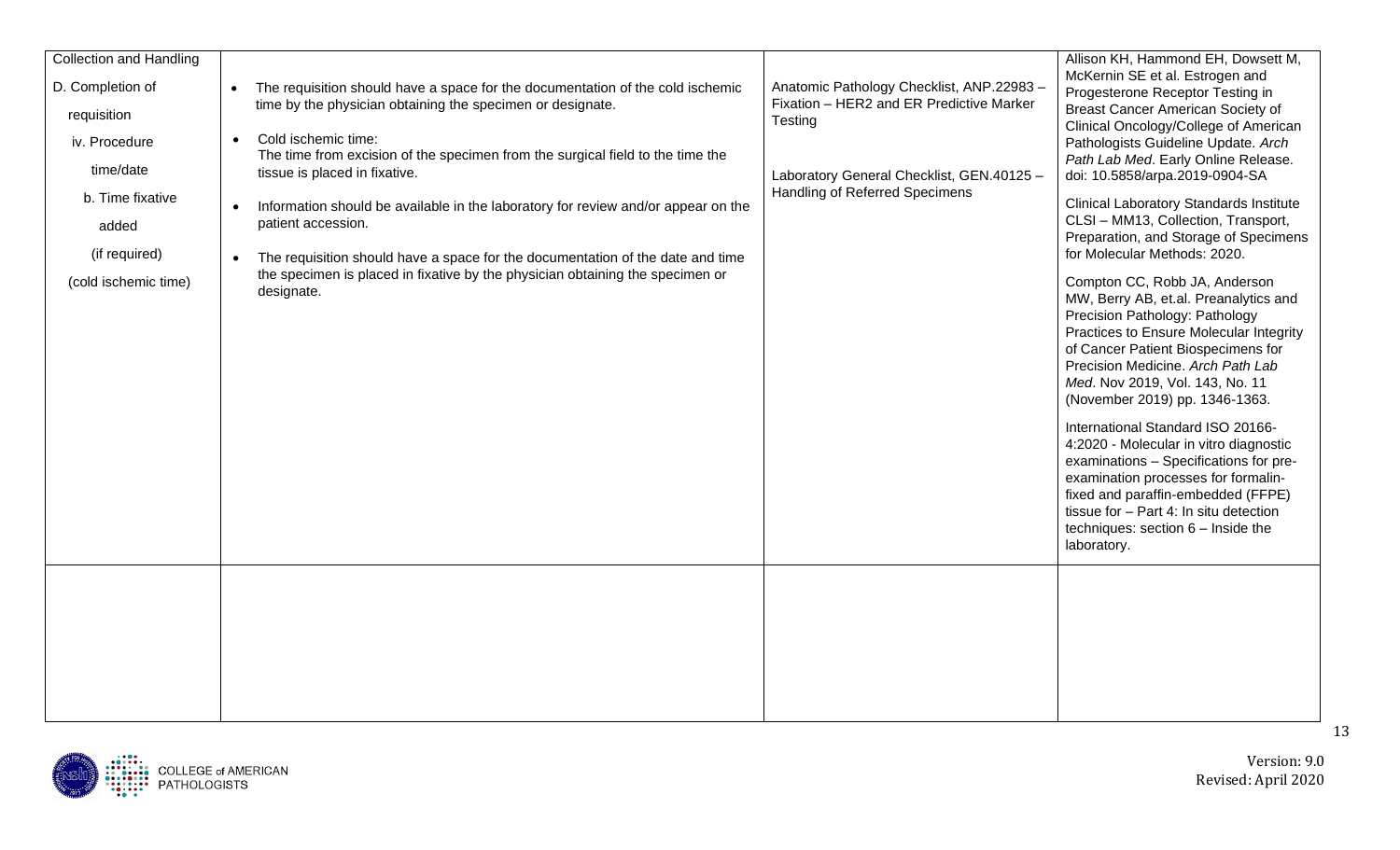| <b>Collection and Handling</b><br>D. Completion of<br>requisition<br>iv. Procedure<br>time/date<br>c. Time received in<br>lab<br>(Transport time) | The requisition must have a space for documentation of the date and time of<br>arrival of the specimen in the AP laboratory to allow for calculation of the<br>transport time.<br>Transport time:<br>$\bullet$<br>The time tissue specimen was collected in the operating room/doctor's<br>office/clinic until it is received in the pathology laboratory for processing (this is<br>the time point when the specimen is going to be grossly assessed).<br>Information must be available in the laboratory for review and/or appear on the<br>patient accession.                                                           | Laboratory General Checklist, GEN.40535 -<br>Specimen Transport QM<br>Laboratory General Checklist, GEN.40530 -<br><b>Specimen Tracking</b> | Allison KH, Hammond EH, Dowsett M,<br>McKernin SE et al. Estrogen and<br>Progesterone Receptor Testing in<br>Breast Cancer American Society of<br>Clinical Oncology/College of American<br>Pathologists Guideline Update. Arch<br>Path Lab Med. Early Online Release.<br>doi: 10.5858/arpa.2019-0904-SA<br><b>Clinical Laboratory Standards Institute</b><br>CLSI - MM13, Collection, Transport,<br>Preparation, and Storage of Specimens<br>for Molecular Methods: 2020.                                                                                                                                                                     |
|---------------------------------------------------------------------------------------------------------------------------------------------------|----------------------------------------------------------------------------------------------------------------------------------------------------------------------------------------------------------------------------------------------------------------------------------------------------------------------------------------------------------------------------------------------------------------------------------------------------------------------------------------------------------------------------------------------------------------------------------------------------------------------------|---------------------------------------------------------------------------------------------------------------------------------------------|-----------------------------------------------------------------------------------------------------------------------------------------------------------------------------------------------------------------------------------------------------------------------------------------------------------------------------------------------------------------------------------------------------------------------------------------------------------------------------------------------------------------------------------------------------------------------------------------------------------------------------------------------|
| <b>Collection and Handling</b><br>D. Completion of<br>requisition<br>iv. Procedure<br>time/date<br>d. Calculation of<br>total fixation time       | The laboratory has the responsibility to calculate and document total time the<br>$\bullet$<br>specimen was kept in fixative for required specimens (i.e. breast).<br>To include:<br>Time specimen held in the operating room<br>$\circ$<br>Transport time from remote site to AP lab<br>$\circ$<br>Time the specimen was kept in fixative while in the lab (i.e. large<br>$\circ$<br>specimens like colon, breast mastectomy were opened/cut to allow for<br>penetration of fixative)<br>Time the specimen(s) are kept in cassettes after grossing<br>$\circ$<br>Time in fixative onboard the tissue processor<br>$\circ$ | Anatomic Pathology Checklist, ANP.22983 -<br>Fixation - HER2 and ER Breast Cancer<br><b>Predictive Marker Testing</b>                       | Allison KH, Hammond EH, Dowsett M,<br>McKernin SE et al. Estrogen and<br>Progesterone Receptor Testing in<br>Breast Cancer American Society of<br>Clinical Oncology/College of American<br>Pathologists Guideline Update. Arch<br>Path Lab Med. Early Online Release.<br>doi: 10.5858/arpa.2019-0904-SA<br>Wolff AC, Hammond EH, Hicks, DG,<br>Dowsett, M, et al: American Society of<br>Clinical Oncology/College of American<br>Pathologists Guideline Update<br>Recommendations for Human<br>Epidermal Growth Factor Receptor 2<br>Testing in Breast Cancer, Journal of<br>Clinical Oncology, Vol 31, No. 31, Nov1<br>2013: pp. 3997-4013. |
|                                                                                                                                                   |                                                                                                                                                                                                                                                                                                                                                                                                                                                                                                                                                                                                                            |                                                                                                                                             |                                                                                                                                                                                                                                                                                                                                                                                                                                                                                                                                                                                                                                               |

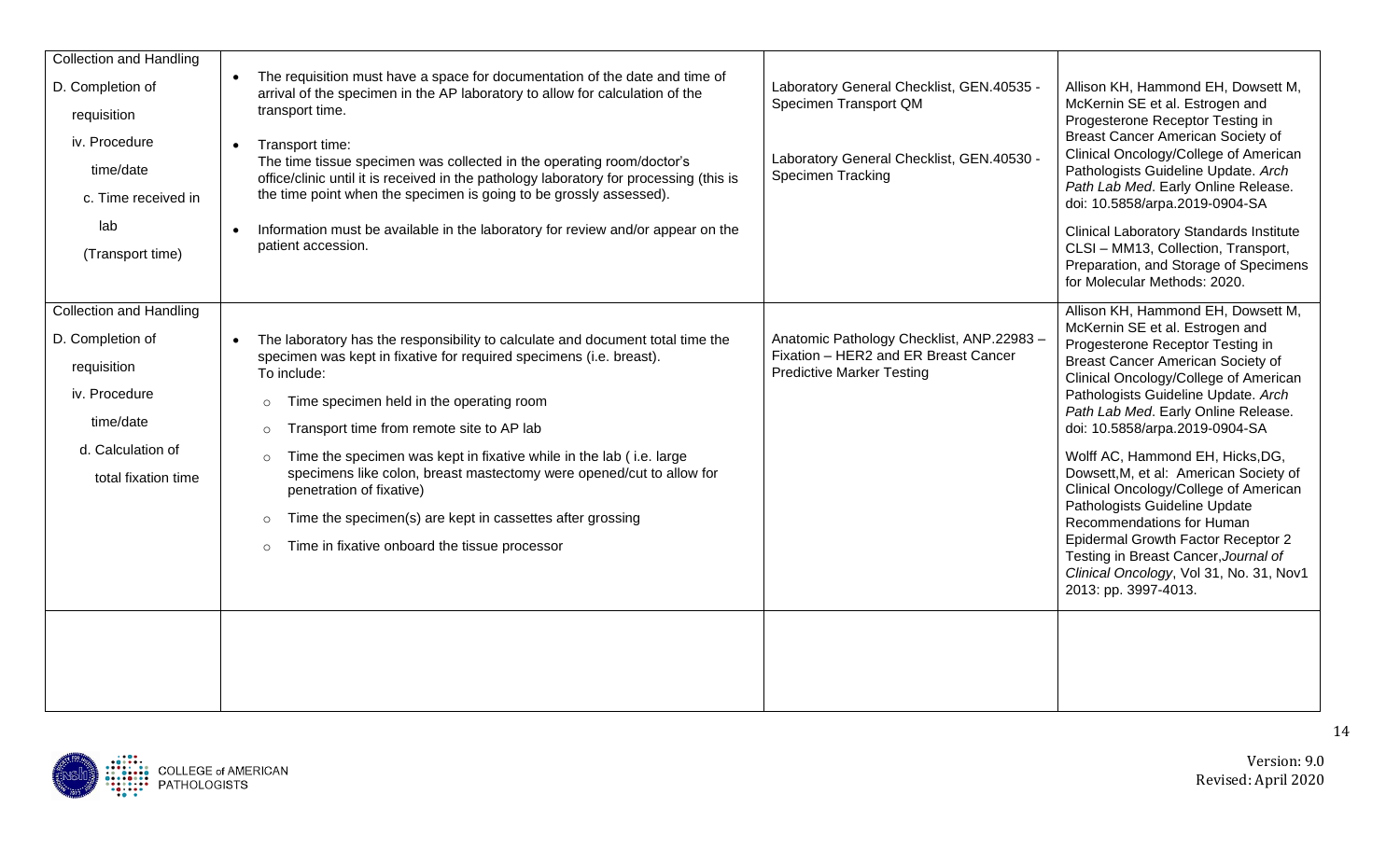| <b>Collection and Handling</b> |                                                                                                                                         |         |       |                                                                                         |                                                                                                                                                       |
|--------------------------------|-----------------------------------------------------------------------------------------------------------------------------------------|---------|-------|-----------------------------------------------------------------------------------------|-------------------------------------------------------------------------------------------------------------------------------------------------------|
| D. Completion of               | Tissue handling requirements should be standardized and reported on every<br>specimen.                                                  |         |       | Laboratory General Checklist, GEN.40100 -<br><b>Specimen Collection Manual Elements</b> | Wolff AC, Hammond ME, Allison<br>KH, Harvey BE, et al. Human Epidermal                                                                                |
| requisition                    | 10 % neutral buffered formalin is the recommended fixative.<br>$\bullet$                                                                |         |       |                                                                                         | Growth Factor Receptor 2 Testing in                                                                                                                   |
| iv. Procedure                  |                                                                                                                                         |         |       |                                                                                         | Breast Cancer: American Society of<br>Clinical Oncology/College of American                                                                           |
| time/date                      | All samples must receive a minimum of six(6) hours of 10% neutral buffered<br>$\bullet$<br>formalin fixation                            |         |       | Laboratory General Checklist, GEN.40125 -<br>Handling of Referred Specimens             | Pathologists Clinical                                                                                                                                 |
| e. Fixation time for           |                                                                                                                                         |         |       |                                                                                         | Practice Guideline Focused Update.<br>Arch Path Lab Med; Nov 2018, Vol.                                                                               |
| breast tissue                  | Recommended fixation time is 6-72 hrs. for estrogen and progesterone<br>$\bullet$<br>receptors.                                         |         |       | Anatomic Pathology Checklist, ANP.22983-                                                | 142, No. 11. pp. 1364-1382                                                                                                                            |
| specimens                      | Recommended fixation time is 6 to 72 hours for Her2neu receptors.<br>$\bullet$                                                          |         |       | Fixation - HER2 and ER Predictive Marker<br>Testing                                     | Allison KH, Hammond EH, Dowsett M,<br>McKernin SE et al. Estrogen and                                                                                 |
|                                | Fixation time must be documented, and the following is an example of how the<br>$\bullet$<br>data could be recorded on the requisition: |         |       | Anatomic Pathology Checklist, ANP.23004 -                                               | Progesterone Receptor Testing in<br>Breast Cancer American Society of<br>Clinical Oncology/College of American<br>Pathologists Guideline Update. Arch |
|                                | Time frame                                                                                                                              | Minutes | Hours | Digital Imaging - Preanalytic Testing Phase<br>Validation                               | Path Lab Med. Early Online Release.<br>doi: 10.5858/arpa.2019-0904-SA                                                                                 |
|                                | Warm ischemic time                                                                                                                      |         |       |                                                                                         | <b>Clinical Laboratory Standards Institute</b>                                                                                                        |
|                                | Cold ischemic time                                                                                                                      |         |       |                                                                                         | CLSI - MM13, Collection, Transport,<br>Preparation, and Storage of Specimens                                                                          |
|                                | Transport time from OR /physician office /clinic to<br>laboratory to time of primary examination                                        |         |       |                                                                                         | for Molecular Methods: 2020.<br>Werner M, Chott A, Fabiano A, Battifora                                                                               |
|                                | Time whole specimen held for additional fixation prior<br>to placing in cassettes                                                       |         |       |                                                                                         | H. Effect of Formalin Tissue Fixation<br>and Processing on<br>Immunohistochemistry. American                                                          |
|                                | Time cassettes are held prior to loading onto tissue<br>processor                                                                       |         |       |                                                                                         | Journal of Surgical Pathology. 24. July<br>2000:1016-1019.                                                                                            |
|                                | Fixation time on tissue processor (delay time plus<br>processing time)                                                                  |         |       |                                                                                         | Spruessel A, Steimann G, Jung M, Lee<br>SA, Carr T, Fentz AK, Spangenberg J,<br>Zornig C, Juhl HH, David KA. Tissue                                   |
|                                | <b>Total Fixation time</b>                                                                                                              |         |       |                                                                                         | ischemia time affects gene and protein<br>expression patterns within minutes                                                                          |
|                                |                                                                                                                                         |         |       |                                                                                         | following surgical tumor excision<br>BioTechniques, Vol. 36, No. 6, June<br>2004:1030-1037.                                                           |

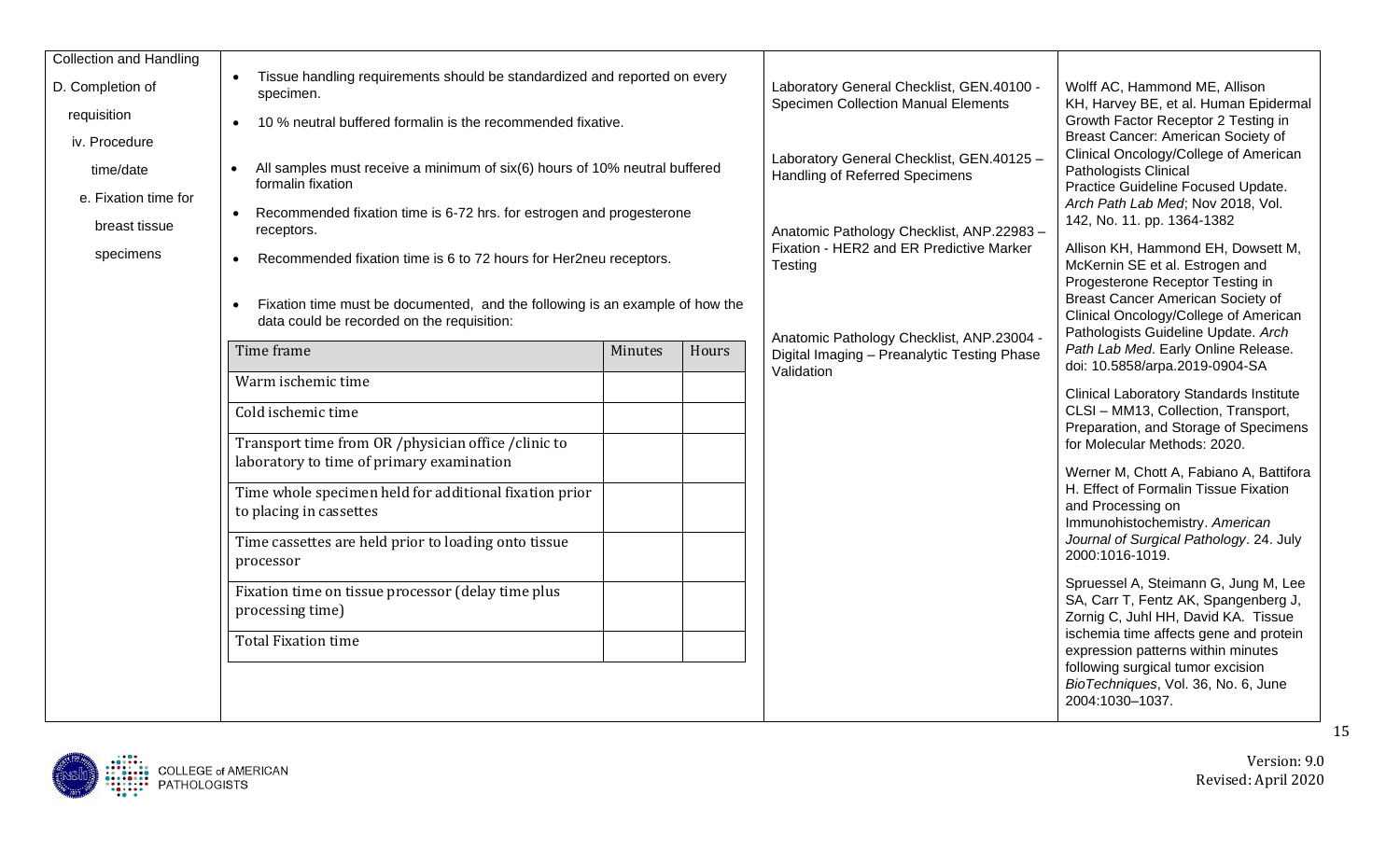|                                 |                                                                                                    |                                                                  | Petersen BL, Sorensen MC, Pedersen<br>S, Rasmussen M. Fluorescence In-situ<br>Hybridization on Formalin-fixed and<br>Paraffin-Embedded Tissue: Optimizing<br>the Method. Applied<br>Immunohistochemistry & Molecular<br>Morphology. 12(3) September<br>2004:259-265.                |
|---------------------------------|----------------------------------------------------------------------------------------------------|------------------------------------------------------------------|-------------------------------------------------------------------------------------------------------------------------------------------------------------------------------------------------------------------------------------------------------------------------------------|
|                                 |                                                                                                    |                                                                  | Tanney A, Kennedy RD. Developing<br>mRNA-based biomarkers from formalin-<br>fixed paraffin-embedded tissue.<br>Personalized Medicine (2010) 7(2),<br>$205 - 211.$                                                                                                                   |
|                                 |                                                                                                    |                                                                  | Compton CC, Robb JA, Anderson<br>MW, Berry AB, et.al. Preanalytics and<br>Precision Pathology: Pathology<br>Practices to Ensure Molecular Integrity<br>of Cancer Patient Biospecimens for<br>Precision Medicine. Arch Path Lab<br>Med. Nov 2019, Vol. 143, No. 11 pp.<br>1346-1363. |
| <b>Collection and Handling</b>  |                                                                                                    |                                                                  | Department of Health and Human<br>Services, Centers for Medicare and                                                                                                                                                                                                                |
| D. Completion of<br>requisition | Establish standardized fixation times for all routine and specialized biopsies.<br>$\bullet$       | All Common Checklist, COM.06300 -<br>Specimen Rejection Criteria | Medicaid Services. Clinical laboratory<br>improvement amendments of 1988;                                                                                                                                                                                                           |
| iv. Procedure                   | Document the recommended fixative for routine and specialized biopsies.<br>$\bullet$               |                                                                  | final rule. Fed Register. 2003(Jan 24):<br>[42CFR493.1283(a)(3)]                                                                                                                                                                                                                    |
| time/date                       | Establish specimen acceptance and rejection policies related to specimen<br>$\bullet$<br>fixation. |                                                                  | Compton CC, Robb JA, Anderson                                                                                                                                                                                                                                                       |
| f. Fixation time for            |                                                                                                    |                                                                  | MW, Berry AB, et.al. Preanalytics and<br>Precision Pathology: Pathology                                                                                                                                                                                                             |
| NON-breast                      |                                                                                                    |                                                                  | Practices to Ensure Molecular Integrity<br>of Cancer Patient Biospecimens for                                                                                                                                                                                                       |
| specimens                       |                                                                                                    |                                                                  | Precision Medicine. Arch Path Lab<br>Med. Nov 2019, Vol. 143, No. 11<br>(November 2019) pp. 1346-1363.                                                                                                                                                                              |

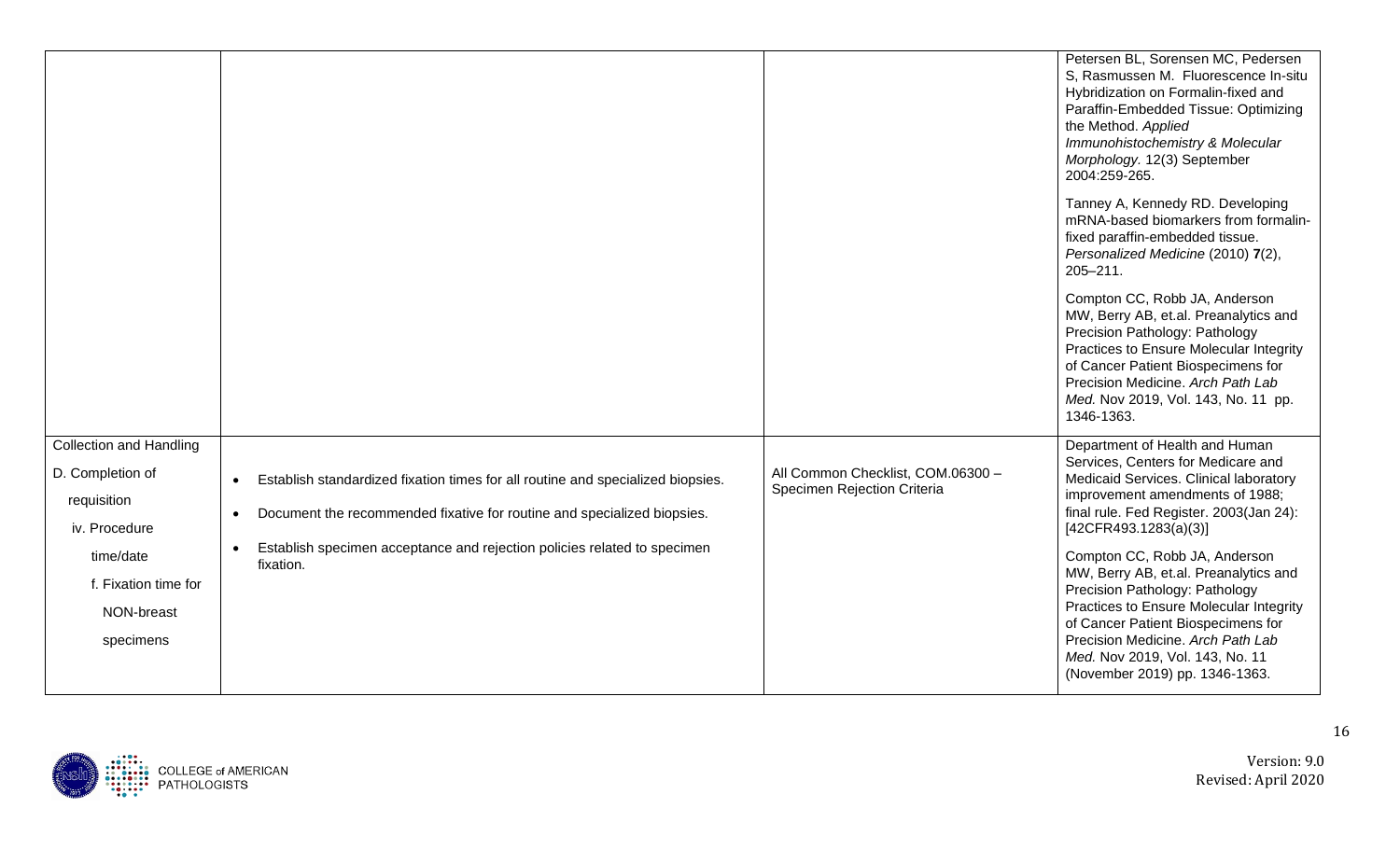| <b>Collection and Handling</b> |                                                                                                                             |                                           |                                                                                         |
|--------------------------------|-----------------------------------------------------------------------------------------------------------------------------|-------------------------------------------|-----------------------------------------------------------------------------------------|
| D. Completion of               | When alternate identifier is used for authorized person requesting test or<br>$\bullet$                                     | Laboratory General Checklist, GEN.40750 - | Health Insurance and Portability and                                                    |
| requisition                    | receiving test results (medical billing number, hospital ID number), the number<br>must be unique and traceable in the LIS. | <b>Requisition Elements</b>               | Accountability Act (HIPAA).                                                             |
| v. Requesting                  |                                                                                                                             |                                           |                                                                                         |
| physician                      |                                                                                                                             |                                           | <b>Clinical Laboratory Standards Institute</b><br>CLSI - GP33A, Accuracy in Patient and |
| a. contact information         |                                                                                                                             |                                           | Sample Identification; 2011: Vol 30<br>No7.                                             |
| available in LIS               |                                                                                                                             |                                           |                                                                                         |
|                                |                                                                                                                             |                                           | International Standard ISO 15189:2012                                                   |
|                                |                                                                                                                             |                                           | - Medical Laboratories; section 5.4 -                                                   |
|                                |                                                                                                                             |                                           | Pre-examination Processes.                                                              |
| <b>Collection and Handling</b> |                                                                                                                             |                                           |                                                                                         |
| E. Recommendations for         | The use of surgical instruments driven by heat should be avoided or limited when<br>$\bullet$                               |                                           | Association of Surgical Technologists                                                   |
| <b>Tissue Collection and</b>   | possible.                                                                                                                   |                                           | (AST) Recommended Standards of<br>Practice for Handling and Care of                     |
| Handling                       |                                                                                                                             |                                           | Surgical Specimens. www.ast.org                                                         |
| i. Limiting Artifacts          | Thermal injury has been known to interfere with diagnosis.<br>$\bullet$                                                     |                                           |                                                                                         |
| a. Thermal injury              |                                                                                                                             |                                           |                                                                                         |
| <b>Collection and Handling</b> |                                                                                                                             |                                           |                                                                                         |
| E. Recommendations for         | The use of surgical instruments should be avoided or limited as much as<br>$\bullet$                                        |                                           | Association of Surgical Technologists                                                   |
| <b>Tissue Collection and</b>   |                                                                                                                             |                                           | Practice for Handling and Care of                                                       |
| Handling                       |                                                                                                                             |                                           | Surgical Specimens. http://www.ast.org                                                  |
| i. Limiting Artifacts          |                                                                                                                             |                                           |                                                                                         |
| b. Crush injury                |                                                                                                                             |                                           |                                                                                         |
|                                | possible when handing the specimen to prevent crushing or damaging the tissue.                                              |                                           | (AST) Recommended Standards of                                                          |

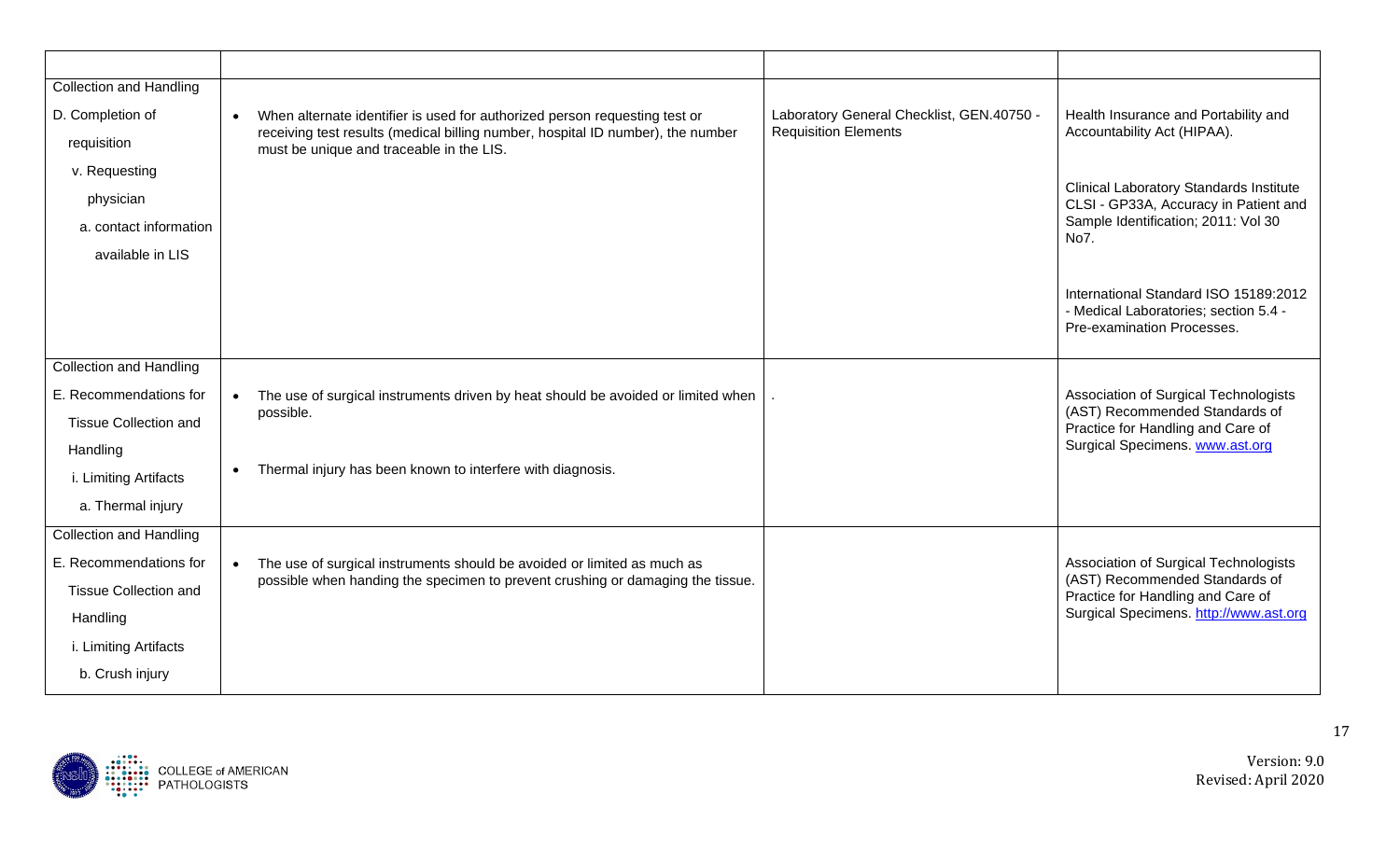| <b>Collection and Handling</b>                                                                                             |                                                                                                                                                                                                                                                                                                                                                                                                                                                                                                                                                                                                                                                                                                                                                                                                                                                                                                           |                                                                    |                                                                                                                                                                                                                                                                                                                                                                                                                                                                                                                                                                                                                                       |
|----------------------------------------------------------------------------------------------------------------------------|-----------------------------------------------------------------------------------------------------------------------------------------------------------------------------------------------------------------------------------------------------------------------------------------------------------------------------------------------------------------------------------------------------------------------------------------------------------------------------------------------------------------------------------------------------------------------------------------------------------------------------------------------------------------------------------------------------------------------------------------------------------------------------------------------------------------------------------------------------------------------------------------------------------|--------------------------------------------------------------------|---------------------------------------------------------------------------------------------------------------------------------------------------------------------------------------------------------------------------------------------------------------------------------------------------------------------------------------------------------------------------------------------------------------------------------------------------------------------------------------------------------------------------------------------------------------------------------------------------------------------------------------|
| E. Recommendations for<br><b>Tissue Collection and</b><br>Handling                                                         | All tissue should be placed in fixative as soon as possible after removal from the<br>$\bullet$<br>body, unless special studies are ordered that might be affected by the available<br>fixative.                                                                                                                                                                                                                                                                                                                                                                                                                                                                                                                                                                                                                                                                                                          | Anatomic Pathology Checklist, ANP.11250 -<br>Adequate storage      | Association of Surgical Technologists<br>(AST) Recommended Standards of<br>Practice for Handling and Care of<br>Surgical Specimens. www.ast.org                                                                                                                                                                                                                                                                                                                                                                                                                                                                                       |
| i. Limiting Artifacts<br>c. Drying artifact                                                                                | If fixative cannot be added in a timely manner, the specimen should be placed in<br>a sterile basin and kept moist with sterile saline or wrapped in saline-dampened<br>sponges until the specimen can be properly placed in fixative.                                                                                                                                                                                                                                                                                                                                                                                                                                                                                                                                                                                                                                                                    |                                                                    | Makary MA, Epstein J, Pronovost PJ,<br>Millman EA, Hartmann EC, Freischlag<br>JA. Surgical specimen identification<br>errors: A new measure of quality in<br>surgical care. Surgery. 2007.141:450-<br>455.                                                                                                                                                                                                                                                                                                                                                                                                                            |
|                                                                                                                            | All unfixed specimens should be transported to the pathology laboratory as soon<br>$\bullet$<br>as possible and refrigerated until placed into appropriate fixative.                                                                                                                                                                                                                                                                                                                                                                                                                                                                                                                                                                                                                                                                                                                                      | Laboratory General Checklist, GEN.40535 -<br>Specimen Transport QM |                                                                                                                                                                                                                                                                                                                                                                                                                                                                                                                                                                                                                                       |
| <b>Collection and Handling</b>                                                                                             |                                                                                                                                                                                                                                                                                                                                                                                                                                                                                                                                                                                                                                                                                                                                                                                                                                                                                                           |                                                                    |                                                                                                                                                                                                                                                                                                                                                                                                                                                                                                                                                                                                                                       |
| E. Recommendations for<br><b>Tissue Collection and</b><br>Handling<br>ii. Tissue Transport<br>a. All<br>fresh<br>specimens | Health care facility policy and procedure should be followed for the proper<br>$\bullet$<br>collection, labeling, and transportation of the specimen to the pathology<br>department.<br>All fresh specimens are to be submitted to the pathology department as soon<br>$\bullet$<br>as possible with instructions for special testing or processes.<br>All unfixed specimens should be transported to the pathology laboratory as<br>$\bullet$<br>soon as possible and refrigerated until placed into appropriate fixative.<br>Specimens not in fixative should be placed in a sterile basin and kept moist<br>$\bullet$<br>with sterile saline or wrapped in saline-soaked sponges until the specimen<br>can be properly placed in fixative.<br>Confirmation with surgeon on other types of diagnostic studies to be<br>$\bullet$<br>performed, including Gram stain, acid fast and mycological studies. |                                                                    | <b>Clinical Laboratory Standards Institute</b><br>CLSI - MM13, Collection, Transport,<br>Preparation, and Storage of Specimens<br>for Molecular Methods: 2020.<br>Makary MA, Epstein J, Pronovost PJ,<br>Millman EA, Hartmann EC, Freischlag<br>JA. Surgical specimen identification<br>errors: A new measure of quality in<br>surgical care. Surgery. 2007.141:450-<br>455.<br>Slavin L, Best MA, Aron DC. Gone but<br>not forgotten: The search for the lost<br>surgical specimens: Application of<br>quality improvement techniques for<br>reducing medical error. Quality<br>Management in Health Care. 2001.<br>$10(1)$ : 45-53. |
|                                                                                                                            |                                                                                                                                                                                                                                                                                                                                                                                                                                                                                                                                                                                                                                                                                                                                                                                                                                                                                                           |                                                                    |                                                                                                                                                                                                                                                                                                                                                                                                                                                                                                                                                                                                                                       |

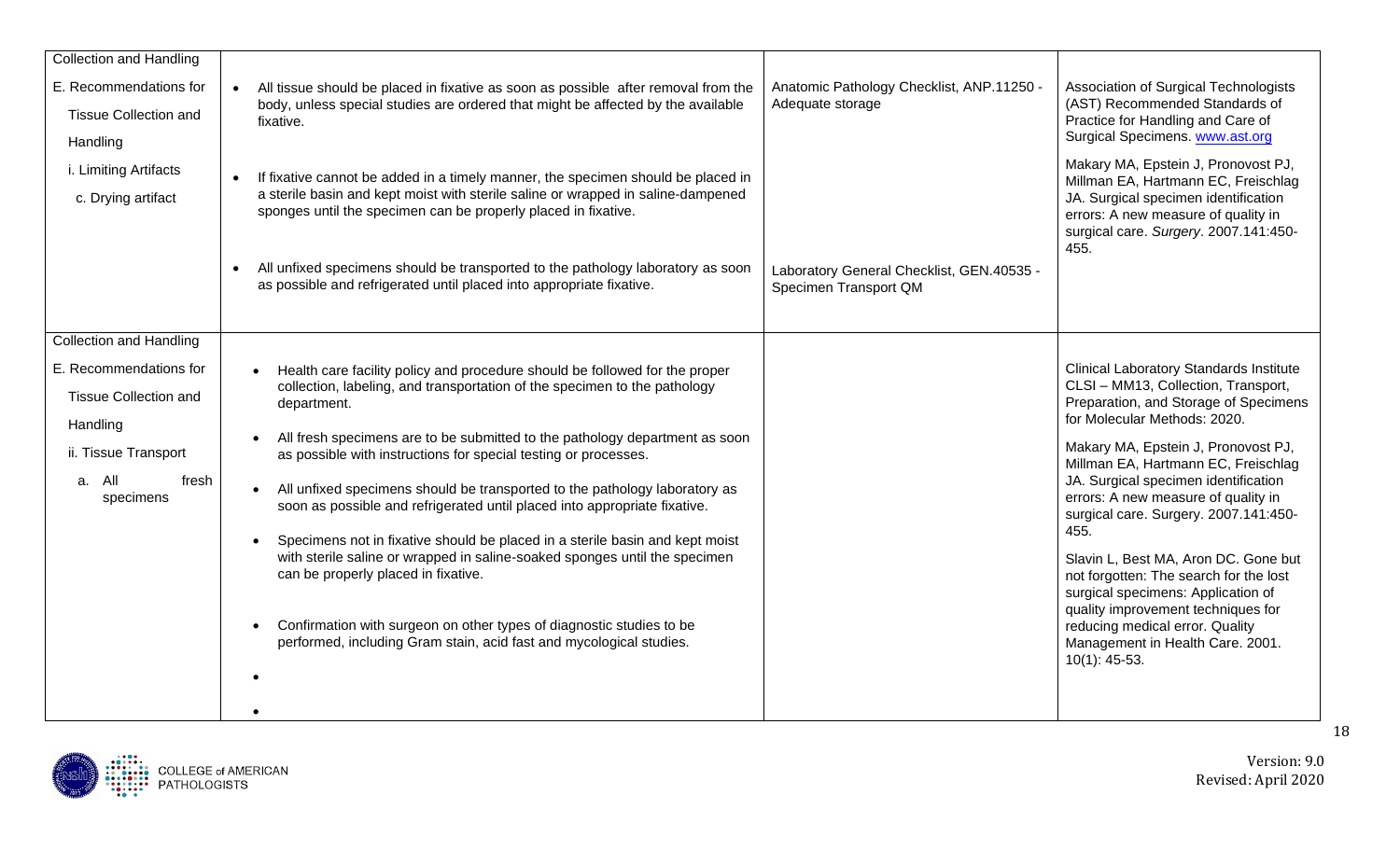|                                | Exceptions to immediate delivery of tissue specimen must be clearly<br>described in the policies and procedures. (Example: Placentas must be<br>refrigerated until delivery).       | Anatomic Pathology Checklist, ANP 10016 -<br><b>Surgical Pathology Exclusion</b>      | The Joint Commission. (2014). 2014<br>National Patient Safety Goals Hospital<br>Program.<br>US Dept of Health and Human<br>Services. Summary of the HIPAA |
|--------------------------------|-------------------------------------------------------------------------------------------------------------------------------------------------------------------------------------|---------------------------------------------------------------------------------------|-----------------------------------------------------------------------------------------------------------------------------------------------------------|
|                                |                                                                                                                                                                                     |                                                                                       | privacy rule. 2003.<br>World Health Organization. Guidelines<br>for the safe transport of infectious<br>substances and diagnostic specimens.<br>1997.     |
|                                |                                                                                                                                                                                     |                                                                                       | Carson F, Hladik C. Histotechnology A<br>Self-Instructional Text, 3rd ed. Chicago,<br>IL: ASCP Press 2009                                                 |
|                                |                                                                                                                                                                                     |                                                                                       | Bancroft J, Gamble M. Theory and<br>Practice of Histological Techniques, 6th<br>ed. New York, NY: Churchill Livingston;<br>2008                           |
| <b>Collection and Handling</b> |                                                                                                                                                                                     |                                                                                       |                                                                                                                                                           |
| E. Recommendations for         | Specimen in fixative must be delivered to the pathology laboratory according to<br>$\bullet$                                                                                        | Laboratory General Checklist, GEN.40535 -                                             | Association of Surgical Technologists                                                                                                                     |
| <b>Tissue Collection and</b>   | the Health care facility policies and procedures.                                                                                                                                   | Specimen Transport QM                                                                 | (AST) Recommended Standards of<br>Practice for Handling and Care of                                                                                       |
| Handling                       |                                                                                                                                                                                     |                                                                                       | Surgical Specimens. www.ast.org                                                                                                                           |
| ii. Tissue Transport           | Special guidelines are required for the handling of breast tissues to ensure<br>$\bullet$<br>fixation guidelines are met. (please see section D, iv, e for specific fixation times) | Anatomic Pathology Checklist, ANP.22983 -<br>Fixation - HER2 and ER Predictive Marker |                                                                                                                                                           |
| b. Specimens in                |                                                                                                                                                                                     | Testing                                                                               | World Health Organization. Guidelines<br>for the safe transport of infectious                                                                             |
| fixative                       | Containers should be rigid, impermeable, unbreakable and non-reactive to<br>$\bullet$<br>fixative solutions.                                                                        | Laboratory General Checklist, GEN.40942 -<br>Specimen Container Analytic Interference | substances and diagnostic specimens.<br>1997.                                                                                                             |
| <b>Collection and Handling</b> |                                                                                                                                                                                     |                                                                                       |                                                                                                                                                           |
| E. Recommendations for         | Documentation of fixation time for Breast specimens is required as outlined in<br>section C.                                                                                        |                                                                                       | Compton CC, Robb JA, Anderson<br>MW, Berry AB, et.al. Preanalytics and                                                                                    |
| <b>Tissue Collection and</b>   |                                                                                                                                                                                     |                                                                                       | Precision Pathology: Pathology                                                                                                                            |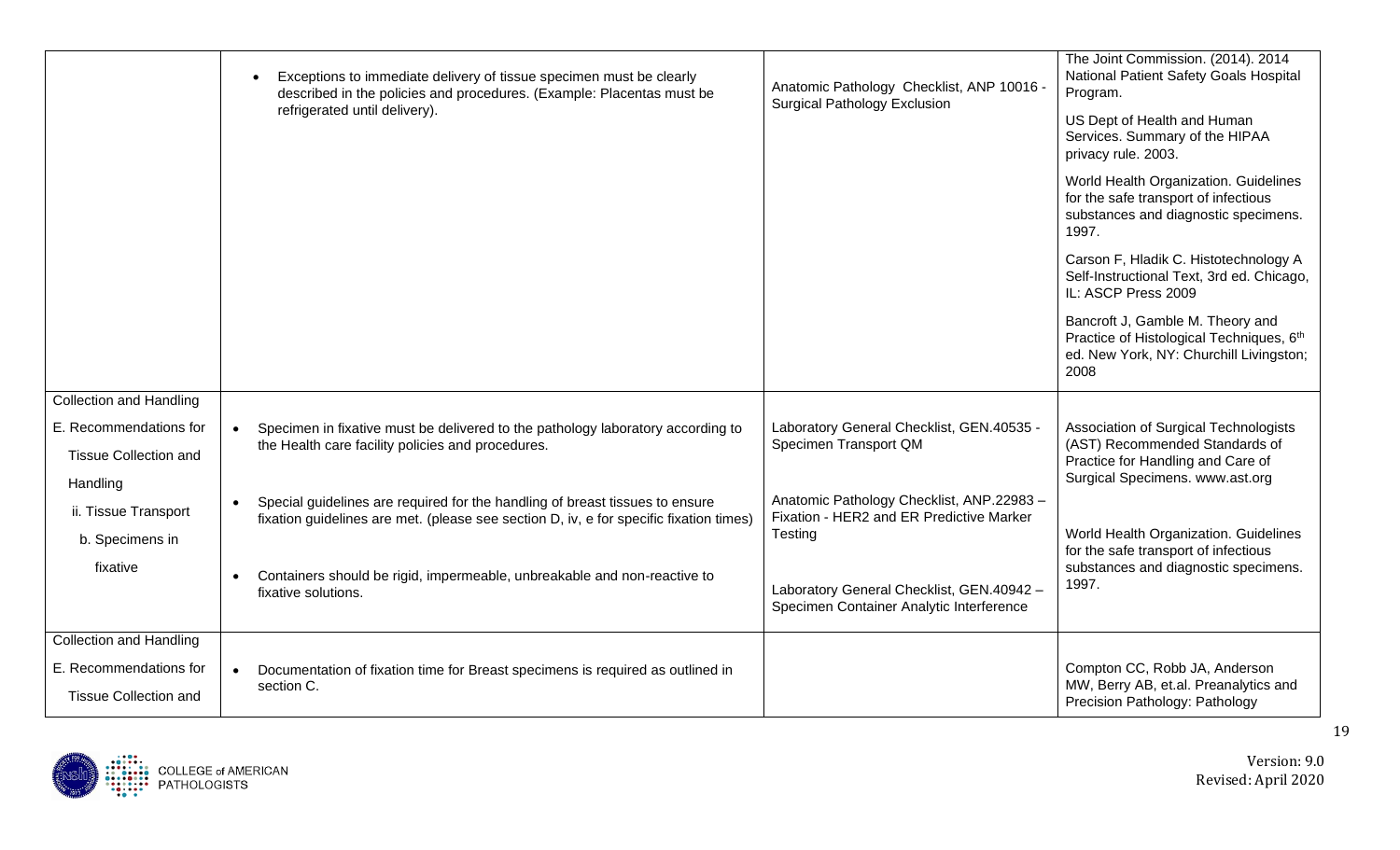| Handling              |           |                                                                                  | Anatomic Pathology Checklist, ANP.22983 -           | Practices to Ensure Molecular Integrity                                      |
|-----------------------|-----------|----------------------------------------------------------------------------------|-----------------------------------------------------|------------------------------------------------------------------------------|
| ii. Tissue Transport  |           |                                                                                  | Fixation - HER2 and ER Predictive Marker<br>Testing | of Cancer Patient Biospecimens for<br>Precision Medicine. Arch Path Lab      |
| c. Monitoring of time |           |                                                                                  |                                                     | Med. Nov 2019, Vol. 143, No. 11 pp.                                          |
|                       | $\bullet$ | All specimens are received in the pathology laboratory according to the policies |                                                     | 1346-1363.                                                                   |
| and environmental     |           | and procedures approved, to include the acceptance of specimen protocol as       |                                                     | Allison KH, Hammond EH, Dowsett M,                                           |
| parameters during     |           | time received, accessioned and grossed.                                          | Laboratory General Checklist, GEN.40100 -           | McKernin SE et al. Estrogen and                                              |
| transport             |           |                                                                                  | <b>Specimen Collection Manual Elements</b>          | Progesterone Receptor Testing in                                             |
|                       |           |                                                                                  |                                                     | Breast Cancer American Society of<br>Clinical Oncology/College of American   |
|                       |           |                                                                                  |                                                     | Pathologists Guideline Update. Arch                                          |
|                       | $\bullet$ | Specimen placed in different environment, i.e. dry ice, must be recorded and     |                                                     | Path Lab Med. Early Online Release.                                          |
|                       |           | delivered with specimen.                                                         |                                                     | doi: 10.5858/arpa.2019-0904-SA                                               |
|                       |           |                                                                                  | Laboratory General Checklist, GEN.40125 -           | Wolff AC, Hammond ME, Allison                                                |
|                       |           |                                                                                  | Handling of Referred Specimens                      | KH, Harvey BE, et al. Human Epidermal<br>Growth Factor Receptor 2 Testing in |
|                       |           |                                                                                  |                                                     | Breast Cancer: American Society of                                           |
|                       |           |                                                                                  | Laboratory General Checklist, GEN.40535 -           | Clinical Oncology/College of American                                        |
|                       |           |                                                                                  | Specimen Transport QM                               | Pathologists Clinical<br>Practice Guideline Focused Update.                  |
|                       |           |                                                                                  |                                                     | Arch Path Lab Med; Nov 2018, Vol.                                            |
|                       |           |                                                                                  |                                                     | 142, No. 11. pp. 1364-1382                                                   |
|                       |           |                                                                                  |                                                     | AST Recommended Standards of                                                 |
|                       |           |                                                                                  |                                                     | Practice for Handling and Care of                                            |
|                       |           |                                                                                  |                                                     | <b>Surgical Specimens.</b>                                                   |
|                       |           |                                                                                  |                                                     | The Joint Commission. (2014). 2014                                           |
|                       |           |                                                                                  |                                                     | National Patient Safety Goals Hospital<br>Program.                           |
|                       |           |                                                                                  |                                                     |                                                                              |
|                       |           |                                                                                  |                                                     |                                                                              |
|                       |           |                                                                                  |                                                     |                                                                              |
|                       |           |                                                                                  |                                                     |                                                                              |
|                       |           |                                                                                  |                                                     |                                                                              |
|                       |           |                                                                                  |                                                     |                                                                              |
|                       |           |                                                                                  |                                                     |                                                                              |

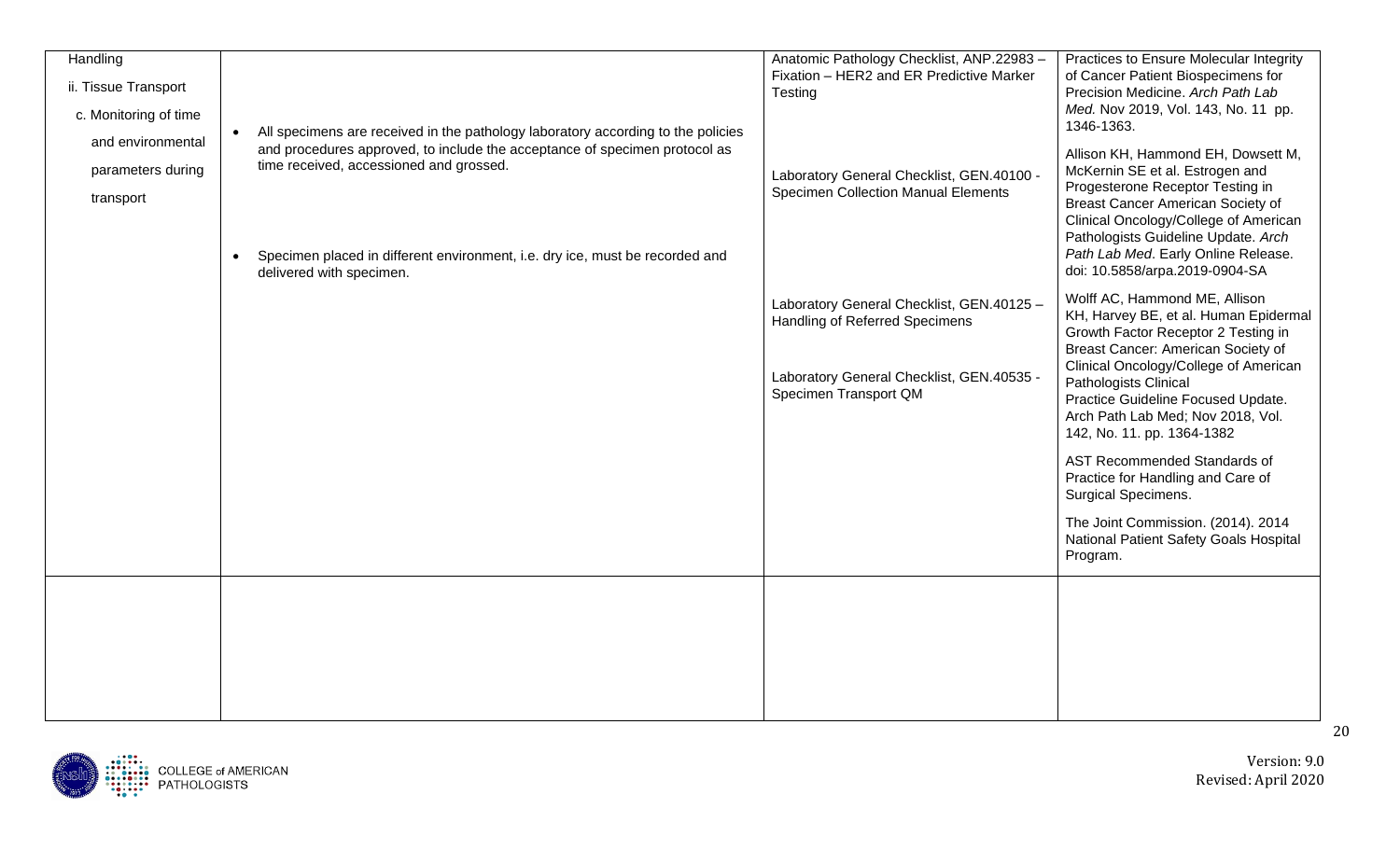| <b>Collection and Handling</b>    |                                                                                                                                                                             |                                                                              |
|-----------------------------------|-----------------------------------------------------------------------------------------------------------------------------------------------------------------------------|------------------------------------------------------------------------------|
| E. Recommendations for            | Chain of custody ensures continuity of quality care for the patient and provides a<br>$\bullet$<br>method to retrieve needed information.                                   | The Joint Commission. (2014). 2014<br>National Patient Safety Goals Hospital |
| <b>Tissue Collection and</b>      | All specimens must be recorded on a chain of custody form or log that includes<br>$\bullet$                                                                                 | Program.                                                                     |
| Handling                          | dates and times, patient identification, specimen number, specimen description,<br>and purpose for specimen delivery to the pathology department.                           |                                                                              |
| ii. Tissue Transport              |                                                                                                                                                                             | US Dept of Health and Human                                                  |
| d. Chain of custody               |                                                                                                                                                                             | Services. Summary of the HIPAA<br>privacy rule. 2003.                        |
| Specimen<br>.1<br>from<br>removal |                                                                                                                                                                             |                                                                              |
| origin of                         |                                                                                                                                                                             | World Health Organization. Guidelines                                        |
| Collection                        |                                                                                                                                                                             | for the safe transport of infectious<br>substances and diagnostic specimens. |
| (time/date)                       |                                                                                                                                                                             | 1997.                                                                        |
| <b>Collection and Handling</b>    |                                                                                                                                                                             |                                                                              |
| E. Recommendation for             | It is advisable that chain of custody include the personnel involved in the<br>$\bullet$<br>handling and transportation of the specimen to the pathology lab and within the | The Joint Commission. (2014). 2014                                           |
| tissue collection and             | pathology lab during testing procedures.<br>Name of transporter<br>$\circ$                                                                                                  | National Patient Safety Goals Hospital<br>Program.                           |
| handling                          | Title (i.e. RN, Surgical Tech, MD)<br>$\circ$                                                                                                                               | US Dept of Health and Human                                                  |
| ii. Tissue Transport              | Dates: Collection, transported and received<br>$\circ$                                                                                                                      | Services. Summary of the HIPAA<br>privacy rule. 2003.                        |
| d. Chain of custody               |                                                                                                                                                                             | World Health Organization. Guidelines                                        |
| 2. Personnel                      |                                                                                                                                                                             | for the safe transport of infectious<br>substances and diagnostic specimens. |
| transporting                      |                                                                                                                                                                             | 1997.                                                                        |
| specimen                          |                                                                                                                                                                             |                                                                              |
| (name/title/date)                 |                                                                                                                                                                             |                                                                              |
|                                   |                                                                                                                                                                             |                                                                              |
|                                   |                                                                                                                                                                             |                                                                              |
|                                   |                                                                                                                                                                             |                                                                              |
|                                   |                                                                                                                                                                             |                                                                              |

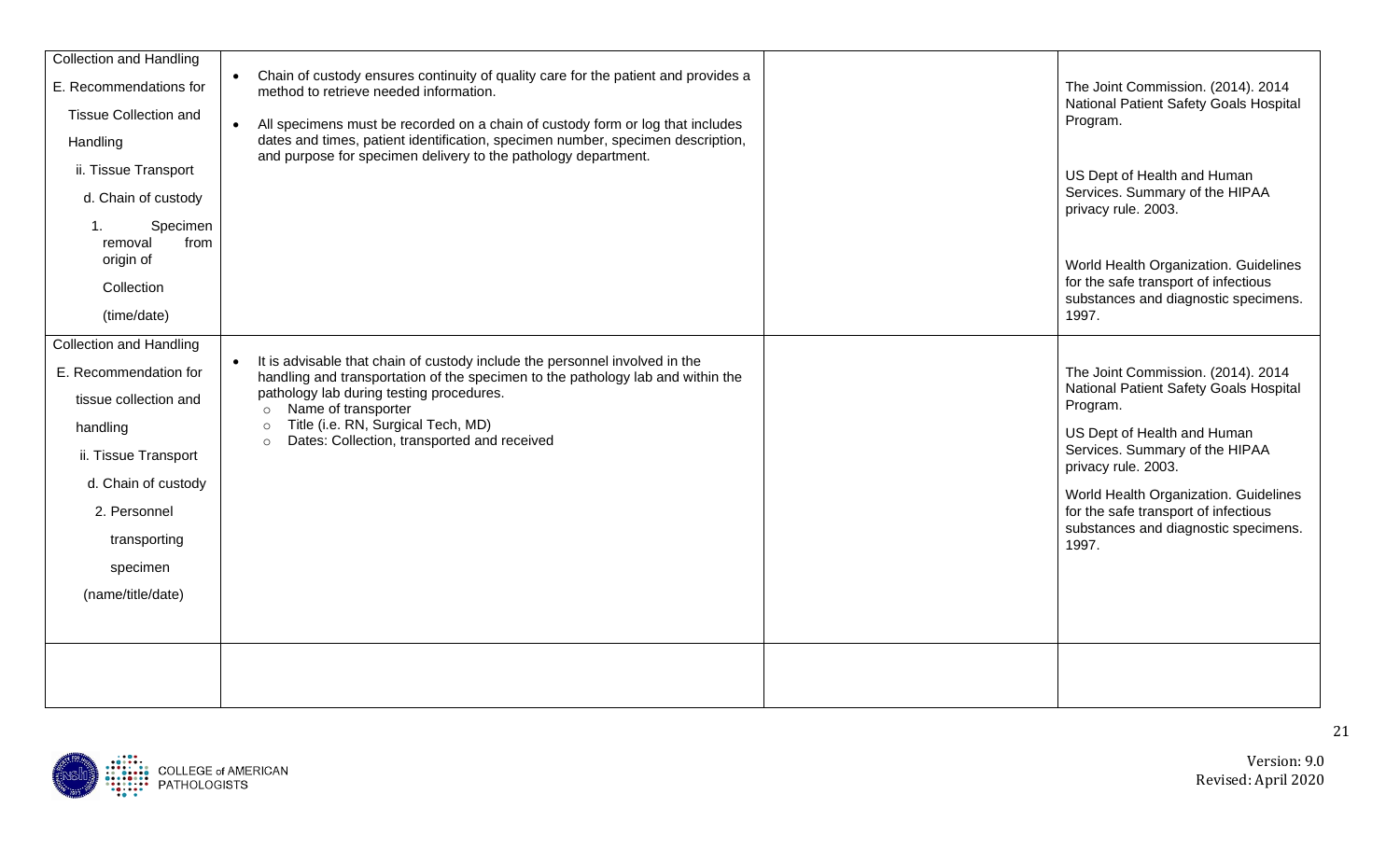| <b>Collection and Handling</b> |           |                                                                                                                                                            |                                                                                         |                                                                              |
|--------------------------------|-----------|------------------------------------------------------------------------------------------------------------------------------------------------------------|-----------------------------------------------------------------------------------------|------------------------------------------------------------------------------|
| E. Recommendation for          | $\bullet$ | Specimen receipt procedure must be available to all personnel in the pathology<br>department.                                                              | Laboratory General Checklist, GEN.40100 -<br><b>Specimen Collection Manual Elements</b> | The Joint Commission. (2014). 2014<br>National Patient Safety Goals Hospital |
| tissue collection and          |           | All specimens must be signed off on the chain of custody form carried by the                                                                               |                                                                                         | Program.                                                                     |
| handling                       |           | transporter and logged into the LIS system of the pathology department for<br>accessioning.                                                                |                                                                                         |                                                                              |
| ii. Tissue Transport           |           |                                                                                                                                                            |                                                                                         | US Dept of Health and Human                                                  |
| d. Chain of custody            |           | The pathology lab must have a logging system that identifies the person<br>receiving the specimen, the date and time received.                             | Laboratory General Checklist, GEN.40900 -<br>Specimen Date Received                     | Services. Summary of the HIPAA<br>privacy rule. 2003.                        |
| 3. Specimen                    |           |                                                                                                                                                            |                                                                                         |                                                                              |
| receipt by                     |           |                                                                                                                                                            |                                                                                         | World Health Organization. Guidelines                                        |
| laboratory                     |           | The pathology lab must have a process for documenting who handles the                                                                                      |                                                                                         | for the safe transport of infectious                                         |
| (date/time/name)               |           | original specimen and all sub-specimens throughout the entire examination,<br>testing and reporting process.                                               |                                                                                         | substances and diagnostic specimens.<br>1997.                                |
|                                |           |                                                                                                                                                            |                                                                                         |                                                                              |
|                                |           |                                                                                                                                                            |                                                                                         | Association of Surgical Technologists<br>(AST) Recommended Standards of      |
|                                |           |                                                                                                                                                            |                                                                                         | Practice for Handling and Care of                                            |
|                                |           |                                                                                                                                                            |                                                                                         | Surgical Specimens. www.ast.org                                              |
| <b>Collection and Handling</b> |           |                                                                                                                                                            |                                                                                         |                                                                              |
| E. Recommendation for          |           | A policy and procedure must be made available that identify the process to follow<br>for labeling discrepancies.                                           | All Common Checklist, COM.06100 -<br>Primary Specimen Container Labeling                | Association of Surgical Technologists<br>(AST) Recommended Standards of      |
| tissue collection and          |           |                                                                                                                                                            |                                                                                         | Practice for Handling and Care of                                            |
| handling                       |           | In some instances, the specimen can be considered to be a rejection specimen<br>and only the originator should be making the appropriate labeling changes. | All Common Checklist, COM.06200 -<br>Secondary Specimen Container Labeling              | Surgical Specimens. www.ast.org                                              |
| ii. Tissue Transport           |           |                                                                                                                                                            | Laboratory General Checklist, GEN.40492 -                                               |                                                                              |
| e. Quality Assurance           |           | Label and requisition must be a match. Common mistakes are gender or site.                                                                                 | Specimen Labeling Correction                                                            |                                                                              |
| Monitors                       |           | Records of all errors should be maintained.                                                                                                                | All Common Checklist, COM.06300 -<br>Specimen Rejection Criteria                        |                                                                              |
| 1. Labeling                    |           |                                                                                                                                                            |                                                                                         |                                                                              |
| discrepancies                  |           |                                                                                                                                                            |                                                                                         |                                                                              |
|                                |           |                                                                                                                                                            |                                                                                         |                                                                              |

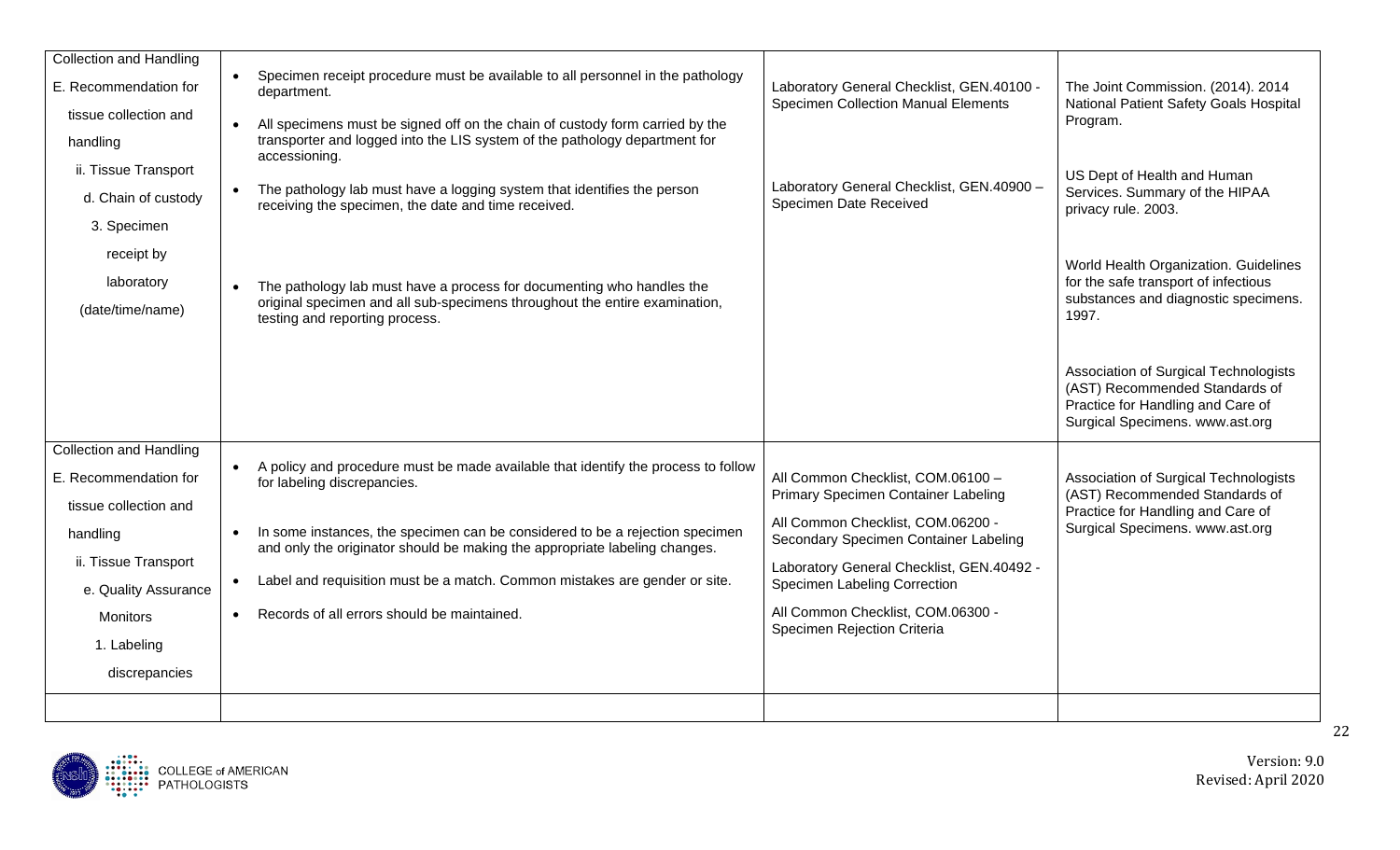| <b>Collection and Handling</b><br>E. Recommendation for<br>tissue collection and<br>handling<br>ii. Tissue Transport<br>e. Quality Assurance<br><b>Monitors</b><br>2. Specimen<br>rejection criteria | The pathology department must have a policy and procedure that handles<br>$\bullet$<br>specimen acceptance and rejection<br>The information on the specimen container must match the information submitted<br>$\bullet$<br>on the requisition form.<br>Grounds for rejection may include:<br>$\bullet$<br>Wrong name<br>$\circ$<br>Wrong site<br>$\circ$<br>Wrong identifiers<br>$\circ$<br>State of specimen<br>$\circ$                                                                          | All Common Checklist, COM.06300 -<br>Specimen Rejection Criteria | The Joint Commission. (2014). 2014<br>National Patient Safety Goals Hospital<br>Program.<br>US Dept of Health and Human<br>Services. Summary of the HIPAA<br>privacy rule. 2003.<br>Department of Health and Human<br>Services, Centers for Medicare and<br>Medicaid Services. Clinical laboratory<br>improvement amendments of 1988;<br>final rule. Fed Register. 2003(Jan 24):<br>[42CFR493.1283(a)(3)]<br>World Health Organization. Guidelines<br>for the safe transport of infectious<br>substances and diagnostic specimens.<br>1997.<br>Association of Surgical Technologists<br>(AST) Recommended Standards of<br>Practice for Handling and Care of<br>Surgical Specimens. www.ast.org |
|------------------------------------------------------------------------------------------------------------------------------------------------------------------------------------------------------|---------------------------------------------------------------------------------------------------------------------------------------------------------------------------------------------------------------------------------------------------------------------------------------------------------------------------------------------------------------------------------------------------------------------------------------------------------------------------------------------------|------------------------------------------------------------------|------------------------------------------------------------------------------------------------------------------------------------------------------------------------------------------------------------------------------------------------------------------------------------------------------------------------------------------------------------------------------------------------------------------------------------------------------------------------------------------------------------------------------------------------------------------------------------------------------------------------------------------------------------------------------------------------|
| <b>Collection and Handling</b><br>E. Recommendation for<br>tissue collection and<br>handling<br>ii. Tissue Transport<br>e. Quality Assurance<br><b>Monitors</b><br>3. Tissue<br>Acceptance           | The specimen collection and handling procedures should include the parameters<br>$\bullet$<br>for specimens deemed acceptable.<br>Identification of the patient sample (labeling)<br>$\circ$<br>Completion of the requisition to include all required demographic and clinical<br>$\circ$<br>data<br>Specimen container to be used<br>$\circ$<br>Type and volume of fixation<br>$\circ$<br>Transport packing, temperature and method<br>$\circ$<br>Additional specialized instructions<br>$\circ$ | All Common Checklist, COM.06300 -<br>Specimen Rejection Criteria | International Standard ISO 20166-<br>4:2020 - Molecular in vitro diagnostic<br>examinations - Specifications for pre-<br>examination processes for formalin-<br>fixed and paraffin-embedded (FFPE)<br>tissue for - Part 4: In situ detection<br>techniques: section 6 - Inside the<br>laboratory. The Joint Commission.<br>(2014). 2014 National Patient Safety<br>Goals Hospital Program.                                                                                                                                                                                                                                                                                                     |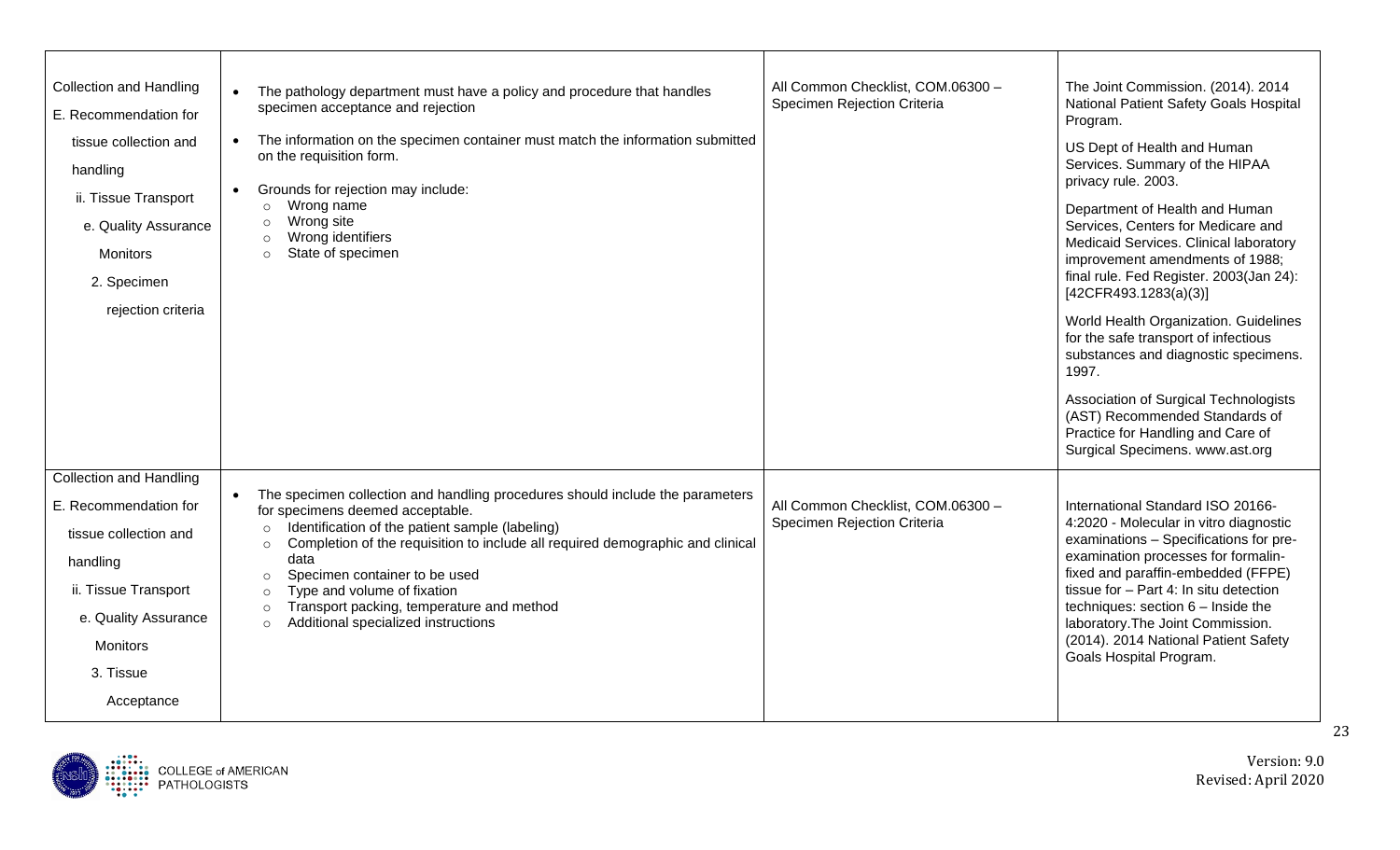|                                                                                                                                                                         |                                                                                                                                                                                                                                                                                                                                                                                                                            |                                                                                                                                                        | Department of Health and Human<br>Services, Centers for Medicare and<br>Medicaid Services. Clinical laboratory<br>improvement amendments of 1988;<br>final rule. Fed Register. 2003(Jan 24):<br>[42CFR493.1283(a)(3)]<br>Association of Surgical Technologists<br>(AST) Recommended Standards of<br>Practice for Handling and Care of<br>Surgical Specimens. www.ast.org<br>Carson F, Hladik C. Histotechnology A<br>Self-Instructional Text, 3rd ed. Chicago,<br>IL: ASCP Press 2009. |
|-------------------------------------------------------------------------------------------------------------------------------------------------------------------------|----------------------------------------------------------------------------------------------------------------------------------------------------------------------------------------------------------------------------------------------------------------------------------------------------------------------------------------------------------------------------------------------------------------------------|--------------------------------------------------------------------------------------------------------------------------------------------------------|----------------------------------------------------------------------------------------------------------------------------------------------------------------------------------------------------------------------------------------------------------------------------------------------------------------------------------------------------------------------------------------------------------------------------------------------------------------------------------------|
| <b>Collection and Handling</b><br>E. Recommendation for<br>tissue collection and<br>handling<br>iii. Specimen specific<br>recommendations<br>1. Specialized<br>biopsies | A policy and procedure should be made available that identify the process to<br>follow for different types of specimens/biopsies:<br>Muscle - enzyme studies<br>$\circ$<br>Renal/Skin - Immunofluorescence<br>$\Omega$<br>Nerve/CNS<br>$\circ$<br>Cardiac<br>$\circ$<br>Lymphatic tissue - mercuric fixative; thinner sections, etc.<br>$\circ$<br>Specimens that contain radioactive implants<br>$\circ$                  | Anatomic Pathology Checklist, ANP.11670 -<br>Specimen- Gross Examination<br>Anatomic Pathology Checklist, ANP.11275 -<br>Radioactive Material Handling | <b>Clinical Laboratory Standards Institute</b><br>CLSI MM13-A: Collection, Transport,<br>Preparation, and Storage of Specimens<br>for Molecular Methods; Approved<br>Guideline; 2005: Vol 25 No31<br>Carson F, Hladik C. Histotechnology A<br>Self-Instructional Text, 3rd ed. Chicago,<br>IL: ASCP Press 2009<br>AFIP, Laboratory Methods in<br>Histotechnology.                                                                                                                      |
| <b>Collection and Handling</b><br>E. Recommendation for<br>tissue collection and<br>handling<br>iii. Specimen specific<br>recommendations                               | Health care facility policy and procedure should be followed for the proper<br>collection and handling of general biopsies. Procedures to include:<br>Type of collection container<br>$\circ$<br>Type and volume of fixative<br>$\circ$<br>Transport and holding instructions<br>$\circ$<br>All fresh biopsies not needing special handling are to be submitted to the<br>pathology department immediately for processing. | Laboratory General Checklist, GEN.40100 -<br><b>Specimen Collection Manual Elements</b>                                                                | Carson F, Hladik C. Histotechnology A<br>Self-Instructional Text, 3rd ed. Chicago,<br>IL: ASCP Press 2009.<br>Bancroft J, Gamble M. Theory and<br>Practice of Histological Techniques, 6th<br>ed. New York, NY: Churchill Livingston;<br>2008.                                                                                                                                                                                                                                         |

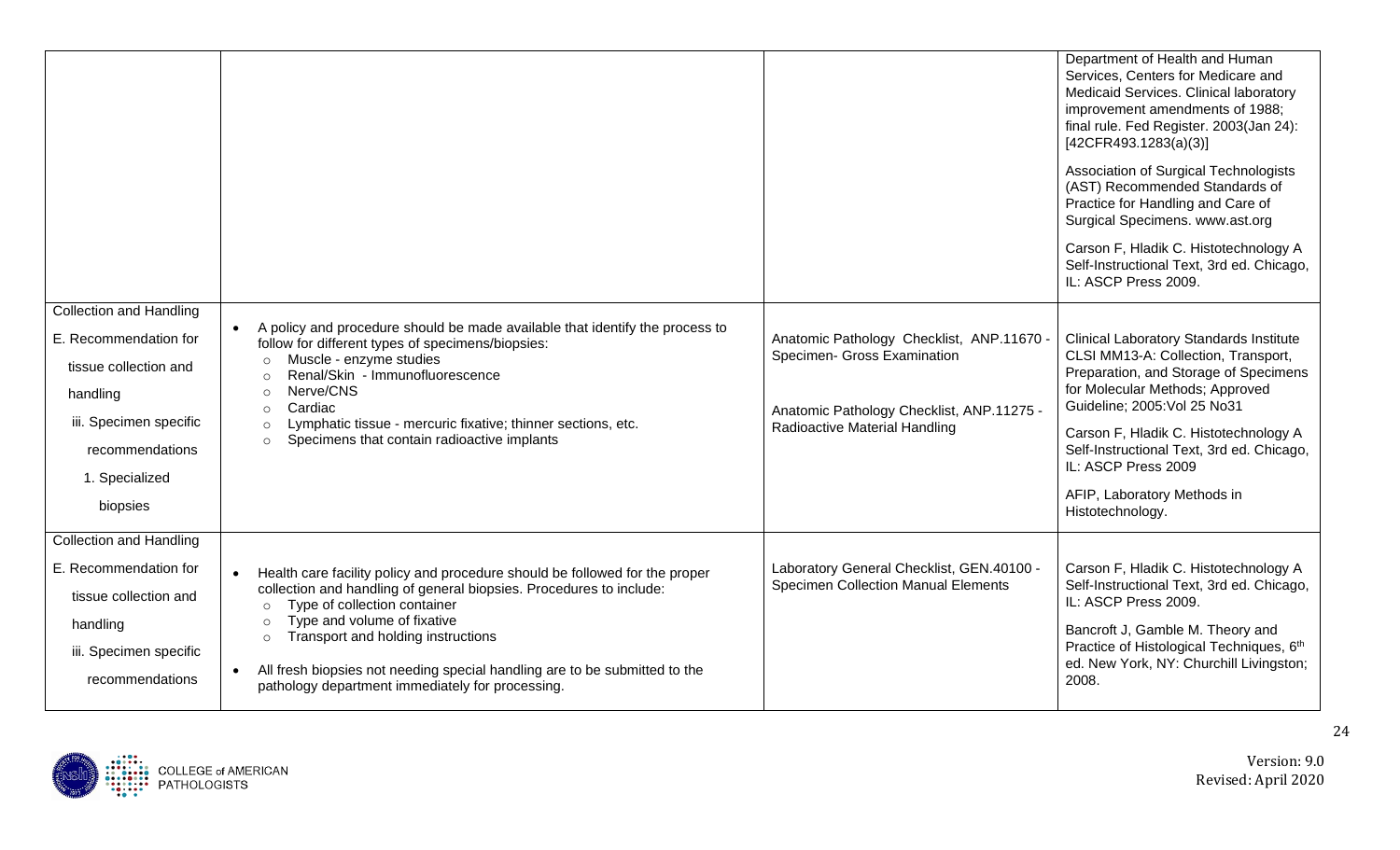| 2. General biopsies                                                                                                                                               | If this cannot be completed in a timely manner, the biopsy should be placed in a<br>$\bullet$<br>sterile container and kept moist with sterile saline or wrapped in saline-<br>dampened sponges until the biopsy can be properly placed in fixative<br>Specimens must be placed in appropriate fixative as specified in<br>collection/handling and submission procedure.                                                                                                                                                                                                                                                                                                                                                                                    |                                                                                                                                                                                       | The Joint Commission. (2011). 2011<br>National Patient Safety Goals Hospital<br>Program.<br>Makary MA, Epstein J, Pronovost PJ,<br>Millman EA, Hartmann EC, Freischlag<br>JA. Surgical specimen identification<br>errors: A new measure of quality in<br>surgical care. Surgery. 2007.141:450-<br>455. |
|-------------------------------------------------------------------------------------------------------------------------------------------------------------------|-------------------------------------------------------------------------------------------------------------------------------------------------------------------------------------------------------------------------------------------------------------------------------------------------------------------------------------------------------------------------------------------------------------------------------------------------------------------------------------------------------------------------------------------------------------------------------------------------------------------------------------------------------------------------------------------------------------------------------------------------------------|---------------------------------------------------------------------------------------------------------------------------------------------------------------------------------------|--------------------------------------------------------------------------------------------------------------------------------------------------------------------------------------------------------------------------------------------------------------------------------------------------------|
| <b>Collection and Handling</b><br>E. Recommendation for<br>tissue collection and<br>handling<br>iii. Specimen specific<br>recommendations<br>3. Bone marrows      | Health care facility policy and procedure should be followed for the proper<br>$\bullet$<br>collection and handling of bone marrow cores and aspirates.<br>Bone marrow cores/aspirates should be placed in fixative immediately after the<br>procedure.<br>Bone marrow cores/aspirates should be stored at room temperature.<br>$\bullet$<br>Cores/aspirates must be received in the laboratory, as soon as possible, for<br>immediate handling according to written protocols.                                                                                                                                                                                                                                                                             | Laboratory General Checklist, GEN.40100 -<br><b>Specimen Collection Manual Elements</b>                                                                                               | Carson F, Hladik C. Histotechnology A<br>Self-Instructional Text, 3rd ed. Chicago,<br>IL: ASCP Press 2009.<br>Foucar, KM, Bone Marrow Pathology.<br>2 <sup>nd</sup> ed. Chicago, IL, ASCP Press: 2001.                                                                                                 |
| <b>Collection and Handling</b><br>E. Recommendation for<br>tissue collection and<br>handling<br>iii. Specimen specific<br>recommendations<br>4. Large specimen(s) | Health care facility policy and procedure should be followed for the proper<br>collection and handling of specimens. Procedures to include:<br>Type of collection container<br>$\circ$<br>Type and volume of fixative or no fixative<br>$\circ$<br>Transport and holding instructions<br>$\circ$<br>All fresh specimens are to be submitted to the pathology department immediately<br>$\bullet$<br>with instructions for special testing or processes.<br>Large specimens require a longer amount of time for tissue to be properly fixed<br>$\bullet$<br>(Ex. Uterus, spleen, lung, liver, etc.)<br>Breast tissue must follow the ASCO guidelines for strict fixation timing and<br>processing. (please see section D, iv, e for specific fixation times) | Laboratory General Checklist, GEN.40100 -<br>Specimen Collection Manual Elements.<br>Anatomic Pathology Checklist, ANP.22983 -<br>Fixation - HER2 and ER Predictive Marker<br>Testing | American Society of Clinical Oncology.<br>(2013). ASCO Guidelines. Retrieved<br>December 18, 2013, from American<br>Society of Clinical Oncology (ASCO):<br>http://www.asco.org/Guidelines/<br>Lester, S. C. (2010). Manual of Surgical<br>Pathology (3rd ed.). Saunders.                              |

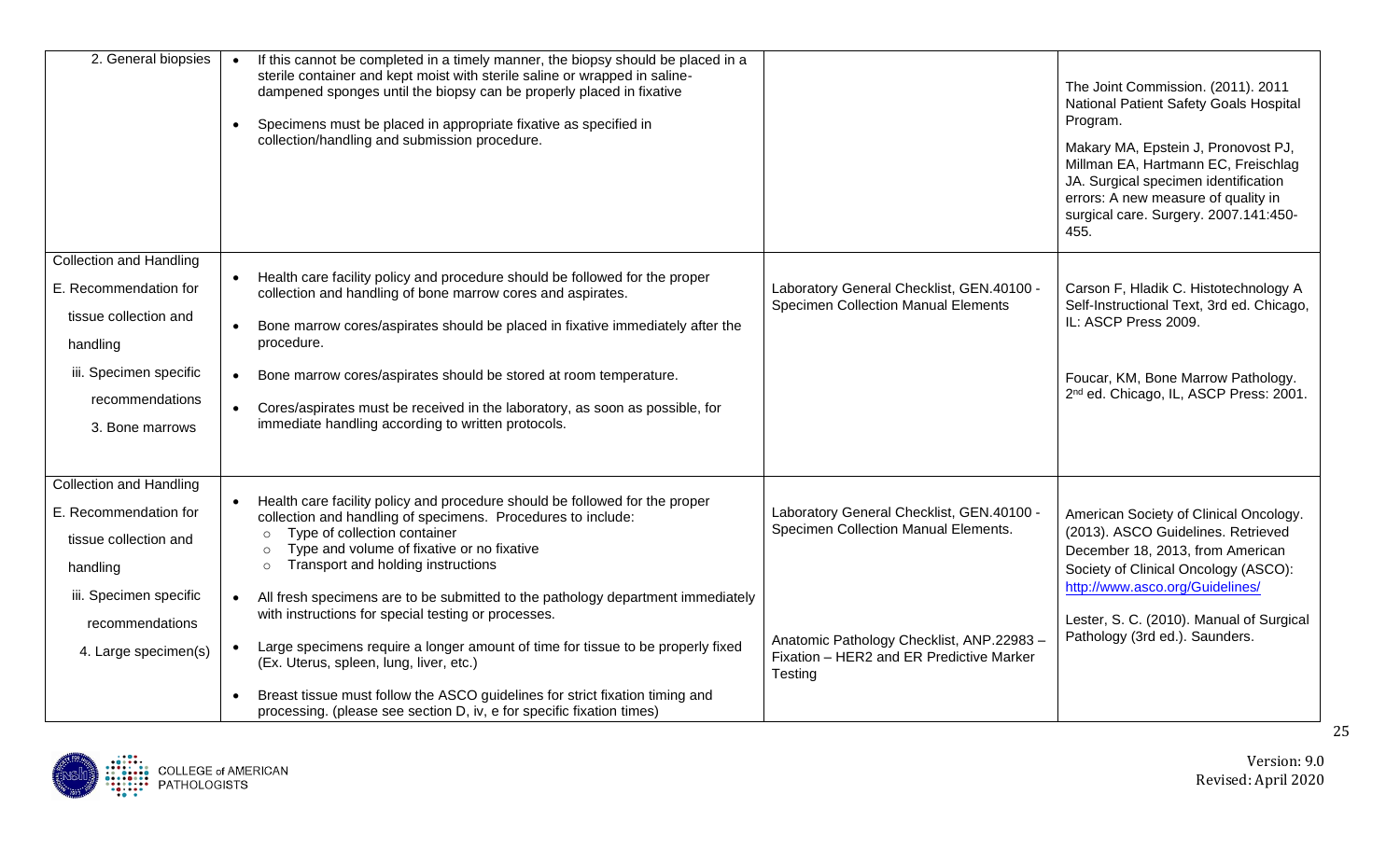| <b>HANDLING PRIOR TO</b>                                                                         | Placentas should be refrigerated until delivery to the pathology department.<br>$\bullet$                                                                                                                                                                                                                                                                                                                                                                                                                                                                                                                                                                                                                 | Anatomic Pathology Checklist, ANP.11250<br>Adequate Storage                                                                                                                                                                          | Wolff AC, Hammond ME, Allison<br>KH, Harvey BE, et al. Human Epidermal<br>Growth Factor Receptor 2 Testing in<br>Breast Cancer: American Society of<br>Clinical Oncology/College of American<br>Pathologists Clinical<br>Practice Guideline Focused Update.<br>Arch Path Lab Med; Nov 2018, Vol.<br>142, No. 11. pp. 1364-1382                                                                                                                                                                                          |
|--------------------------------------------------------------------------------------------------|-----------------------------------------------------------------------------------------------------------------------------------------------------------------------------------------------------------------------------------------------------------------------------------------------------------------------------------------------------------------------------------------------------------------------------------------------------------------------------------------------------------------------------------------------------------------------------------------------------------------------------------------------------------------------------------------------------------|--------------------------------------------------------------------------------------------------------------------------------------------------------------------------------------------------------------------------------------|-------------------------------------------------------------------------------------------------------------------------------------------------------------------------------------------------------------------------------------------------------------------------------------------------------------------------------------------------------------------------------------------------------------------------------------------------------------------------------------------------------------------------|
| <b>GROSS</b>                                                                                     | <b>HANDLING PRIOR TO GROSS</b>                                                                                                                                                                                                                                                                                                                                                                                                                                                                                                                                                                                                                                                                            |                                                                                                                                                                                                                                      |                                                                                                                                                                                                                                                                                                                                                                                                                                                                                                                         |
| <b>Guideline Section</b>                                                                         | Statement                                                                                                                                                                                                                                                                                                                                                                                                                                                                                                                                                                                                                                                                                                 | <b>CAP Checklist</b>                                                                                                                                                                                                                 | Reference                                                                                                                                                                                                                                                                                                                                                                                                                                                                                                               |
| <b>Collection and Handling</b><br>F. Accessioning<br>i. Specimen<br>Identifiers and<br>Labelling | Specimen must be identified/labeled following parameters identified in section B.<br>$\bullet$<br>Each specimen container received must be compared to the requisition to<br>ensure correct match of at least 2 patient-specific identifiers:<br>Full patient name<br>$\circ$<br>Assigned identification number e.g. health record / master index<br>$\circ$<br>number<br>o Date of Birth<br>Additional requisition information to be checked:<br>Number of specimen containers<br>$\circ$<br>Type of specimens submitted<br>$\circ$<br>Complete clinical history<br>$\circ$<br>Name of requesting physician to return report to<br>$\circ$<br>Collection data related to fixation (section D)<br>$\circ$ | All Common Checklist, COM.06100 -<br>Primary Specimen Container Labeling<br>All Common Checklist, COM.06200 -<br>Secondary Specimen Container Labeling<br>Laboratory General Checklist, GEN.40490 -<br><b>Patient Identification</b> | <b>Clinical Laboratory Standards Institute</b><br>CLSI - GP33A, Accuracy in Patient and<br>Sample Identification; 2011: Vol 30 No7.<br>International Standard ISO 15189:2012<br>- Medical Laboratories; section 5.4 -<br><b>Pre-examination Processes</b><br>Zarbo RJ, Tuthill JM, D'Angelo R, et al.<br>The Henry Ford Production System:<br>reduction of surgical pathology in-<br>process misidentification defects by bar<br>code-specified work process<br>standardization. Am J Clin Pathol. 2009;<br>131:469-477 |
| <b>Collection and Handling</b><br>F. Accessioning<br>ii. Accessioning order<br>a. Avoiding Error | It is good laboratory practice to avoid accessioning like-specimens back to back<br>$\bullet$<br>If like specimens must be accessioned in sequence it is suggested to separate<br>$\bullet$<br>by size (e.g. skin punch biopsy followed by skin excision followed by skin punch                                                                                                                                                                                                                                                                                                                                                                                                                           | All Common Checklist, COM.06100 -<br>Primary Specimen Container Labeling                                                                                                                                                             |                                                                                                                                                                                                                                                                                                                                                                                                                                                                                                                         |

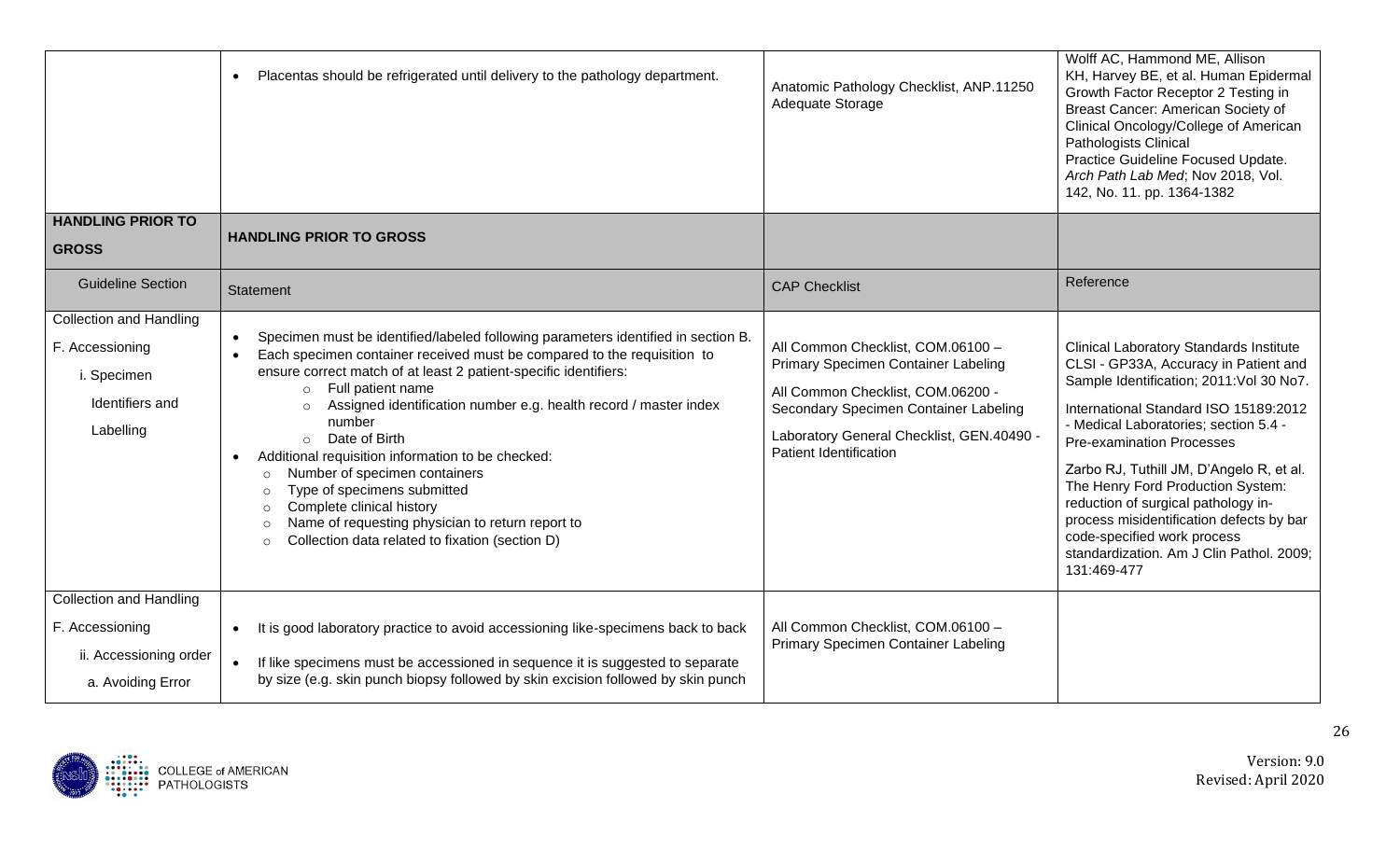|                                                        | biopsy) or to be identified by use of multi colored inks (punch one black ink,<br>punch two is green ink, punch three blue ink etc.)                                                            | All Common Checklist, COM.06200 -<br>Secondary Specimen Container Labeling<br>Laboratory General Checklist, GEN.40100 -<br><b>Specimen Collection Manual Elements</b> |                                                                                                                 |
|--------------------------------------------------------|-------------------------------------------------------------------------------------------------------------------------------------------------------------------------------------------------|-----------------------------------------------------------------------------------------------------------------------------------------------------------------------|-----------------------------------------------------------------------------------------------------------------|
| <b>Collection and Handling</b><br>G. Handling prior to | There should be sufficient space available in the surgical pathology suite to store<br>$\bullet$                                                                                                | Laboratory General Checklist, GEN.60000 -                                                                                                                             |                                                                                                                 |
| <b>Gross Examination</b>                               | surgical specimens in an orderly fashion after accessioning, and prior to gross<br>examination:<br>Space for the containers and accompanying paperwork/request slips.<br>$\circ$                | Adequate Space<br>Laboratory General Checklist, GEN.60100 -<br>Adequate Space                                                                                         |                                                                                                                 |
|                                                        | Storage area should be clean, free of clutter, and well ventilated.<br>$\circ$                                                                                                                  | Anatomic Pathology Checklist, ANP.11250<br>Adequate Storage                                                                                                           |                                                                                                                 |
| <b>Collection and Handling</b>                         |                                                                                                                                                                                                 |                                                                                                                                                                       |                                                                                                                 |
| G. Handling prior to<br><b>Gross Examination</b>       | Site specific documentation on how to handle specimens requiring immediate<br>gross examination (i.e., microbiological cultures, electron microscopy,                                           | Anatomic Pathology Checklist, ANP.11670 -<br>Specimen Gross Examination                                                                                               | Department of Health and Human<br>Services, Centers for Medicare and                                            |
| i. Immediate Gross                                     | cytogenetics, flow cytometry or other special studies) must be available to all<br>staff handling the specimens and should include:                                                             | Anatomic Pathology Checklist, ANP.11600 -<br>Gross Examination - Pathologist                                                                                          | Medicaid Services. Clinical laboratory<br>improvement amendments of 1988;<br>final rule. Fed Register. 1992(Feb |
| Examination and                                        | Specialized grossing techniques i.e. sterile procedures<br>$\circ$                                                                                                                              | Anatomic Pathology Checklist, ANP.11605 -                                                                                                                             | 28):7183 [42CFR493.1489(b)(6)]                                                                                  |
| Handling                                               | Sample collection for submission into specialized media i.e. cytogenetic or<br>$\circ$<br>EM                                                                                                    | Gross Examination - Non-Pathologist                                                                                                                                   |                                                                                                                 |
|                                                        | Requisition completion for further testing i.e. microbiology or pathology<br>$\circ$<br>referral lab                                                                                            | Anatomic Pathology - ANP.11680 - Cross<br>Contamination - Grossing                                                                                                    |                                                                                                                 |
|                                                        | Labeling procedure for sub - specimens<br>$\circ$                                                                                                                                               | Anatomic Pathology Checklist, ANP.11810 -                                                                                                                             |                                                                                                                 |
|                                                        | Holding and transport instructions for specialized testing (i.e. refrigerate)<br>$\circ$                                                                                                        | Frozen Section Preparation Quality                                                                                                                                    |                                                                                                                 |
|                                                        | Specimen cross contamination<br>$\circ$                                                                                                                                                         | Anatomic Pathology Checklist, ANP.11670 -<br>Specimen Gross Examination                                                                                               |                                                                                                                 |
|                                                        | Specimens submitted fresh for immediate gross examination (i.e., frozen<br>$\bullet$<br>sections, margin determination, etc.) should be kept in their labeled<br>containers at room temperature | All Common Checklist, COM.06100 -<br>Primary Specimen Container Labeling                                                                                              |                                                                                                                 |

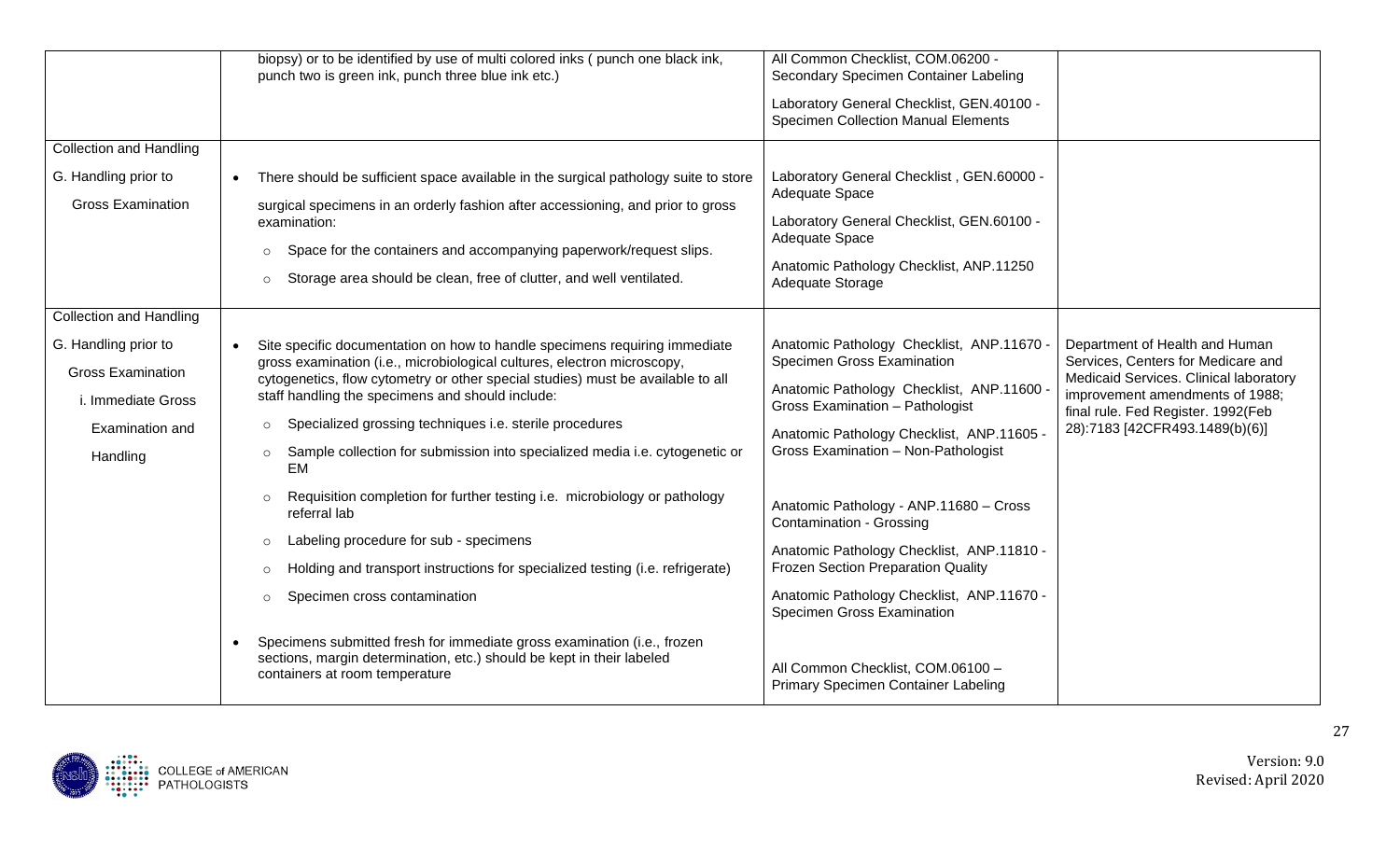|                                                    | If there is a delay, the fresh specimen should be kept in its labeled container<br>and refrigerated until it can be examined.<br>Written procedure to prevent cross contamination<br>$\bullet$ | All Common Checklist, COM.06200 -<br>Secondary Specimen Container Labeling<br>Anatomic Pathology Checklist, ANP.11250 -<br>Adequate Storage |                                                                        |
|----------------------------------------------------|------------------------------------------------------------------------------------------------------------------------------------------------------------------------------------------------|---------------------------------------------------------------------------------------------------------------------------------------------|------------------------------------------------------------------------|
|                                                    |                                                                                                                                                                                                | Anatomic Pathology - ANP.21397 - Cross<br>Contamination - Histology                                                                         |                                                                        |
| <b>Collection and Handling</b>                     |                                                                                                                                                                                                |                                                                                                                                             |                                                                        |
| G. Handling prior to<br><b>Gross Examination</b>   | Specimens in fixative requiring gross examination should be assembled/stored in<br>$\bullet$<br>an orderly fashion after accessioning, with appropriate paperwork/request slips                | Anatomic Pathology Checklist, ANP.11600 -<br><b>Gross Examination - Pathologist</b>                                                         |                                                                        |
| ii. Delayed time to                                | and labeled cassettes available.                                                                                                                                                               | Anatomic Pathology Checklist, ANP.11605 -<br>Gross Examination - Non-Pathologist                                                            |                                                                        |
| <b>Gross Examination</b>                           | The containers should be sealed to avoid spillage, loss of fixative, loss of<br>specimen, and to prevent drying of the specimen prior to gross examination.                                    | Laboratory General Checklist, GEN.40125 -<br>Handling of Referred Specimens                                                                 |                                                                        |
| <b>Collection and Handling</b>                     |                                                                                                                                                                                                |                                                                                                                                             |                                                                        |
| G. Handling prior to                               | An appropriate room temperature should be maintained, so that specimens are                                                                                                                    | Laboratory General Checklist, GEN.61300 -<br><b>Climate Control</b>                                                                         |                                                                        |
| <b>Gross Examination</b><br>ii. Delayed time to    | neither frozen nor damaged by excessive heat.                                                                                                                                                  |                                                                                                                                             |                                                                        |
| <b>Gross Examination</b>                           |                                                                                                                                                                                                |                                                                                                                                             |                                                                        |
| a. Monitoring<br>of<br>Environmental<br>Parameters | Appropriate ventilation should be maintained so that there is adequate air<br>movement around the specimen containers, without buildup of fixative or other<br>noxious vapors.                 | Laboratory General Checklist, GEN.76720 -<br>Formaldehyde and Xylene Safety                                                                 |                                                                        |
| <b>Collection and Handling</b>                     |                                                                                                                                                                                                |                                                                                                                                             |                                                                        |
| G. Handling prior to                               | Adequate fixative should be added to the specimen container as soon as<br>$\bullet$<br>possible. If insufficient fixative is present when the specimen is received in the                      | Laboratory General Checklist, GEN.40125 -<br>Handling of Referred Specimens                                                                 | Carson F, Hladik-Cappellano C.<br>Histotechnology A Self-Instructional |
| <b>Gross Examination</b>                           | laboratory additional fixative should be added.                                                                                                                                                |                                                                                                                                             | Text, 4th ed. Chicago, IL: ASCP Press                                  |
| ii. Delayed time to                                |                                                                                                                                                                                                |                                                                                                                                             | 2014.                                                                  |
| <b>Gross Examination</b>                           |                                                                                                                                                                                                |                                                                                                                                             |                                                                        |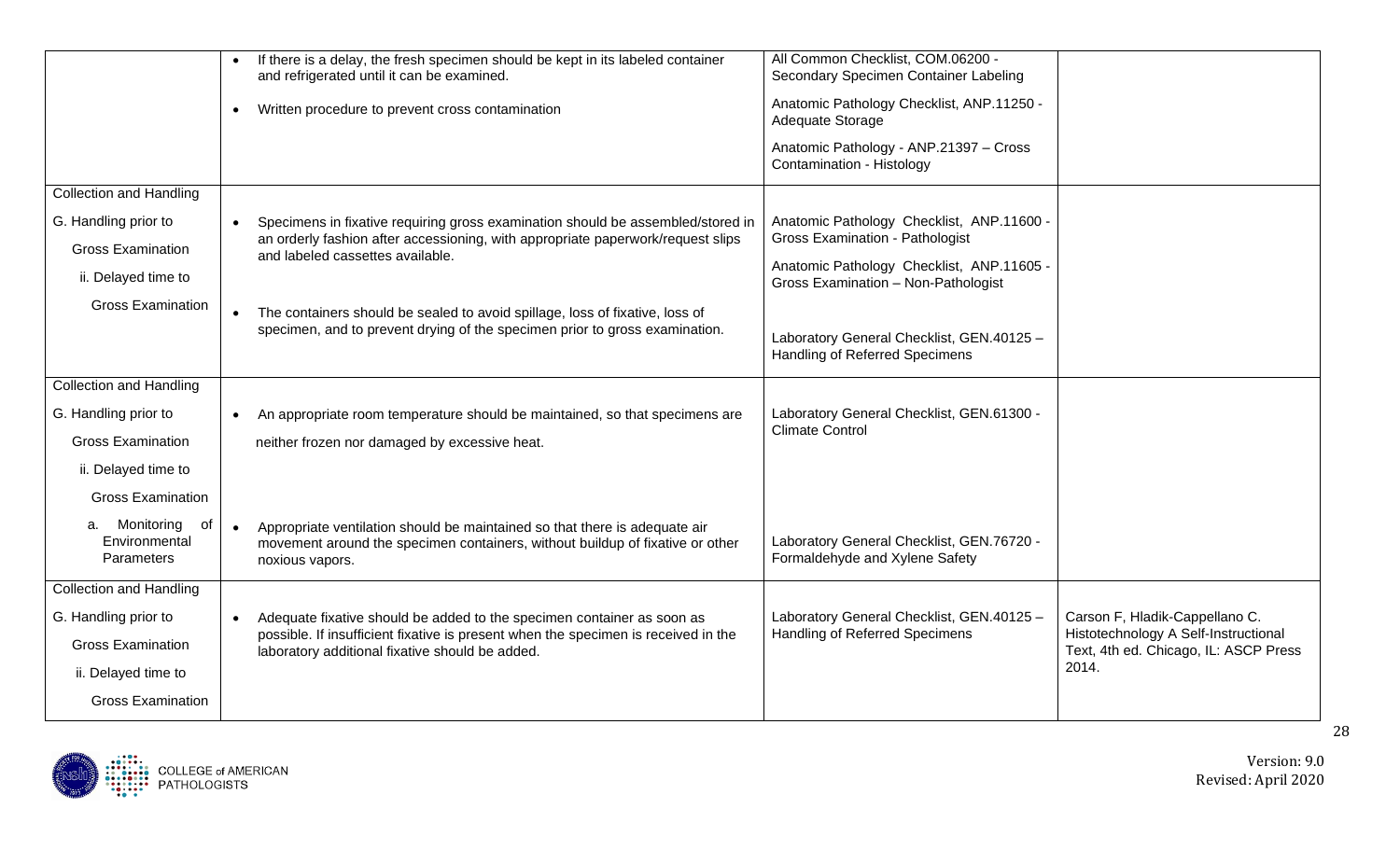| b. Addition of<br>fixative to<br>specimen(s) | Generally, this should be a volume such that there is a 15-20:1 ratio of fixative to<br>tissue specimen. If a large specimen (i.e., uterus, colon, breast, etc.) is<br>submitted, the specimen should be opened or regularly sliced and covered or<br>wrapped in an absorptive material (i.e., paper towels, etc.) to maximize surface<br>exposure to fixative reagents.<br>The specimen container should remain sealed so that drying or other specimen<br>damage cannot occur. |                                                                                 | Brown RW. et. al., Histologic<br>Preparations Common Problems and<br>Their Solutions. College of American<br>Pathologists, 2009<br>Bancroft J, Gamble M. Theory and<br>Practice of Histological Techniques, 6th<br>ed. New York, NY: Churchill Livingston;<br>2008. |
|----------------------------------------------|----------------------------------------------------------------------------------------------------------------------------------------------------------------------------------------------------------------------------------------------------------------------------------------------------------------------------------------------------------------------------------------------------------------------------------------------------------------------------------|---------------------------------------------------------------------------------|---------------------------------------------------------------------------------------------------------------------------------------------------------------------------------------------------------------------------------------------------------------------|
| <b>Collection and Handling</b>               |                                                                                                                                                                                                                                                                                                                                                                                                                                                                                  |                                                                                 |                                                                                                                                                                                                                                                                     |
| H. Intra-Operative                           | Health care facility policy and procedure should be followed for the proper                                                                                                                                                                                                                                                                                                                                                                                                      | Anatomic Pathology Checklist, ANP.11670 -                                       |                                                                                                                                                                                                                                                                     |
| Consultation                                 | collection and handling of specimens for intra-operative consultation.<br>Procedures to include:                                                                                                                                                                                                                                                                                                                                                                                 | Specimen - Gross Examination                                                    |                                                                                                                                                                                                                                                                     |
| (i.e., Frozen Sections)                      | Gross examination only.<br>$\Omega$<br><b>Frozen sections</b>                                                                                                                                                                                                                                                                                                                                                                                                                    |                                                                                 |                                                                                                                                                                                                                                                                     |
|                                              | Touch preps, scrap preps<br>$\circ$                                                                                                                                                                                                                                                                                                                                                                                                                                              |                                                                                 |                                                                                                                                                                                                                                                                     |
|                                              | All intra-operative consultation results and tissue diagnoses are made and signed<br>by a pathologist.                                                                                                                                                                                                                                                                                                                                                                           | Anatomic Pathology Checklist, ANP.11850 -<br><b>Intra-Operative Results</b>     |                                                                                                                                                                                                                                                                     |
|                                              |                                                                                                                                                                                                                                                                                                                                                                                                                                                                                  | Anatomic Pathology Checklist, ANP.11660 -<br>Pathologist Diagnosis              |                                                                                                                                                                                                                                                                     |
|                                              |                                                                                                                                                                                                                                                                                                                                                                                                                                                                                  |                                                                                 | Cibull ML. Q&A. Northfield, IL: College                                                                                                                                                                                                                             |
|                                              | Reagents and slides used for intra-operative consultation are properly labeled.                                                                                                                                                                                                                                                                                                                                                                                                  | Anatomic Pathology Checklist, ANP.11756 -<br>Reagents                           | of American Pathologists CAP Today.<br>1997;11(7):112                                                                                                                                                                                                               |
|                                              |                                                                                                                                                                                                                                                                                                                                                                                                                                                                                  | All Common Checklist, COM.06100 -<br>Primary Specimen Container Labeling        |                                                                                                                                                                                                                                                                     |
|                                              |                                                                                                                                                                                                                                                                                                                                                                                                                                                                                  | All Common Checklist, COM.06200 -<br>Secondary Specimen Container Labeling      |                                                                                                                                                                                                                                                                     |
|                                              | Intra-operative consultation preparations are adequate for diagnosis.                                                                                                                                                                                                                                                                                                                                                                                                            | Anatomic Pathology Checklist, ANP.11810 -<br>Frozen Section Preparation Quality |                                                                                                                                                                                                                                                                     |
|                                              |                                                                                                                                                                                                                                                                                                                                                                                                                                                                                  |                                                                                 |                                                                                                                                                                                                                                                                     |

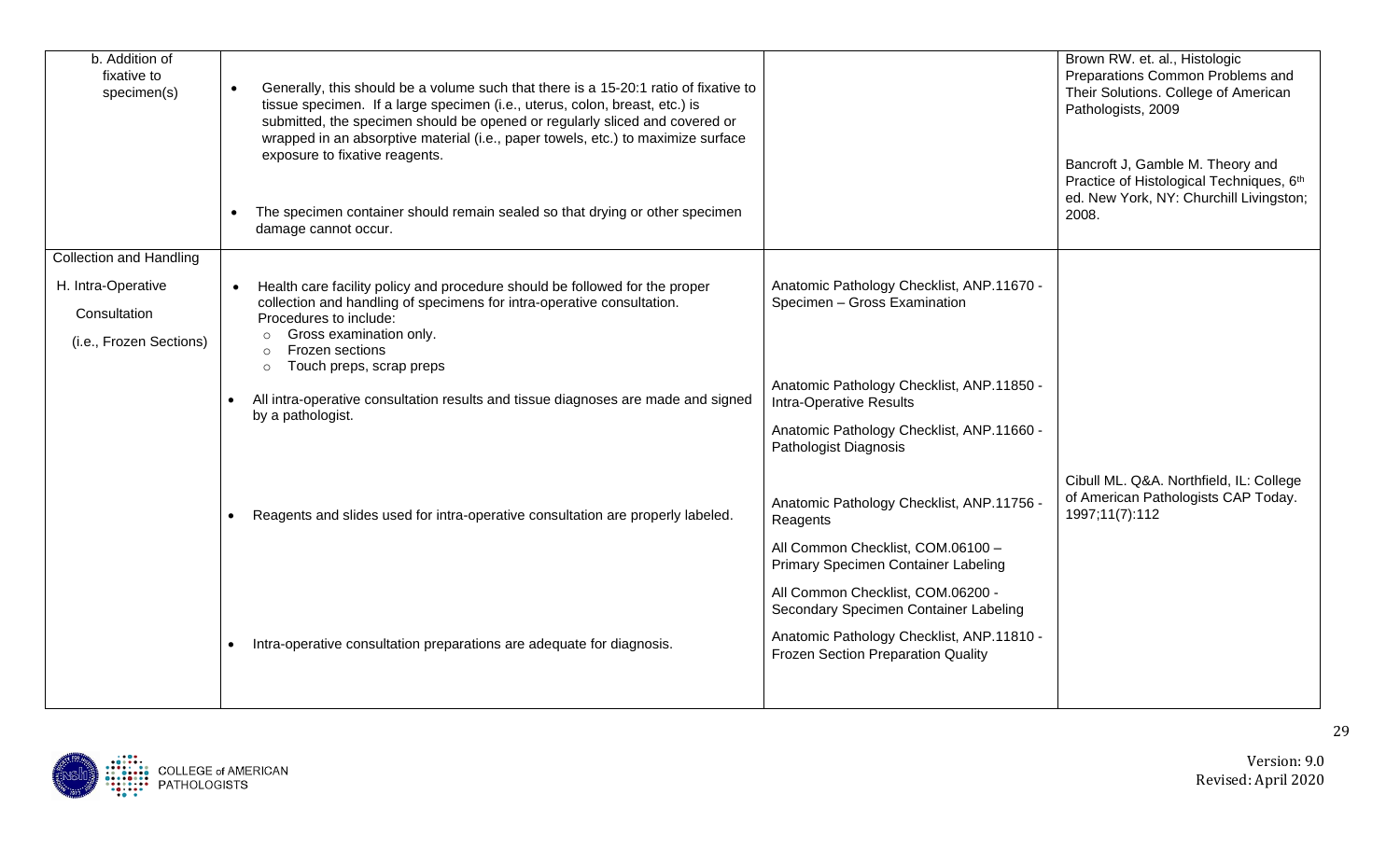| Intra-operative slides are retained and made part of the permanent case.<br>$\bullet$                                                         | Anatomic Pathology Checklist, ANP.12050 -<br><b>Frozen Section Slides</b> | Nakhleh RE, Fitzgibbons PL, editors.<br>College of American Pathologists.                                                                                                                                                      |
|-----------------------------------------------------------------------------------------------------------------------------------------------|---------------------------------------------------------------------------|--------------------------------------------------------------------------------------------------------------------------------------------------------------------------------------------------------------------------------|
|                                                                                                                                               | Anatomic Pathology Checklist, ANP.12075 -                                 | Quality improvement manual in<br>anatomic pathology, 2nd edition.<br>Northfield, IL: CAP, 2002                                                                                                                                 |
|                                                                                                                                               | <b>Residual Frozen Tissue</b>                                             | Rickert RR. Quality assurance goals in<br>surgical pathology. Arch Pathol Lab<br>Med. 1990;114:1157-1162                                                                                                                       |
| Residual tissue(s) used for intra-operative examination are processed into<br>paraffin for comparison with the frozen section interpretation. | Anatomic Pathology Checklist, ANP.12500 -<br><b>Record Retention</b>      | Association of Directors of Anatomic<br>and Surgical Pathology.<br>Recommendations on quality control<br>and quality assurance in anatomic                                                                                     |
|                                                                                                                                               |                                                                           | pathology. Am J Surg Pathol.<br>1991;15:1007-1009                                                                                                                                                                              |
|                                                                                                                                               |                                                                           | Gephardt GN, et al. Interinstitutional<br>comparison of frozen section<br>consultations. A College of American<br>Pathologists Q-probes study of 90 538<br>cases in 461 institutions. Arch Pathol<br>Lab Med. 1996;120:804-809 |
|                                                                                                                                               |                                                                           | Novis DA, et al. Interinstitutional<br>comparison of frozen section<br>consultation in small hospitals. Arch<br>Pathol Lab Med. 1996;120:10871093                                                                              |
|                                                                                                                                               |                                                                           | Nakhleh RE, Fitzgibbons PL, editors.<br>College of American Pathologists.<br>Quality improvement manual in<br>anatomic pathology, 2nd edition.<br>Northfield, IL: CAP, 2002                                                    |
|                                                                                                                                               |                                                                           |                                                                                                                                                                                                                                |

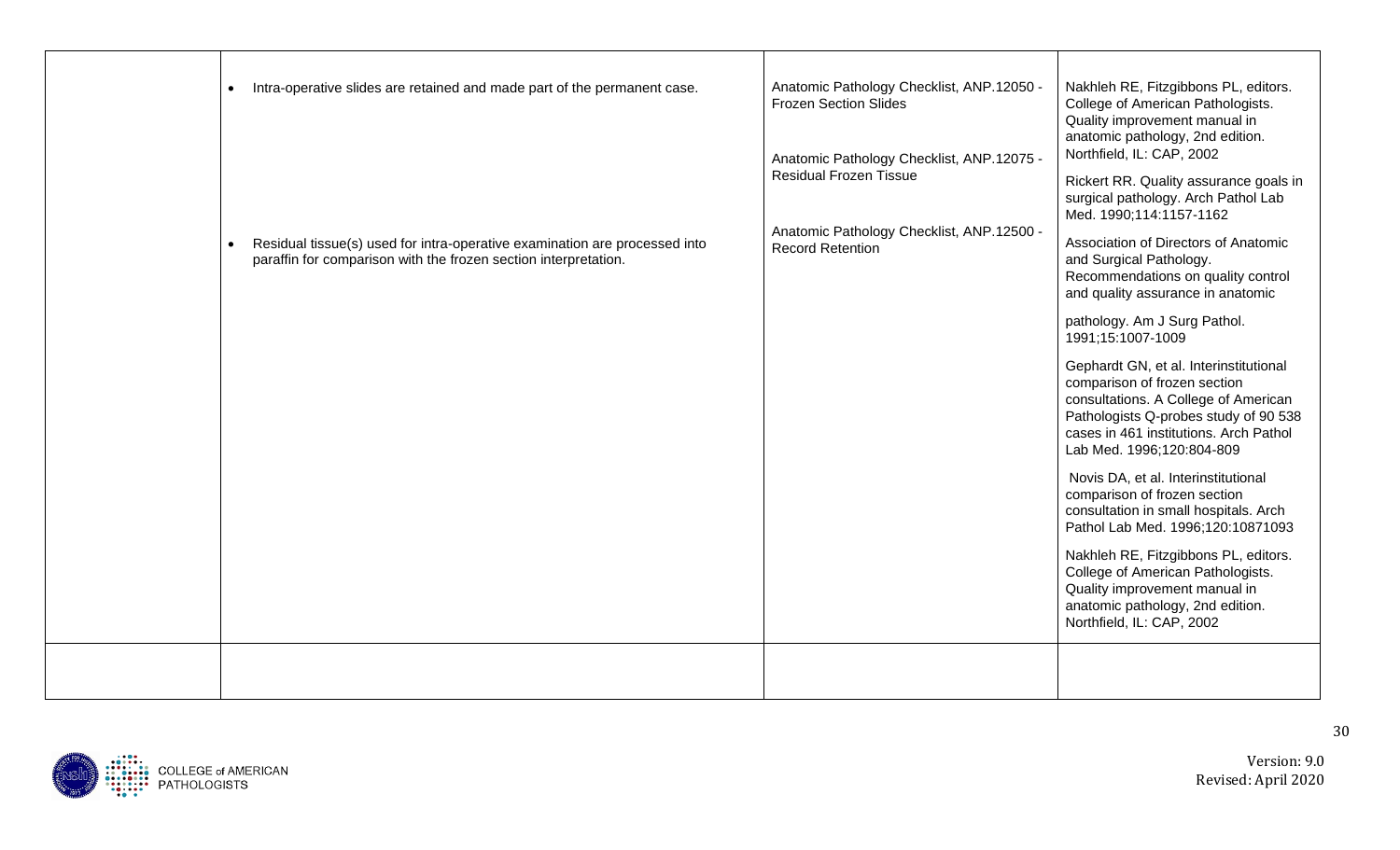| <b>Collection and Handling</b><br>H. Intra-Operative<br>Consultation<br>i. Reporting                                              | When giving a verbal report, the pathologist must be able to speak directly with<br>intra-operative medical/surgical personnel.<br>The patient's identification is checked and confirmed before delivery of any verbal<br>report.<br>All intra-operative consultation reports are made a part of the final surgical<br>pathology report.                                                                | Anatomic Pathology Checklist, ANP.11900 -<br><b>Verbal Reports</b><br>Anatomic Pathology Checklist, ANP.11950 -<br>Verbal Report/Patient ID<br>Anatomic Pathology Checklist, ANP.12000 -<br><b>Final Report</b>                                                                                      |                                                                                                                                                                                                                                                                                                                                                                     |
|-----------------------------------------------------------------------------------------------------------------------------------|---------------------------------------------------------------------------------------------------------------------------------------------------------------------------------------------------------------------------------------------------------------------------------------------------------------------------------------------------------------------------------------------------------|------------------------------------------------------------------------------------------------------------------------------------------------------------------------------------------------------------------------------------------------------------------------------------------------------|---------------------------------------------------------------------------------------------------------------------------------------------------------------------------------------------------------------------------------------------------------------------------------------------------------------------------------------------------------------------|
| <b>Collection and Handling</b><br>H. Intra-Operative<br>Consultation<br>ii. Cryostat<br>decontamination                           | There is a documented procedure for the routine decontamination of the cryostat<br>at defined intervals.<br>Decontamination of the cryostat is documented and records are available for<br>examination.                                                                                                                                                                                                 | Anatomic Pathology Checklist, ANP.23410 -<br><b>Cryostat Decontamination</b>                                                                                                                                                                                                                         | <b>Clinical Laboratory Standards Institute</b><br>CLSI. Protection of Laboratory Workers<br>from Occupational Acquired Infections,<br>Approved Guideline M29-A4;<br>2014; Vol34 No8<br>http://www.epa.gov/oppad001/list b tub<br>erculocide.pdf                                                                                                                     |
| <b>Collection and Handling</b><br>H. Intra-Operative<br>Consultation<br>iii. Hematoxylin and<br>Eosin stain (H&E)<br><b>Stain</b> | Establish operation procedures for H&E staining:<br>$\bullet$<br>Reagents to be used - concentration and volumes<br>$\circ$<br>Staining schedule for each staining program<br>$\circ$<br>Rotation or change schedule for the reagents<br>$\circ$<br>Disposal and or recycle process for reagents<br>$\circ$<br>Establish quality assurance criteria for the staining and evaluation of H&E<br>staining. | Laboratory General Checklist, GEN.77800 -<br>Hazardous Chemical Waste Disposal<br>Anatomic Pathology Checklist, Quality<br>Control, ANP.11756 - Reagents<br>All Common Checklist, COM.30400 -<br><b>Reagent Expiration Date</b><br>Anatomic Pathology Checklist, ANP.11734 -<br><b>Slide Quality</b> | Lott RL. HQIP: H&E Staining. HQIP - A<br>Final Critique. Chicago, IL: College of<br>American Pathologists; 2010.<br>Brown RW. et. al., Histologic<br>Preparations Common Problems and<br>Their Solutions. College of American<br>Pathologists, 2009<br>Carson F, Hladik C., Histotechnology A<br>Self- Instructional Text, 3rd ed. Chicago,<br>IL: ASCP Press; 2009 |

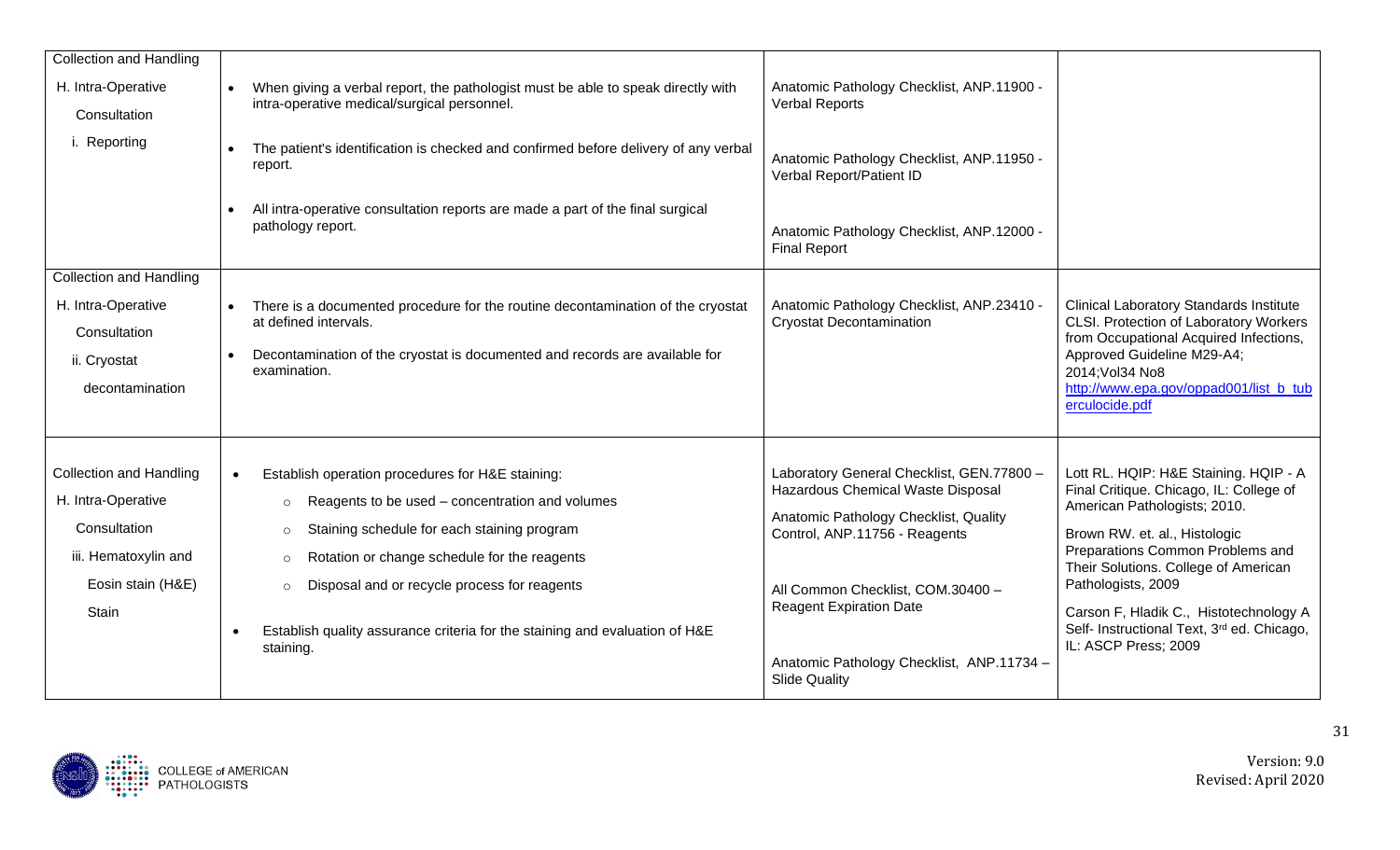|  | Bancroft J, Gamble M. Theory and<br>Practice of Histological Techniques, 6th<br>ed. New York, NY: Churchill Livingston;<br>2008 |
|--|---------------------------------------------------------------------------------------------------------------------------------|
|  | Sheehan DC, Hrapchak BB., Theory<br>and Practice of Histotechnology, 2 <sup>nd</sup> ed.<br>Columbus, OH: Battelle Press; 1980  |
|  | Horobin RW. Troubleshooting Histology  <br>Stains, 1998, Churchill Livingstone                                                  |

| <b>PART II</b>                                                              | <b>II. LABORATORY PROCESSES - Guidelines</b>                                                                                                                                             |                                                                                                                                                                                                          |                                                                                                                                                                                         |
|-----------------------------------------------------------------------------|------------------------------------------------------------------------------------------------------------------------------------------------------------------------------------------|----------------------------------------------------------------------------------------------------------------------------------------------------------------------------------------------------------|-----------------------------------------------------------------------------------------------------------------------------------------------------------------------------------------|
| <b>Guideline Section</b>                                                    | Statement                                                                                                                                                                                | <b>CAP Checklist</b>                                                                                                                                                                                     | Reference                                                                                                                                                                               |
| <b>Laboratory Processes</b><br>A. Guidelines<br>i. Facility<br>Requirements | The laboratory has sufficient space and utilities are adequate for gross<br>$\bullet$<br>examination and specimen storage.<br>Gross examination area has adequate lighting.<br>$\bullet$ | Anatomic Pathology Checklist, ANP.11250 -<br>Adequate Storage.<br>Laboratory General Checklist, GEN.60150 -<br>Adequate Space<br>Laboratory General Checklist, GEN.60250 -<br><b>Working Environment</b> | <b>Clinical Laboratory Standards Institute</b><br>CLSI: QMS01-A4: Quality Management<br>System: A Model for Laboratory<br>Services; Approved Guideline, 4th<br>Edition 2011, Vol31 No15 |

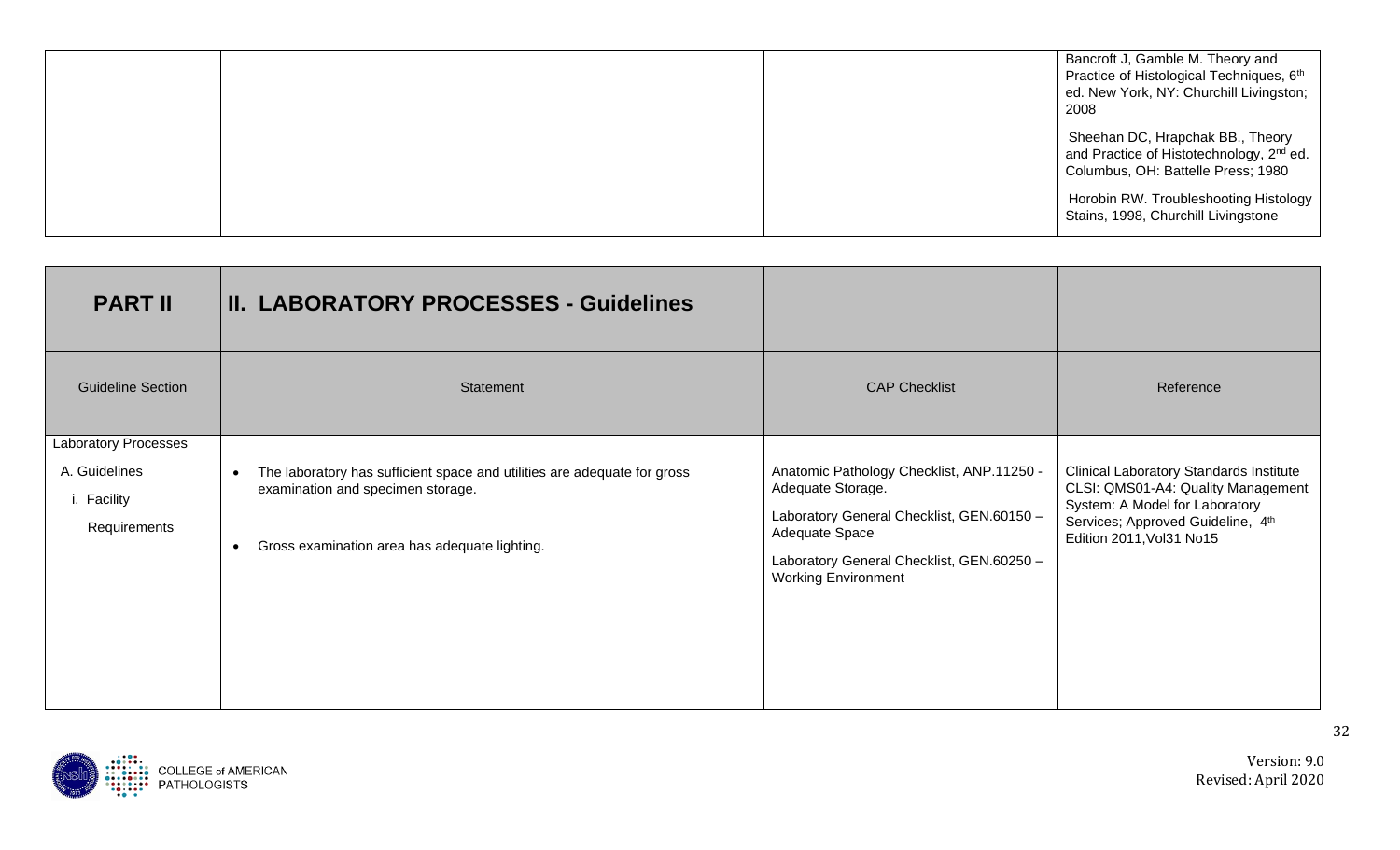| Gross examination area has adequate ventilation system, with policy for<br>monitoring exposure levels to formalin.                                             | Formaldehyde and Xylene Safety                                                    |                                                                                                                |
|----------------------------------------------------------------------------------------------------------------------------------------------------------------|-----------------------------------------------------------------------------------|----------------------------------------------------------------------------------------------------------------|
| Formalin exposure level of grossing personnel should be examined annually to<br>$\bullet$<br>assure proper ventilation.                                        |                                                                                   |                                                                                                                |
| Grossing area should have readily available:<br>$\bullet$                                                                                                      |                                                                                   |                                                                                                                |
| Photographic equipment<br>$\circ$                                                                                                                              |                                                                                   |                                                                                                                |
| Dictation system (unless grossing personnel enters gross dictation directly<br>$\circ$<br>into electronic laboratory information system)                       |                                                                                   |                                                                                                                |
| Access to anatomic pathology laboratory information system<br>$\circ$                                                                                          |                                                                                   |                                                                                                                |
| Access to diagnostic imaging PACS system if located in a clinical hospital<br>$\circ$<br>setting                                                               |                                                                                   |                                                                                                                |
|                                                                                                                                                                |                                                                                   |                                                                                                                |
| All macroscopic tissue examinations are performed by a pathologist or pathology<br>$\bullet$<br>resident, or under the supervision of a qualified pathologist. | Anatomic Pathology Checklist, ANP.11600 -<br>Gross Examination - Pathologist.     | Department of Health and Human<br>Services, Centers for Medicare and<br>Medicaid Services. Clinical Laboratory |
| Activities and the nature of supervision is defined in a written protocol<br>$\bullet$                                                                         |                                                                                   | Improvement Amendments of 1988;                                                                                |
| Qualification requirements for non-pathologist or pathology resident personnel who<br>assist in gross examination of specimens:                                | Anatomic Pathology Checklist, ANP.11605 -<br>Gross Examination - Non-Pathologist. | final rule. Fed Register. 2003(Oct<br>1):1070-1071 [42CFR493.1489], 1071-<br>1072.                             |
| • An earned associate degree in laboratory science or medical                                                                                                  |                                                                                   |                                                                                                                |
| laboratory technology, obtained from an accredited institution, OR                                                                                             |                                                                                   |                                                                                                                |
| Education/training equivalent to the above that includes at least 60 semester<br>hours or equivalent from an accredited institution.                           |                                                                                   | http://www.naacls.org/news/naacls-<br>news/archives.asp?article_id=599.                                        |
|                                                                                                                                                                |                                                                                   |                                                                                                                |

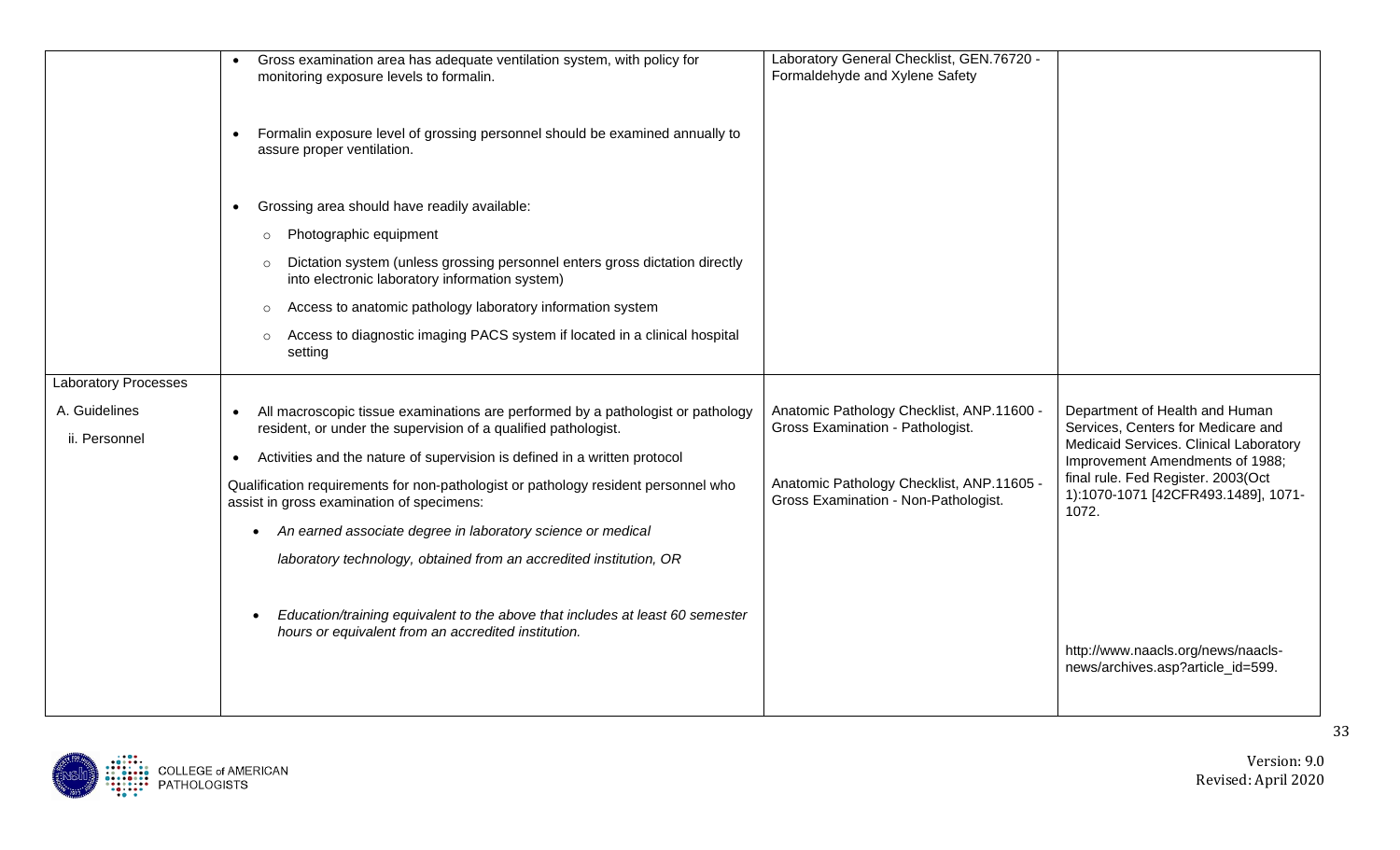| This education must include 24 semester hours of medical laboratory                                                                                                                                                                                                                                                                                                                                                                                | Anatomic Pathology Checklist, ANP.11610 -                                                     | Department of Health and Human                                                                                                                                                                                            |
|----------------------------------------------------------------------------------------------------------------------------------------------------------------------------------------------------------------------------------------------------------------------------------------------------------------------------------------------------------------------------------------------------------------------------------------------------|-----------------------------------------------------------------------------------------------|---------------------------------------------------------------------------------------------------------------------------------------------------------------------------------------------------------------------------|
| technology courses, OR 24 semester hours of science courses that includes<br>6 semester hours of chemistry, 6 semester hours of biology, and 12 semester<br>hours of chemistry, biology or medical laboratory technology in any<br>combination.                                                                                                                                                                                                    | <b>Gross Examination Qualifications.</b>                                                      | Services, Centers for Medicare and<br>Medicaid Services. Clinical Laboratory<br>Improvement Amendments of 1988;<br>final rule. Fed Register. 2003(Oct<br>1):1070-1071 [42CFR493.1489], 1071-<br>1072 [42CFR493.1491]      |
| In addition, the individual must have laboratory training including either<br>completion of a clinical laboratory training program approved or accredited by<br>the NAACLS, ABHES, or other organization approved by HHS (note that this<br>training may be included in the 60 semester hours listed above), OR at least 3<br>months documented laboratory training in each specialty in which the<br>individual performs high complexity testing. | Anatomic Pathology Checklist, ANP.11670 -<br>Specimen - Gross Examination.                    | Department of Health and Human<br>Services, Centers for Medicare and<br>Medicaid Services. Clinical Laboratory<br>Improvement Amendments of 1988;<br>final rule. Fed Register. 1992(Feb<br>28):7183 [42CFR493.1489(b)(6)] |
| CLIA regulations include exceptions for grandfathered individuals; Refer to<br>CLIA regulations 42CFR493.1489 and 1491 for details.<br>The laboratory director is responsible in determining whether an individual's<br>education, training, and experience satisfy the requirements.                                                                                                                                                              |                                                                                               | Cibull ML. Q&A. Northfield, IL: College<br>of American Pathologists CAP Today.<br>1997;11(7):112                                                                                                                          |
| Protocols should be in place to specify nature of pathologist supervision of non-<br>pathologist for differing types of specimens.                                                                                                                                                                                                                                                                                                                 | Anatomic Pathology Checklist, ANP.11605 -<br>Specimen - Gross Examination non-<br>pathologist | Grzybicki DM, et al. The usefulness of<br>pathologists' assistants. Am J Clin<br>Pathol. 1999;112:619-626                                                                                                                 |
| Protocol for small simple specimens that do not require knowledge of<br>$\circ$<br>anatomy can specify indirect supervision.<br>Protocol for more complex specimens can require direct or indirect<br>$\circ$<br>supervision based on laboratory director's determination of each grossing<br>personnel's ability to properly examine specimen.                                                                                                    |                                                                                               | Galvis CO, et al. Pathologists'<br>assistants practice. A measurement of<br>performance. Am J Clin Pathol.<br>2001;116:816-822<br>The Joint Commission. Laboratory                                                        |
| Pathologist must define in writing the gross activities and the specimen types the<br>$\bullet$<br>individual is permitted to perform.                                                                                                                                                                                                                                                                                                             |                                                                                               | Services (CAMLAB) 2012                                                                                                                                                                                                    |
| Performance of non-pathologist who performs gross examination should be<br>$\bullet$<br>evaluated by a pathologist on a regular basis.                                                                                                                                                                                                                                                                                                             |                                                                                               |                                                                                                                                                                                                                           |
| Annual review with documentation of errors in grossing, to include specimen<br>$\circ$<br>mix-ups, improperly grossed specimens, and other parameters that are felt<br>to be important by the laboratory director.                                                                                                                                                                                                                                 | Anatomic Pathology Checklist, ANP.11640 -<br>Competency Assessment of Non-<br>Pathologists    | The Joint Commission. Laboratory<br>Services (CAMLAB) 2012                                                                                                                                                                |
|                                                                                                                                                                                                                                                                                                                                                                                                                                                    |                                                                                               |                                                                                                                                                                                                                           |

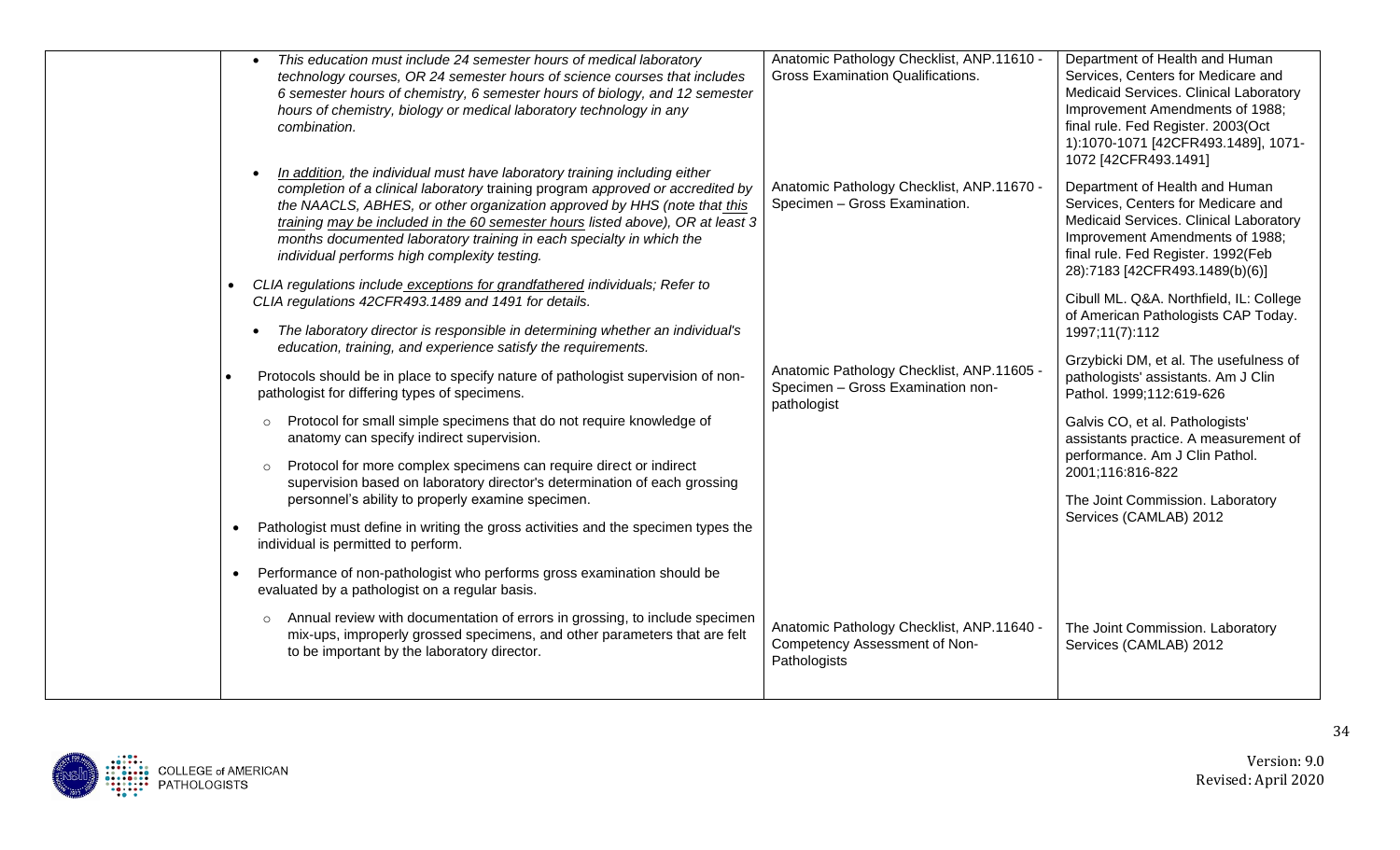| <b>Laboratory Processes</b> |                                                                                                                                                                                                                                                                                                                                                                                                                                                                                                                                                                                                                                                                                                |                                                                             |                                                                                                                                                                                                                                                                                                                                                                                                                                       |
|-----------------------------|------------------------------------------------------------------------------------------------------------------------------------------------------------------------------------------------------------------------------------------------------------------------------------------------------------------------------------------------------------------------------------------------------------------------------------------------------------------------------------------------------------------------------------------------------------------------------------------------------------------------------------------------------------------------------------------------|-----------------------------------------------------------------------------|---------------------------------------------------------------------------------------------------------------------------------------------------------------------------------------------------------------------------------------------------------------------------------------------------------------------------------------------------------------------------------------------------------------------------------------|
| A. Guidelines               | Identity of every specimen is maintained at all times during the gross                                                                                                                                                                                                                                                                                                                                                                                                                                                                                                                                                                                                                         | All Common Checklist, COM.06100 -                                           |                                                                                                                                                                                                                                                                                                                                                                                                                                       |
| iii. Specimen Gross         | examination steps.                                                                                                                                                                                                                                                                                                                                                                                                                                                                                                                                                                                                                                                                             | Primary Specimen Container Labeling                                         |                                                                                                                                                                                                                                                                                                                                                                                                                                       |
| Sectioning                  | There are documented instructions or guidelines available for the proper<br>dissection, description, and histologic sampling of various specimen types (e.g.,<br>gastrointestinal biopsy, mastectomy, colectomy, hysterectomy, renal biopsy,<br>nerve biopsy, muscle biopsy, etc).                                                                                                                                                                                                                                                                                                                                                                                                             | All Common Checklist, COM.06200 -<br>Secondary Specimen Container Labeling  |                                                                                                                                                                                                                                                                                                                                                                                                                                       |
|                             | Complex specimens should be dissected, described, and histologically<br>sampled in a way that:<br>Ensures proper microscopic evaluation and diagnosis can be                                                                                                                                                                                                                                                                                                                                                                                                                                                                                                                                   | Anatomic Pathology Checklist, ANP.11670 -<br>Specimen - Gross Examination.  | CAP Cancer Protocols and Checklists.                                                                                                                                                                                                                                                                                                                                                                                                  |
|                             | performed by the pathologist by following established guidelines for<br>specimen dissection and histologic sectioning.<br>All required parameters of CAP Cancer Checklists can be assessed<br>by pathologist.                                                                                                                                                                                                                                                                                                                                                                                                                                                                                  |                                                                             | http://www.cap.org/apps/cap.portal<br>Barnes CA. False-negative frozen<br>section results. Am J Clin Pathol.<br>2000;113:900; 6)                                                                                                                                                                                                                                                                                                      |
|                             | There are specific policies and procedures for the safe handling, storage, and<br>$\bullet$<br>disposal of tissues that may contain radioactive material.<br>Procedures should be developed in conjunction with institutional<br>radiation safety guidelines and must comply with state regulations for<br>safe handling of radioactive materials.<br>Procedures should distinguish policy regarding specimens with low<br>radioactivity levels (such as sentinel lymph nodes) and high<br>radioactivity level specimens such as implant devices.<br>Procedure should specify specific handling details and laboratory<br>should include specific storage area of higher radioactive material. | Anatomic Pathology Checklist, ANP.11275 -<br>Radioactive Material Handling. | Glass EC, et al. Editorial: radiation<br>safety considerations for sentinel node<br>techniques. Ann Surg Oncol. 1999:6:10<br>Miner TJ, et al. Guideline for the safe<br>use of radioactive materials during<br>localization and resection of sentinel<br>lymph nodes. Ann Surg Oncol.<br>1999;6:75-82<br>Cibull ML. Handling sentinel lymph<br>node biopsy specimens. A work in<br>progress. Arch Pathol Lab Med.<br>1999;123:620-621 |

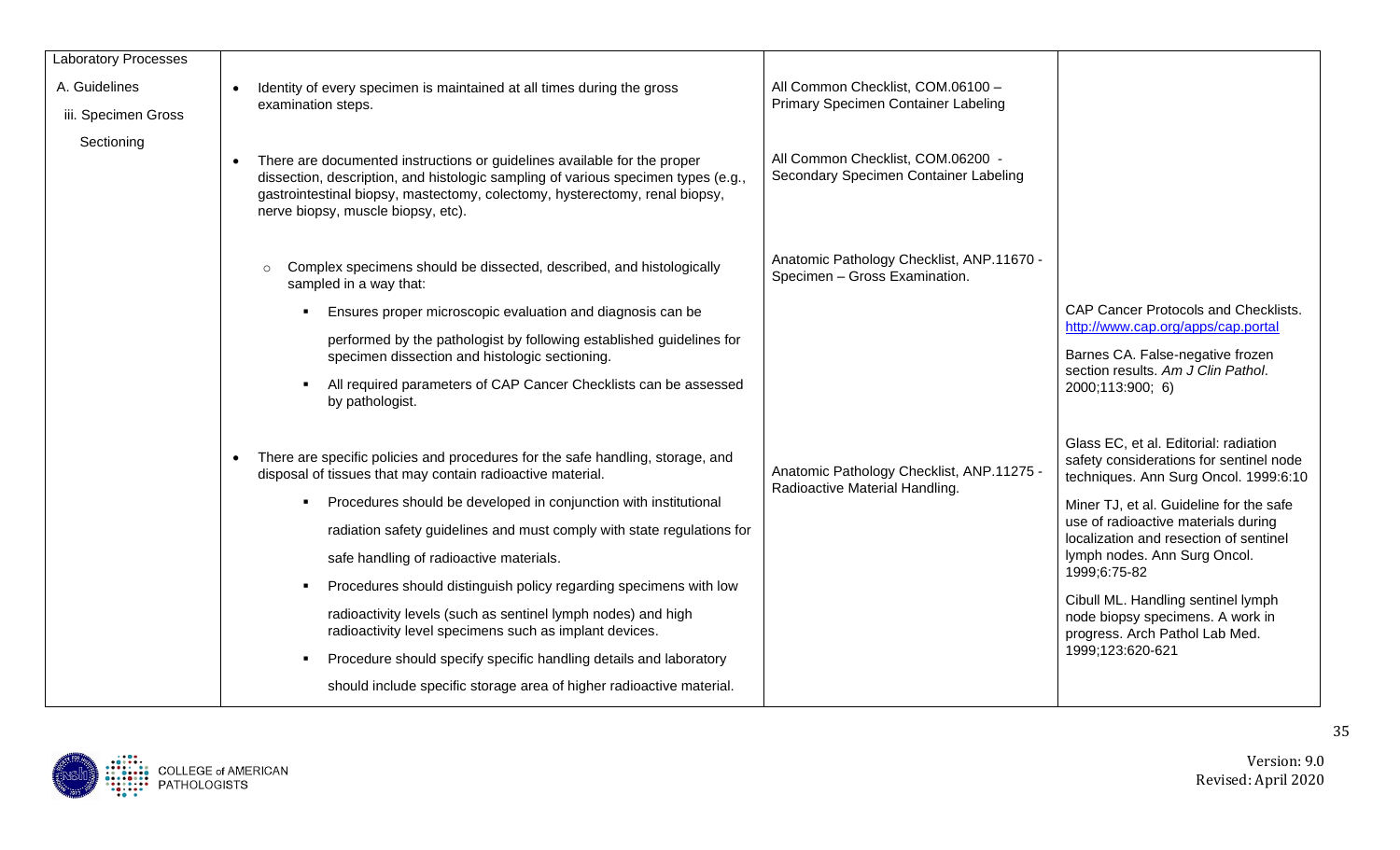| Procedure should include institute specific directions for the disposal<br>$\blacksquare$<br>of potentially radioactive tissues.                                                                                                                                                                                                                                                 |                                                                                                                                                                       | Pfeifer JD. Sentinel lymph node biopsy.<br>Am J Clin Pathol. 1999; 112:599-602.<br>Fitzgibbons PL, et al.<br>Recommendations for handling<br>radioactive specimens obtained by<br>sentinel lymphadenectomy. Am J Surg<br>Pathol. 2000; 24:1549-1551.        |
|----------------------------------------------------------------------------------------------------------------------------------------------------------------------------------------------------------------------------------------------------------------------------------------------------------------------------------------------------------------------------------|-----------------------------------------------------------------------------------------------------------------------------------------------------------------------|-------------------------------------------------------------------------------------------------------------------------------------------------------------------------------------------------------------------------------------------------------------|
| There is a policy regarding what type of surgical specimens (if any) may be<br>exempt from submission to the pathology department.<br>• Such a policy should be approved by the medical staff or appropriate<br>health care committee.<br>Examples of typical exempt specimens include: prosthetic devices,<br>tonsils and adenoids in children below a certain age, foreskin in | Anatomic Pathology Checklist, ANP.10016 -<br>Surgical Pathology Exclusion.<br>Anatomic Pathology Checklist, ANP.10032 -<br>Surgical Pathology Microscopic Exemptions. | Zarbo RJ, Nakleh RE. Surgical<br>pathology specimens for gross<br>examination only and exempt from<br>submission. A College of American<br>Pathologists Q-Probes study of current<br>policies in 413 institutions. Arch Pathol<br>Lab Med. 1999;123:133-139 |
| children, varicose veins, cataracts, and pannus.<br>There is a complete list of devices required for tracking under the Safe Medical<br>Devices Act of 1990.<br>There is a policy for handling sup-optimal specimens (unlabeled specimens,                                                                                                                                       | Laboratory General Checklist, GEN.20351 -                                                                                                                             | Nakhleh RE, Fitzgibbons PL, editors.<br>College of American Pathologists.<br>Quality improvement manual in<br>anatomic pathology, 2 <sup>nd</sup> ed Northfield,<br>IL: CAP, 2002, 113-114                                                                  |
| specimens unaccompanied by adequate requisition information, left unfixed or<br>unrefrigerated for extended period of time, received in a container/bag with a<br>contaminated outside surface.                                                                                                                                                                                  | <b>Adverse Patient Event Reporting</b>                                                                                                                                | Medical devices; device tracking. Fed<br>Reg. May 29,119;57:22966-22981                                                                                                                                                                                     |
| There is written procedure for the storage and disposal of all specimens<br>submitted for examination. The guideline should include:<br>Time of retention - minimum of two weeks after report issued and results<br>$\circ$<br>reported to the referring physician<br>Approved disposal method of fixative as per local and state guidelines<br>$\circ$                          | All Common Checklist, COM.06300 -<br>Specimen Rejection Criteria<br>Anatomic Pathology Checklist, ANP.11550 -<br>Specimen Retention.                                  | College of American Pathologists.<br>Policies and guidelines manual.<br>Surgical specimens to be submitted to<br>pathology for examination. Northfield,<br>IL: CAP, 1999: Appendix M                                                                        |

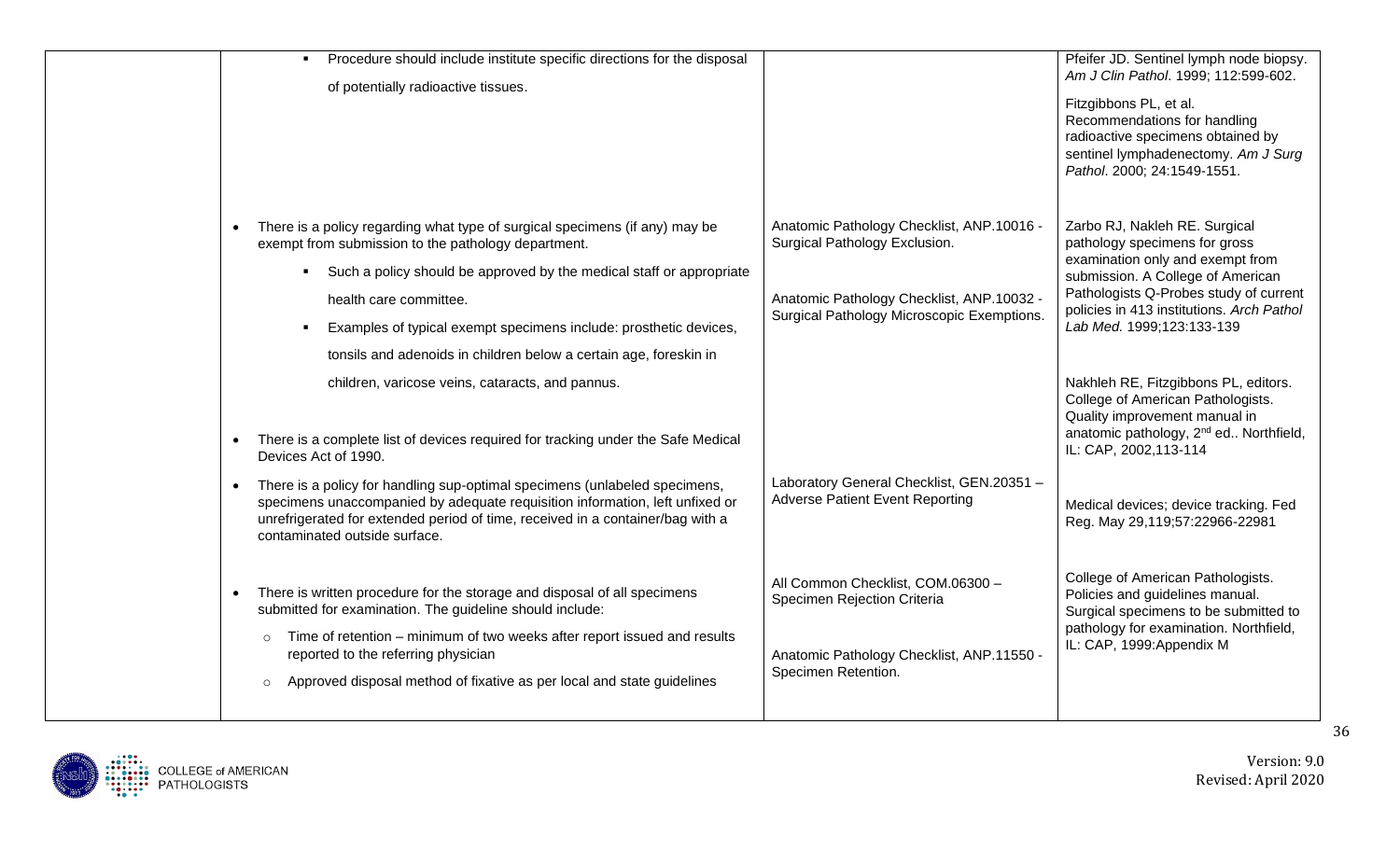|                             | Approved disposal method of solid waste (tissue)<br>$\circ$                                                                                                                                                               |                                           | Nakhleh RE, Fitzgibbons PL, editors.<br>College of American Pathologists.<br>Quality improvement manual in<br>anatomic pathology, second edition.<br>Northfield, IL: CAP, 2002 |
|-----------------------------|---------------------------------------------------------------------------------------------------------------------------------------------------------------------------------------------------------------------------|-------------------------------------------|--------------------------------------------------------------------------------------------------------------------------------------------------------------------------------|
| <b>Laboratory Processes</b> |                                                                                                                                                                                                                           |                                           |                                                                                                                                                                                |
| A. Guidelines               | Document physical parameters of sections submitted for histologic examination:                                                                                                                                            |                                           | College of American Pathologists.                                                                                                                                              |
| iv. Tissue Submission       | • General information                                                                                                                                                                                                     | Anatomic Pathology Checklist, ANP.12200 - | Policies and guidelines manual.<br>Surgical specimens to be submitted to                                                                                                       |
|                             | Sample size must be thin (3-4 mm) enough to ensure adequate fixation and<br>$\circ$<br>processing of the tissue.                                                                                                          | <b>Gross Description Reporting</b>        | pathology for examination. Northfield,<br>IL: CAP, 1999: Appendix M                                                                                                            |
|                             | Sample must small enough to fit in the cassette and allow space for<br>$\circ$<br>processing fluids to enter the cassette on all sides.                                                                                   |                                           | Nakhleh RE, Fitzgibbons PL, editors.                                                                                                                                           |
|                             | Bloody or friable tissues should be wrapped so that the tissue sample is<br>$\circ$<br>contained within the cassette to avoid cross contamination with other<br>samples.                                                  |                                           | College of American Pathologists.<br>Quality improvement manual in<br>anatomic pathology, 2 <sup>nd</sup> ed Northfield,<br>IL: CAP, 2002                                      |
|                             | The number of biopsies or cores should be limited to enable proper<br>$\circ$<br>embedding; all samples flat and within the same plane.                                                                                   |                                           |                                                                                                                                                                                |
|                             | Number of cassettes per sample should be recorded.<br>$\circ$                                                                                                                                                             |                                           |                                                                                                                                                                                |
|                             | Number of pieces per cassettes should be recorded<br>$\circ$                                                                                                                                                              |                                           |                                                                                                                                                                                |
|                             | Specialized embedding directions should be documented.<br>$\circ$                                                                                                                                                         |                                           |                                                                                                                                                                                |
|                             | Small biopsies<br>$\bullet$                                                                                                                                                                                               |                                           |                                                                                                                                                                                |
|                             | o Multiple small pieces for most small biopsies (e.g.: stomach, colon,<br>endometrium) can be submitted in one cassette. For needle core biopsies,<br>one or at most a few (less than 5) pieces per cassette.             |                                           |                                                                                                                                                                                |
|                             | Larger tissue fragments or samples from whole organs<br>$\bullet$                                                                                                                                                         |                                           |                                                                                                                                                                                |
|                             | $\circ$ If more than one section is submitted in a block, the combined sections meet<br>the above mentioned parameters and that there is sufficient space between<br>each piece to allow adequate fixation and embedding. |                                           |                                                                                                                                                                                |
|                             |                                                                                                                                                                                                                           |                                           |                                                                                                                                                                                |

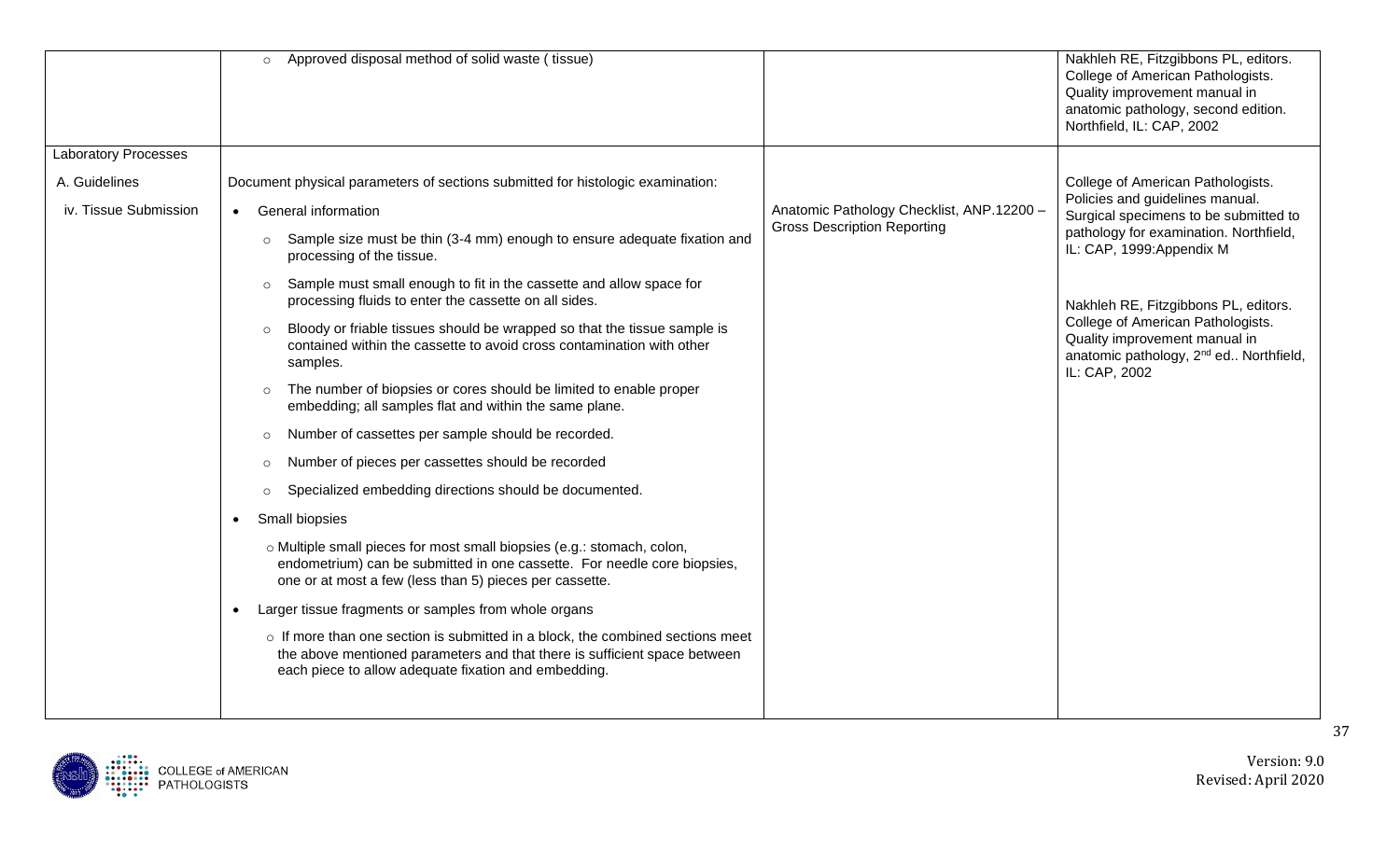| <b>Laboratory Processes</b>                 |                                                                                                                                                                                                                                         |                                                                          |                                                                                                                                                                                                                        |
|---------------------------------------------|-----------------------------------------------------------------------------------------------------------------------------------------------------------------------------------------------------------------------------------------|--------------------------------------------------------------------------|------------------------------------------------------------------------------------------------------------------------------------------------------------------------------------------------------------------------|
| <b>B.</b> Tissue cassette<br>identification | All tissue cassettes must be identified with a unique identifier.<br>$\bullet$                                                                                                                                                          | All Common Checklist, COM.06100 -<br>Primary Specimen Container Labeling | International Standard ISO 15189:2012<br>- Medical Laboratories; section 5.4- Pre-<br>examination Processes                                                                                                            |
|                                             | The unique identifier must be indelible throughout all subsequent procedures.<br>$\bullet$                                                                                                                                              | All Common Checklist, COM.06200 -                                        |                                                                                                                                                                                                                        |
|                                             | The unique identifier can be applied manually or electronically through the use of<br>automated printers.                                                                                                                               | Secondary Specimen Container Labeling                                    | <b>Clinical Laboratory Standards Institute</b><br>CLSI - LIS02A2 - Specifications for<br><b>Transferring Information Between</b><br>Clinical laboratory Instruments and<br>Information Systems; 2004: Vol 24 No<br>33. |
|                                             | Minimum requirements for an unique identifier include:                                                                                                                                                                                  | Laboratory General Checklist, GEN.40825 -                                |                                                                                                                                                                                                                        |
|                                             | Accession case identifier – to include year, subsection type (surgical,<br>$\circ$<br>cytology etc.)                                                                                                                                    | Specimen ID                                                              | <b>Clinical Laboratory Standards Institute</b>                                                                                                                                                                         |
|                                             | Specimen identifier - alpha or numeric<br>$\circ$<br>Block identifier - alpha or numeric<br>$\circ$                                                                                                                                     |                                                                          | CLSI - Auto07A - Laboratory                                                                                                                                                                                            |
|                                             |                                                                                                                                                                                                                                         |                                                                          | Automation; Data Content for Specimen<br>Identification; 2004: Vol 24 No 20.                                                                                                                                           |
|                                             |                                                                                                                                                                                                                                         | (see above)                                                              |                                                                                                                                                                                                                        |
|                                             | Additional identifiers: to be used but not required:                                                                                                                                                                                    |                                                                          |                                                                                                                                                                                                                        |
|                                             | Laboratory name or identifier<br>$\circ$                                                                                                                                                                                                |                                                                          |                                                                                                                                                                                                                        |
|                                             | Color coded cassette: tissue type, fixative used, pathologist etc.<br>$\circ$                                                                                                                                                           |                                                                          |                                                                                                                                                                                                                        |
|                                             |                                                                                                                                                                                                                                         |                                                                          |                                                                                                                                                                                                                        |
|                                             | Barcodes must not be the only identifying mark; a human readable identifier is<br>also required.                                                                                                                                        |                                                                          |                                                                                                                                                                                                                        |
|                                             |                                                                                                                                                                                                                                         |                                                                          |                                                                                                                                                                                                                        |
|                                             | If a barcode is applied to the cassette it should be readable by all tracking<br>modalities used in the laboratory; LIS, Hospital Information system, associated<br>testing equipment (slide writers) and third party tracking software |                                                                          |                                                                                                                                                                                                                        |
|                                             |                                                                                                                                                                                                                                         |                                                                          |                                                                                                                                                                                                                        |

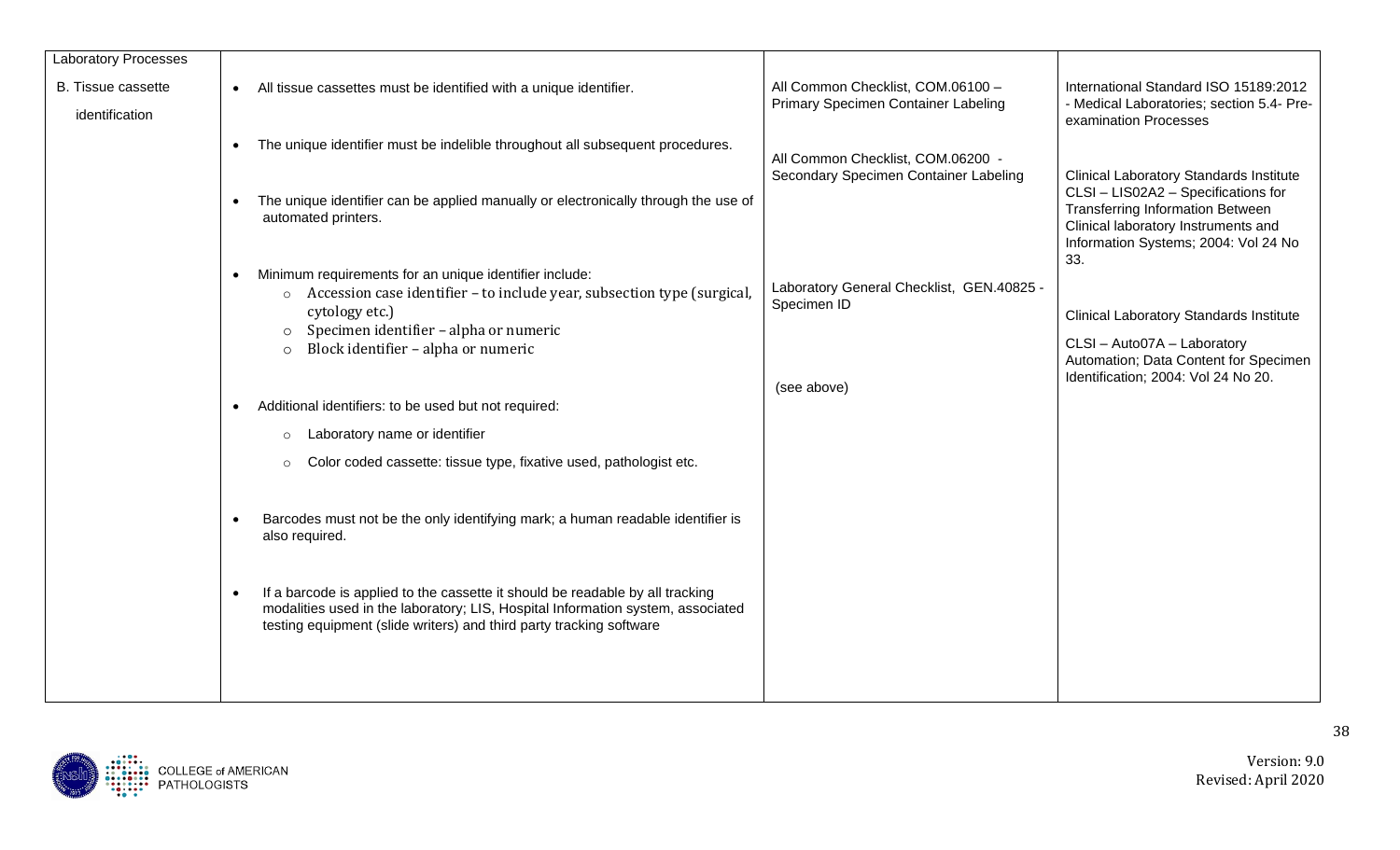| <b>FIXATION</b>                                                                                    | <b>LABORATORY PROCESSES - FIXATION</b>                                                                                                                                                                                                                                                                                                                                                                     |                                                                                                                                                                                            |                                                                                                                                                                                                                                                                                                                                                                                                                                                                                                                                                                                                                                                                                                                                                                                                                                                                                                                                                                                                                                                                 |
|----------------------------------------------------------------------------------------------------|------------------------------------------------------------------------------------------------------------------------------------------------------------------------------------------------------------------------------------------------------------------------------------------------------------------------------------------------------------------------------------------------------------|--------------------------------------------------------------------------------------------------------------------------------------------------------------------------------------------|-----------------------------------------------------------------------------------------------------------------------------------------------------------------------------------------------------------------------------------------------------------------------------------------------------------------------------------------------------------------------------------------------------------------------------------------------------------------------------------------------------------------------------------------------------------------------------------------------------------------------------------------------------------------------------------------------------------------------------------------------------------------------------------------------------------------------------------------------------------------------------------------------------------------------------------------------------------------------------------------------------------------------------------------------------------------|
| <b>Guideline Section</b>                                                                           | Statement                                                                                                                                                                                                                                                                                                                                                                                                  | <b>CAP Checklist</b>                                                                                                                                                                       | Reference                                                                                                                                                                                                                                                                                                                                                                                                                                                                                                                                                                                                                                                                                                                                                                                                                                                                                                                                                                                                                                                       |
| <b>Laboratory Processes</b><br>C. Fixation Parameters<br>i. Type of fixative<br>a. Formalin, types | Guidelines for the correct fixative to use for each specimen type should be<br>$\bullet$<br>documented and include:<br>Fixative to be used<br>$\circ$<br>Recommended duration of fixation<br>$\circ$<br>Required documentation of cold and warm ischemia times<br>$\circ$<br>References to mandatory fixation guidelines for breast tissues<br>$\circ$<br>Safety precautions and spill clean up<br>$\circ$ | Laboratory General Checklist, GEN.40100 -<br><b>Specimen Collection Manual Elements</b><br>Anatomic Pathology Checklist, ANP.22983-<br>Fixation - HER2 and ER Predictive Marker<br>Testing | Compton CC, Robb JA, Anderson<br>MW, Berry AB, et.al. Preanalytics and<br>Precision Pathology: Pathology Practices<br>to Ensure Molecular Integrity of Cancer<br>Patient Biospecimens for Precision<br>Medicine. Arch Path Lab Med. Nov 2019,<br>Vol. 143, No. 11. pp. 1346-1363.<br><b>Clinical Laboratory Standards Institute</b><br>CLSI - MM13, Collection, Transport,<br>Preparation, and Storage of Specimens<br>for Molecular Methods: 2020.<br>International Standard ISO 20166-<br>4:2020 - Molecular in vitro diagnostic<br>examinations - Specifications for pre-<br>examination processes for formalin-fixed<br>and paraffin-embedded (FFPE) tissue for<br>- Part 4: In situ detection techniques:<br>section 6 - Inside the laboratory.<br>Allison KH, Hammond EH, Dowsett M,<br>McKernin SE et al. Estrogen and<br>Progesterone Receptor Testing in Breast<br>Cancer American Society of Clinical<br>Oncology/College of American<br>Pathologists Guideline Update. Arch<br>Path Lab Med. Early Online Release.<br>doi: 10.5858/arpa.2019-0904-SA |

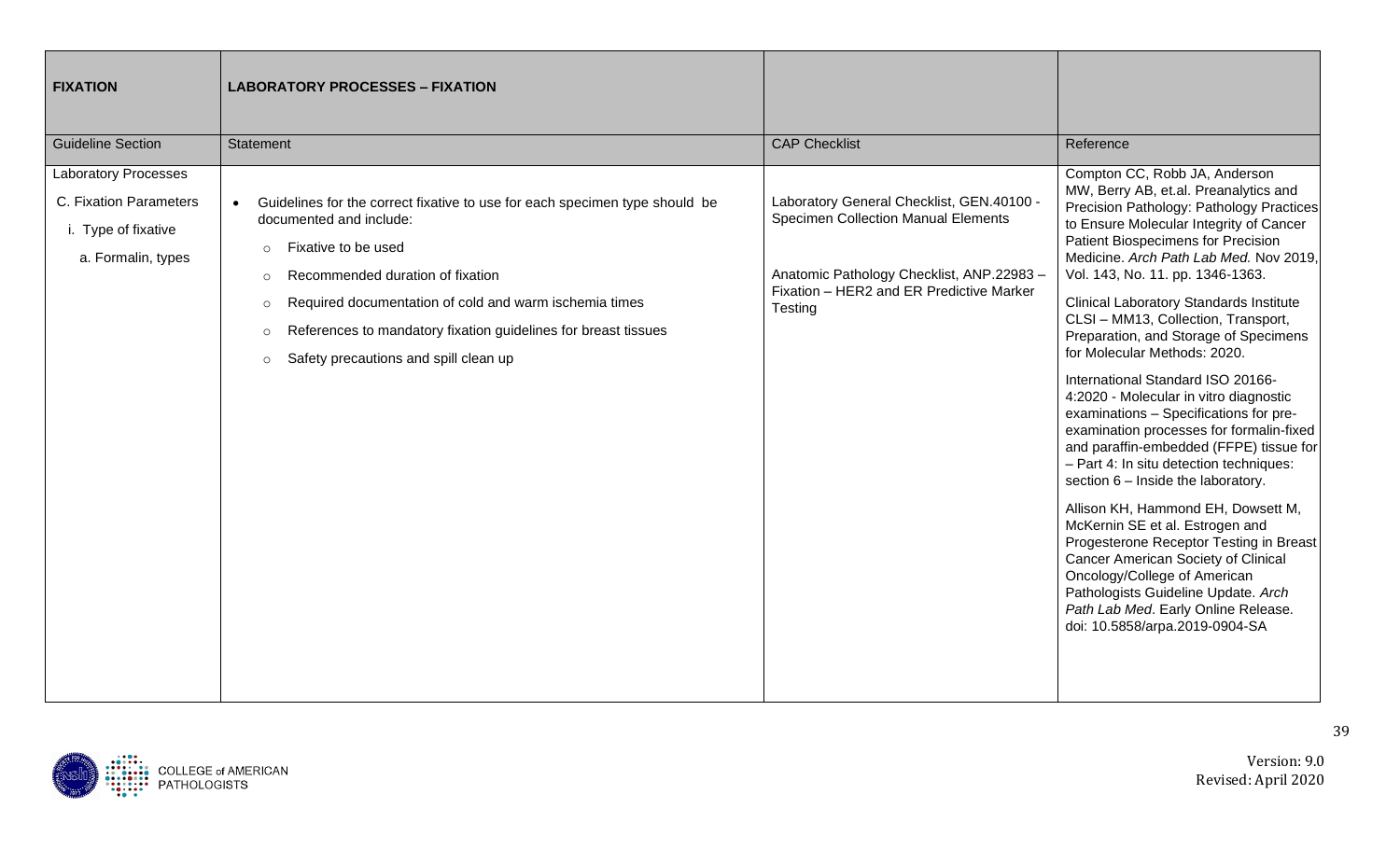|                                               |                                                                                                                 | Wolff AC, Hammond ME, Allison<br>KH, Harvey BE, et al. Human Epidermal<br>Growth Factor Receptor 2 Testing in<br>Breast Cancer: American Society of<br>Clinical Oncology/College of American<br>Pathologists Clinical<br>Practice Guideline Focused Update.<br>Arch Path Lab Med; Nov 2018, Vol. 142,<br>No. 11. pp. 1364-1382. |
|-----------------------------------------------|-----------------------------------------------------------------------------------------------------------------|---------------------------------------------------------------------------------------------------------------------------------------------------------------------------------------------------------------------------------------------------------------------------------------------------------------------------------|
|                                               |                                                                                                                 | Carson F, Hladik C. Histotechnology A<br>Self- Instructional Text, 3rd ed. Chicago,<br>IL: ASCP Press; 2009                                                                                                                                                                                                                     |
|                                               |                                                                                                                 | Lott RL. HQIP: H&E Staining. HQIP - A<br>Final Critique. Chicago, IL: College of<br>American Pathologists; 2010.                                                                                                                                                                                                                |
|                                               |                                                                                                                 | Bancroft J, Gamble M. Theory and<br>Practice of Histological Techniques, 6th<br>ed. New York, NY: Churchill Livingston;<br>2008                                                                                                                                                                                                 |
| <b>Laboratory Processes</b>                   |                                                                                                                 |                                                                                                                                                                                                                                                                                                                                 |
| C. Fixation Parameters<br>i. Type of fixative | A written policy and procedure for the use of recycled formalin should include:<br>$\bullet$                    | Section 19 of Occupational Safety and<br>Health Act (OSHA) 1970 - Public Law<br>91-596.                                                                                                                                                                                                                                         |
| b. Recycling formalin                         | Documentation of the initial verification of quality of recycled formalin.<br>$\circ$                           | 29 CFR 1910.1000 (OSHA) Toxic and                                                                                                                                                                                                                                                                                               |
| fixatives                                     | Documentation of changes and reverification of quality of recycled formalin<br>$\circ$                          | <b>Hazardous Substances</b>                                                                                                                                                                                                                                                                                                     |
|                                               | after any procedural changes or repairs to equipment used.                                                      | 29 CFR 1910.1048 (OSHA)<br>Formaldehyde                                                                                                                                                                                                                                                                                         |
|                                               | What formalin can be recycled: from tissue samples or tissue processor<br>$\circ$                               |                                                                                                                                                                                                                                                                                                                                 |
|                                               | Recycled formalin be used with new tissue samples, samples to be stored,<br>$\circ$<br>and on tissue processors | 29 CFR 1910.1200 (OSHA) Hazard<br>Communication                                                                                                                                                                                                                                                                                 |
|                                               | Procedure for recycling formalin<br>$\circ$                                                                     | 29 CFR 1910.1048 (OSHA)<br>Formaldehyde, Irritant and Potential                                                                                                                                                                                                                                                                 |
|                                               | Procedure for testing quality of recycled formalin<br>$\circ$                                                   | <b>Cancer Hazard</b>                                                                                                                                                                                                                                                                                                            |

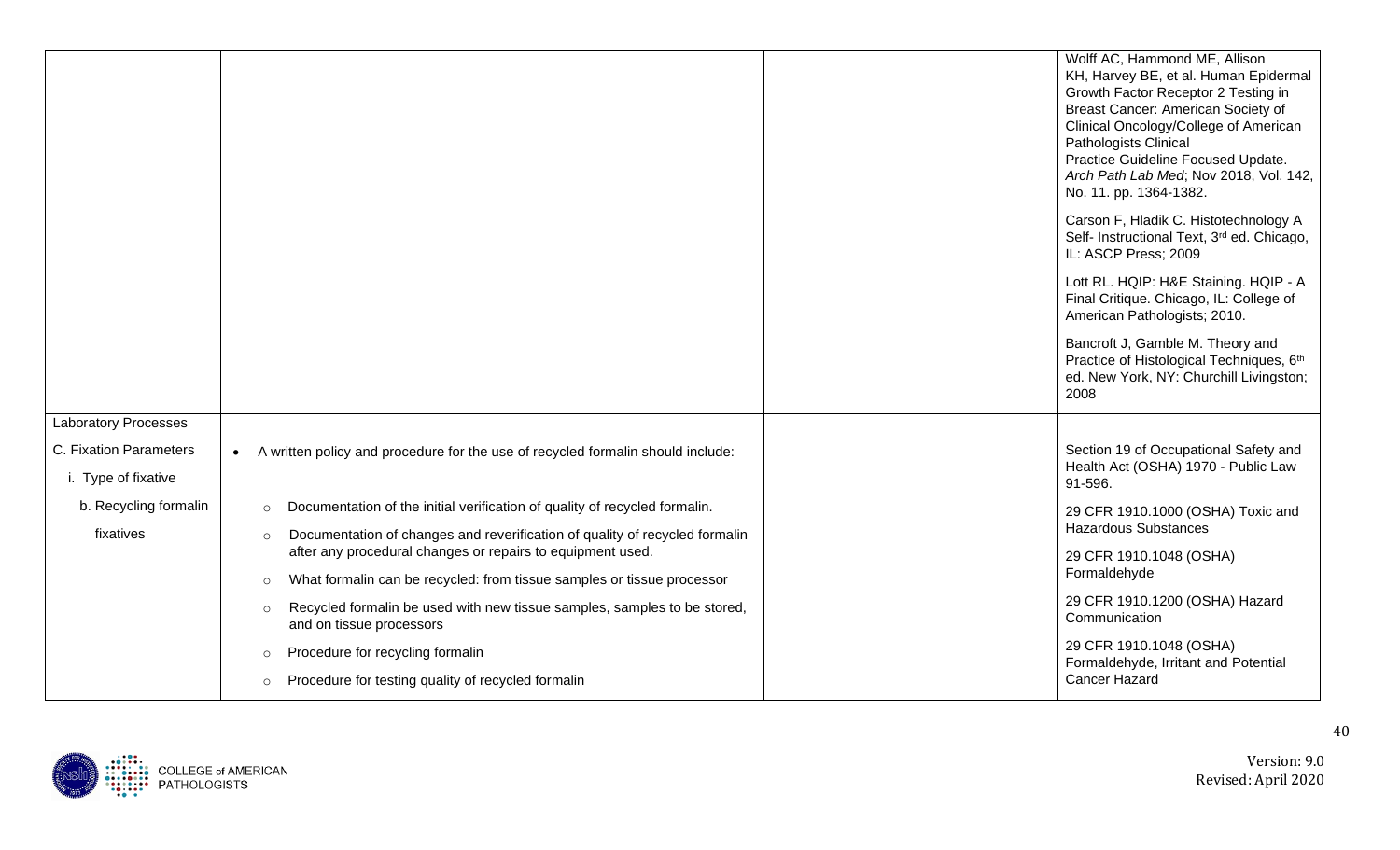|                                                                            | Procedure for disposal of non-reusable waste<br>$\circ$<br>Procedure for cleaning and maintenance of recycling equipment<br>$\circ$<br>Validation studies comparing the filtered/tested solution to new solution are<br>$\circ$<br>required.<br>Documentation to show licensing agencies is required.<br>$\circ$                                                                                                                                                                                                  | 29 CFR 1910.1450 (OSHA)<br>Occupational Exposure to Hazardous<br>Chemicals in Laboratories<br>40 CFR 262 (EPA) Standards<br>Applicable to Generators of Hazardous<br>Wastes<br>49 CFR 172.101 (DOT) Table of<br>Hazardous Materials and Special<br>Provisions<br>http://www.osha.gov/dsg/hazcom/index.<br>html                                                                                                                                                                                                                                                                                                                                                                                        |
|----------------------------------------------------------------------------|-------------------------------------------------------------------------------------------------------------------------------------------------------------------------------------------------------------------------------------------------------------------------------------------------------------------------------------------------------------------------------------------------------------------------------------------------------------------------------------------------------------------|-------------------------------------------------------------------------------------------------------------------------------------------------------------------------------------------------------------------------------------------------------------------------------------------------------------------------------------------------------------------------------------------------------------------------------------------------------------------------------------------------------------------------------------------------------------------------------------------------------------------------------------------------------------------------------------------------------|
| <b>Laboratory Processes</b>                                                |                                                                                                                                                                                                                                                                                                                                                                                                                                                                                                                   |                                                                                                                                                                                                                                                                                                                                                                                                                                                                                                                                                                                                                                                                                                       |
| C. Fixation Parameters<br>i. Type of fixative<br>c. Non-Formalin,<br>types | Laboratory General Checklist, GEN.40100 -<br>Guidelines for the use of specialized fixatives for each specimen type must be<br>$\bullet$<br><b>Specimen Collection Manual Elements</b><br>documented and include:<br>Fixative to be used<br>$\circ$<br>Recommended duration of fixation<br>$\circ$<br>Specialized handling requirements i.e. refrigeration or flammable storage<br>$\circ$<br>Specialized preparation or usage i.e. mix before use<br>$\circ$<br>Safety precautions and spill clean up<br>$\circ$ | Carson F. Hladik C., Histotechnology A<br>Self- Instructional Text, 3rd ed. Chicago,<br>IL: ASCP Press; 2009<br>Dapson RW: Glyoxal fixation: How it<br>works and why it only occasionally<br>needs antigen retrieval. Biotech<br>Histochem 82:161; 2007<br>Bancroft J, Gamble M. Theory and<br>Practice of Histological Techniques, 6th<br>ed. New York, NY: Churchill Livingston;<br>2008<br>Michel B, et al., Preservation of tissue<br>fixed immunoglobulins in skin biopsies<br>of patients with lupus erythematous and<br>bullous diseases: preliminary report. J<br>Invest Dermato 59:449, 1972.<br>Elias JM, et al, New method for<br>shipment of renal biopsies. J<br>Histotechnol 1:15. 1977 |

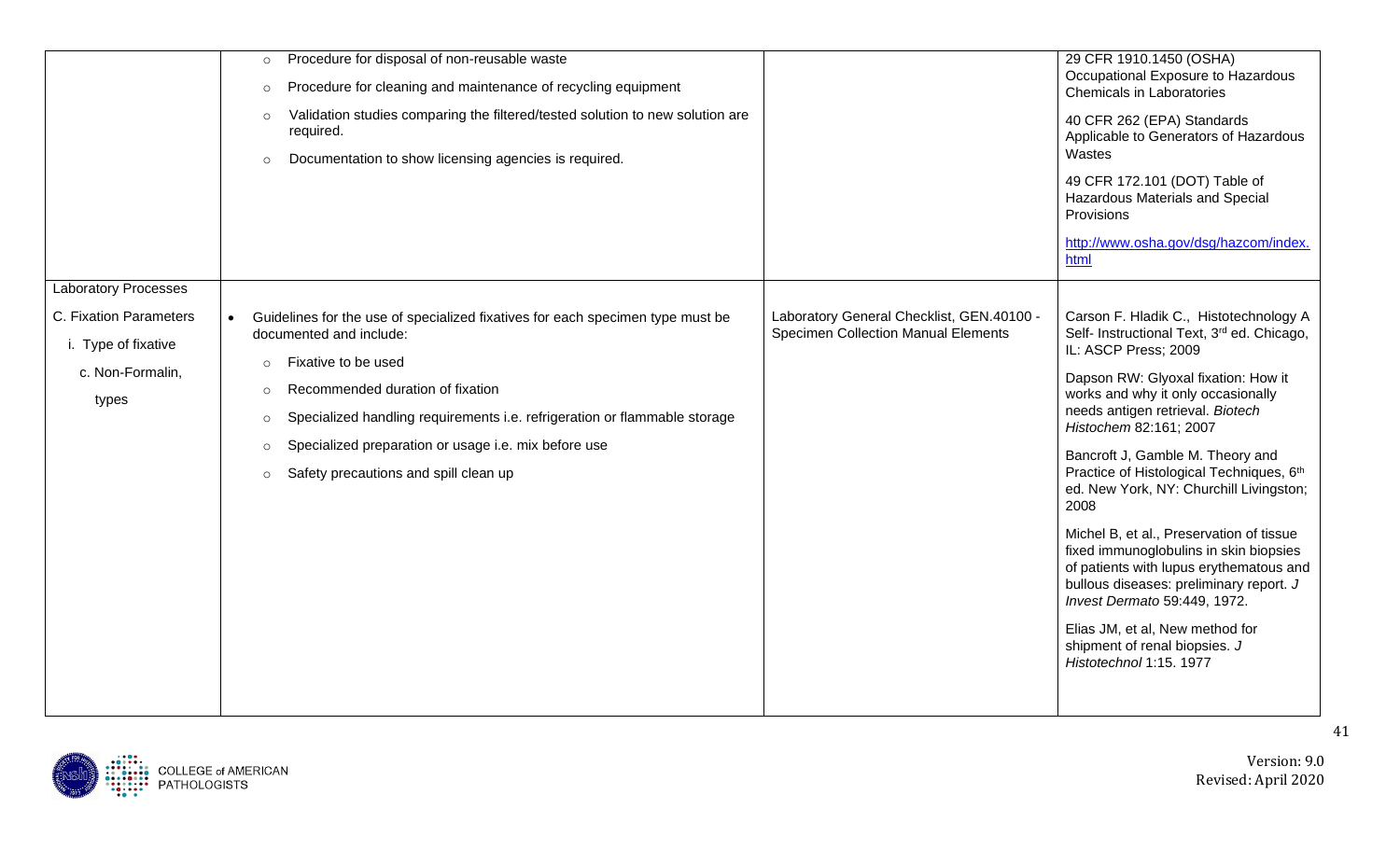| <b>Laboratory Processes</b><br>C. Fixation Parameters<br>ii. Fixation<br>Times/Factors                   | Using 10% neutral buffered formalin (10%NBF), complete fixation of a 4 mm thick<br>section of tissue is achieved in approximately 24 hours.                                                                                                                                                                                                                                                |                                                                                                                                                                      | Carson F, Hladik C. Histotechnology A<br>Self- Instructional Text, 3rd ed. Chicago,<br>IL: ASCP Press; 2009                                                                                                                                                                                                                                                                                                                                                                                                                                             |
|----------------------------------------------------------------------------------------------------------|--------------------------------------------------------------------------------------------------------------------------------------------------------------------------------------------------------------------------------------------------------------------------------------------------------------------------------------------------------------------------------------------|----------------------------------------------------------------------------------------------------------------------------------------------------------------------|---------------------------------------------------------------------------------------------------------------------------------------------------------------------------------------------------------------------------------------------------------------------------------------------------------------------------------------------------------------------------------------------------------------------------------------------------------------------------------------------------------------------------------------------------------|
| a. Fixative type                                                                                         | As a general recommendation, when using 10% NBF, ALL clinical tissue<br>$\bullet$<br>specimens should be fixed for a minimum of 6 hours and a maximum of 72 hours.<br>The general recommendations above are fixative dependent and relate<br>specifically to the use of 10% NBF. Other fixatives, such as alcoholic formalin or<br>Bouin, may have different guidelines.                   | Anatomic Pathology Checklist,<br>Immunohistochemistry, ANP.22300 -<br><b>Specimen Modification</b>                                                                   | Wolff AC, Hammond ME, Allison<br>KH, Harvey BE, et al. Human Epidermal<br>Growth Factor Receptor 2 Testing in<br>Breast Cancer: American Society of<br>Clinical Oncology/College of American<br>Pathologists Clinical<br>Practice Guideline Focused Update.<br>Arch Path Lab Med; Nov 2018, Vol.<br>142, No. 11. pp. 1364-1382<br>Goldstein NS, Ferkowicz M, Odish E, et<br>al: Minimum formalin fixation time for<br>consistent estrogen receptor<br>immunohistochemical staining of<br>invasive breast carcinoma. Am J Clin<br>Pathol 120:86-92, 2003 |
| <b>Laboratory Processes</b><br>C. Fixation Parameters<br>ii. Fixation<br>Times/Factors<br>b. Tissue type | Guidelines for the fixation and handling of specific tissue types must be<br>documented based on:<br>Accepted standards - CAP/ASCO guidelines for breast tissues<br>$\circ$<br>Tissue anatomy:<br>$\circ$<br><b>Brain</b><br>Fatty tissue - requires extended fixation<br>Dense tissue such as uterus or cervix- requires extended fixation<br>Lung - requires inflation<br>$\blacksquare$ | Laboratory General Checklist, GEN.40100 -<br><b>Specimen Collection Manual Elements</b><br>Anatomic Pathology Checklist, ANP.11670 -<br>Specimen - Gross Examination | Wolff AC, Hammond ME, Allison<br>KH, Harvey BE, et al. Human Epidermal<br>Growth Factor Receptor 2 Testing in<br>Breast Cancer: American Society of<br>Clinical Oncology/College of American<br>Pathologists Clinical<br>Practice Guideline Focused Update.<br>Arch Path Lab Med; Nov 2018, Vol.<br>142, No. 11. pp. 1364-1382                                                                                                                                                                                                                          |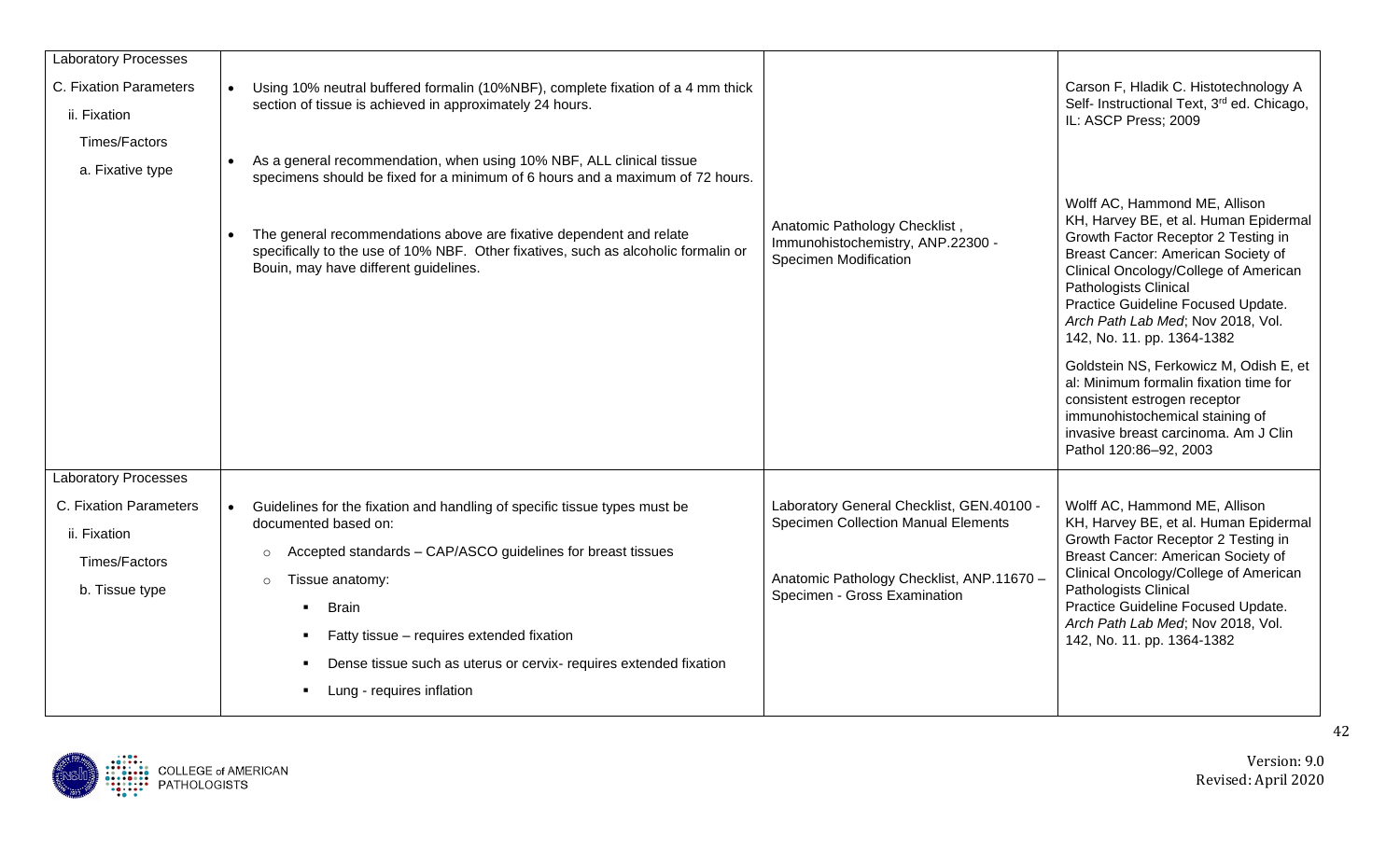| • Whole organs                                                                                                                                                                                                                                                                                                                                        |                                                                               |                                                                                                                                                                                                                                                                                          |
|-------------------------------------------------------------------------------------------------------------------------------------------------------------------------------------------------------------------------------------------------------------------------------------------------------------------------------------------------------|-------------------------------------------------------------------------------|------------------------------------------------------------------------------------------------------------------------------------------------------------------------------------------------------------------------------------------------------------------------------------------|
| Dense tissues, such as uterus or cervix, and those that are especially fatty or<br>bloody, like breast, colon and spleen, usually require extended times in most<br>routine fixatives.                                                                                                                                                                |                                                                               | Carson F, Hladik C. Histotechnology A<br>Self- Instructional Text, 3rd ed. Chicago,<br>IL: ASCP Press; 2009                                                                                                                                                                              |
|                                                                                                                                                                                                                                                                                                                                                       |                                                                               | Bancroft J, Gamble M. Theory and<br>Practice of Histological Techniques, 6th<br>ed. New York, NY: Churchill Livingston;<br>2008                                                                                                                                                          |
|                                                                                                                                                                                                                                                                                                                                                       |                                                                               |                                                                                                                                                                                                                                                                                          |
| Gross dissection manual should include information about the size and thickness<br>$\bullet$<br>of the tissue sample - see section A iv                                                                                                                                                                                                               |                                                                               | Carson F, Hladik C. Histotechnology A<br>Self- Instructional Text, 3rd ed. Chicago,<br>IL: ASCP Press; 2009                                                                                                                                                                              |
|                                                                                                                                                                                                                                                                                                                                                       |                                                                               |                                                                                                                                                                                                                                                                                          |
| $\bullet$<br>fixation of the specimen to include:                                                                                                                                                                                                                                                                                                     | Anatomic Pathology Checklist, ANP.11670 -                                     | Bancroft J, Gamble M. Theory and<br>Practice of Histological Techniques, 6th                                                                                                                                                                                                             |
| Total fixation time required prior to processing<br>$\circ$                                                                                                                                                                                                                                                                                           |                                                                               | ed. New York, NY: Churchill Livingston;                                                                                                                                                                                                                                                  |
| Preparation of large specimen to improve fixation:<br>$\circ$                                                                                                                                                                                                                                                                                         |                                                                               | 2008                                                                                                                                                                                                                                                                                     |
| Opening / slicing of whole organs<br>$\blacksquare$                                                                                                                                                                                                                                                                                                   |                                                                               |                                                                                                                                                                                                                                                                                          |
| Exchange fixative                                                                                                                                                                                                                                                                                                                                     |                                                                               |                                                                                                                                                                                                                                                                                          |
| Thickness of tissue specimens is especially important because of its effect on<br>reagent penetration. Large specimens should be opened or regularly sliced to<br>maximize surface exposure to fixative reagents. Gross tissue sections should be<br>no thicker than 3-4 mm. and easily fit between the top and bottom of the<br>processing cassette. |                                                                               | Compton CC, Robb JA, Anderson<br>MW, Berry AB, et.al. Preanalytics and<br>Precision Pathology: Pathology Practices<br>to Ensure Molecular Integrity of Cancer<br><b>Patient Biospecimens for Precision</b><br>Medicine. Arch Path Lab Med. Nov 2019,<br>Vol. 143, No. 11. pp. 1346-1363. |
|                                                                                                                                                                                                                                                                                                                                                       | A gross dissection manual should include specific instructions related to the | Specimen - Gross Examination                                                                                                                                                                                                                                                             |

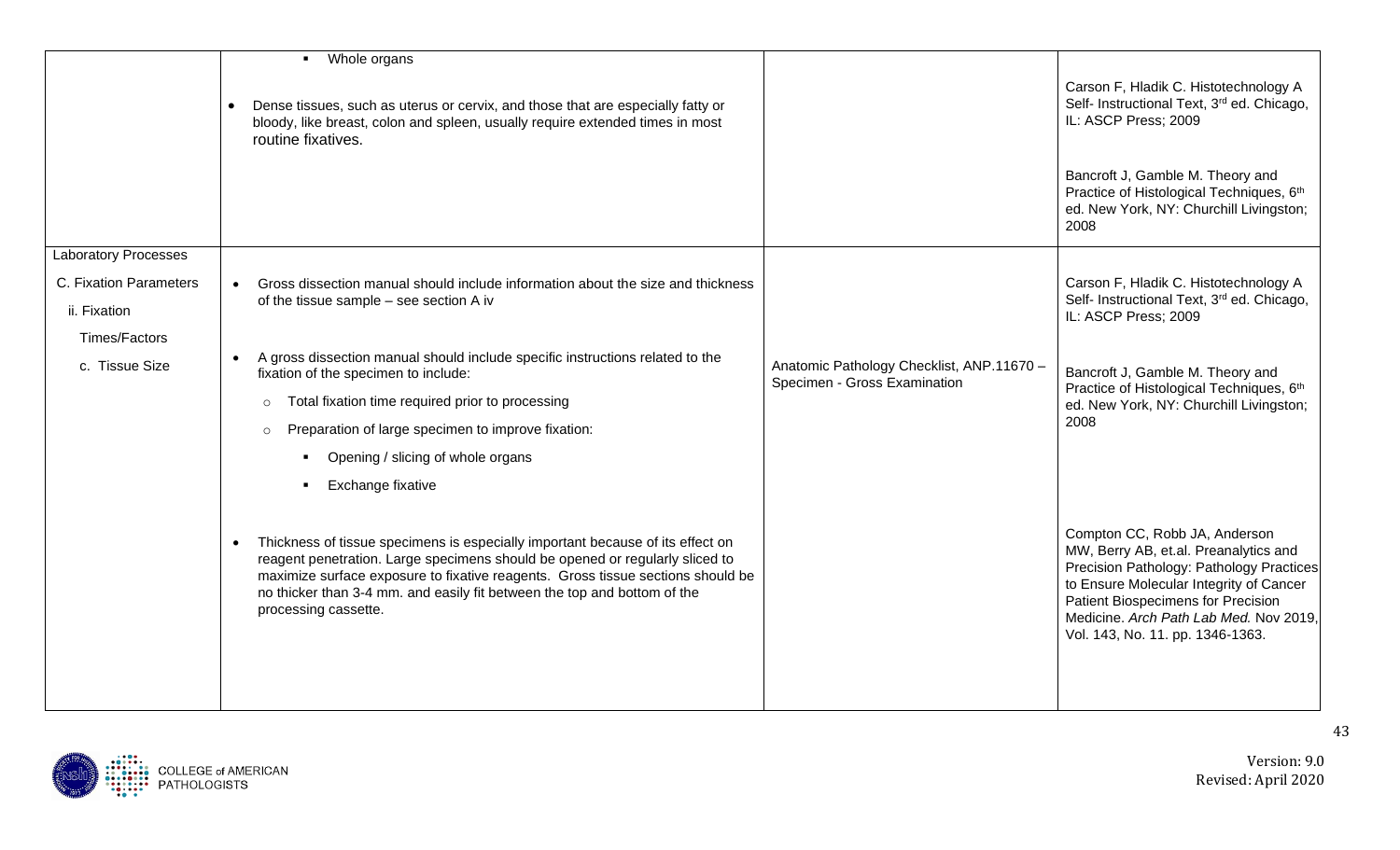|                                                                                   |                                                                                                                                                                                                                                                                                                                                                                                                                                                                                                                                                                                                                                                                                                                                                                                |                                                                                                 | <b>Clinical Laboratory Standards Institute</b><br>CLSI - MM13, Collection, Transport,<br>Preparation, and Storage of Specimens<br>for Molecular Methods: 2020.<br>International Standard ISO 20166-<br>4:2020 - Molecular in vitro diagnostic<br>examinations - Specifications for pre-<br>examination processes for formalin-<br>fixed and paraffin-embedded (FFPE)<br>tissue for - Part 4: In situ detection<br>techniques: section $6 -$ Inside the<br>laboratory.                                                                                                                                                                                                                                                                            |
|-----------------------------------------------------------------------------------|--------------------------------------------------------------------------------------------------------------------------------------------------------------------------------------------------------------------------------------------------------------------------------------------------------------------------------------------------------------------------------------------------------------------------------------------------------------------------------------------------------------------------------------------------------------------------------------------------------------------------------------------------------------------------------------------------------------------------------------------------------------------------------|-------------------------------------------------------------------------------------------------|--------------------------------------------------------------------------------------------------------------------------------------------------------------------------------------------------------------------------------------------------------------------------------------------------------------------------------------------------------------------------------------------------------------------------------------------------------------------------------------------------------------------------------------------------------------------------------------------------------------------------------------------------------------------------------------------------------------------------------------------------|
| <b>Laboratory Processes</b>                                                       |                                                                                                                                                                                                                                                                                                                                                                                                                                                                                                                                                                                                                                                                                                                                                                                |                                                                                                 |                                                                                                                                                                                                                                                                                                                                                                                                                                                                                                                                                                                                                                                                                                                                                  |
| C. Fixation Parameters<br>ii. Fixation<br>Times/Factors<br>d. Total Fixation time | Guidelines for the total fixation of the specimens should be documented.<br>$\bullet$<br>Total fixation time required prior to processing to include:<br>Time from placement in fixative to lab<br>$\circ$<br>Time large specimen is held prior to final dissection<br>$\circ$<br>Time in cassettes prior to processing - hold time and time on processor<br>$\circ$<br>Tissues for clinical assessment should be placed into an appropriate fixative<br>$\bullet$<br>immediately after surgical removal. Duration of fixation is an important variable in<br>achieving excellent processing, microtomy, staining, and special staining.<br>Total fixation time should be recorded for each specimen and may be dictated<br>$\bullet$<br>into the body of the surgical report. | Anatomic Pathology Checklist, ANP.22983-<br>Fixation - HER2 and ER Predictive Marker<br>Testing | Carson F, Hladik C. Histotechnology A<br>Self- Instructional Text, 3 <sup>rd</sup> ed. Chicago,<br>IL: ASCP Press; 2009.<br>Wolff AC, Hammond ME, Allison<br>KH, Harvey BE, et al. Human Epidermal<br>Growth Factor Receptor 2 Testing in<br>Breast Cancer: American Society of<br>Clinical Oncology/College of American<br>Pathologists Clinical<br>Practice Guideline Focused Update.<br>Arch Path Lab Med; Nov 2018, Vol. 142,<br>No. 11. pp. 1364-1382.<br>Compton CC, Robb JA, Anderson<br>MW, Berry AB, et.al. Preanalytics and<br>Precision Pathology: Pathology Practices<br>to Ensure Molecular Integrity of Cancer<br>Patient Biospecimens for Precision<br>Medicine. Arch Path Lab Med. Nov 2019,<br>Vol. 143, No. 11. pp. 1346-1363. |

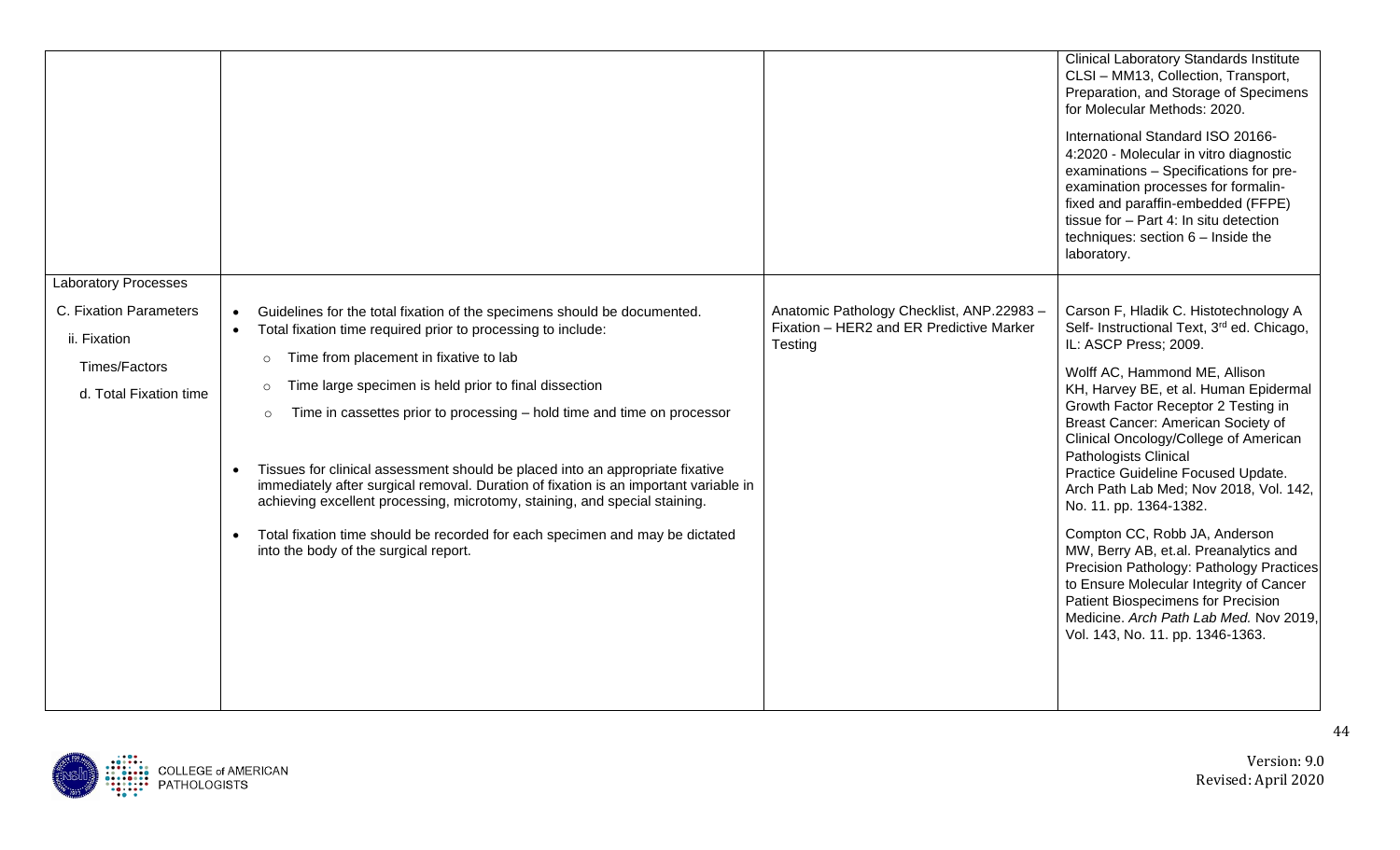|                                                                                                                                            |                                                                                                                                                                                                                                                                                                                                                                                                                                                                                                                                    | <b>Clinical Laboratory Standards Institute</b><br>CLSI - MM13, Collection, Transport,<br>Preparation, and Storage of Specimens<br>for Molecular Methods: 2020.<br>International Standard ISO 20166-<br>4:2020 - Molecular in vitro diagnostic<br>examinations - Specifications for pre-<br>examination processes for formalin-fixed<br>and paraffin-embedded (FFPE) tissue for<br>- Part 4: In situ detection techniques:<br>section 6 - Inside the laboratory. |
|--------------------------------------------------------------------------------------------------------------------------------------------|------------------------------------------------------------------------------------------------------------------------------------------------------------------------------------------------------------------------------------------------------------------------------------------------------------------------------------------------------------------------------------------------------------------------------------------------------------------------------------------------------------------------------------|-----------------------------------------------------------------------------------------------------------------------------------------------------------------------------------------------------------------------------------------------------------------------------------------------------------------------------------------------------------------------------------------------------------------------------------------------------------------|
| <b>Laboratory Processes</b><br>C. Fixation Parameters<br>ii. Fixation<br>Times/Factors<br>e. Environmental<br>Parameters<br>1. Temperature | Guidelines for the temperature at which the fixative must be used should be<br>$\bullet$<br>documented.<br>o Storage temperature of fixative prior to use<br>Temperature the specimen in fixative to be stored at after<br>$\circ$<br>collection<br>Temperature the specimen in fixative to be stored at during<br>$\circ$<br>transport to testing laboratory.<br>• Almost all fixatives are effectively used at room temperature (22-25°C).<br>• Some fixatives such as acetone are more effective when used cold $(4^{\circ})$ . | Carson F, Hladik C. Histotechnology A<br>Self- Instructional Text, 3 <sup>rd</sup> ed. Chicago,<br>IL: ASCP Press; 2009.<br>Bancroft J, Gamble M. Theory and<br>Practice of Histological Techniques, 6th<br>ed. New York, NY: Churchill Livingston;<br>2008.                                                                                                                                                                                                    |
| <b>Laboratory Processes</b><br>C. Fixation Parameters<br>ii. Fixation<br>Times/Factors<br>e. Environmental<br>Parameters<br>2. Use of      | Guidelines for use and operation of specialized microwave equipment used to<br>$\bullet$<br>Microwave usage<br>assist with fixation should include:<br>Safety instructions to include radiation testing process<br>$\circ$<br><b>Microwave Monitoring</b><br>What solutions can be used in microwave<br>$\circ$<br>Type of tissues that can be microwave fixed<br>$\circ$                                                                                                                                                          | Anatomic Pathology Checklist, ANP.27170 -<br><b>Clinical Laboratory Standards Institute</b><br>CLSI - GP28-A, Microwave Device Use<br>in the Histology Laboratory; Approved<br>Guideline; 2005; Vol25 No10<br>Anatomic Pathology Checklist, ANP.28290 -<br>Carson F, Hladik C. Histotechnology A<br>Self- Instructional Text, 3rd ed. Chicago,<br>IL: ASCP Press; 2009.                                                                                         |

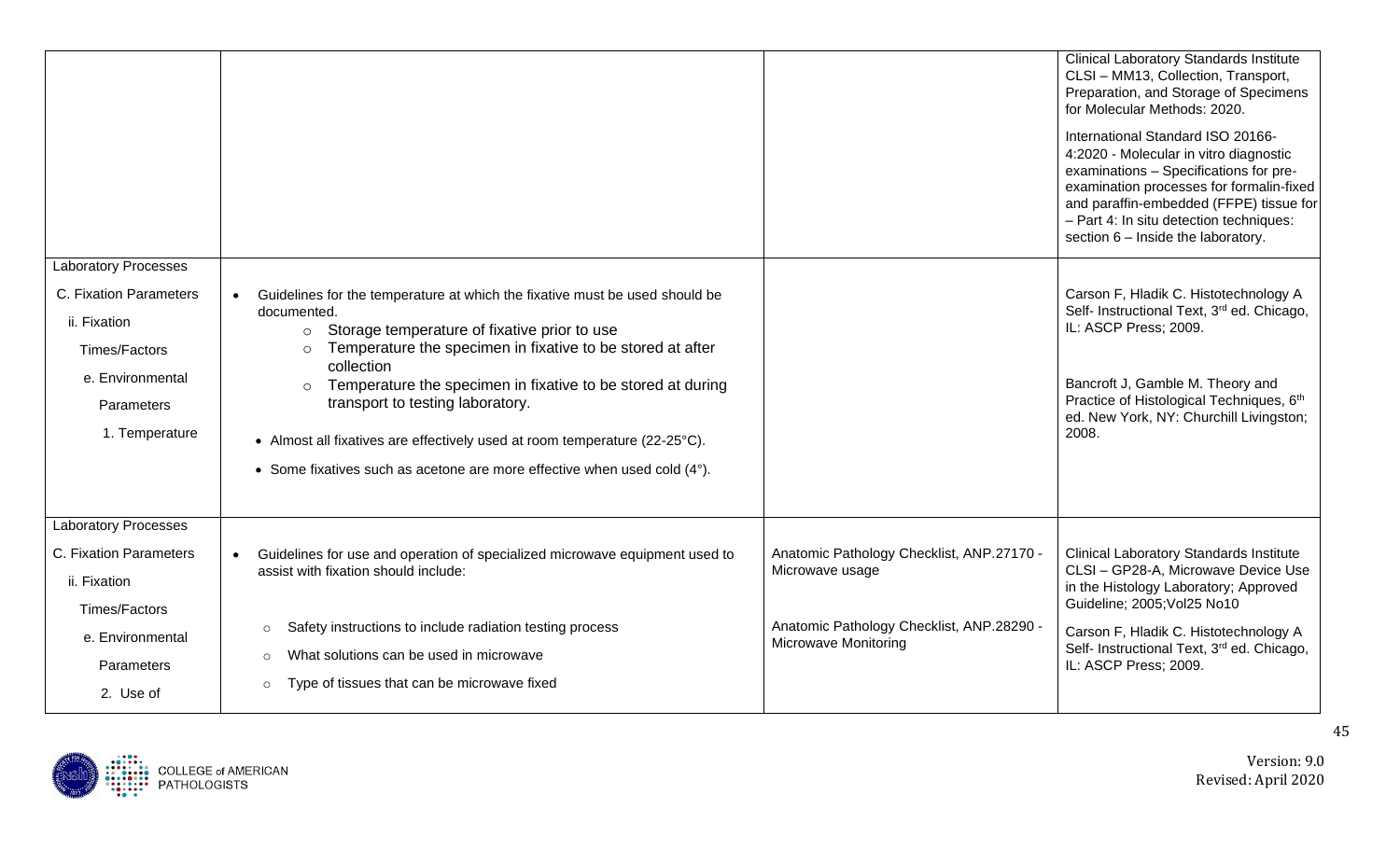| Microwaves                  | Size of tissue that can be microwave fixed<br>$\circ$<br>Protocols to be applied<br>$\circ$                                                                                                                                                                                                                                                                                                                                                                                                                                                                                                                                        | Anatomic Pathology Checklist, ANP.28860 -<br>Microwave Container Venting<br>Anatomic Pathology Checklist, ANP.29430 -<br><b>Microwave Venting</b>                                                                          | Login GR, Giammara B. Rapid<br>microwave fixation, staining and<br>embedding for light and electron<br>microscopy. Microscopy Society of<br>America Workshop; Cincinnati, OH.<br>1993.                                                                                                                                                                                                                                                                                                                                                                       |
|-----------------------------|------------------------------------------------------------------------------------------------------------------------------------------------------------------------------------------------------------------------------------------------------------------------------------------------------------------------------------------------------------------------------------------------------------------------------------------------------------------------------------------------------------------------------------------------------------------------------------------------------------------------------------|----------------------------------------------------------------------------------------------------------------------------------------------------------------------------------------------------------------------------|--------------------------------------------------------------------------------------------------------------------------------------------------------------------------------------------------------------------------------------------------------------------------------------------------------------------------------------------------------------------------------------------------------------------------------------------------------------------------------------------------------------------------------------------------------------|
| <b>PROCESSING</b>           | <b>LABORATORY PROCESSES - PROCESSING</b>                                                                                                                                                                                                                                                                                                                                                                                                                                                                                                                                                                                           |                                                                                                                                                                                                                            |                                                                                                                                                                                                                                                                                                                                                                                                                                                                                                                                                              |
| <b>Guideline Section</b>    | Statement                                                                                                                                                                                                                                                                                                                                                                                                                                                                                                                                                                                                                          | <b>CAP Checklist</b>                                                                                                                                                                                                       | Reference                                                                                                                                                                                                                                                                                                                                                                                                                                                                                                                                                    |
| <b>Laboratory Processes</b> |                                                                                                                                                                                                                                                                                                                                                                                                                                                                                                                                                                                                                                    |                                                                                                                                                                                                                            |                                                                                                                                                                                                                                                                                                                                                                                                                                                                                                                                                              |
| D. Processing<br>i. Time    | Procedures must be written and validated for each processing schedule used.<br>Documented processing schedules must include:<br>Unique title that can be related to program on the tissue processor<br>$\circ$<br>Identify what tissue types the schedule can be used for<br>$\circ$<br>Rush/urgent, biopsies, breast tissue<br>Indicate any pretreatment of the tissues<br>i.e. Tissue must be fully fixed prior to processing as program starts in<br>alcohol<br>Total processing time<br>o Schedule:<br>Name of reagent<br><b>Expiration date</b><br>Concentration<br>Location on processor<br>Order of application of reagents | Anatomic Pathology Checklist, ANP.23120 -<br>Tissue Processing Programs.<br>Anatomic Pathology Checklist, ANP.23130-<br>Tissue Processing Programs.<br>All Common Checklist, COM.30400 -<br><b>Reagent Expiration Date</b> | Bancroft JD, Gamble M. Theory and<br>Practice of Histological Techniques.<br>New York, NY: Churchill Livingstone, 6th<br>ed. 2008: 53-92.<br>Brown RW, et. al., Histologic<br>Preparations Common Problems and<br>Their Solutions. College of American<br>Pathologists, 2009: 4-8.<br>Carson F. Hladik C. Histotechnology A<br>Self- Instructional Text, 3 <sup>rd</sup> ed. Chicago,<br>IL: ASCP Press; 2009: 31-42.<br>Sheehan D, Hrapchak B. Theory and<br>Practice of Histotechnology. Columbus,<br>OH: Battelle Press, 2 <sup>nd</sup> ed., 1980:59-78. |

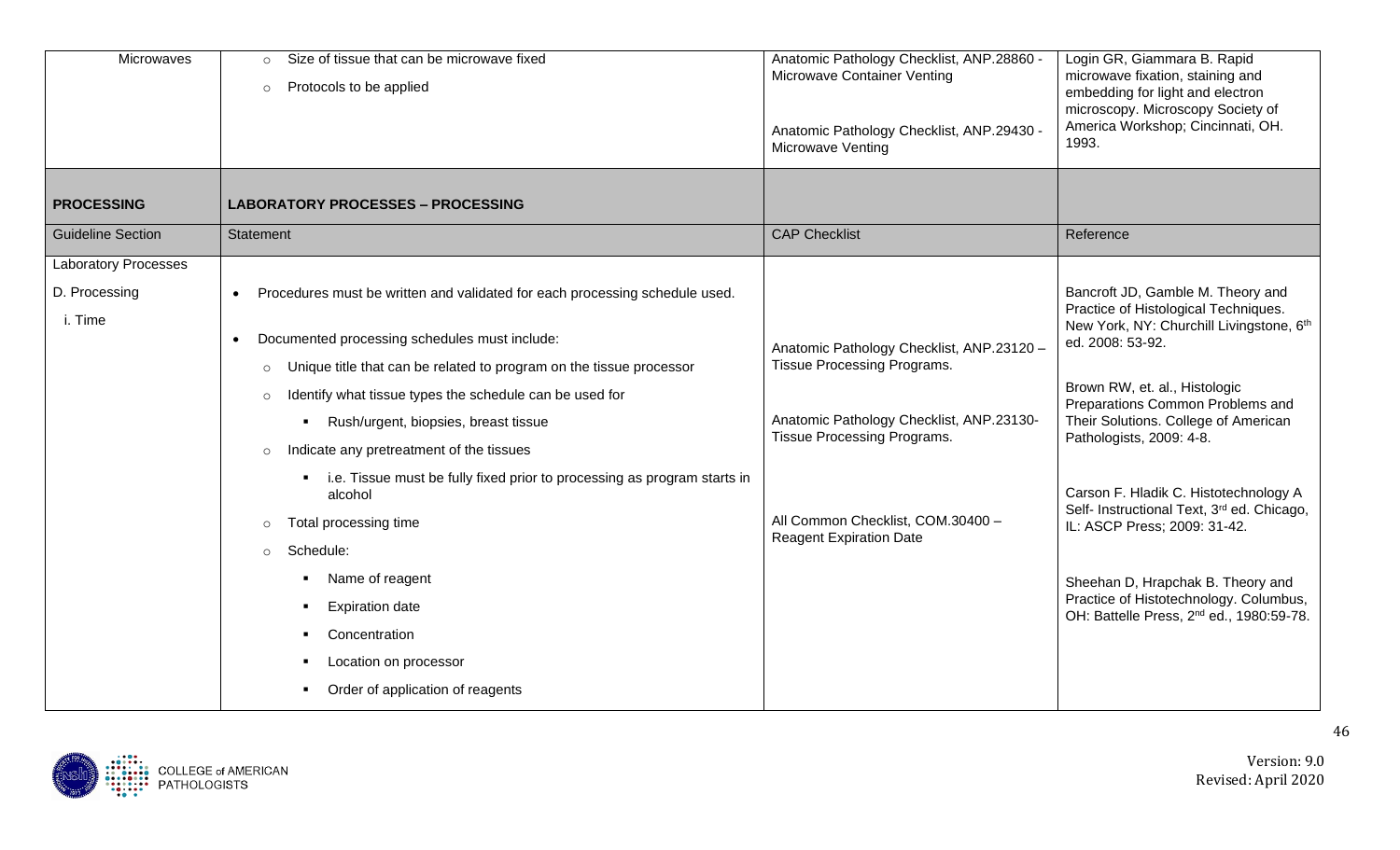| Ensure reagents are compatible with each other- i.e. alcohol following<br>neutral buffered formalin must be 70% or less to stop precipitation of<br>phosphate salts. | Llewellyn, B.D., StainsFile,<br>http://stainsfile.info/StainsFile/prepare/p<br>rocess/auto.htm                                                                |
|----------------------------------------------------------------------------------------------------------------------------------------------------------------------|---------------------------------------------------------------------------------------------------------------------------------------------------------------|
| Duration of application<br>л.                                                                                                                                        | <b>Clinical Laboratory Standards Institute</b><br>CLSI-GP28-A, Microwave Device Use                                                                           |
| Specialized functions:<br>$\mathbf{r}$                                                                                                                               | in the Histology Laboratory; Approved                                                                                                                         |
| Heat - actual temperature                                                                                                                                            | Guideline; 2005.                                                                                                                                              |
| Pressure /vacuum - actual levels                                                                                                                                     | Willis, D., Minshew, J., Microwave<br>Technology in the Histology Laboratory.                                                                                 |
| Mixing/stirring/agitation - Yes / No<br>$\blacksquare$                                                                                                               | Histologic. 2002; 35:1-4.                                                                                                                                     |
|                                                                                                                                                                      | Login GR, Dvorak AM. The Microwave<br>Toolbook. A Practical Guide for<br>Microscopists. Boston, MA: Beth Israel<br>Hospital; 1994.                            |
|                                                                                                                                                                      | Kok, L.P., Boon, M.E., Microwave<br>Cookbook of Microscopists. 3rd<br>Edition, Coulomb Press, Leyden, 1992.                                                   |
|                                                                                                                                                                      | Kok LP, Boon ME. Ultrarapid vacuum-<br>microwave histoprocessing. Histochem<br>J. 1995;27(5):411-419                                                          |
|                                                                                                                                                                      | <b>Clinical Laboratory Standards Institute</b><br>CLSI GP31-A Laboratory<br>Instrumentation, Implementation,<br>Validation and Maintenance; Vol.29 No.<br>11. |
| Maintenance programs for the processor must be established:<br>$\bullet$                                                                                             |                                                                                                                                                               |
| Preventative maintenance and service contracts<br>$\circ$                                                                                                            |                                                                                                                                                               |
|                                                                                                                                                                      | All Common Checklist, COM.30675 -<br>Instrument / Equipment Records                                                                                           |
| Completed by lab staff<br>٠                                                                                                                                          |                                                                                                                                                               |
| Completed by vendor service<br>٠                                                                                                                                     |                                                                                                                                                               |
| Operational maintenance:<br>$\circ$                                                                                                                                  |                                                                                                                                                               |

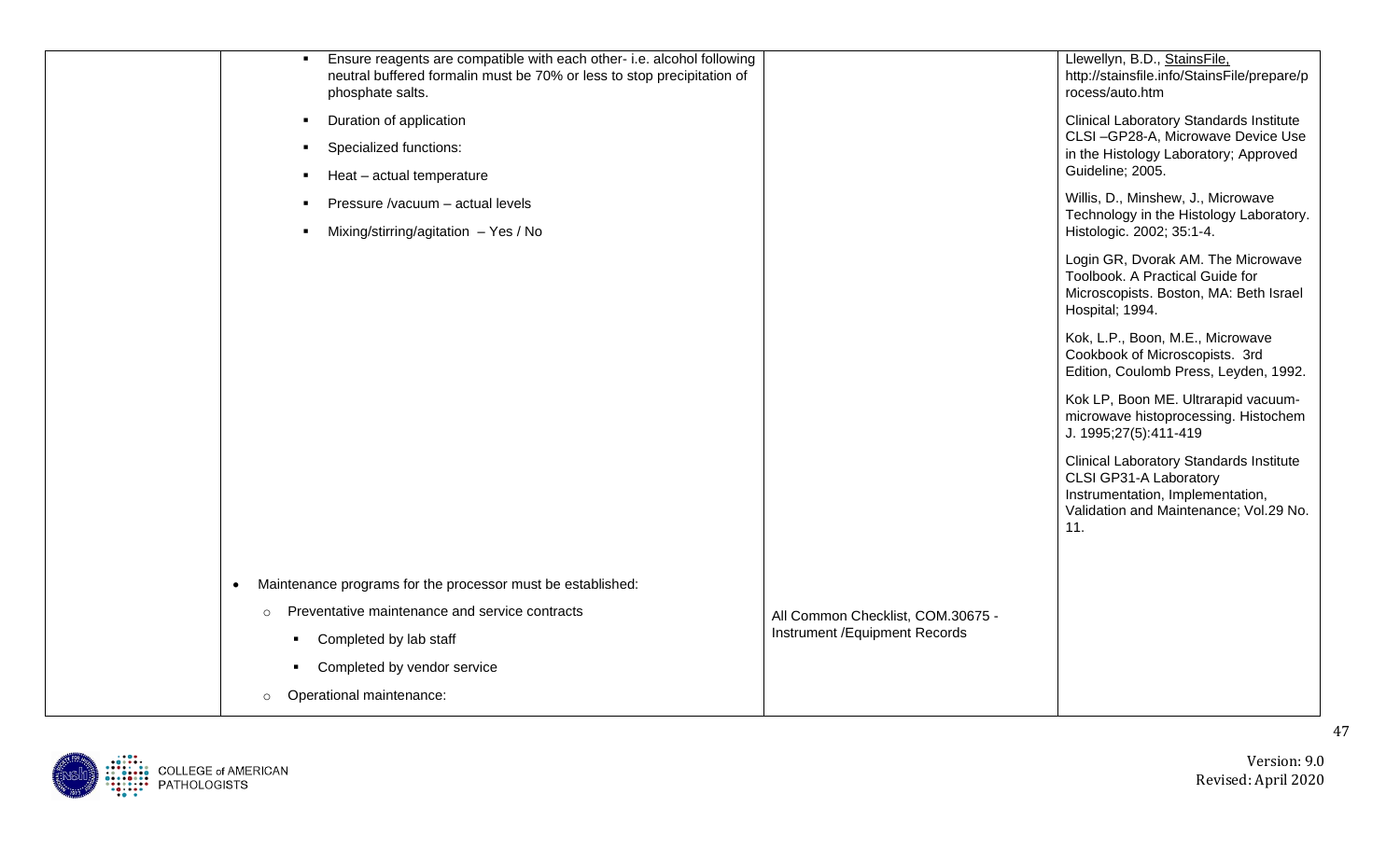|                             | Reagent top up / exchange / rotation schedule based on:                                                    |                                                                         |                                                                                                                                     |
|-----------------------------|------------------------------------------------------------------------------------------------------------|-------------------------------------------------------------------------|-------------------------------------------------------------------------------------------------------------------------------------|
|                             | Number of cassettes processed                                                                              |                                                                         |                                                                                                                                     |
|                             | Number of time program run                                                                                 |                                                                         |                                                                                                                                     |
|                             | Monitored and established by processor software                                                            |                                                                         |                                                                                                                                     |
|                             | Establish if re-cycled reagents can be used on processor                                                   |                                                                         |                                                                                                                                     |
|                             | Cleaning of reagent reservoir containers                                                                   |                                                                         |                                                                                                                                     |
| <b>Laboratory Processes</b> |                                                                                                            |                                                                         |                                                                                                                                     |
| D. Processing               | Establish and document for fixative to be used on the tissue processor:                                    |                                                                         | Bancroft JD, Gamble M. Theory and                                                                                                   |
| ii. Tissue Processor        | Type of fixative to be used<br>$\circ$                                                                     | Anatomic Pathology Checklist, ANP.23120 -                               | Practice of Histological Techniques.<br>New York, NY: Churchill Livingstone, 6th                                                    |
| Reagents                    | 10% neural buffered formalin (NBF)                                                                         | Tissue Processing Programs.                                             | ed. 2008: 53-92.                                                                                                                    |
| a. Fixative                 | Zinc formalin                                                                                              |                                                                         | Brown RW, et. al., Histologic                                                                                                       |
|                             | Alcoholic formalin                                                                                         | Anatomic Pathology Checklist, ANP.23130-<br>Tissue Processing Programs. | Preparations Common Problems and                                                                                                    |
|                             | Formalin substitute or proprietary fixative                                                                |                                                                         | Their Solutions. College of American<br>Pathologists, 2009: 4-8.                                                                    |
|                             | Number of reservoirs of fixative to be used<br>$\circ$                                                     |                                                                         |                                                                                                                                     |
|                             | Duration of time in fixative<br>$\circ$                                                                    |                                                                         | Carson F, Hladik C. Histotechnology A                                                                                               |
|                             | Temperature / vacuum/ agitation<br>$\circ$                                                                 |                                                                         | Self- Instructional Text, 3rd ed. Chicago,<br>IL: ASCP Press; 2009: 31-42.                                                          |
|                             | Rotation or change schedule<br>$\circ$                                                                     |                                                                         |                                                                                                                                     |
|                             | Verify and document that the fixative used is compatible with the tissues to be<br>$\bullet$<br>processed. |                                                                         | Sheehan D, Hrapchak B. Theory and<br>Practice of Histotechnology. Columbus,<br>OH: Battelle Press, 2 <sup>nd</sup> ed., 1980:59-78. |
|                             | Establish if recycled fixative can be used on processor.<br>$\bullet$                                      |                                                                         |                                                                                                                                     |
|                             | Establish and document procedures for fixative handling that include:<br>$\bullet$                         |                                                                         |                                                                                                                                     |
|                             | Storage<br>$\circ$                                                                                         |                                                                         |                                                                                                                                     |
|                             | Safety to include:<br>$\circ$                                                                              |                                                                         |                                                                                                                                     |

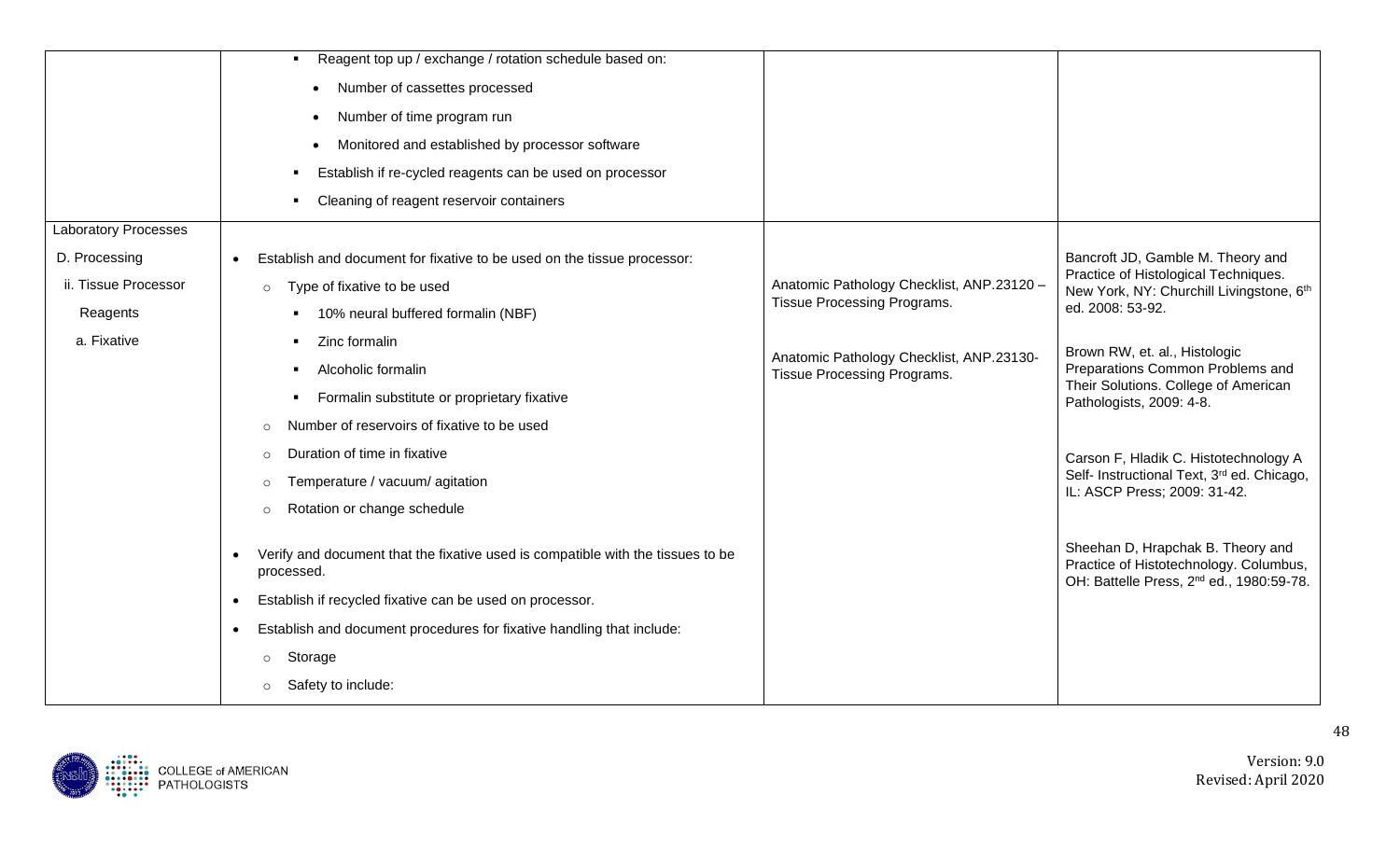|                                         | Use of personal protective equipment                                                                                                                     |                                                                                |                                                                                                                     |
|-----------------------------------------|----------------------------------------------------------------------------------------------------------------------------------------------------------|--------------------------------------------------------------------------------|---------------------------------------------------------------------------------------------------------------------|
|                                         | Spill control and clean up                                                                                                                               |                                                                                |                                                                                                                     |
|                                         | Monitoring of exposure levels                                                                                                                            |                                                                                |                                                                                                                     |
|                                         | Disposal methods that follow regulatory guidelines<br>$\circ$                                                                                            |                                                                                |                                                                                                                     |
| <b>Laboratory Processes</b>             |                                                                                                                                                          |                                                                                |                                                                                                                     |
| D. Processing                           | Develop documentation that establishes the parameters of the dehydrant used on<br>the tissue processor:                                                  |                                                                                | Bancroft JD, Gamble M. Theory and<br>Practice of Histological Techniques.                                           |
| ii. Tissue Processor<br>b. Reagents for | Type – alcohol or proprietary product<br>$\circ$                                                                                                         | Anatomic Pathology Checklist, ANP.23100 -<br><b>Tissue Processor Solutions</b> | New York, NY: Churchill Livingstone, 6th<br>ed. 2008:53-92.                                                         |
| dehydration                             | Type of alcohol – ethanol or isopropanol<br>$\circ$                                                                                                      |                                                                                |                                                                                                                     |
|                                         | Concentration - grades alcohols i.e. 70%, 80%, 95%, 100%<br>$\circ$                                                                                      | Anatomic Pathology Checklist, ANP.23120 -                                      |                                                                                                                     |
|                                         | o Number of reservoirs of each alcohol concentration                                                                                                     | Tissue Processing Programs.                                                    | Brown RW, et. al., Histologic                                                                                       |
|                                         | o Duration of time for each alcohol reservoir and total time                                                                                             |                                                                                | Preparations Common Problems and<br>Their Solutions. College of American                                            |
|                                         | Temperature / vacuum/ agitation<br>$\circ$                                                                                                               | Anatomic Pathology Checklist, ANP.23130-<br>Tissue Processing Programs.        | Pathologists, 2009:4-8.                                                                                             |
|                                         | o Rotation or change schedule                                                                                                                            |                                                                                |                                                                                                                     |
|                                         | Verify and document that the dehydrant is compatible with the tissues to be<br>$\bullet$<br>processed and changed at intervals appropriate for workload. |                                                                                | Carson F, Hladik C., Histotechnology A<br>Self- Instructional Text, 3rd ed. Chicago,<br>IL: ASCP Press; 2009:31-42. |
|                                         | Ensure that dehydrant following fixative is compatible with fixative:<br>$\bullet$                                                                       |                                                                                | Sheehan D, Hrapchak B. Theory and                                                                                   |
|                                         | o 10% NBF- the first alcohol in the dehydrating series should be 70% or less<br>to prevent the precipitation of phosphates from the 10% NBF              |                                                                                | Practice of Histotechnology. Columbus,<br>OH: Battelle Press, 2 <sup>nd</sup> ed., 1980: 59-                        |
|                                         | o Alcoholic formalin – the first alcohol in the dehydrating series can be 95% as<br>the tissue has already been in 70% alcohol.                          |                                                                                | 78.                                                                                                                 |
|                                         | $\circ$ Formalin substitute or proprietary fixatives – must follow guidelines provided<br>by the manufacturer                                            |                                                                                |                                                                                                                     |
|                                         |                                                                                                                                                          |                                                                                |                                                                                                                     |

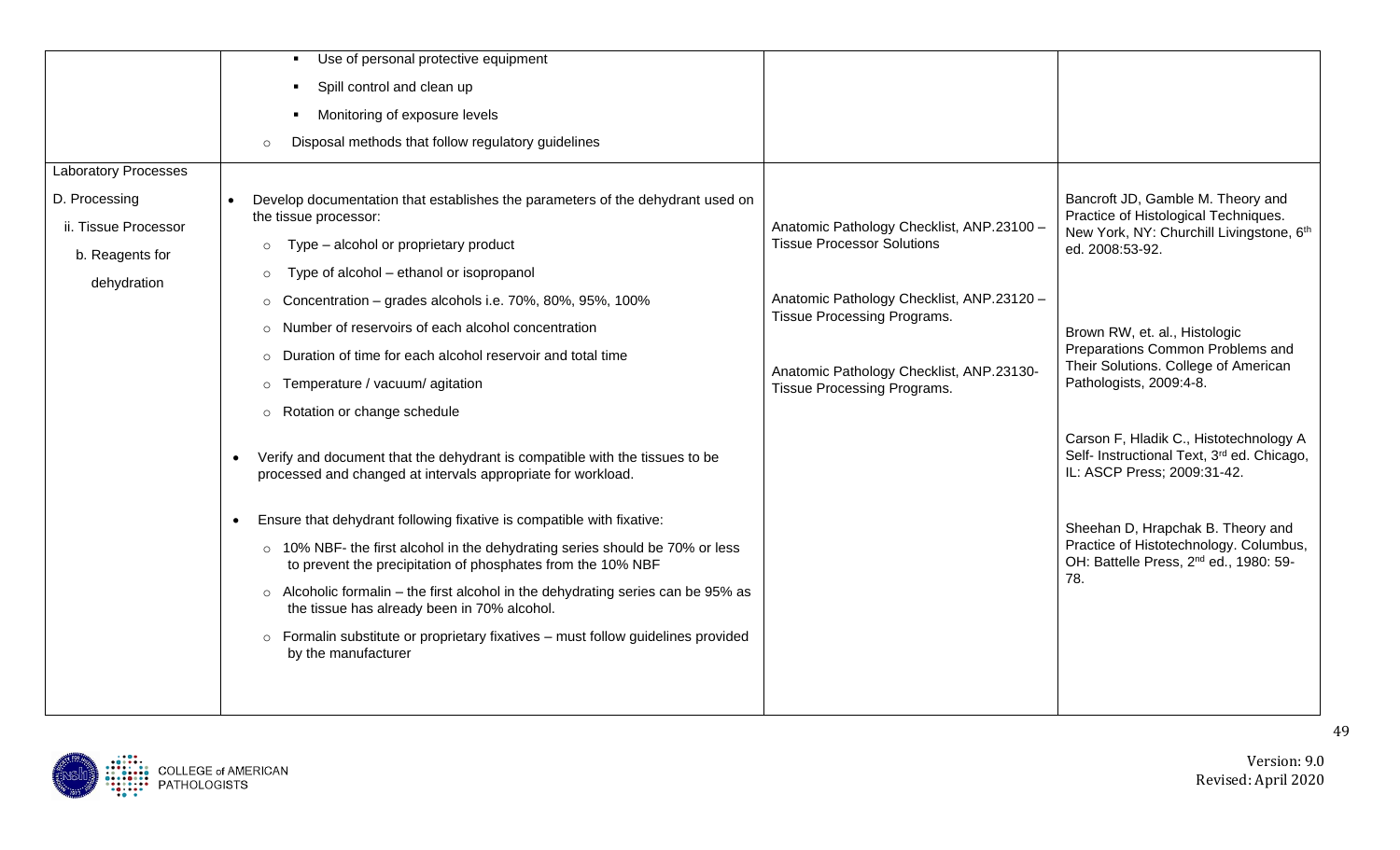|                             | Validate that the dehydrant is compatible with the reagent that follows in the<br>processing cycle; this could be xylene or xylene substitute or paraffin.<br>Develop a documentation process for recording the purchase, use and disposal<br>$\bullet$<br>of ethanol. Ethanol is strictly controlled by the federal government. | Laboratory General Checklist - GEN.76000<br>- Chemical Hygiene Plan            |                                                                           |
|-----------------------------|----------------------------------------------------------------------------------------------------------------------------------------------------------------------------------------------------------------------------------------------------------------------------------------------------------------------------------|--------------------------------------------------------------------------------|---------------------------------------------------------------------------|
|                             | Develop procedures for alcohol:<br>$\bullet$                                                                                                                                                                                                                                                                                     |                                                                                |                                                                           |
|                             | o Storage                                                                                                                                                                                                                                                                                                                        |                                                                                |                                                                           |
|                             | o Safety to include:                                                                                                                                                                                                                                                                                                             | Laboratory General Checklist - GEN.76500 -                                     |                                                                           |
|                             | • Use of personal protective equipment                                                                                                                                                                                                                                                                                           | Flammable Storage                                                              |                                                                           |
|                             | • Spill control and clean up                                                                                                                                                                                                                                                                                                     |                                                                                |                                                                           |
|                             | Monitoring of exposure levels                                                                                                                                                                                                                                                                                                    |                                                                                |                                                                           |
|                             | o Disposal methods that follow regulatory guidelines                                                                                                                                                                                                                                                                             | Laboratory General Checklist, GEN.77800 -<br>Hazardous Chemical Waste Disposal |                                                                           |
|                             | o Recycling procedures:                                                                                                                                                                                                                                                                                                          |                                                                                |                                                                           |
|                             | • Testing method to prove quality                                                                                                                                                                                                                                                                                                |                                                                                |                                                                           |
|                             | What alcohol can be recycled                                                                                                                                                                                                                                                                                                     |                                                                                |                                                                           |
|                             | • When recycled alcohol can be used                                                                                                                                                                                                                                                                                              |                                                                                |                                                                           |
| <b>Laboratory Processes</b> |                                                                                                                                                                                                                                                                                                                                  |                                                                                |                                                                           |
| D. Processing               | Develop documentation that establishes the parameters of the clearant used on<br>$\bullet$                                                                                                                                                                                                                                       | Anatomic Pathology Checklist, ANP.23100 -<br><b>Tissue Processor Solutions</b> | Bancroft JD, Gamble M. Theory and<br>Practice of Histological Techniques. |
| ii. Tissue Processor        | the tissue processor:<br>Type - xylene, xylene substitute or proprietary product                                                                                                                                                                                                                                                 |                                                                                | New York, NY: Churchill Livingstone, 6th                                  |
| c. Reagents for             | $\circ$                                                                                                                                                                                                                                                                                                                          | Anatomic Pathology Checklist, ANP.23350 -                                      | ed. 2008: 53-92.                                                          |
| clearing                    | • Verification that clearant is compatible with dehydrants and paraffin<br>o Number of reservoirs of clearant                                                                                                                                                                                                                    | Paraffin Baths, Flotation Baths, and                                           | Brown RW, et. al., Histologic                                             |
|                             | o Duration of time for each reservoir of clearant and total time                                                                                                                                                                                                                                                                 | <b>Embedding Stations</b>                                                      | Preparations Common Problems and<br>Their Solutions. College of American  |
|                             | o Temperature / vacuum/ agitation                                                                                                                                                                                                                                                                                                |                                                                                | Pathologists, 2009 4-8.                                                   |
|                             |                                                                                                                                                                                                                                                                                                                                  |                                                                                |                                                                           |

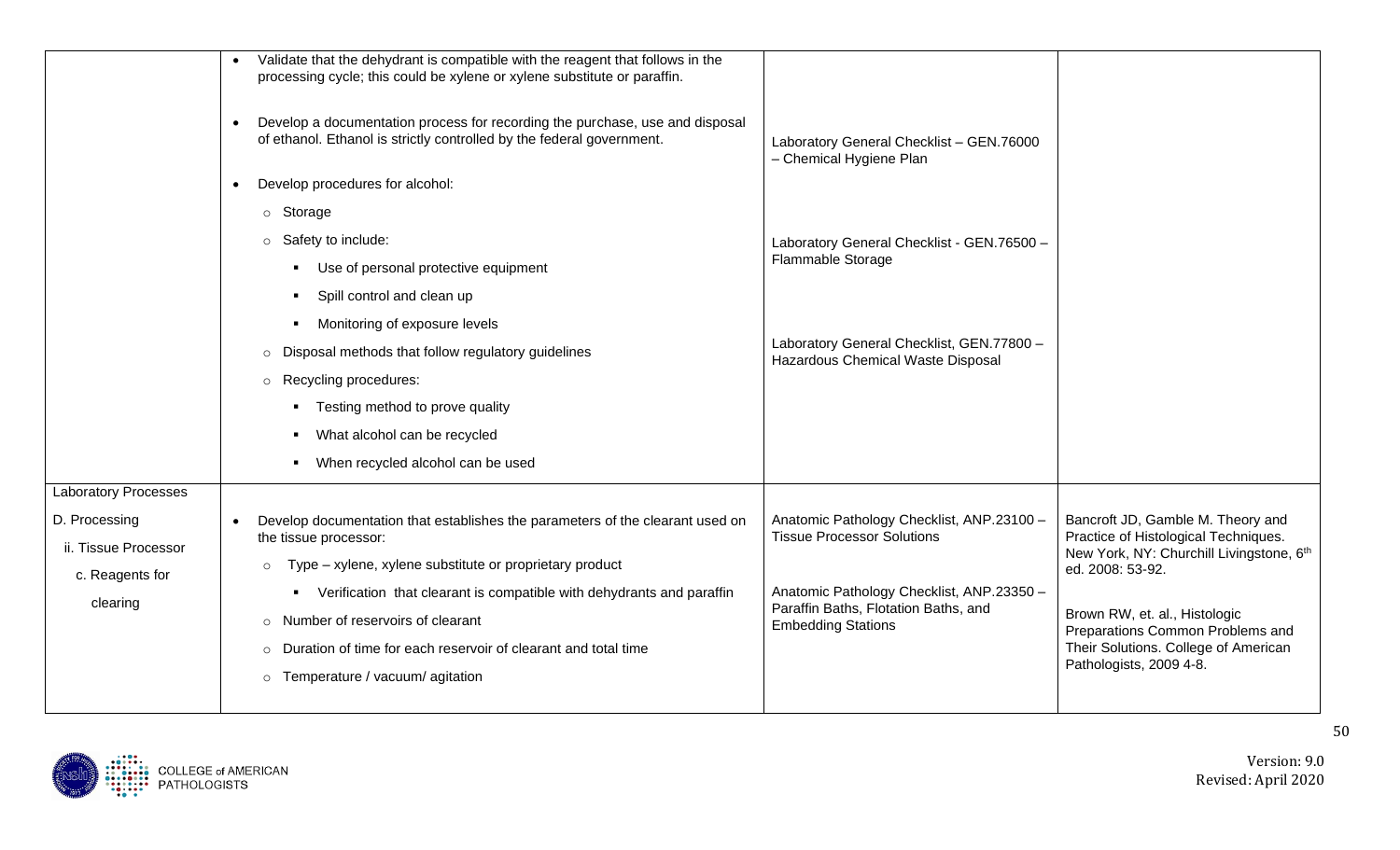|                                                                                            | o Rotation or change schedule<br>Verification that the clearant to be used is compatible with the tissues to be<br>$\bullet$<br>processed and changed at intervals appropriate for workload.                                                                                                                                                                                                                                                                       |                                                                                                                                                       | Carson F, Hladik C. Histotechnology A<br>Self- Instructional Text, 3 <sup>rd</sup> ed. Chicago,<br>IL: ASCP Press; 2009:31-42.                                                                                                                                                     |
|--------------------------------------------------------------------------------------------|--------------------------------------------------------------------------------------------------------------------------------------------------------------------------------------------------------------------------------------------------------------------------------------------------------------------------------------------------------------------------------------------------------------------------------------------------------------------|-------------------------------------------------------------------------------------------------------------------------------------------------------|------------------------------------------------------------------------------------------------------------------------------------------------------------------------------------------------------------------------------------------------------------------------------------|
|                                                                                            | Develop procedures for clearant:<br>$\bullet$<br>o Storage<br>Safety to include:<br>$\circ$<br>Use of personal protective equipment<br>Spill control and clean up<br>Monitoring of exposure levels<br>Disposal methods that follow regulatory guidelines<br>$\circ$<br>o Recycling procedures:<br>• Testing method to prove quality<br>When recycled clearant can be used                                                                                          | Laboratory General Checklist - GEN.76000<br>- Chemical Hygiene Plan<br>Laboratory General Checklist, GEN.77800 -<br>Hazardous Chemical Waste Disposal | Sheehan D, Hrapchak B. Theory and<br>Practice of Histotechnology. Columbus,<br>OH: Battelle Press, 2 <sup>nd</sup> ed., 1980: 59-<br>78.                                                                                                                                           |
| <b>Laboratory Processes</b>                                                                |                                                                                                                                                                                                                                                                                                                                                                                                                                                                    |                                                                                                                                                       |                                                                                                                                                                                                                                                                                    |
| D. Processing<br>ii. Tissue Processor<br>d. Reagents for<br>infiltration<br>1. Paraffin(s) | Develop documentation that establishes the parameters of the paraffin to be<br>$\bullet$<br>used on the tissue processor:<br>Type – with or without additives<br>$\circ$<br>Verification that paraffin is compatible with the dehydrant or clearant<br>used<br>Melting point of paraffin<br>$\circ$<br>Number of reservoirs of paraffin<br>$\circ$<br>Duration of time for each reservoir of paraffin and total time<br>$\circ$<br>Temperature / vacuum/ agitation | Anatomic Pathology Checklist, ANP.23350 -<br>Paraffin Baths, Flotation Baths, and<br><b>Embedding Stations</b>                                        | Bancroft JD, Gamble M. Theory and<br>Practice of Histological Techniques.<br>New York, NY: Churchill Livingstone, 6th<br>ed. 2008: 53-92.<br>Brown RW. et. al., Histologic<br>Preparations Common Problems and<br>Their Solutions. College of American<br>Pathologists, 2009: 4-8. |

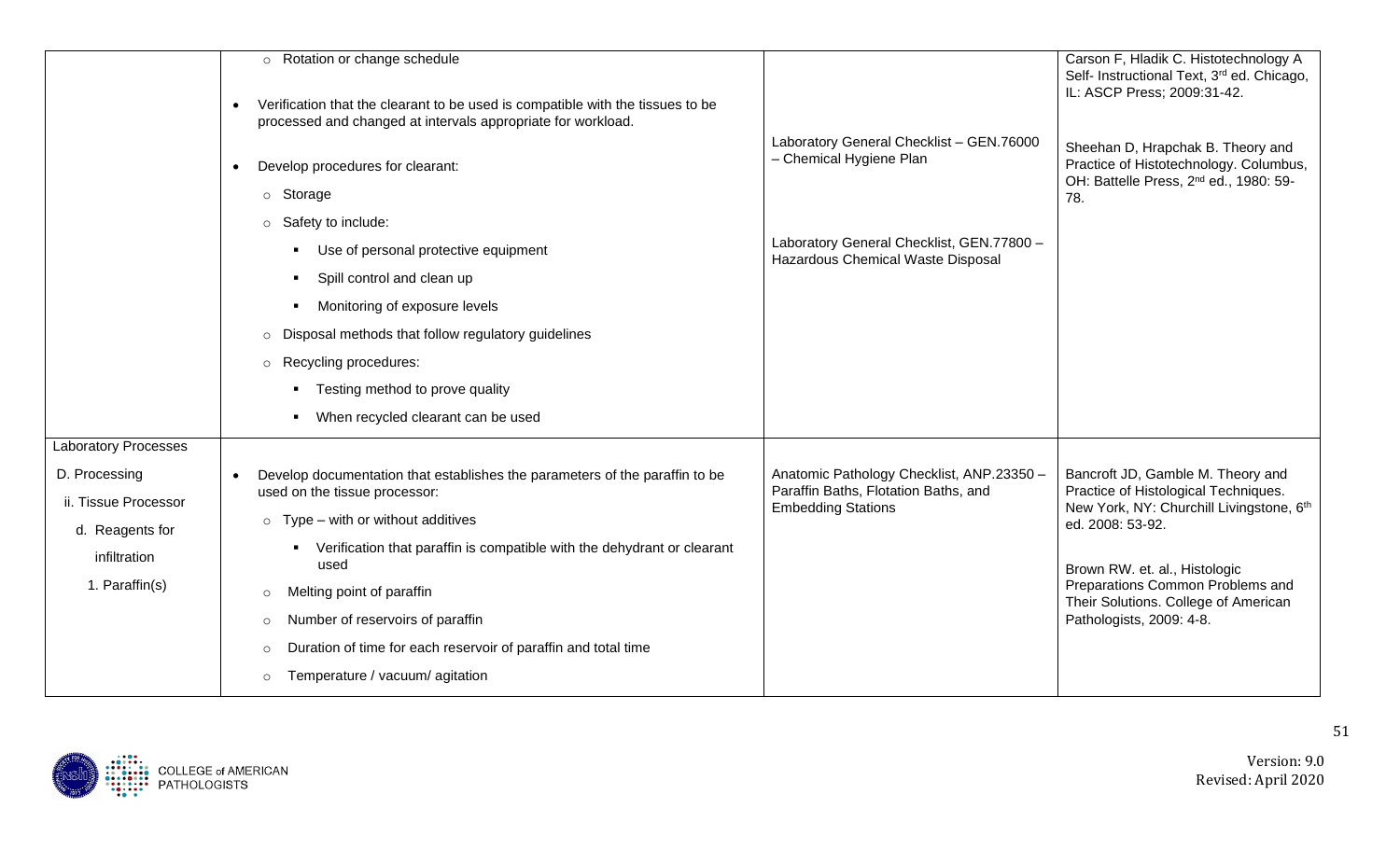|                             | Rotation or change schedule<br>$\circ$<br>• Format of wax to be used; melted wax, pellets, solid block                            |                                                                                   | Carson F, Hladik C. Histotechnology A<br>Self- Instructional Text, 3 <sup>rd</sup> ed. Chicago,<br>IL: ASCP Press; 2009: 31-42.     |
|-----------------------------|-----------------------------------------------------------------------------------------------------------------------------------|-----------------------------------------------------------------------------------|-------------------------------------------------------------------------------------------------------------------------------------|
|                             |                                                                                                                                   |                                                                                   | Sheehan D, Hrapchak B. Theory and<br>Practice of Histotechnology. Columbus,<br>OH: Battelle Press, 2 <sup>nd</sup> ed., 1980:59-78. |
| <b>EMBEDDING</b>            | <b>LABORATORY PROCESSES - EMBEDDING</b>                                                                                           |                                                                                   |                                                                                                                                     |
| <b>Guideline Section</b>    | Statement                                                                                                                         | <b>CAP Checklist</b>                                                              | Reference                                                                                                                           |
| <b>Laboratory Processes</b> |                                                                                                                                   |                                                                                   |                                                                                                                                     |
| E. Embedding                | Develop standardized guidelines for routine embedding and handling of special                                                     |                                                                                   | Carson F, Hladik C., Histotechnology A                                                                                              |
| i. General                  | biopsies:                                                                                                                         |                                                                                   | Self- Instructional Text, 3rd ed. Chicago,<br>IL: ASCP Press; 2009                                                                  |
| Recommendations             | Opening of cassettes - one cassette at time<br>$\circ$                                                                            | Anatomic Pathology Checklist, ANP.23350 -<br>Paraffin Baths, Flotation Baths, and |                                                                                                                                     |
|                             | Mold size<br>$\circ$                                                                                                              | <b>Embedding Stations</b>                                                         | Bancroft J, Gamble M. Theory and                                                                                                    |
|                             | Storage and temperature of molds<br>$\circ$                                                                                       |                                                                                   | Practice of Histological Techniques, 6th<br>ed. New York, NY: Churchill Livingston;<br>2008                                         |
|                             | Placement of tissue in mold<br>$\circ$                                                                                            |                                                                                   |                                                                                                                                     |
|                             | Similar surfaces in same direction                                                                                                |                                                                                   |                                                                                                                                     |
|                             | • Direction of surface in orientation to block placement on the microtome                                                         |                                                                                   | Luna L. Histopathologic Methods and<br>Color Atlas of Special Stains and tissue                                                     |
|                             | Orientation of the tissue types<br>$\circ$                                                                                        |                                                                                   | Artifacts; American Histolabs Inc; 1992                                                                                             |
|                             | Method for cooling embedded blocks<br>$\circ$                                                                                     |                                                                                   | (embedding table)                                                                                                                   |
|                             | Method for release of blocks from molds and removal of excess paraffin<br>$\circ$                                                 |                                                                                   |                                                                                                                                     |
|                             | Method for cleaning and reuse of molds<br>$\circ$                                                                                 |                                                                                   |                                                                                                                                     |
|                             | Develop quality assurance procedures:<br>$\bullet$                                                                                |                                                                                   |                                                                                                                                     |
|                             | Manual or electronic workload log used to compare recorded number of<br>$\circ$<br>cassettes with the actual number of cassettes. |                                                                                   |                                                                                                                                     |
|                             | Documentation and follow up of discrepancies<br>$\circ$                                                                           |                                                                                   |                                                                                                                                     |

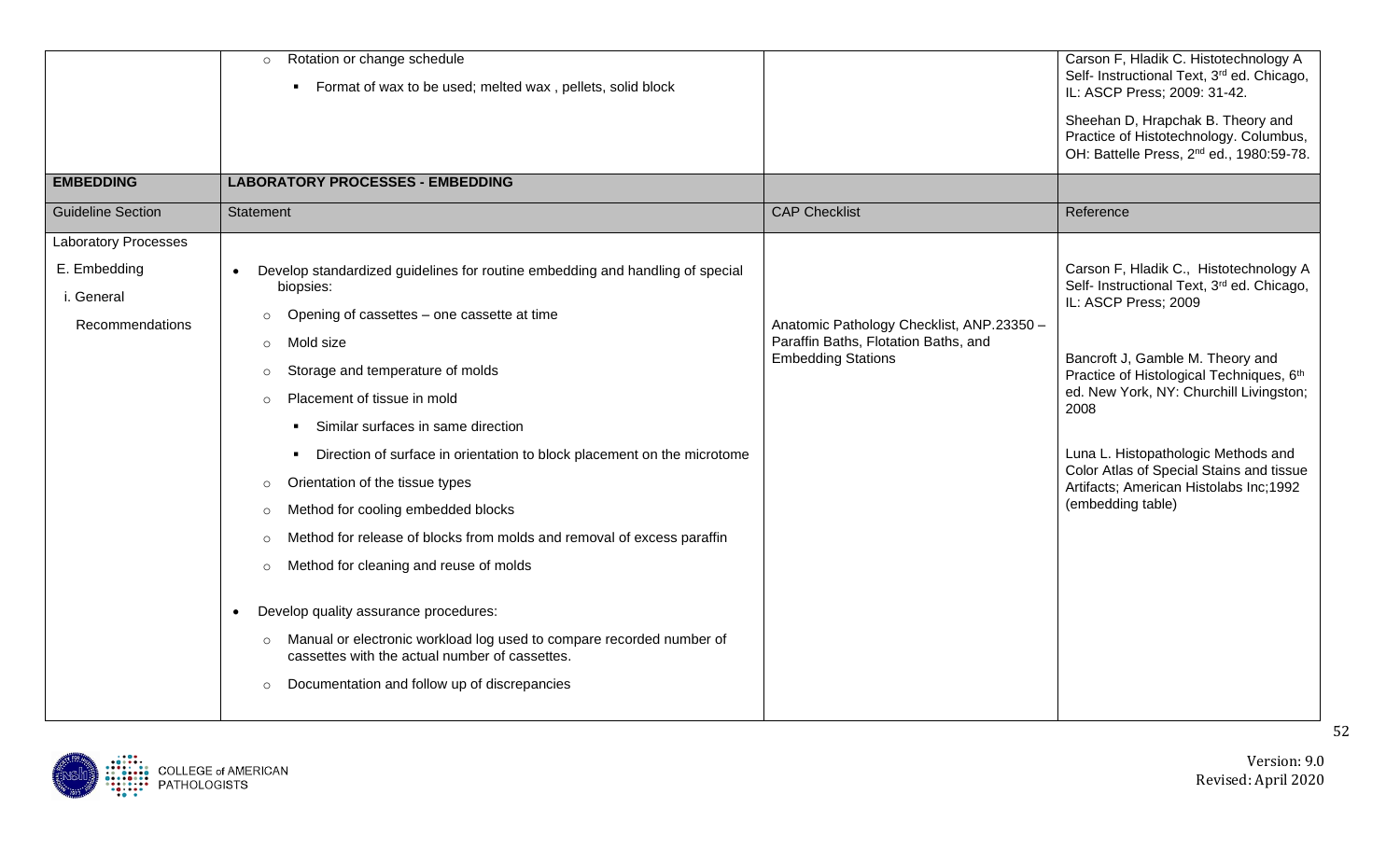|                             | Establish guidelines for the order of embedding cassettes:                              | Anatomic Pathology Checklist, ANP.21350 -<br><b>Specimen Preparation Records</b> |                                                                               |
|-----------------------------|-----------------------------------------------------------------------------------------|----------------------------------------------------------------------------------|-------------------------------------------------------------------------------|
|                             | Urgency<br>$\circ$                                                                      |                                                                                  |                                                                               |
|                             | Tissue type; biopsy, routine tissues                                                    |                                                                                  |                                                                               |
|                             |                                                                                         |                                                                                  |                                                                               |
|                             | Establish guidelines for the use and operation of the embedding center:                 |                                                                                  |                                                                               |
|                             | Temperature of embedding paraffin - monitored daily<br>$\circ$                          |                                                                                  |                                                                               |
|                             | Set temperature of other heated elements: holding paraffin, work surface<br>and forceps |                                                                                  |                                                                               |
|                             | Cleaning of forceps and work surfaces<br>$\circ$                                        | Anatomic Pathology Checklist, ANP.21397 -                                        |                                                                               |
|                             | Addition of paraffin to reservoir: liquid, pellets solid block<br>$\circ$               | <b>Cross Contamination - Histology</b>                                           |                                                                               |
|                             | Cleaning of the paraffin reservoir and filter<br>$\circ$                                |                                                                                  |                                                                               |
| <b>Laboratory Processes</b> |                                                                                         |                                                                                  |                                                                               |
| E. Embedding                | Establish type of paraffin wax to be used for embedding:                                |                                                                                  | Carson F, Hladik C., Histotechnology A                                        |
| ii. Paraffin Wax            | Specialized paraffin or the same as processing paraffin<br>$\circ$                      | Anatomic Pathology Checklist, ANP.23350 -                                        | Self- Instructional Text, 3rd ed. Chicago,<br>IL: ASCP Press; 2009Bancroft J, |
|                             | Additives - beeswax, plastic polymers, diethylene glycol distearate, ceresin<br>$\circ$ | Paraffin Baths, Flotation Baths, and<br><b>Embedding Stations</b>                | Gamble M. Theory and Practice of                                              |
|                             | Melting point<br>$\circ$                                                                |                                                                                  | Histological Techniques, 6th ed. New<br>York, NY: Churchill Livingston; 2008  |
| <b>MICROTOMY</b>            | <b>LABORATORY PROCESSES - MICROTOMY</b>                                                 |                                                                                  |                                                                               |
|                             |                                                                                         |                                                                                  |                                                                               |
| <b>Guideline Section</b>    | <b>Statement</b>                                                                        | <b>CAP Checklist</b>                                                             | Reference                                                                     |
| Laboratory Processes        |                                                                                         |                                                                                  |                                                                               |
| F. Microtomy                | Written instructions for the operation of all makes/models of microtomes:<br>$\bullet$  | Anatomic Pathology Checklist, ANP.23400 -                                        | <b>Clinical Laboratory Standards Institute</b>                                |
| i. Microtome                | Manual vs. automated<br>$\circ$                                                         | Microtome Maintenance                                                            | CLSI GP31-A Laboratory<br>Instrumentation, Implementation,                    |
| Maintenance                 | Cleaning and maintenance<br>$\circ$                                                     |                                                                                  | Validation and Maintenance 2009: Vol.<br>29, No. 11                           |
|                             | Acceptable cleaning products<br>$\circ$                                                 |                                                                                  |                                                                               |
|                             | Lubrication schedule and reagent<br>$\circ$                                             |                                                                                  |                                                                               |
|                             |                                                                                         |                                                                                  |                                                                               |

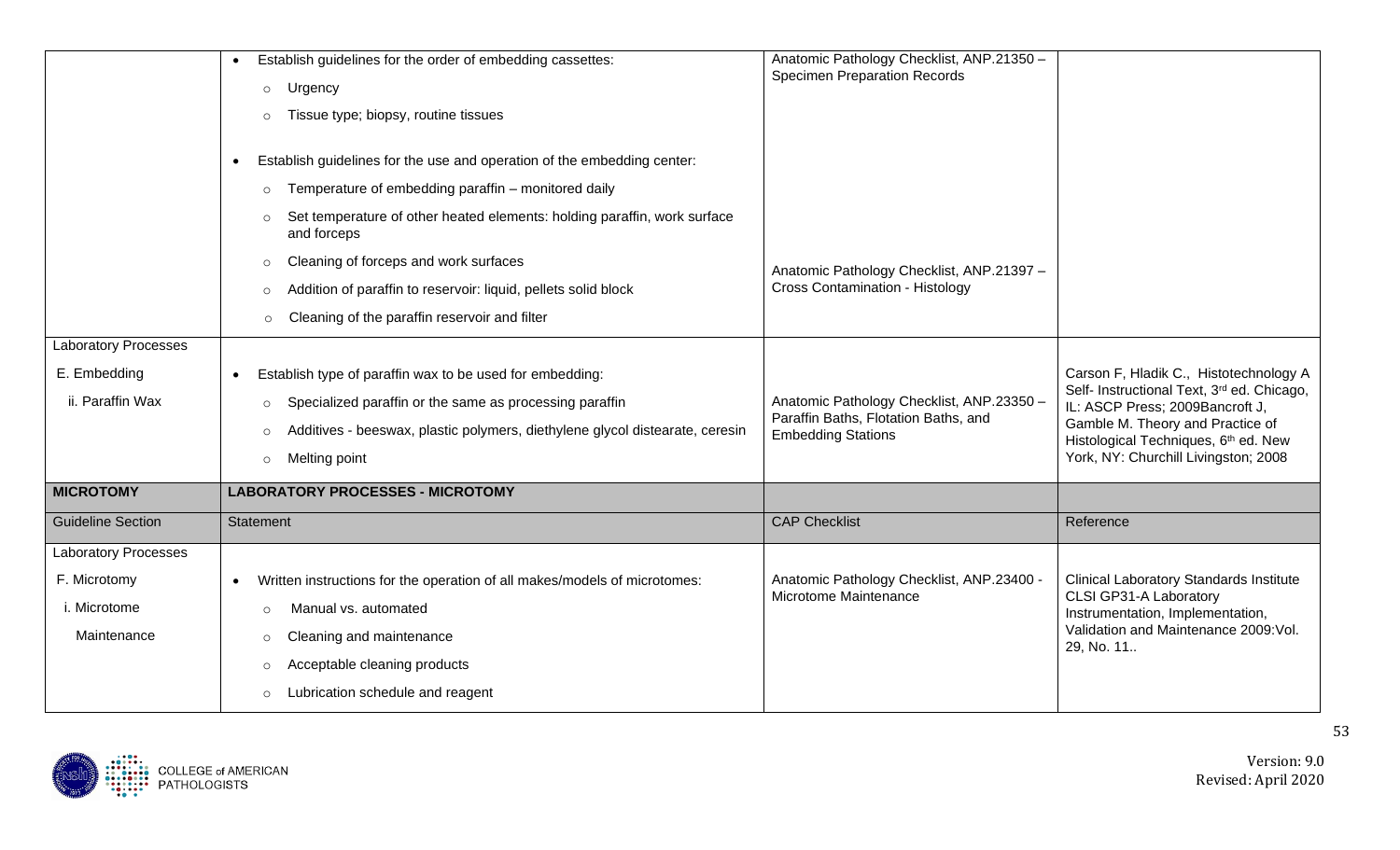|                                                                                             | Schedule and document annual preventative maintenance, service, or repair<br>$\bullet$                                                                                                                                                                                                                                   | All Common Checklist, COM.30675 -<br>Instrument / Equipment Records                     | Carson F, Hladik C., Histotechnology A<br>Self- Instructional Text, 3rd ed. Chicago,<br>IL: ASCP Press; 2009<br>Bancroft J, Gamble M. Theory and<br>Practice of Histological Techniques, 6th<br>ed. New York, NY: Churchill Livingston;<br>2008     |
|---------------------------------------------------------------------------------------------|--------------------------------------------------------------------------------------------------------------------------------------------------------------------------------------------------------------------------------------------------------------------------------------------------------------------------|-----------------------------------------------------------------------------------------|-----------------------------------------------------------------------------------------------------------------------------------------------------------------------------------------------------------------------------------------------------|
| <b>Laboratory Processes</b><br>F. Microtomy<br>ii. Section preparation<br>a. Block trimming | Develop technique to standardized position of microtome chuck (block holder) on<br>$\bullet$<br>all microtomes to ensure blocks can be recut on any microtome.<br>Establish guidelines for the orientation of block placement in microtome chuck:<br>Block identifier to face to the right, left, up or down.<br>$\circ$ | All Common Checklist, COM.06100 -<br>Primary Specimen Container Labeling                | <b>Clinical Laboratory Standards Institute</b><br>CLSI - GP33A, Accuracy in Patient and<br>Sample Identification; 2010: Vol 30 No7.<br>Carson F, Hladik C., Histotechnology A<br>Self- Instructional Text, 3rd ed. Chicago,<br>IL: ASCP Press; 2009 |
|                                                                                             | Establish cutting guidelines:<br>Placement of the slide label<br>$\circ$<br>Limiting one patient tissue to a slide<br>$\circ$<br>Thickness of section<br>$\circ$<br>Routine tissues<br>Specialized tissues i.e. brain, lymph nodes<br>Specialized techniques i.e. amyloid, immunohistochemistry                          | All Common Checklist, COM.06200 -<br>Secondary Specimen Container Labeling<br>see above | Bancroft J, Gamble M. Theory and<br>Practice of Histological Techniques, 6th<br>ed. New York, NY: Churchill Livingston;<br>2008                                                                                                                     |

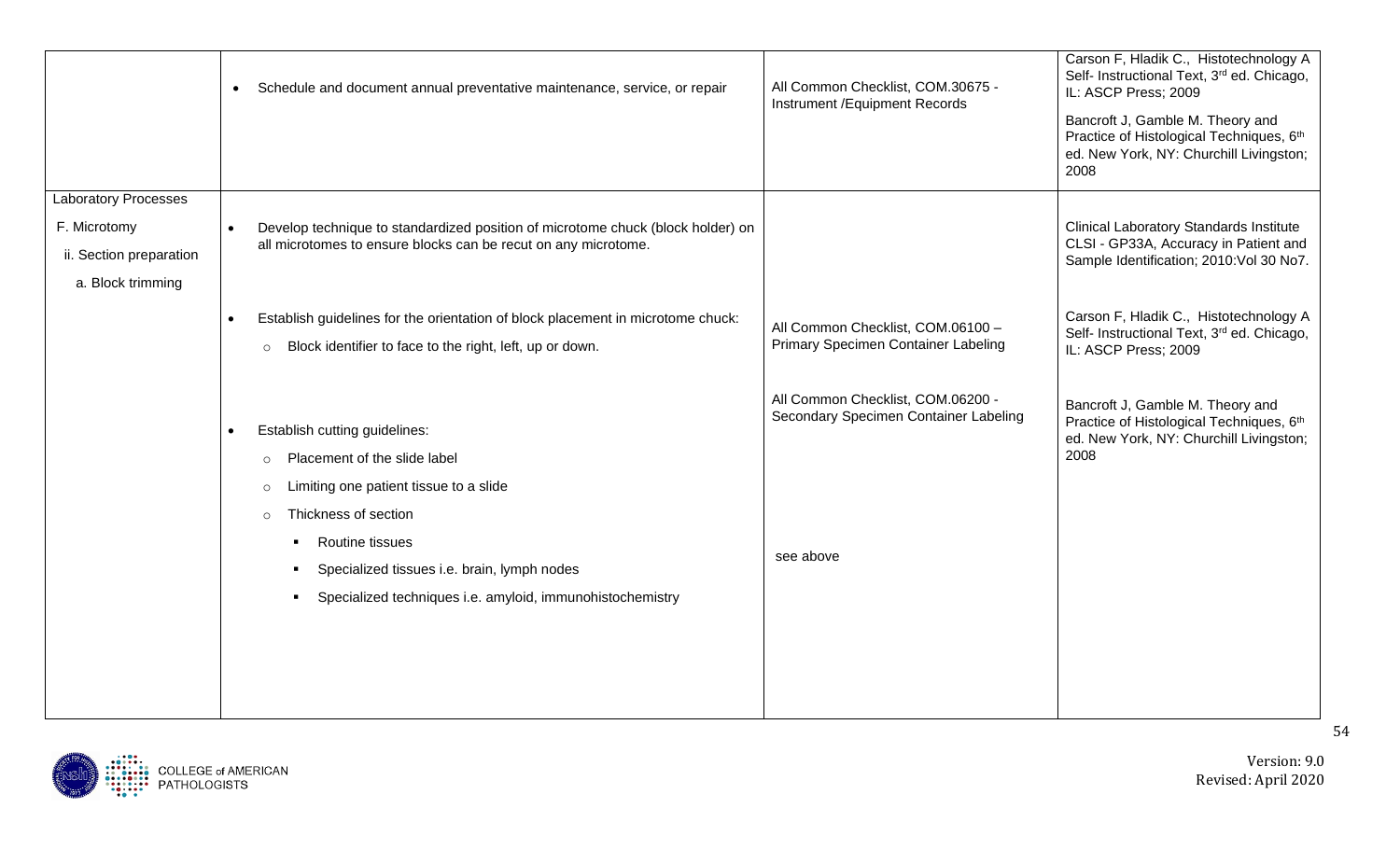| Tissue                                                                      | Thickness                                                            | Anatomic Pathology Checklist, ANP.11716 -<br>Paraffin Microtomy |  |
|-----------------------------------------------------------------------------|----------------------------------------------------------------------|-----------------------------------------------------------------|--|
| <b>Routine Paraffin</b>                                                     | 4 to 5 microns                                                       |                                                                 |  |
| <b>Renal Sections</b>                                                       | 1 to 3 microns                                                       |                                                                 |  |
| <b>Bone Marrow</b>                                                          | 2 to 3 microns                                                       |                                                                 |  |
| Nerve histochemical staining                                                | 6 to 15 microns                                                      |                                                                 |  |
| Amyloid demonstration                                                       | 6 to 12 microns                                                      |                                                                 |  |
|                                                                             |                                                                      |                                                                 |  |
| Number of sections / ribbons per slide<br>$\circ$                           |                                                                      |                                                                 |  |
| Sections/ ribbons are same depth<br>$\blacksquare$                          |                                                                      |                                                                 |  |
| Each section / ribbon is a different depth<br>٠                             |                                                                      |                                                                 |  |
| Amount of trim between each section/ribbon<br>$\blacksquare$                |                                                                      |                                                                 |  |
| Placement of sections on the slide<br>$\circ$                               |                                                                      |                                                                 |  |
| Number of slides per tissue type i.e. 2 slides for biopsy blocks<br>$\circ$ |                                                                      |                                                                 |  |
| Use of specialized slides:<br>$\circ$                                       |                                                                      |                                                                 |  |
| Adhesive or no adhesive<br>٠                                                |                                                                      |                                                                 |  |
| Control slides - specialized markings<br>$\blacksquare$                     |                                                                      |                                                                 |  |
| Addition of additives to water bath<br>$\circ$                              |                                                                      |                                                                 |  |
|                                                                             | Adhesives - i.e. gelatin, agar, Elmer's glue or proprietary products |                                                                 |  |
| Surfactants - i.e. tween<br>٠                                               |                                                                      |                                                                 |  |
|                                                                             |                                                                      |                                                                 |  |
|                                                                             |                                                                      |                                                                 |  |

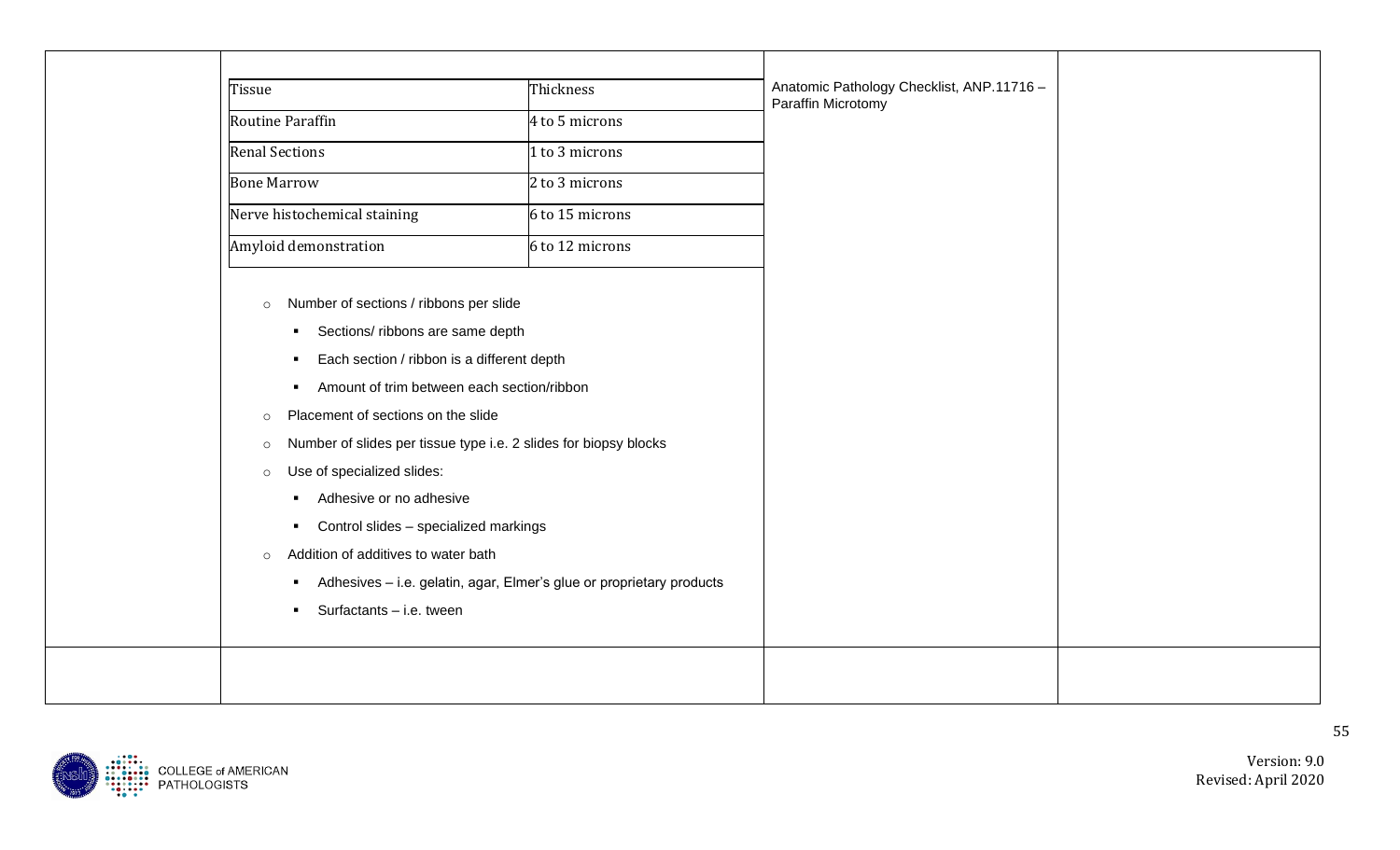| <b>Laboratory Processes</b>                                                  |                                                                                                                                                                                                                                                                                                                                                                                                                                                                                                                                                                                            |                                                                                                                                                                     | Carson F, Hladik C., Histotechnology A                                                                                                                                                                                                                                                                                                                                                                                                                                                                                                            |  |
|------------------------------------------------------------------------------|--------------------------------------------------------------------------------------------------------------------------------------------------------------------------------------------------------------------------------------------------------------------------------------------------------------------------------------------------------------------------------------------------------------------------------------------------------------------------------------------------------------------------------------------------------------------------------------------|---------------------------------------------------------------------------------------------------------------------------------------------------------------------|---------------------------------------------------------------------------------------------------------------------------------------------------------------------------------------------------------------------------------------------------------------------------------------------------------------------------------------------------------------------------------------------------------------------------------------------------------------------------------------------------------------------------------------------------|--|
| F. Microtomy                                                                 | Establish guidelines for the use and maintenance of flotation/water bath:<br>$\bullet$                                                                                                                                                                                                                                                                                                                                                                                                                                                                                                     | All Common Checklist, COM.30675 -<br>Instrument / Equipment Records                                                                                                 | Self- Instructional Text, 3rd ed. Chicago,<br>IL: ASCP Press; 2009                                                                                                                                                                                                                                                                                                                                                                                                                                                                                |  |
| iii. Flotation Bath                                                          | Temperature of flotation/water bath - documentation of temperature<br>$\circ$                                                                                                                                                                                                                                                                                                                                                                                                                                                                                                              |                                                                                                                                                                     |                                                                                                                                                                                                                                                                                                                                                                                                                                                                                                                                                   |  |
| a. Temperature                                                               | Type of water to be used - tap versus distilled<br>$\circ$                                                                                                                                                                                                                                                                                                                                                                                                                                                                                                                                 |                                                                                                                                                                     | Bancroft J, Gamble M. Theory and                                                                                                                                                                                                                                                                                                                                                                                                                                                                                                                  |  |
|                                                                              | Use of additives - gelatin, agar, Elmer's glue, proprietary product(s)<br>$\circ$                                                                                                                                                                                                                                                                                                                                                                                                                                                                                                          | Anatomic Pathology Checklist, ANP.23350 -<br>Paraffin Baths, Flotation Baths, and                                                                                   | Practice of Histological Techniques, 6th<br>ed. New York, NY: Churchill Livingston;                                                                                                                                                                                                                                                                                                                                                                                                                                                               |  |
|                                                                              | Cleaning method<br>$\circ$                                                                                                                                                                                                                                                                                                                                                                                                                                                                                                                                                                 | <b>Embedding Stations</b>                                                                                                                                           | 2008                                                                                                                                                                                                                                                                                                                                                                                                                                                                                                                                              |  |
|                                                                              | • Frequency                                                                                                                                                                                                                                                                                                                                                                                                                                                                                                                                                                                |                                                                                                                                                                     |                                                                                                                                                                                                                                                                                                                                                                                                                                                                                                                                                   |  |
|                                                                              | Cleaning products to be used                                                                                                                                                                                                                                                                                                                                                                                                                                                                                                                                                               |                                                                                                                                                                     |                                                                                                                                                                                                                                                                                                                                                                                                                                                                                                                                                   |  |
| <b>Laboratory Processes</b><br>F. Microtomy<br>iv. Slides<br>a. Labelling    | All slides must be clearly labeled to identify the following:<br>$\bullet$<br>Specimen accession number<br>$\circ$<br><b>Block identifier</b><br>$\circ$<br>Slide level number<br>$\circ$<br>Patient name<br>$\circ$<br>Stain identifier<br>$\circ$<br>Establish a labeling procedure to be used; It is good laboratory practice to label<br>slides only as required and to avoid the practice of pre-labeling large numbers of<br>slides in advance.<br>Establish a quality assurance process of matching slides against the block before<br>$\bullet$<br>delivery out of the laboratory. | All Common Checklist, COM.06100 -<br>Primary Specimen Container Labeling<br>All Common Checklist, COM.06200 -<br>Secondary Specimen Container Labeling<br>see above | <b>Clinical Laboratory Standards Institute</b><br>CLSI - GP33A, Accuracy in Patient and<br>Sample Identification; 2010: Vol 30<br>No7.<br>Carson F, Hladik C., Histotechnology A<br>Self- Instructional Text, 3rd ed. Chicago,<br>IL: ASCP Press; 2009<br>Brown RW, Della Speranza V, Alvarez<br>JO, et al. Uniform labeling of blocks and<br>slides in surgical pathology: Guideline<br>from the College of American<br>Pathologists Pathology and Laboratory<br>Quality Center and the National Society<br>for Histotechnology. Arch Pathol Lab |  |
|                                                                              |                                                                                                                                                                                                                                                                                                                                                                                                                                                                                                                                                                                            |                                                                                                                                                                     | Med. 2015;139(12):1515-24.                                                                                                                                                                                                                                                                                                                                                                                                                                                                                                                        |  |
| <b>Laboratory Processes</b><br>F. Microtomy<br>iv. Slides<br>b. Slide Drying | Drying times for slides with paraffin sections should be established and made<br>$\bullet$<br>available to all technical staff. The following recommendations should be<br>considered:<br>o Air drying of cut sections before placing into the drying oven                                                                                                                                                                                                                                                                                                                                 |                                                                                                                                                                     | <b>Clinical Laboratory Standards Institute</b><br>CLSI - GP33A, Accuracy in Patient and<br>Sample Identification; 2010: Vol 30<br>No7.                                                                                                                                                                                                                                                                                                                                                                                                            |  |

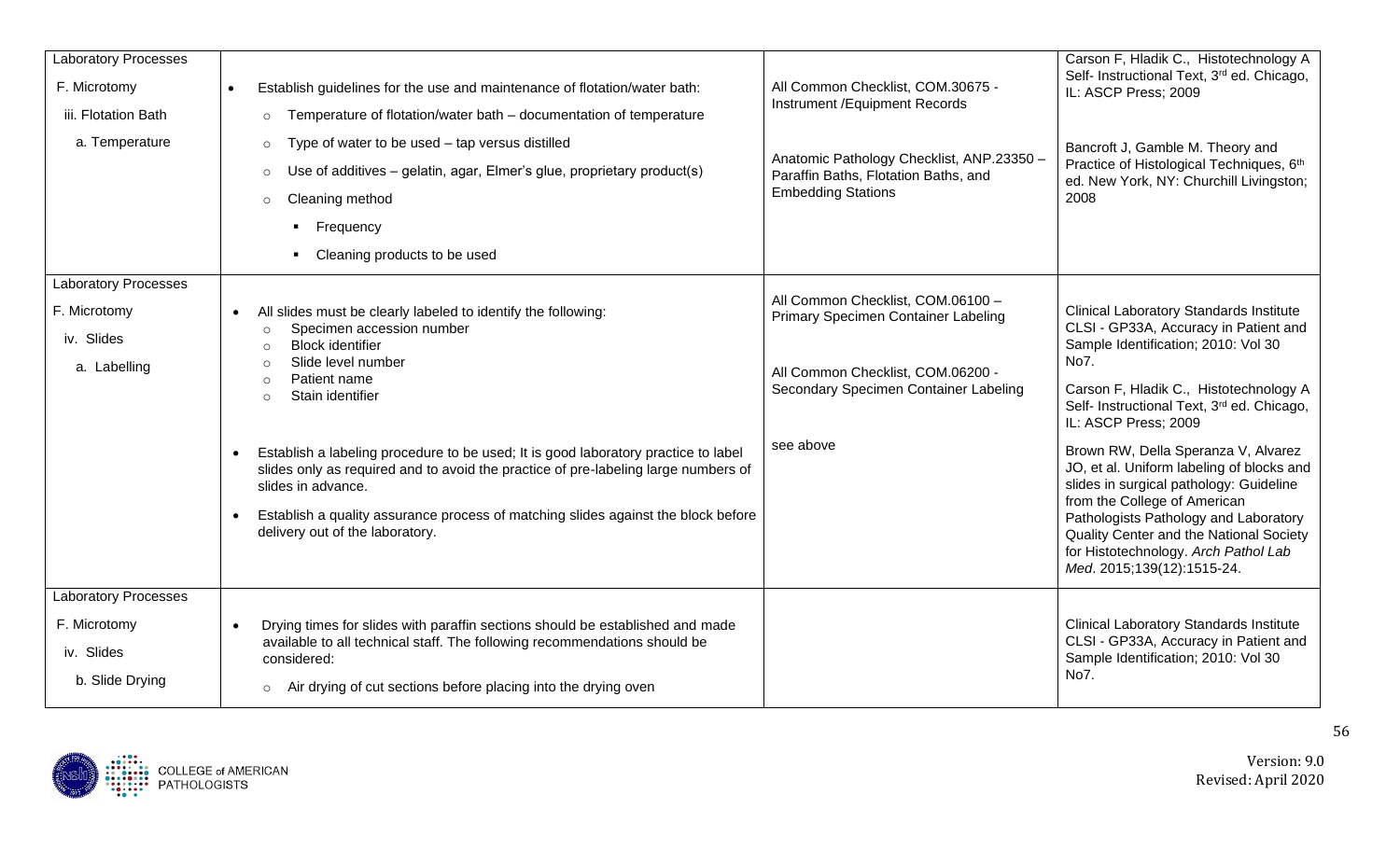|                                        | Use of a forced air dryer maintained at a temperature just above the melting<br>point of the paraffin.<br>Drying time and temperature, commonly slides are dried at 58-60°C for 15-<br>30 minutes.                                                                                                                                                                                                                                                                                                   |                                                                         | Carson F, Hladik C., Histotechnology A<br>Self- Instructional Text, 3 <sup>rd</sup> ed. Chicago,<br>IL: ASCP Press; 2009                                                                |
|----------------------------------------|------------------------------------------------------------------------------------------------------------------------------------------------------------------------------------------------------------------------------------------------------------------------------------------------------------------------------------------------------------------------------------------------------------------------------------------------------------------------------------------------------|-------------------------------------------------------------------------|-----------------------------------------------------------------------------------------------------------------------------------------------------------------------------------------|
|                                        | Special techniques, such as immunohistochemistry or in-situ hybridization may<br>require longer drying times. The required drying time should be included in the<br>written procedure.<br>Dry slides in an oven for a minimum of 60 minutes at a temperature between 50-<br>60°C. Optimal results are achieved at room temperature for 24 hours; however<br>this is impractical in a clinical laboratory setting. (Note: Some molecular testing<br>protocols require that slides not be oven dried.) |                                                                         | <b>Clinical Laboratory Standards Institute</b><br>CLSI - I/L28-A2, Quality Assurance for<br>Design Control and Implementation of<br>Immunohistochemistry Assays, 2011:<br>Vol. 31 No.4. |
| <b>Laboratory Processes</b>            |                                                                                                                                                                                                                                                                                                                                                                                                                                                                                                      |                                                                         |                                                                                                                                                                                         |
| F. Microtomy                           | Guidelines to be established for the retention and disposal of all glass paraffin                                                                                                                                                                                                                                                                                                                                                                                                                    | Anatomic Pathology Checklist, ANP.12500 -                               | <b>Clinical Laboratory Standards Institute</b>                                                                                                                                          |
| iv. Slides                             | blocks and slides.                                                                                                                                                                                                                                                                                                                                                                                                                                                                                   | <b>Record Retention</b>                                                 | CLSI - GP05-A3 Clinical Laboratory<br>Waste Management; 2011: Vol. 31, No.                                                                                                              |
| c. Disposal of<br><b>Blocks/Slides</b> |                                                                                                                                                                                                                                                                                                                                                                                                                                                                                                      | Anatomic Pathology Checklist, ANP.27150 -<br>Glass Slide/Block Disposal | 3.                                                                                                                                                                                      |

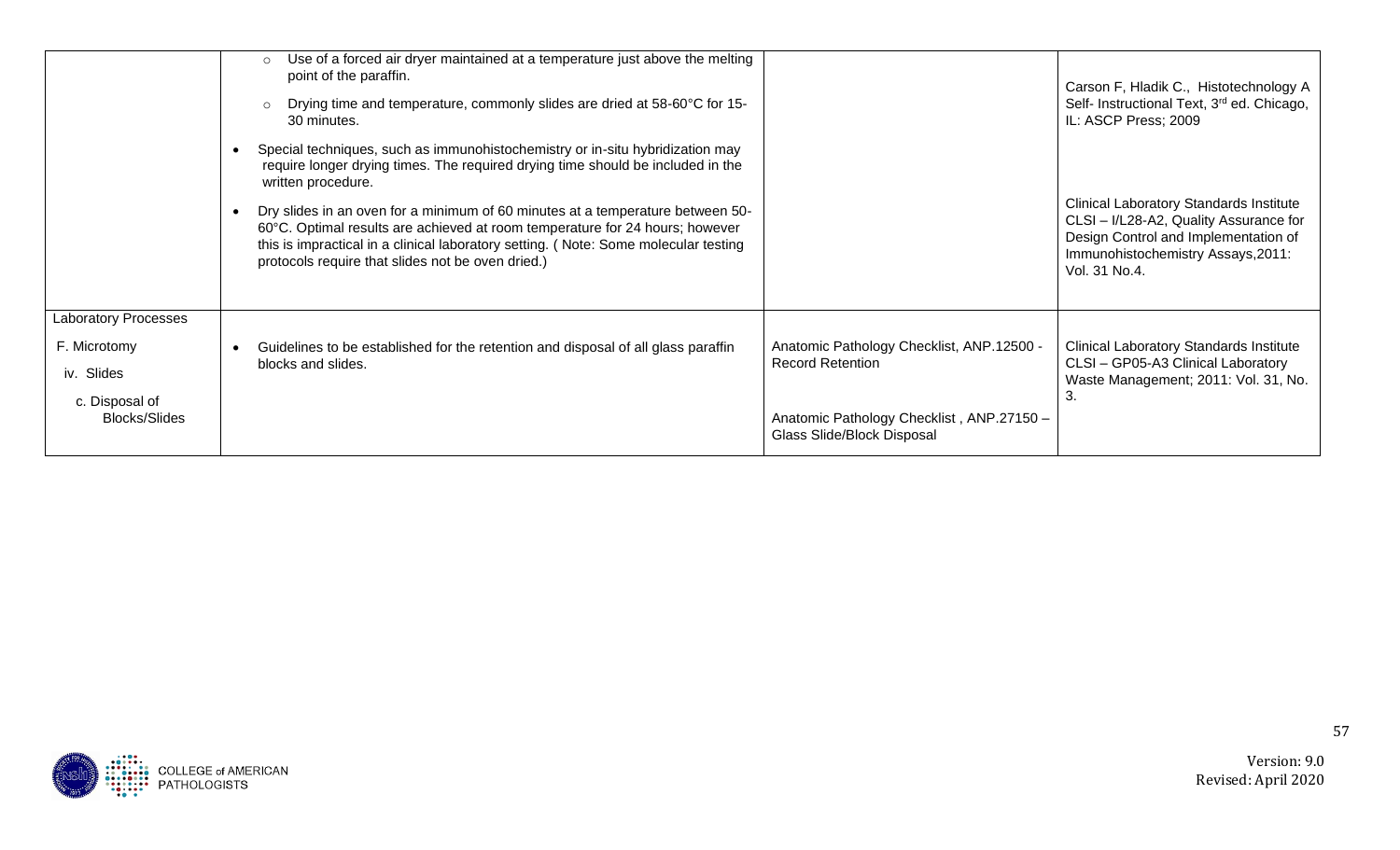| <b>STAINING</b>             | <b>LABORATORY PROCESSES - STAINING</b>                                                                                                        |                                                                                |                                                                                                                 |
|-----------------------------|-----------------------------------------------------------------------------------------------------------------------------------------------|--------------------------------------------------------------------------------|-----------------------------------------------------------------------------------------------------------------|
| <b>Guideline Section</b>    | <b>Statement</b>                                                                                                                              | <b>CAP Checklist</b>                                                           | Reference                                                                                                       |
| <b>Laboratory Processes</b> |                                                                                                                                               |                                                                                |                                                                                                                 |
| G. Staining                 | Establish operation procedure for manual or automated staining:                                                                               | All Common Checklist, COM.10000 -                                              | <b>Clinical Laboratory Standards Institute</b>                                                                  |
| i. Hematoxylin & Eosin      | Reagents to be used - concentration and volumes<br>$\circ$                                                                                    | <b>Procedure Manual</b>                                                        | CLSI GP31-A Laboratory<br>Instrumentation, Implementation,                                                      |
| (H&E)                       | Staining schedule for each specific staining program<br>$\circ$                                                                               |                                                                                | Validation and Maintenance: 2009: Vol.<br>29, No. 11.                                                           |
|                             | Rotation or change schedule for the reagents<br>$\Omega$                                                                                      | Laboratory General Checklist, GEN.77800 -<br>Hazardous Chemical Waste Disposal |                                                                                                                 |
|                             | Disposal and or recycle process for reagents<br>$\circ$                                                                                       |                                                                                |                                                                                                                 |
|                             | Establish quality assurance criteria for the staining and evaluation of hematoxylin<br>and Eosin stain.                                       | Laboratory General Checklist, GEN.30000 -<br>Monitoring Analytic Performance   | Lott RL. HQIP: H&E Staining. HQIP - A<br>Final Critique. Chicago, IL: College of<br>American Pathologists; 2010 |
|                             | HEMATOXYLIN: When applied correctly, in well-fixed, well processed tissues,<br>$\bullet$                                                      |                                                                                |                                                                                                                 |
|                             | epithelial cells will demonstrate:                                                                                                            | Anatomic Pathology Checklist, ANP.21395 -                                      | Brown RW. et. al., Histologic<br>Preparations Common Problems and                                               |
|                             | o A well-defined nuclear membrane                                                                                                             | <b>Special Stains/Studies</b>                                                  | Their Solutions. College of American<br>Pathologists, 2009                                                      |
|                             | $\circ$ Clear, open (vesicular) karyoplasm (cytoplasm of the nucleus)                                                                         | Anatomic Pathology Checklist, ANP.11734                                        |                                                                                                                 |
|                             | Crisp, fine-spiculed chromatin patterns<br>$\circ$                                                                                            | - Slide Quality                                                                | Carson F, Hladik C., Histotechnology A                                                                          |
|                             | Also, in most tissue sections, there are some dense closed<br>$\blacksquare$<br>(hyperchromatic) nuclear patterns present in lymphoid tissue. |                                                                                | Self- Instructional Text, 3rd ed. Chicago,<br>IL: ASCP Press; 2009                                              |
|                             | Prominent "eosinophilic" nucleoli. (if present)<br>$\circ$                                                                                    |                                                                                | Bancroft J, Gamble M. Theory and                                                                                |
|                             | Cartilage and calcium deposits stain dark blue<br>$\circ$                                                                                     |                                                                                | Practice of Histological Techniques, 6th<br>ed. New York, NY: Churchill Livingston;                             |
|                             | The hematoxylin should appear blue to blue-black<br>$\circ$                                                                                   | All Common Checklist, COM.30675 -<br>Instrument / Equipment Records            | 2008                                                                                                            |
|                             |                                                                                                                                               |                                                                                |                                                                                                                 |

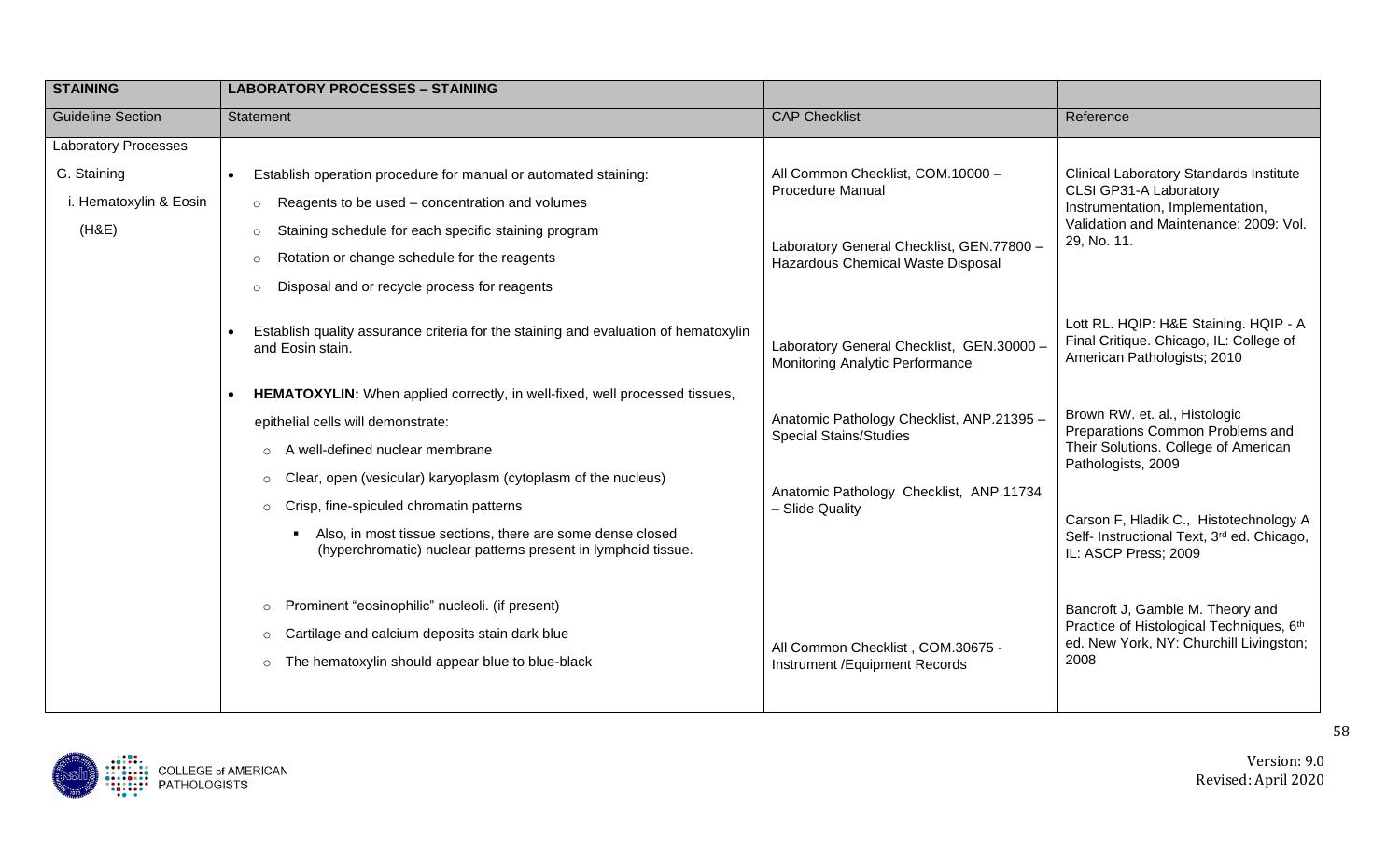|                                                                                                             | EOSIN: When applied correctly, in well-fixed, well processed tissue, eosin<br>produces, at least, a "tri-tonal" (three-color) effect.<br>Muscle cells (smooth, skeletal, cardiac) and epithelial cell cytoplasm will<br>stain deep red-pink.<br>Collagen will stain a distinct lighter pink.<br>$\circ$<br>Red blood cells (RBC) will stain a bright orange-red.<br>$\circ$<br>Nucleoli (if present) should exhibit a reddish-purple color due to their high<br>$\circ$<br>protein and RNA content.<br>It is essential, when applying eosin, that the smooth muscle/cell cytoplasm and<br>collagen be differentially stained. (different shades of red/pink).<br>Complete and document results of a H&E control prior to staining routine<br>$\bullet$<br>workload.<br>Documentation to include changes or actions taken to correct substandard<br>$\circ$<br>staining of the control.<br>Establish a preventative maintenance program that includes annual service and<br>emergency service. | Anatomic Pathology Checklist, ANP.21360<br>Automated Stainer.                                                                                                                                                                     | Prophet EB, Mills B, Arrington JB, Sobin<br>LH. AFIP Laboratory Methods in<br>Histotechnology, AFIP;1992<br>Sheehan DC, Hrapchak BB., Theory<br>and Practice of Histotechnology, 2 <sup>nd</sup> ed.<br>Columbus, OH: Battelle Press; 1980<br>Horobin RW. Troubleshooting Histology<br>Stains, Churchill Livingstone; 1998 |
|-------------------------------------------------------------------------------------------------------------|-----------------------------------------------------------------------------------------------------------------------------------------------------------------------------------------------------------------------------------------------------------------------------------------------------------------------------------------------------------------------------------------------------------------------------------------------------------------------------------------------------------------------------------------------------------------------------------------------------------------------------------------------------------------------------------------------------------------------------------------------------------------------------------------------------------------------------------------------------------------------------------------------------------------------------------------------------------------------------------------------|-----------------------------------------------------------------------------------------------------------------------------------------------------------------------------------------------------------------------------------|----------------------------------------------------------------------------------------------------------------------------------------------------------------------------------------------------------------------------------------------------------------------------------------------------------------------------|
| <b>Laboratory Processes</b><br>G. Staining<br>ii. Histochemical and<br>enzymatic stains<br>(special stains) | Establish written procedures for manual or automated staining procedures to<br>include:<br>Special cutting or preparation of tissue section<br>$\circ$<br>Reagents used<br>$\circ$<br>Access to material data sheets<br>Concentration<br>Storage<br>Disposal                                                                                                                                                                                                                                                                                                                                                                                                                                                                                                                                                                                                                                                                                                                                  | All Common Checklist, COM.10000 -<br><b>Procedure Manual</b><br>Laboratory General Checklist, GEN.76411 -<br><b>Chemical Safety Document Access</b><br>Anatomic Pathology Checklist, ANP.21395 -<br><b>Special Stains/Studies</b> |                                                                                                                                                                                                                                                                                                                            |

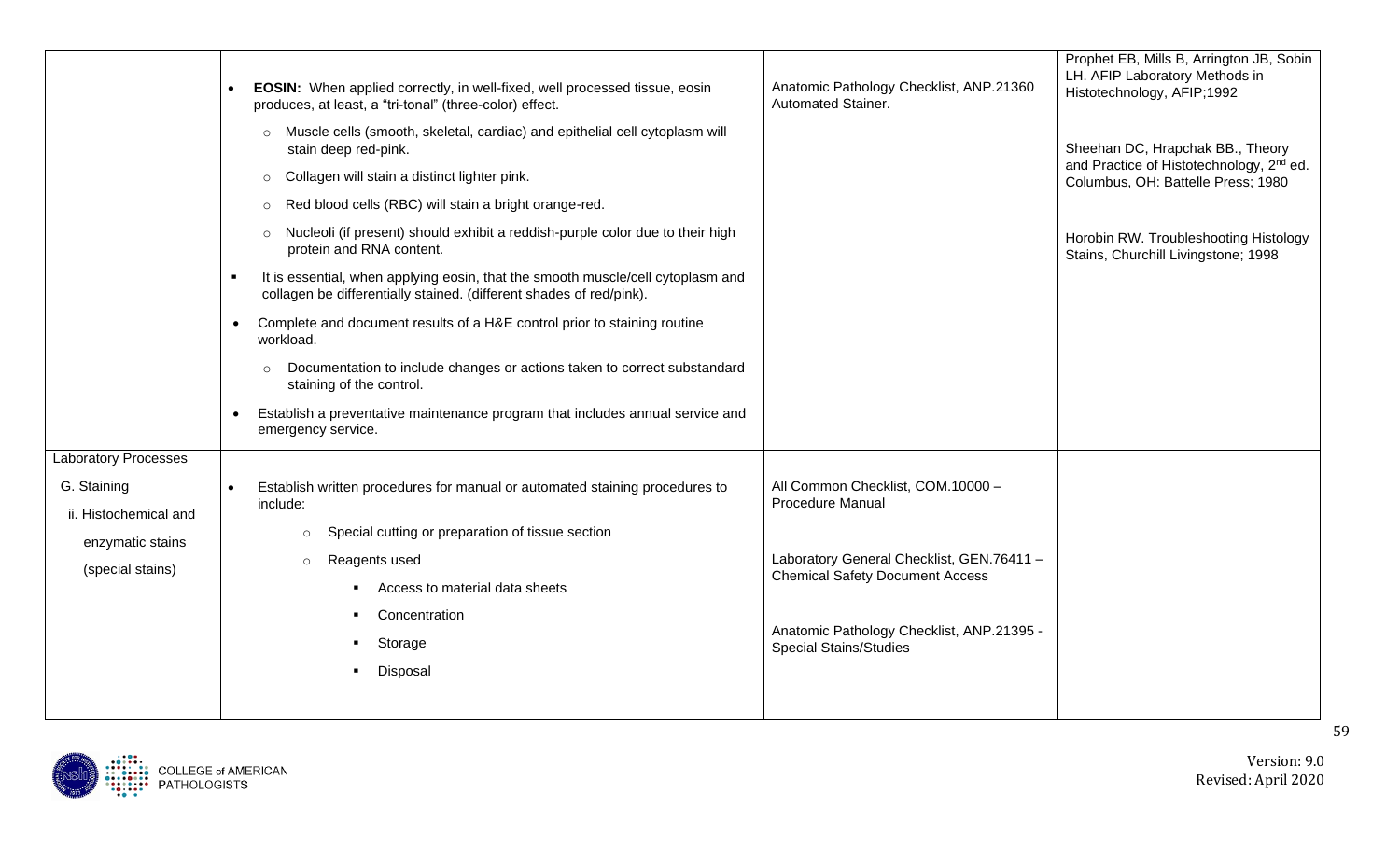| Specific steps of staining procedure<br>$\circ$<br>Quality assurance process<br>$\Omega$<br>Define positive control tissue<br>Define expected stain results                                                                                                                                                |                                                                                                                     |                                                                                                                         |
|------------------------------------------------------------------------------------------------------------------------------------------------------------------------------------------------------------------------------------------------------------------------------------------------------------|---------------------------------------------------------------------------------------------------------------------|-------------------------------------------------------------------------------------------------------------------------|
| Records of acceptabilty<br>Establish operation procedures for automated staining equipment:<br>$\bullet$                                                                                                                                                                                                   | Laboratory General Checklist, GEN.77800 -                                                                           |                                                                                                                         |
| <b>Validation process</b><br>$\circ$<br>Cleaning and maintenance procedures<br>$\Omega$                                                                                                                                                                                                                    | Hazardous Chemical Waste Disposal<br>Anatomic Pathology Checklist, ANP.23100 -<br><b>Tissue Processing Programs</b> |                                                                                                                         |
| Establish a preventative maintenance program that includes annual service and<br>emergency service.                                                                                                                                                                                                        | All Common Checklist, COM.30550 -<br>Instrument/Equipment Performance                                               |                                                                                                                         |
| Histochemical stains, or special stains, refer to a group of secondary stains used<br>$\bullet$<br>in conjunction with H&E staining. They were developed to provide differential<br>coloration and contrast to cell and tissue constituents with the goal of<br>understanding cell structure and function. | Verification<br>All Common Checklist, COM.30600 -<br>Instrument/Equipment Function Checks                           |                                                                                                                         |
| Many are used to identify morphological entities such as bacteria, fungi, nerve<br>$\bullet$<br>fibers, and for connective tissues including collagen and reticular fibers.                                                                                                                                |                                                                                                                     | Bancroft J, Gamble M. Theory and<br>Practice of Histological Techniques, 6th<br>ed. New York, NY: Churchill Livingston; |
| Other special histochemical stains are used for specific tissue components and<br>include stains for iron, mucins, glycogen, amyloid, and nucleic acids.                                                                                                                                                   |                                                                                                                     | 2008<br>Carson F, Hladik C., Histotechnology A<br>Self- Instructional Text, 3rd ed. Chicago,<br>IL: ASCP Press; 2009    |
| Enzyme histochemical staining refers to a subclass of histochemistry that<br>identifies enzymes by employing substrates containing one of a number of<br>various naphthol compounds.                                                                                                                       | All Common Checklist, COM.30675 -<br>Instrument / Equipment Records                                                 |                                                                                                                         |

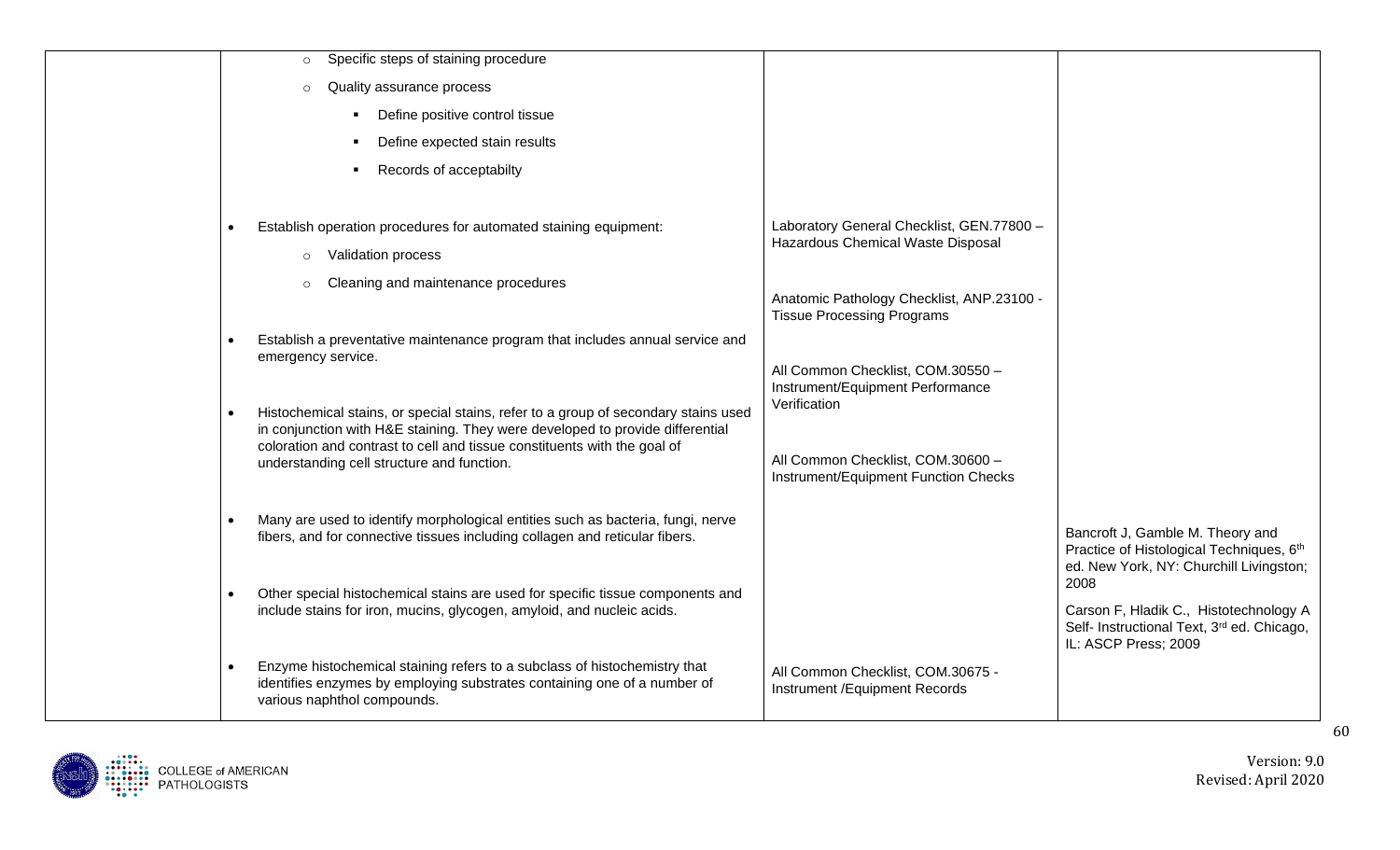|                                            |                                                                                                      |                                                        | Sheehan DC, Hrapchak BB., Theory<br>and Practice of Histotechnology, 2 <sup>nd</sup> ed.<br>Columbus, OH: Battelle Press; 1980<br>Kiernan J. Histological and<br>Histochemical Methods: Theory and<br>Practice 4 <sup>th</sup> ed. Oxfordshire, England;<br>2008<br>Pearse AGE, Stoward PJ.<br>Histochemistry, Theoretical and<br>Applied, 4th ed. Vol. 2. Analytical<br>Technique. Edinburgh: Churchill-<br>Livingstone, 1985<br>Lillie RD, Fullmer HM. Histopathologic<br>Technic and Practical Histochemistry.<br>4th ed. New York: McGraw-Hill;1976 |
|--------------------------------------------|------------------------------------------------------------------------------------------------------|--------------------------------------------------------|---------------------------------------------------------------------------------------------------------------------------------------------------------------------------------------------------------------------------------------------------------------------------------------------------------------------------------------------------------------------------------------------------------------------------------------------------------------------------------------------------------------------------------------------------------|
| <b>Laboratory Processes</b><br>G. Staining |                                                                                                      | Anatomic Pathology Checklist, ANP.22983-               | <b>Clinical Laboratory Standards Institute</b>                                                                                                                                                                                                                                                                                                                                                                                                                                                                                                          |
| iii.                                       | Establish a procedure for selection and development of antibodies and clones to<br>be added to menu: | Fixation - HER2 and ER- Predictive Marker<br>Testing   | CLSI: ILA28-A2: Quality Assurance for<br>Design Control and Implementation of                                                                                                                                                                                                                                                                                                                                                                                                                                                                           |
| Immunohistochemical                        | Fixation of tissue<br>$\circ$                                                                        |                                                        | Immunohistochemistry Assays;<br>Approved Guideline -2011; Vol31 No4                                                                                                                                                                                                                                                                                                                                                                                                                                                                                     |
| stains                                     | cutting of tissue section<br>$\circ$                                                                 | Anatomic Pathology Checklist, ANP.22300 -              |                                                                                                                                                                                                                                                                                                                                                                                                                                                                                                                                                         |
|                                            | Paraffin                                                                                             | <b>Specimen Modification</b>                           |                                                                                                                                                                                                                                                                                                                                                                                                                                                                                                                                                         |
|                                            | Frozen<br>$\blacksquare$<br>Selection and validation of antibody and clone                           |                                                        |                                                                                                                                                                                                                                                                                                                                                                                                                                                                                                                                                         |
|                                            | $\circ$<br>Selection, validation and monitoring of reagents<br>$\circ$                               | Anatomic Pathology Checklist, ANP.22500 -<br>Buffer pH | Fitzgibbons PL, Bradley LA, Fatheree                                                                                                                                                                                                                                                                                                                                                                                                                                                                                                                    |
|                                            | Validation of application method<br>$\circ$                                                          |                                                        | LA, Alsabeh R, et.al. Principles of<br>Analytic Validation of                                                                                                                                                                                                                                                                                                                                                                                                                                                                                           |
|                                            | Pretreatment                                                                                         | Anatomic Pathology Checklist, ANP.22750 -              | Immunohistochemical Assays:<br>Guideline From the College of American                                                                                                                                                                                                                                                                                                                                                                                                                                                                                   |
|                                            | Antibody dilution                                                                                    | Antibody Validation                                    | Pathologists Pathology and Laboratory                                                                                                                                                                                                                                                                                                                                                                                                                                                                                                                   |
|                                            | Retrieval method - if required                                                                       |                                                        | Quality Center. Arch Path Lab Med;<br>Nov 2014, Vol. 138, No. 11. pp. 1432-<br>1443.                                                                                                                                                                                                                                                                                                                                                                                                                                                                    |

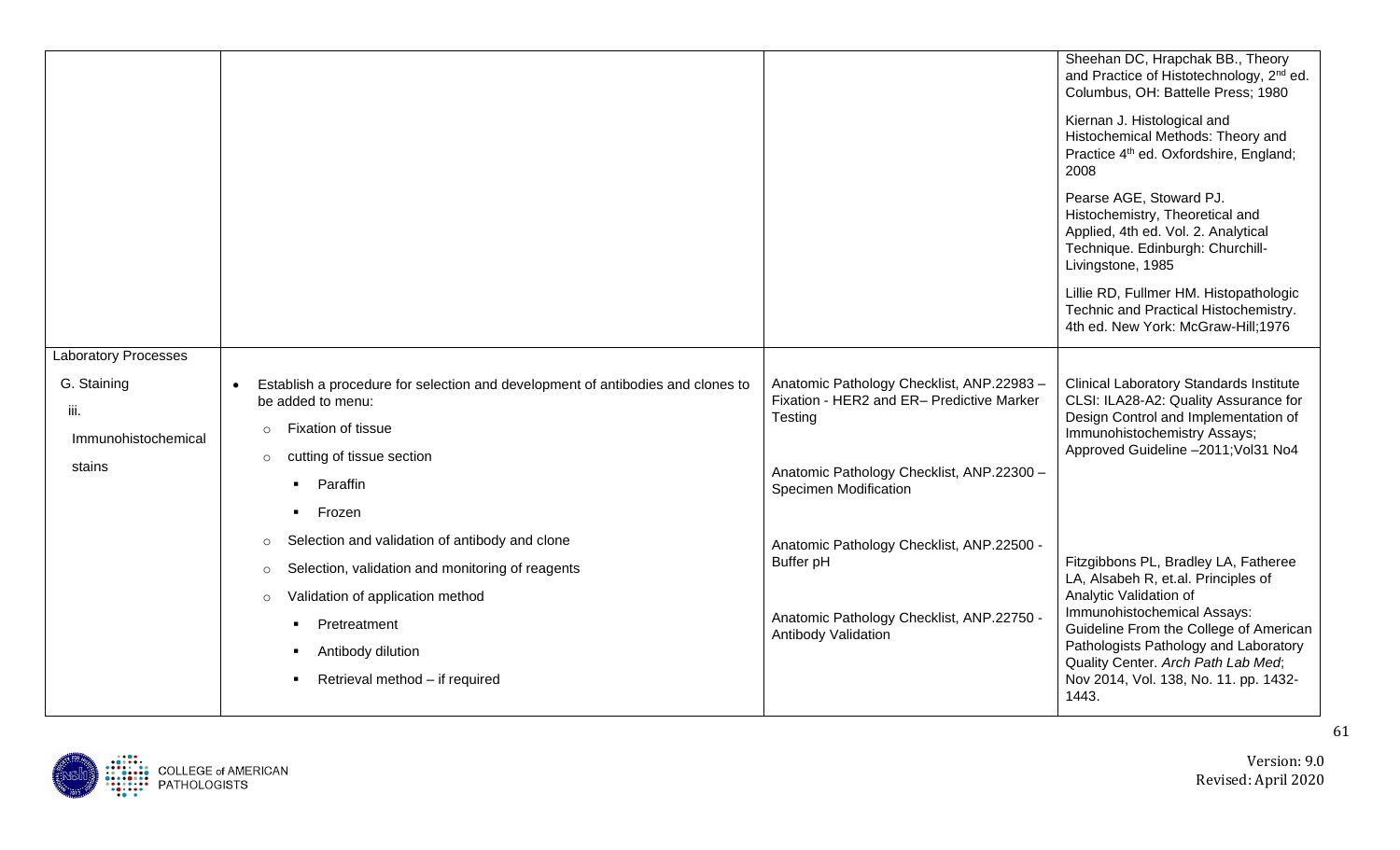| Detection method<br>DAB<br>$\bullet$<br>Alkaline phosphatase<br>$\bullet$<br>Fluorescent<br>Documentation of scoring methodology<br>$\circ$<br>Manual or automated<br>Documentation of validation; record test tissue, expected results actual<br>$\circ$<br>results and changes to method<br>Storage of antibody and reagents<br>$\circ$ | Anatomic Pathology Checklist, ANP.22978 -<br>Predictive Marker Testing -<br>Validation/Verification<br>Anatomic Pathology Checklist, ANP.22969 -<br><b>Report Elements</b><br>All Common Checklist, COM.30350 -<br>Reagent Storage and Handling | Troxell ML, Fulton RS, Swanson<br>PE, Bellizzi AM, Fitzgibbons PL, et.al.<br>Predictive Markers Require Thorough<br>Analytic Validation. Arch Path Lab<br>Med; Aug 2019, Vol. 143, No. 8. pp.<br>907-909.<br>Torlakovic EE. How Validate Predictive<br>Immunohistochemistry Testing in<br>Pathology? Arch Path Lab Med; Aug<br>2019, Vol. 143, No. 8. pp. 907-<br>907. Validation doc |
|-------------------------------------------------------------------------------------------------------------------------------------------------------------------------------------------------------------------------------------------------------------------------------------------------------------------------------------------|-------------------------------------------------------------------------------------------------------------------------------------------------------------------------------------------------------------------------------------------------|---------------------------------------------------------------------------------------------------------------------------------------------------------------------------------------------------------------------------------------------------------------------------------------------------------------------------------------------------------------------------------------|
|                                                                                                                                                                                                                                                                                                                                           | Anatomic Pathology Checklist, ANP.22615 -<br><b>Endogenous Biotin</b><br>Anatomic Pathology Checklist, ANP.22900 -<br><b>Slide Quality</b><br>Anatomic Pathology Checklist, ANP.22760 -<br>New Reagent Lot Confirmation of<br>Acceptability     | Bancroft J, Gamble M. Theory and<br>Practice of Histological Techniques, 6th<br>ed. New York, NY: Churchill Livingston;<br>2008<br>Dabbs D. Diagnostic<br>Immunohistochemistry: Theranostic and<br><b>Genomic Applications, Expert Consult:</b><br>Online and Print, 3rd Edition                                                                                                      |
| Establish re- validation procedures after change of:<br>Methodology<br>$\circ$<br>Reagent<br>Antibody                                                                                                                                                                                                                                     | Anatomic Pathology Checklist, ANP.22780 -<br><b>IHC Assay Performance</b><br>All Common Checklist, COM.30550 -<br>Instrument/Equipment Performance<br>Verification                                                                              | Fitzgibbons PL, Bradley LA, Fatheree<br>LA, Alsabeh R, et.al. Principles of<br>Analytic Validation of<br>Immunohistochemical Assays:<br>Guideline From the College of American<br>Pathologists Pathology and Laboratory<br>Quality Center. Arch Path Lab Med;<br>Nov 2014, Vol. 138, No. 11. pp. 1432-<br>1443.                                                                       |

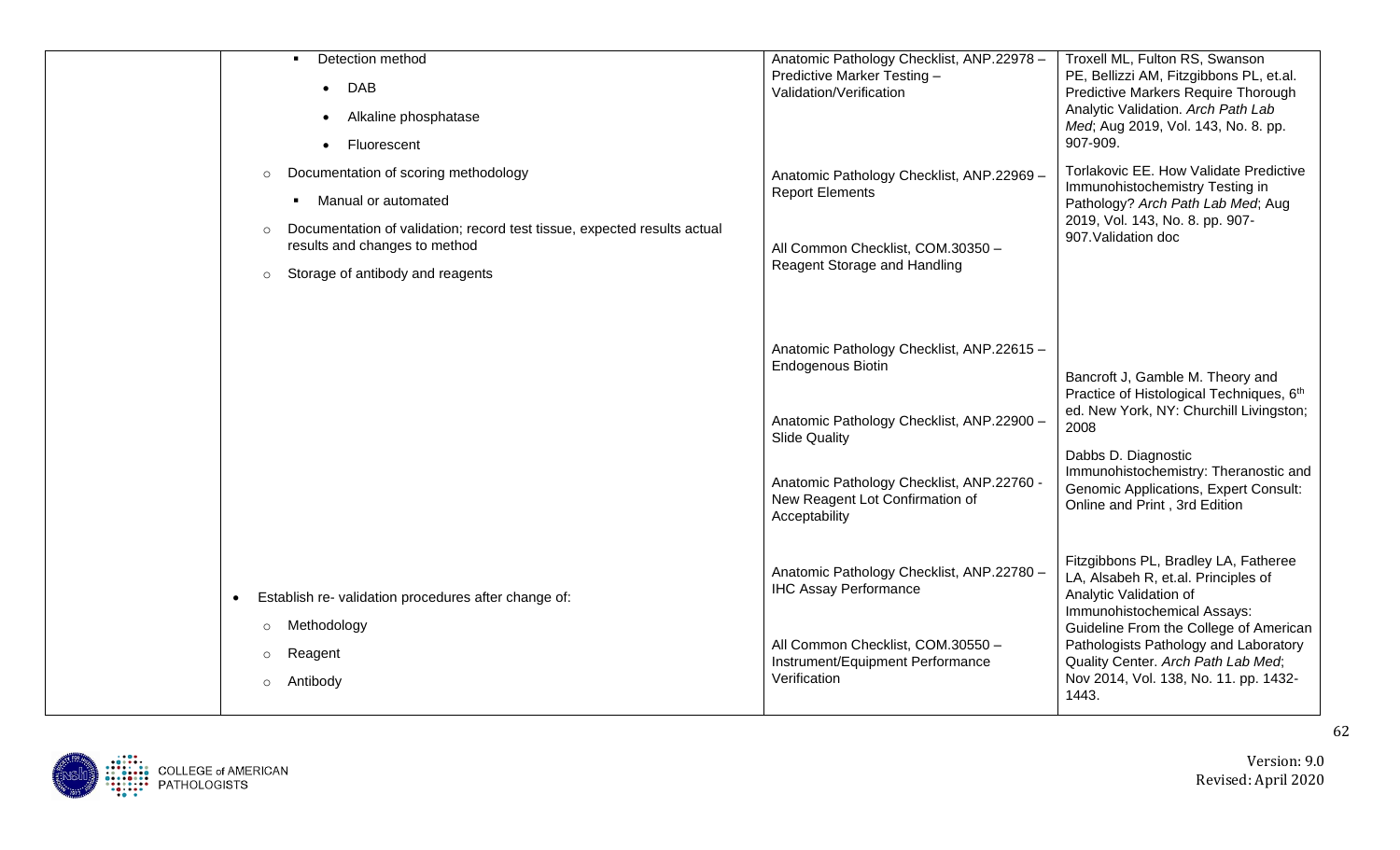| Clone<br>$\blacksquare$                                                                                          |                                                                                |                                                                                                                                  |
|------------------------------------------------------------------------------------------------------------------|--------------------------------------------------------------------------------|----------------------------------------------------------------------------------------------------------------------------------|
| Lot number<br><b>Dilution</b>                                                                                    |                                                                                | Taylor, Cote; Immunomicroscopy<br>Volume 19 in Major Problems in                                                                 |
|                                                                                                                  |                                                                                | Pathology Series, 3rd ed.                                                                                                        |
| Equipment<br>$\circ$                                                                                             |                                                                                | Hayat MA.Microscopy,                                                                                                             |
| • New model                                                                                                      |                                                                                | Immunohistochemistry and Antigen<br>Retrieval Methods: For Light and                                                             |
| major service repair                                                                                             | All Common Checklist, COM.30820 -<br>Quantitative Pipette Accuracy and         | Electron Microscopy, Springer Press;<br>2002.                                                                                    |
| move or relocation                                                                                               | Reproducibility                                                                | Elias JM. Immunohistopathology: A                                                                                                |
|                                                                                                                  |                                                                                | Practical Approach to Diagnosis; 2 <sup>nd</sup> ed.                                                                             |
|                                                                                                                  | All Common Checklist, COM.30750 -                                              | Chicago, IL: ASCP Press, 2003                                                                                                    |
|                                                                                                                  | <b>Temperature Checks</b>                                                      | Hayat MA. Immunogold-Silver Staining:<br>Principles, Methods, and Applications,                                                  |
| Establish procedures for cleaning and maintenance of equipment<br>$\bullet$                                      |                                                                                | CRC;1995                                                                                                                         |
| Calibration of pipettes<br>$\circ$                                                                               |                                                                                | Javois LC. Immunocytochemical                                                                                                    |
| Monitoring of refrigerator and freezer temperature<br>$\Omega$                                                   | All Common Checklists, COM.30600 -<br>Maintenance and Function Checks          | Methods and Protocols, 3rd ed.: BIOS<br>Scientific; 2003                                                                         |
| NIST calibration procedure<br>$\mathbf{H}$                                                                       |                                                                                | Polack JM. Introduction to                                                                                                       |
| Ancillary equipment<br>$\circ$                                                                                   |                                                                                | Immunocytochemistry, 3rd ed., BIOS                                                                                               |
| Microwave oven                                                                                                   |                                                                                | Scientific; 2003                                                                                                                 |
| Steamer                                                                                                          |                                                                                | Hayat MA. Microscopy,<br>Immunohistochemistry and Antigen                                                                        |
| Stainer<br>$\Omega$                                                                                              |                                                                                | Retrieval Methods: For Light and                                                                                                 |
|                                                                                                                  | All Common Checklist, COM.30675 -<br>Instrument / Equipment Records            | Electron Microscopy, Springer Press;<br>2002                                                                                     |
| Establish a preventative maintenance program that includes annual service and<br>$\bullet$<br>emergency service. |                                                                                | Javois LC. Immunocytochemical                                                                                                    |
|                                                                                                                  |                                                                                | Methods and Protocols, 3rd ed:BIOS                                                                                               |
|                                                                                                                  | Laboratory General Checklist, GEN.77800 -<br>Hazardous Chemical Waste Disposal | Scientific; 2003                                                                                                                 |
|                                                                                                                  |                                                                                | Shi S, Taylor CR. Antigen Retrieval<br>Techniques: Immunohistochemistry and<br>Molecular Morphology, Eaton<br>Publications; 2000 |
|                                                                                                                  |                                                                                |                                                                                                                                  |

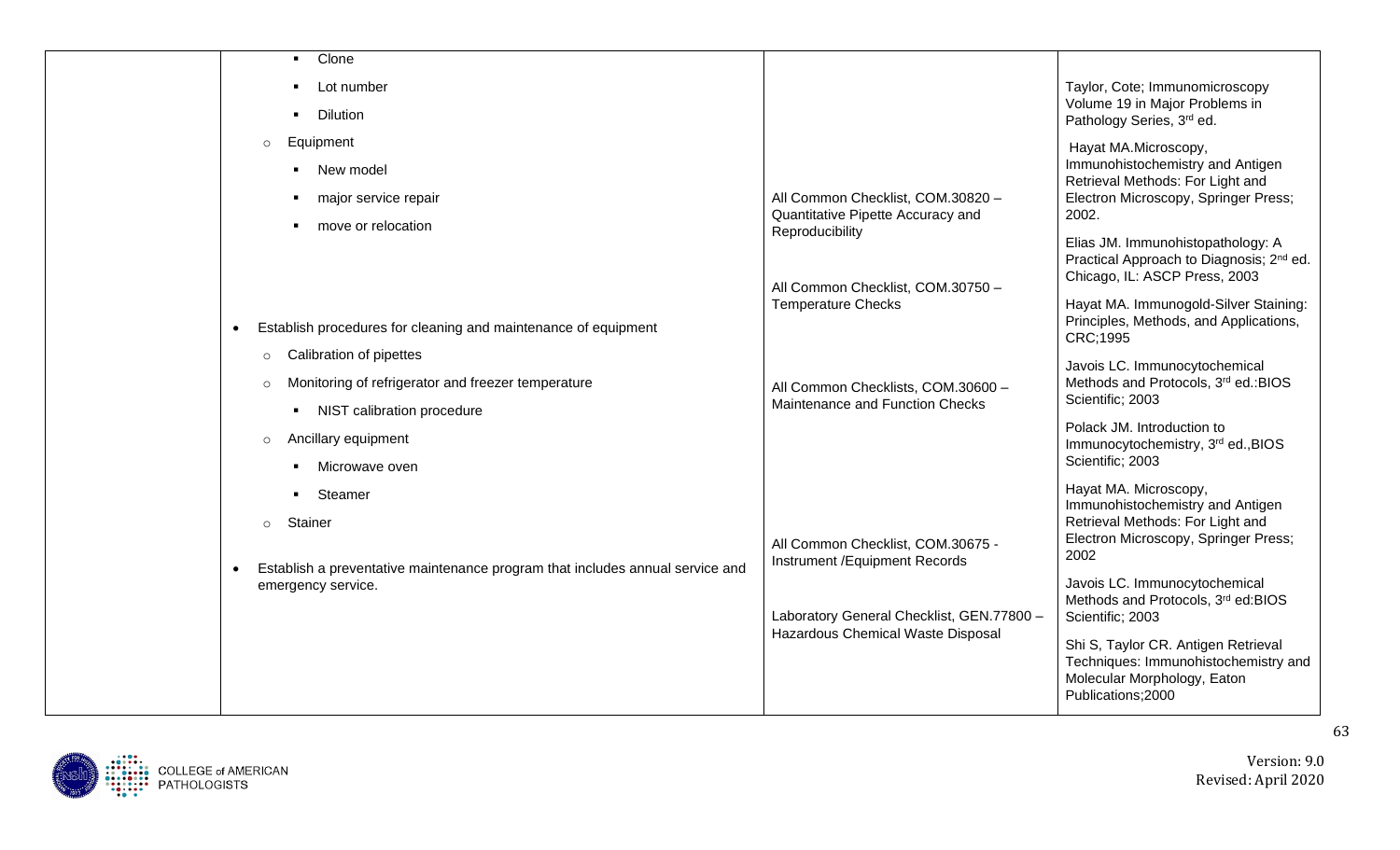|                                                            | Establish procedure for the disposal of reagents as per local, state and national<br>requirements                                                                                                                                                                                |                                                                            | Immunochemical Staining Methods<br>Handbook, 3rd ed., Dako Corp,<br>Carpinteria, CA                                                                                                           |
|------------------------------------------------------------|----------------------------------------------------------------------------------------------------------------------------------------------------------------------------------------------------------------------------------------------------------------------------------|----------------------------------------------------------------------------|-----------------------------------------------------------------------------------------------------------------------------------------------------------------------------------------------|
|                                                            | Immunohistochemistry (IHC) staining refers to the method of localizing specific<br>antigens (e.g., proteins) in cells of a tissue by the principle of an antibody /<br>antigen recognition. This reaction is labelled by a detection technique and<br>visualized by a chromagen. |                                                                            | <b>Clinical Laboratory Standards Institute</b><br>CLSI - I/L28-A2, Quality Assurance for<br>Design Control and Implementation of<br>Immunohistochemistry Assays, 2011.                        |
| <b>Laboratory Processes</b>                                |                                                                                                                                                                                                                                                                                  |                                                                            |                                                                                                                                                                                               |
| G. Staining<br>iv.                                         | Establish Quality Control and Quality Assurance procedures to include:<br>Selection of appropriate control material<br>$\circ$                                                                                                                                                   | Anatomic Pathology Checklist, ANP.21395 -<br><b>Special Stains/Studies</b> | Fitzgibbons PL, Bradley LA, Fatheree<br>LA, Alsabeh R, et.al. Principles of<br>Analytic Validation of                                                                                         |
| Immunohistochemical<br><b>Stains</b><br>a. Quality Control | Validation of control material<br>$\circ$<br>Documentation of test of control at accredited lab<br>Use and application of controls<br>$\circ$                                                                                                                                    | Anatomic Pathology, ANP.21850 - QC -<br>Immunofluorescence                 | Immunohistochemical Assays:<br>Guideline From the College of American<br>Pathologists Pathology and Laboratory<br>Quality Center. Arch Path Lab Med;<br>Nov 2014, Vol. 138, No. 11. pp. 1432- |
|                                                            | Patient and antibody reagent control<br>Positive and negative                                                                                                                                                                                                                    | Anatomic Pathology ChecklistANP.22550 -<br>QC - Antibodies                 | 1443.<br>Bancroft J, Gamble M. Theory and<br>Practice of Histological Techniques, 6th<br>ed. New York, NY: Churchill Livingston;                                                              |
|                                                            |                                                                                                                                                                                                                                                                                  | Anatomic Pathology Checklist, ANP.22570 -<br>QC - Antibodies               | 2008<br>Dabbs D. Diagnostic<br>Immunohistochemistry: Theranostic                                                                                                                              |
|                                                            | Establish procedures for the review of controls and release of patient slides for<br>$\bullet$<br>interpretation                                                                                                                                                                 | Anatomic Pathology Checklist, ANP.22660 -<br><b>Control Slide Review</b>   | and Genomic Applications, Expert<br>Consult: Online and Print, 3rd Edition                                                                                                                    |
|                                                            | Records of review need to be retained.                                                                                                                                                                                                                                           |                                                                            | Taylor C, Cote RJ; Immunomicroscopy<br>Volume 19 in Major Problems in<br>Pathology Series, 3rd ed.                                                                                            |
|                                                            | IHC quality control measures are essential to provide and ensure consistency of<br>$\blacksquare$<br>performance and reproducibility of the intended target.                                                                                                                     | Anatomic Pathology Checklist, ANP.22780 -<br><b>IHC Assay Performance</b>  |                                                                                                                                                                                               |

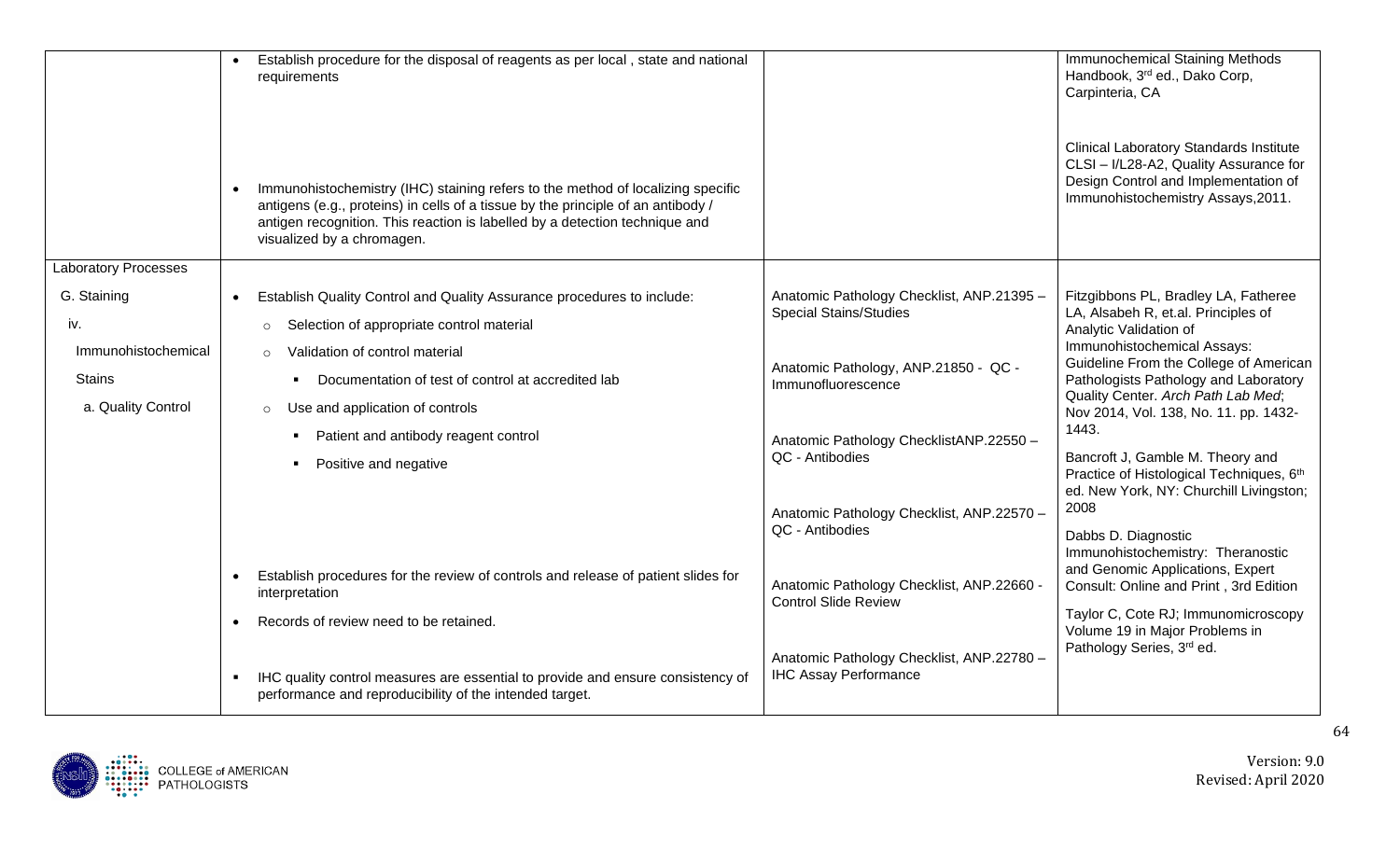|                                              |                                                                                                           | Laboratory General Checklist, GEN.30000 -                                                           | Hayat MA.Microscopy,                                                                                                                                                                                                    |
|----------------------------------------------|-----------------------------------------------------------------------------------------------------------|-----------------------------------------------------------------------------------------------------|-------------------------------------------------------------------------------------------------------------------------------------------------------------------------------------------------------------------------|
|                                              |                                                                                                           | Monitoring Analytic Performance                                                                     | Immunohistochemistry and Antigen<br>Retrieval Methods: For Light and<br>Electron Microscopy, Springer Press;<br>2002                                                                                                    |
|                                              |                                                                                                           |                                                                                                     | Elias JM. Immunohistopathology: A<br>Practical Approach to Diagnosis; 2 <sup>nd</sup> ed.<br>Chicago, IL: ASCP Press; 2003                                                                                              |
|                                              |                                                                                                           |                                                                                                     | Taylor C, Cote RJ. Immunomicroscopy:<br>A Diagnostic Tool for the Surgical<br>Pathologist, 3rd ed., WB Saunders; 2005                                                                                                   |
|                                              |                                                                                                           |                                                                                                     | <b>Immunochemical Staining Methods</b><br>Handbook, 3rd ed., Dako Corp,<br>Carpinteria, CA                                                                                                                              |
| <b>Laboratory Processes</b>                  |                                                                                                           |                                                                                                     |                                                                                                                                                                                                                         |
| G. Staining                                  | Establish procedure for clinical validation of each antibody:<br>$\bullet$                                | Anatomic Pathology Checklist, ANP.22750 -                                                           | <b>Clinical Laboratory Standards Institute</b>                                                                                                                                                                          |
| iv.                                          | o Number of tissue sections to be tested per antibody                                                     | <b>Antibody Validation</b>                                                                          | CLSI - I/L28-A2, Quality Assurance for<br>Design Control and Implementation of                                                                                                                                          |
| Immunohistochemical                          | o Comparison of results to previous stained slides or duplicate slides stained by<br>accredited lab       | Anatomic Pathology Checklist, ANP.22760 -<br>New Reagent Lot Confirmation of<br>Acceptability       | Immunohistochemistry Assays, 2011:<br>Vol. 31 No.4                                                                                                                                                                      |
| stains<br>b. Intended Use of<br>the Antibody |                                                                                                           | Anatomic Pathology Checklist, ANP.22550 -<br>QC- Antibodies                                         | Fitzgibbons PL, Bradley LA, Fatheree<br>LA, Alsabeh R, et.al. Principles of<br>Analytic Validation of<br>Immunohistochemical Assays:<br>Guideline From the College of American<br>Pathologists Pathology and Laboratory |
|                                              | Each antibody MUST be clinically validated to be relevant to its intended target<br>$\bullet$<br>antigen. | Anatomic Pathology Checklist, ANP.22570 -<br>QC - Antibodies                                        | Quality Center. Arch Path Lab Med;<br>Nov 2014, Vol. 138, No. 11. pp. 1432-<br>1443.                                                                                                                                    |
|                                              |                                                                                                           | Anatomic Pathology Checklist, ANP.22978 -<br>Predictive Marker Testing -<br>Validation/Verification | Troxell ML, Fulton RS, Swanson<br>PE, Bellizzi AM, Fitzgibbons PL, et.al.<br>Predictive Markers Require Thorough<br>Analytic Validation. Arch Path Lab                                                                  |

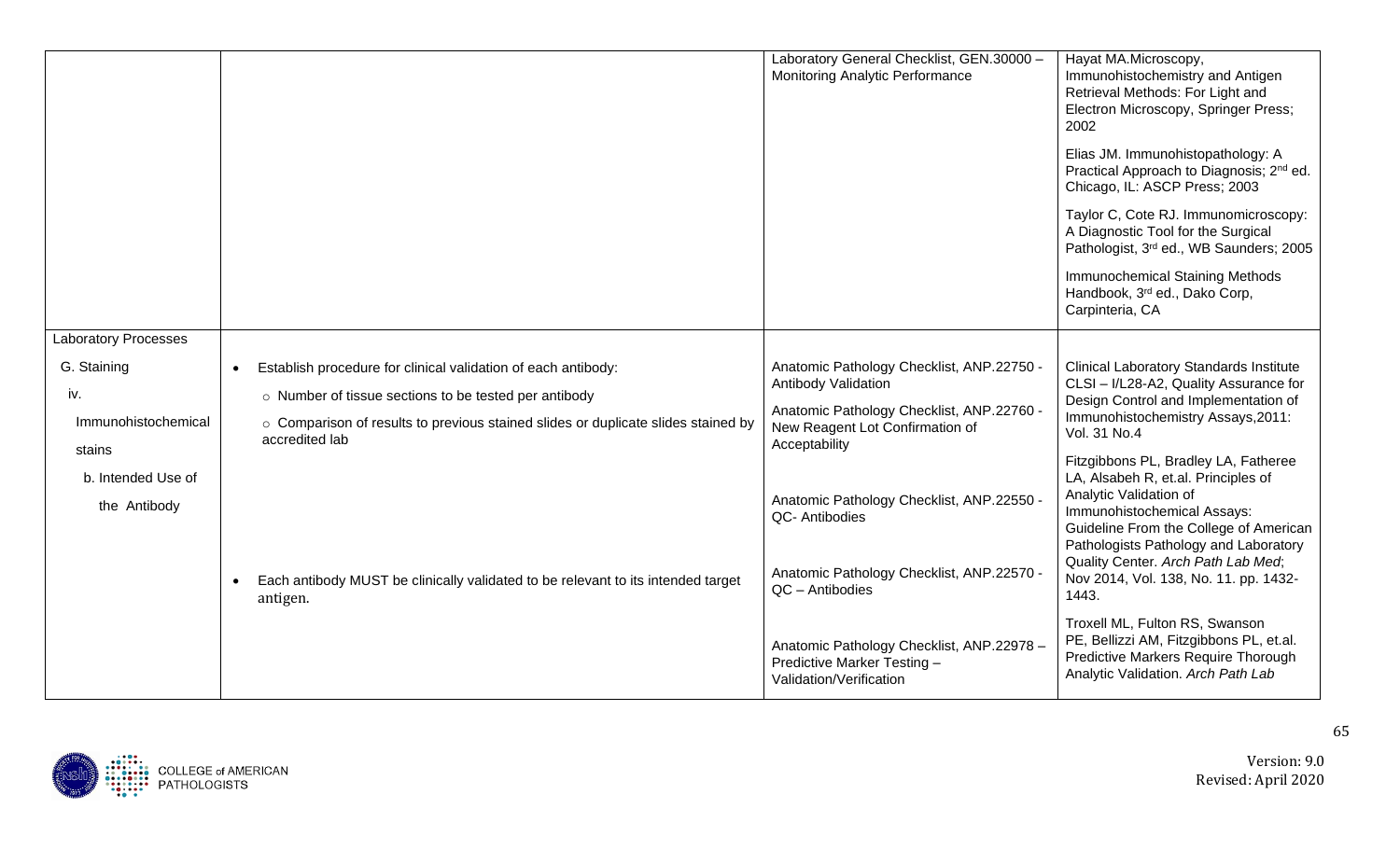|                                         |                                                                                                                                                                                                                                |                                                                                                                                                                         | Med; Aug 2019, Vol. 143, No. 8. pp.<br>907-909.<br>Torlakovic EE. How<br>to Validate Predictive<br>Immunohistochemistry Testing in<br>Pathology? Arch Path Lab Med; Aug<br>2019, Vol. 143, No. 8. pp. 907-907.                                                                                    |
|-----------------------------------------|--------------------------------------------------------------------------------------------------------------------------------------------------------------------------------------------------------------------------------|-------------------------------------------------------------------------------------------------------------------------------------------------------------------------|---------------------------------------------------------------------------------------------------------------------------------------------------------------------------------------------------------------------------------------------------------------------------------------------------|
| <b>Laboratory Processes</b>             |                                                                                                                                                                                                                                |                                                                                                                                                                         |                                                                                                                                                                                                                                                                                                   |
| G. Staining<br>v. In Situ Hybridization | Establish a procedure for selection and development of probes to be added to<br>menu:<br>Preparation and cutting of tissue section<br>$\circ$                                                                                  | Anatomic Pathology Checklist, ANP.22956 -<br>ISH Probe Validation/Verification                                                                                          | <b>Clinical Laboratory Standards Institute</b><br>CLSI - MM13, Collection, Transport,<br>Preparation, and Storage of Specimens<br>for Molecular Methods: 2020.                                                                                                                                    |
|                                         | Selection of probe<br>$\circ$<br>Validation of application method<br>$\circ$<br>Pretreatment<br>Antibody dilution<br>Retrieval method - if required                                                                            | Anatomic Pathology Checklist, ANP.22978 -<br>Predictive Marker Testing -<br>Validation/Verification<br>Anatomic Pathology Checklist, ANP.22964 -<br><b>ISH Controls</b> | International Standard ISO 20166-<br>4:2020 - Molecular in vitro diagnostic<br>examinations - Specifications for pre-<br>examination processes for formalin-<br>fixed and paraffin-embedded (FFPE)<br>tissue for - Part 4: In situ detection<br>techniques: section 6 - Inside the<br>laboratory. |
|                                         | Detection method<br>$\bullet$ DAB<br>Alkaline phosphatase<br>Fluorescent                                                                                                                                                       | Anatomic Pathology Checklist, ANP.22959 -<br>ISH Assay Performance                                                                                                      | <b>Clinical Laboratory Standards Institute</b><br>CLSI.- MM7-A2 Fluorescence In Situ<br>Hybridization (FISH) Methods for<br>Clinical Labs, Approved Guideline, 2nd<br>Ed. 2013: Vol.33, No.10                                                                                                     |
|                                         | Selection and validation of control material<br>$\circ$<br>Instructions on how to score slide and expected results<br>$\circ$                                                                                                  | Anatomic Pathology Checklist, ANP.22963-<br>ISH scoring                                                                                                                 | Bancroft J, Gamble M. Theory and<br>Practice of Histological Techniques, 6th<br>ed. New York, NY: Churchill Livingston;                                                                                                                                                                           |
|                                         | Documentation of validation; record test tissue, expected results, actual<br>$\circ$<br>results, and changes to method<br>Storage of probe and reagents<br>$\circ$<br>Retention and storage of slides and or images<br>$\circ$ | Anatomic Pathology Checklist, ANP.22965 -<br>Retention - Images and Slides                                                                                              | 2008.<br>David J. Dabbs.Diagnostic<br>Immunohistochemistry: Theranostic and<br>Genomic Applications, 3rd ed.<br>Philadelphia, PA: Saunders Elsevier;<br>2010.                                                                                                                                     |

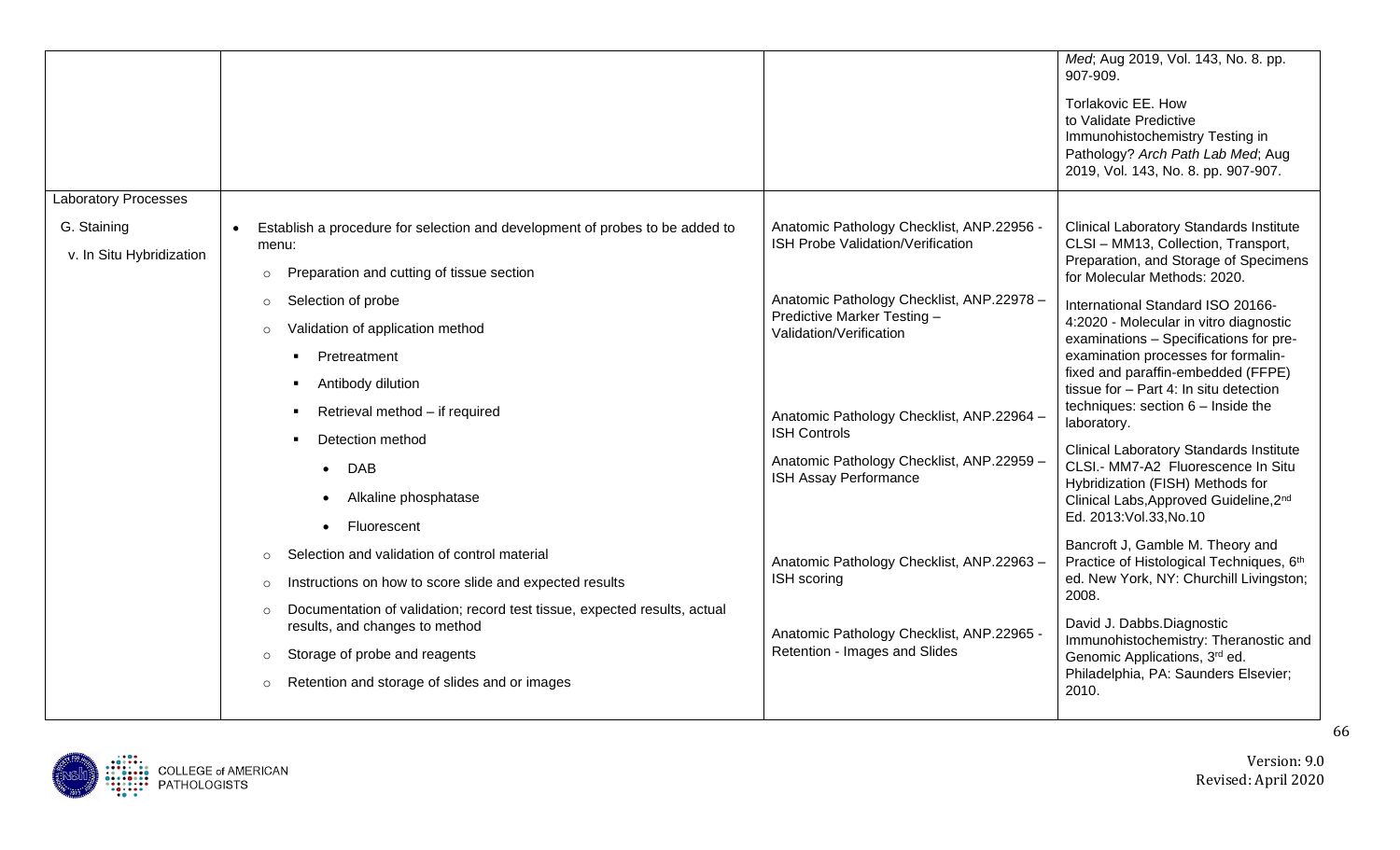| Establish procedures for change of:                                                                                                                                                                              | Anatomic Pathology Checklist, ANP.22956 -                                 |                                                                                                                                                                          |
|------------------------------------------------------------------------------------------------------------------------------------------------------------------------------------------------------------------|---------------------------------------------------------------------------|--------------------------------------------------------------------------------------------------------------------------------------------------------------------------|
| Methodology<br>$\circ$                                                                                                                                                                                           | ISH Probe Validation/Verification                                         | Awatif I. AL-Nafussi, 2 <sup>nd</sup> ed. Tumor<br>Diagnosis, Practical Approach and                                                                                     |
| Reagent<br>$\circ$                                                                                                                                                                                               |                                                                           | Pattern Analysis. London, Hodde                                                                                                                                          |
| Antibody<br>$\circ$                                                                                                                                                                                              | Anatomic Pathology Checklist, ANP.22963 -<br><b>ISH Scoring</b>           | Arnold; 2005                                                                                                                                                             |
| Clone                                                                                                                                                                                                            |                                                                           |                                                                                                                                                                          |
| Lot number                                                                                                                                                                                                       | Anatomic Pathology Checklist, ANP.22964 -                                 | American College of Medical Genetics<br>Laboratory. Standards and guidelines                                                                                             |
| <b>Dilution</b>                                                                                                                                                                                                  | <b>ISH Controls</b>                                                       | for clinical genetics laboratories, 2nd<br>ed. Bethesda, MD: ACMG; 1999.                                                                                                 |
| Equipment<br>$\circ$                                                                                                                                                                                             |                                                                           |                                                                                                                                                                          |
| New model                                                                                                                                                                                                        | Anatomic Pathology Checklist, ANP.22978 -<br>New Reagent Lot - ISH probes | <b>Clinical Laboratory Standards Institute</b>                                                                                                                           |
| major service repair                                                                                                                                                                                             |                                                                           | CLSI.- MM7-A2 Fluorescence In Situ                                                                                                                                       |
| move or relocation                                                                                                                                                                                               | Anatomic Pathology Checklist, ANP.22966 -<br>ISH Interpretation           | Hybridization (FISH) Methods for<br>Clinical Labs, Approved Guideline, 2nd<br>Ed. 2013: Vol.33, No.10                                                                    |
|                                                                                                                                                                                                                  |                                                                           |                                                                                                                                                                          |
| Establish procedure for clinical validation of each probe:<br>$\bullet$                                                                                                                                          |                                                                           | Jennings L, Van Deerlin VM, Gulley ML                                                                                                                                    |
| Number of tissue sections to be tested per probe<br>$\circ$                                                                                                                                                      |                                                                           | (2009) Recommended Principles and                                                                                                                                        |
| Comparison of results to previous stained slides or duplicate slides stained<br>$\Omega$                                                                                                                         |                                                                           | <b>Practices for Validating Clinical</b><br>Molecular Pathology Tests. Archives of                                                                                       |
| by accredited lab                                                                                                                                                                                                |                                                                           | Pathology & Laboratory Medicine: Vol.<br>133, No. 5: 743-755.                                                                                                            |
|                                                                                                                                                                                                                  |                                                                           | Wolff AC, Hammond ME, Allison<br>KH, Harvey BE, et al. Human Epidermal<br>Growth Factor Receptor 2 Testing in<br>Breast Cancer: American Society of                      |
| In Situ Hybridization (ISH) staining refers to a method using probes made up of<br>$\bullet$<br>complementary strands used to target sequences of mRNA, viral DNA or<br>chromosomal DNA located in tissue cells. |                                                                           | Clinical Oncology/College of American<br>Pathologists Clinical<br>Practice Guideline Focused Update.<br>Arch Path Lab Med; Nov 2018, Vol.<br>142, No. 11. pp. 1364-1382. |
| Retention of Images and permanent slides                                                                                                                                                                         |                                                                           |                                                                                                                                                                          |

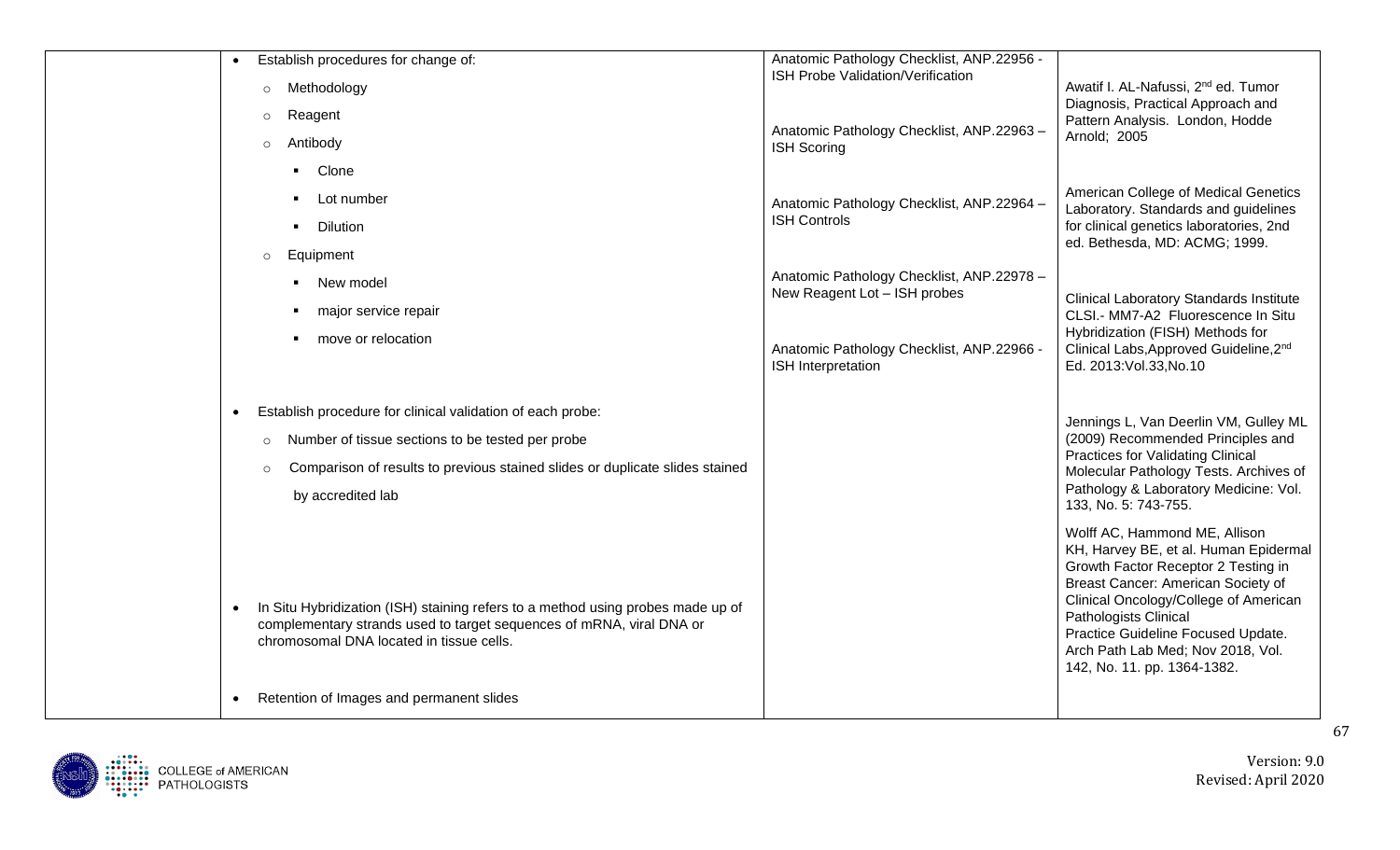|  | Tanner M, Gancberg D, Di Leo A,<br>Larsimont D, Rouas G, Piccart MJ, et<br>al. Chromogenic in situ hybridization: a<br>practical alternative for fluorescence in<br>situ hybridization to detect HER-2/neu<br>oncogene amplification in archival<br>breast cancer samples. Am J Pathol<br>2000;157(5):1467-72. |
|--|----------------------------------------------------------------------------------------------------------------------------------------------------------------------------------------------------------------------------------------------------------------------------------------------------------------|
|  | Di Palma S, Collins N, Faulkes C, Ping<br>B, Ferns G, Haagsma B, et al.<br>Chromogenic in situ hybridisation<br>(CISH) should be an accepted method<br>in the routine diagnostic evaluation of<br>HER2 status in breast cancer. J Clin<br>Pathol 2007;60(9):1067-8.                                            |
|  | Gong Y, Gilcrease M, Sneige N.<br>Reliability of chromogenic in situ<br>hybridization for detecting HER-2 gene<br>status in breast cancer: comparison<br>with fluorescence in situ hybridization<br>and assessment of interobserver<br>reproducibility. Mod Pathol<br>2005;18(8):1015-21.                      |
|  | Hauser-Kronberger C, Dandachi N.<br>Comparison of chromogenic in situ<br>hybridization with other methodologies<br>for HER2 status assessment in breast<br>cancer. J Mol Histol 2004;35(6):647-53.                                                                                                             |
|  | Saez A, Andreu FJ, Segui MA, Bare<br>ML, Fernandez S, Dinares C, et al.<br>HER-2 gene amplification by<br>chromogenic in situ hybridisation<br>(CISH) compared with fluorescence in<br>situ hybridisation (FISH) in breast<br>cancer-A study of two hundred cases.<br>Breast 2006;15(4):519-27.                |

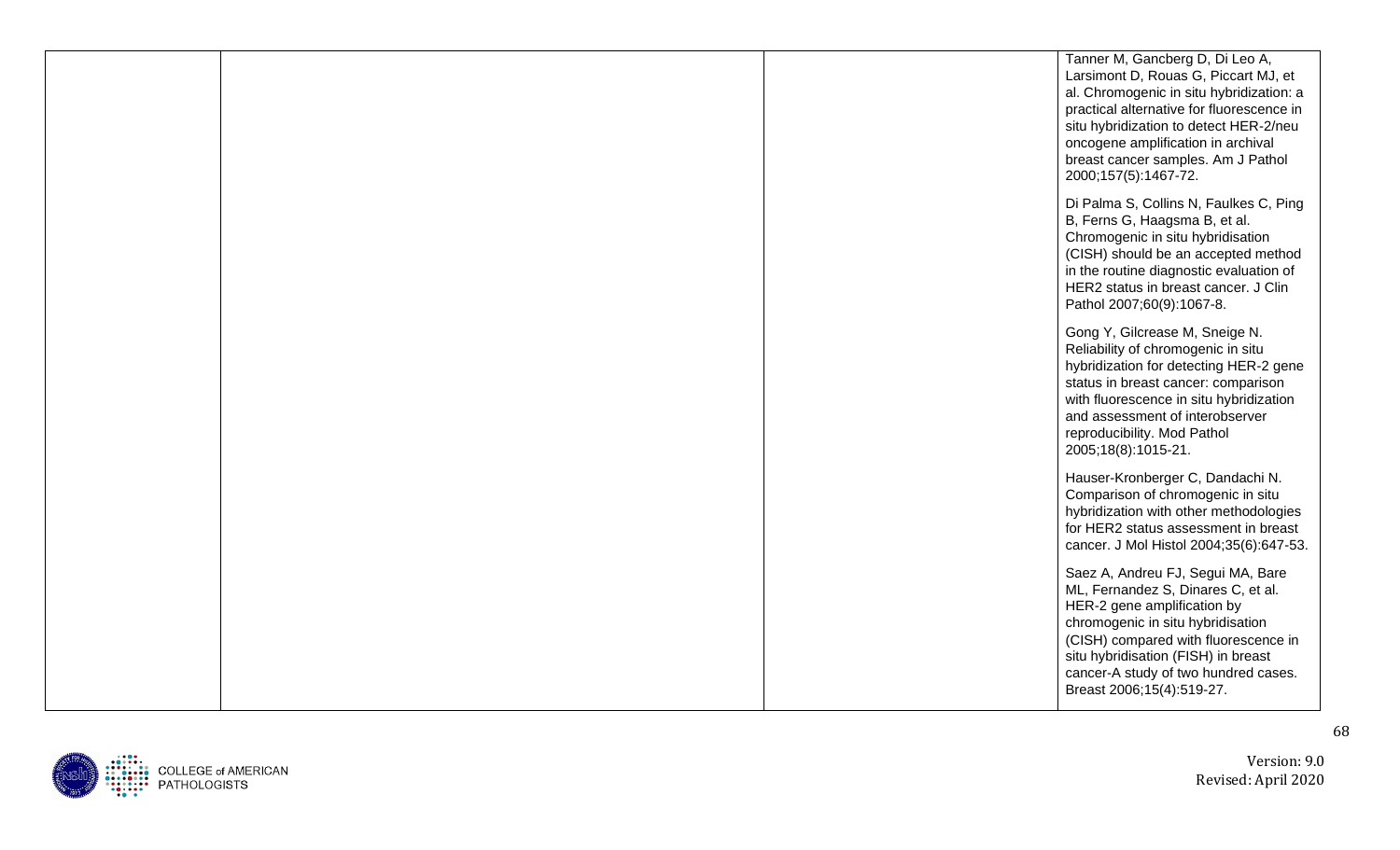|  | Bhargava R, Lal P, Chen B.<br>Chromogenic in situ hybridization for<br>the detection of HER-2/neu gene<br>amplification in breast cancer with an<br>emphasis on tumors with borderline and<br>low-level amplification: does it measure<br>up to fluorescence in situ hybridization?<br>Am J Clin Pathol 2005;123(2):237-43.                                                                                    |
|--|----------------------------------------------------------------------------------------------------------------------------------------------------------------------------------------------------------------------------------------------------------------------------------------------------------------------------------------------------------------------------------------------------------------|
|  | Dietel M, Ellis IO, Hofler H, Kreipe H,<br>Moch H, Dankof A, et al. Comparison of<br>automated silver enhanced in situ<br>hybridisation (SISH) and fluorescence<br>ISH (FISH) for the validation of HER2<br>gene status in breast carcinoma<br>according to the guidelines of the<br>American Society of Clinical Oncology<br>and the College of American<br>Pathologists. Virchows Arch<br>2007;451(1):19-25. |
|  | van de Vijver M, Bilous M, Hanna W,<br>Hofmann M, Kristel P, Penault- Llorca<br>F, et al. Chromogenic in situ<br>hybridisation for the assessment of<br>HER2 status in breast cancer: an<br>international validation ring study.<br>Breast Cancer Res 2007;9(5):R68.                                                                                                                                           |
|  | Bilous M, Morey A, Armes J, Cummings<br>M, Francis G. Chromogenic in situ<br>hybridisation testing for HER2 gene<br>amplification in breast cancer produces<br>highly reproducible results concordant<br>with fluorescence in situ hybridisation<br>and immunohistochemistry. Pathology<br>2006;38(2):120-4.                                                                                                   |
|  |                                                                                                                                                                                                                                                                                                                                                                                                                |

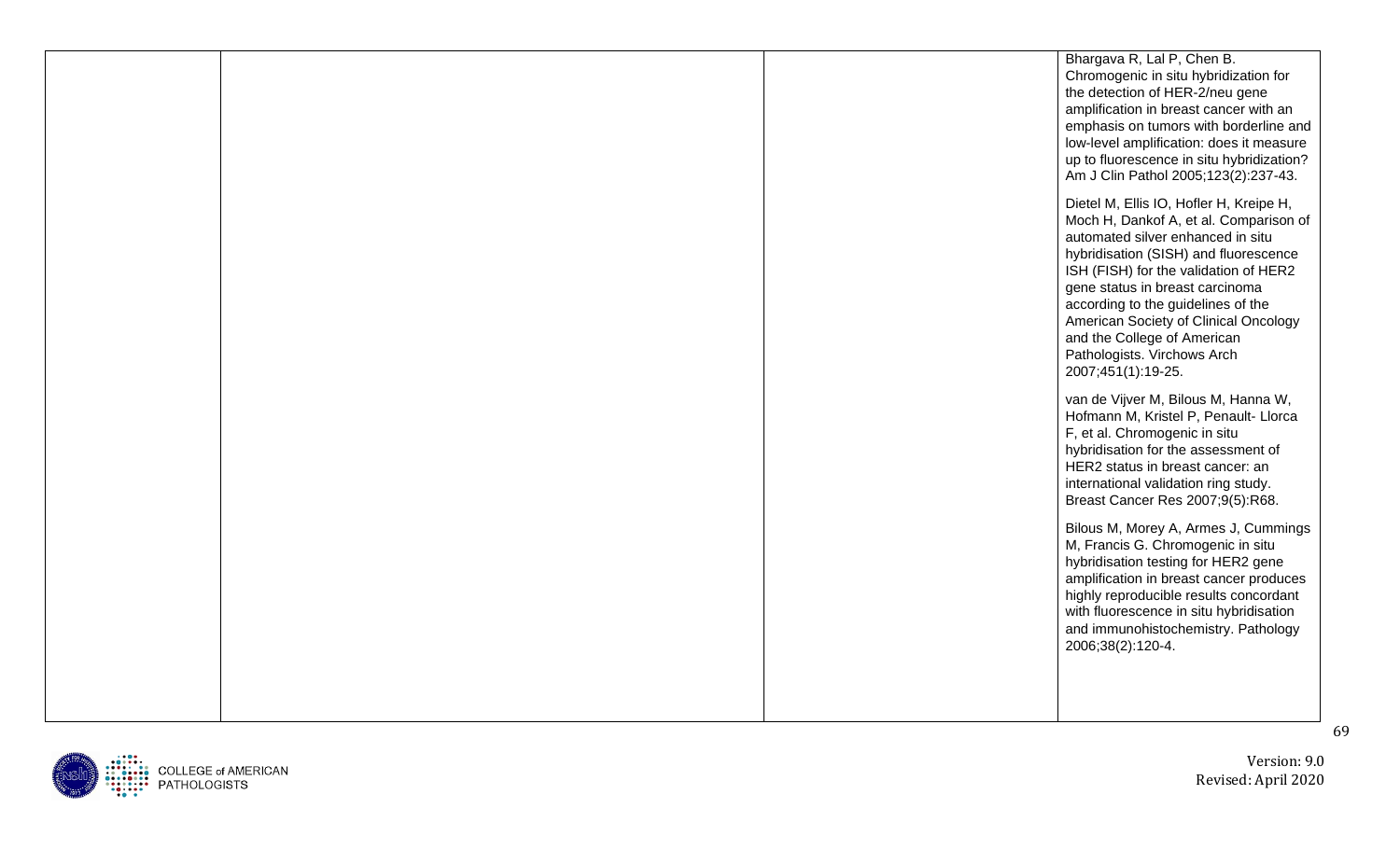| <b>Laboratory Processes</b>                                        |                                                                                                                                                                    |                                                                                                                                    | Di Palma S, Collins N, Bilous M, Sapino<br>A, Mottolese M, Kapranos N, et al. A<br>quality assurance exercise to evaluate<br>the accuracy and reproducibility of<br>chromogenic in situ hybridisation for<br>HER2 analysis in breast cancer. J Clin<br>Pathol 2008;61(6):757-60                                                 |
|--------------------------------------------------------------------|--------------------------------------------------------------------------------------------------------------------------------------------------------------------|------------------------------------------------------------------------------------------------------------------------------------|---------------------------------------------------------------------------------------------------------------------------------------------------------------------------------------------------------------------------------------------------------------------------------------------------------------------------------|
| G. Staining<br>v.Immunohistochemistry<br>and In Situ Hybridization | Establish Quality Assurance procedures for IHC and ISH procedures to include:<br>$\bullet$<br>Compilation of predictive marker results<br>$\circ$<br>• Total cases | Anatomic Pathology Checklist, ANP.22970 -<br>Annual Result Comparison - Breast<br>Carcinoma                                        | Allison KH, Hammond EH, Dowsett M,<br>McKernin SE et al. Estrogen and<br>Progesterone Receptor Testing in<br>Breast Cancer American Society of                                                                                                                                                                                  |
| a. Quality assurance                                               | • % positive, % negative<br>• Comparison to benchmarks                                                                                                             |                                                                                                                                    | Clinical Oncology/College of American<br>Pathologists Guideline Update. Arch<br>Path Lab Med. Early Online Release.<br>doi: 10.5858/arpa.2019-0904-SA                                                                                                                                                                           |
|                                                                    | • Corrective action taken<br>• Documented participation in external proficiency testing for HER2 and ER                                                            | All Common Checklist, COM.01520 - PT and<br>Alternative Performance Assessment for IHC<br>and ISH Predictive Marker Interpretation | Wolff AC, Hammond ME, Allison<br>KH, Harvey BE, et al. Human Epidermal<br>Growth Factor Receptor 2 Testing in<br>Breast Cancer: American Society of<br>Clinical Oncology/College of American<br>Pathologists Clinical<br>Practice Guideline Focused Update.<br>Arch Path Lab Med; Nov 2018, Vol.<br>142, No. 11. pp. 1364-1382. |
|                                                                    |                                                                                                                                                                    |                                                                                                                                    | Fitzgibbons PL, Bradley LA, Fatheree<br>LA, Alsabeh R, et.al. Principles of<br>Analytic Validation of<br>Immunohistochemical Assays:<br>Guideline From the College of American<br>Pathologists Pathology and Laboratory<br>Quality Center. Arch Path Lab Med;<br>Nov 2014, Vol. 138, No. 11. pp. 1432-<br>1443.                 |